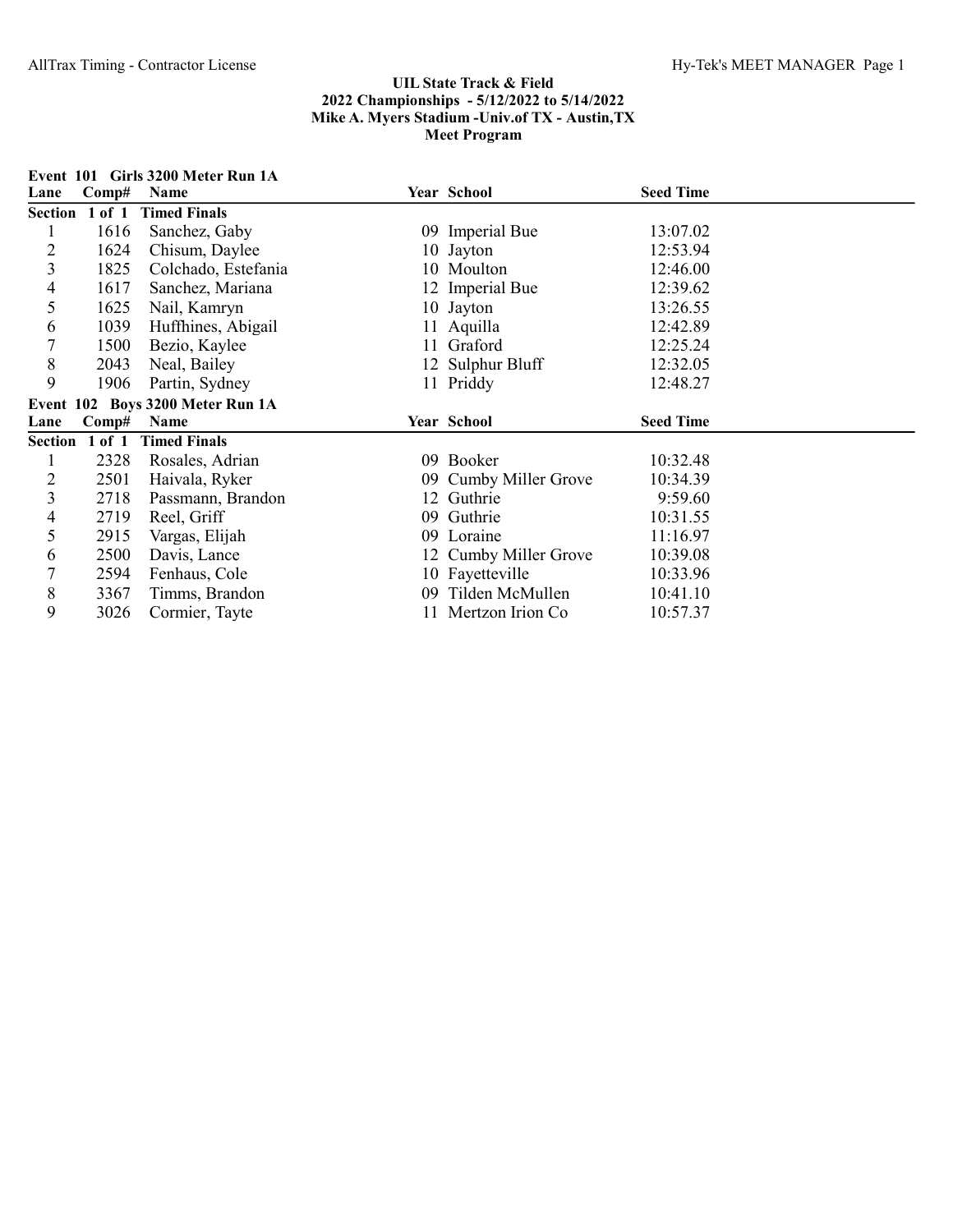Event 103 Girls 4x100 Meter Relay 1A

| Lane           | Comp#          | <b>Team</b>                    |                                                          | <b>Relay</b>                                                                          | <b>Seed Time</b>              |
|----------------|----------------|--------------------------------|----------------------------------------------------------|---------------------------------------------------------------------------------------|-------------------------------|
|                | Section 1 of 1 | <b>Timed Finals</b>            |                                                          |                                                                                       |                               |
| 1              |                | Gordon                         |                                                          |                                                                                       | 53.20                         |
|                |                | 1) #1497 Reed, Payton 10       | 2) #1494 Hawkins, Ava 09                                 | 3) #1495 Maldonado, Kaylee                                                            | 4) #1496 Puente, Elaina 12    |
|                |                | 5) #1498 Rouse, Heidi          | 6) #1493 Dickehut, Delaney $10$                          |                                                                                       |                               |
| $\overline{2}$ |                | Mertzon Irion County           |                                                          |                                                                                       | 51.95                         |
|                |                | 1) #1796 Callaway, Berkley 09  | $2)$ #1799 Tillman, Audrey 11                            | $3)$ #1800 Williams, Zoe 12                                                           | 4) #1797 James, Kaegen 12     |
|                |                | 5) #1801 Willis, Brenda $10$   | 6) #1798 Rainey, Melanie 10                              |                                                                                       |                               |
| 3              |                | Miami                          |                                                          |                                                                                       | 51.74                         |
|                |                | 1) #1807 Skidmore, Abby 12     |                                                          | 2) #1805 Hartwig, Mercedes 10 3) #1803 Gorecki, Elizabeth 12 4) #1806 Hudson, Anna 11 |                               |
|                |                | 5) #1804 Harris, Bridgette 09  | $6$ ) #1802 Calvert, Bella-Lynn 11                       |                                                                                       |                               |
| 4              |                | Abbott                         |                                                          |                                                                                       | 52.44                         |
|                |                | 1) #1005 Nors, Kaitlyn 12      | $2)$ #1006 Schulz, Lily 10                               | 3) #1003 Klaus, Millie 11                                                             | 4) #1004 Murphy, Madison 11   |
|                |                | 5) #1002 Campbell, Keeley 12   | $6$ ) #1007 Svacina, Madeline 09                         |                                                                                       |                               |
| 5              |                | <b>Bryson</b>                  |                                                          |                                                                                       | 52.93                         |
|                |                | 1) #1132 Godfrey, Windsor $12$ | $2)$ #1133 Hauger, Tracy 10                              | 3) #1136 Perez, Hanna 11                                                              | 4) #1135 Orr, Allie           |
|                |                | 5) #1134 Newton, Kassidie 10   | $(6)$ #1137 Valliant, Riley 11                           |                                                                                       |                               |
| 6              |                | Cross Plains                   |                                                          |                                                                                       | 51.54                         |
|                |                | $1)$ #1293 Sparks, Lindsey 11  | $2)$ #1292 Shepard, Abbigale 11                          | 3) #1291 Long, Addison $10$                                                           | 4) #1289 Goains, Katie 11     |
|                |                |                                | 5) #1294 Wedeking, Cadence 10 6) #1290 King, Haylee 10   |                                                                                       |                               |
| 7              |                | Hart                           |                                                          |                                                                                       | 51.39                         |
|                |                |                                | 1) #1549 Reyna-Mata, Paizlie 112) #1548 Minjarez, Mia 12 | 3) #1547 Gonzales, Elycia 10                                                          | 4) #1545 Evans, Toree Jo 10   |
|                |                | 5) #1546 Gagnard, Priscilla 11 | $(6)$ #1550 Valdez, Lauren 10                            |                                                                                       |                               |
| 8              |                | Turkey Valley                  |                                                          |                                                                                       | 51.95                         |
|                |                | 1) #2085 Ferrel, Jackie 12     | $2)$ #2086 Pointer, Charlie 12                           | 3) #2087 Schlueter, Trinity 09                                                        | 4) #2084 Ferrel, Anna 10      |
| 9              |                | Calvert                        |                                                          |                                                                                       | 52.51                         |
|                |                | 1) #1171 Davis, Carnecia 10    | $2)$ #1173 Wilborn, Mariyah 09                           | 3) #1170 Blair, JerMyssiah 10                                                         | 4) #1169 Blair, JerLyssiah 09 |
|                |                | 5) #1172 Diaz, Yadhira 09      |                                                          |                                                                                       |                               |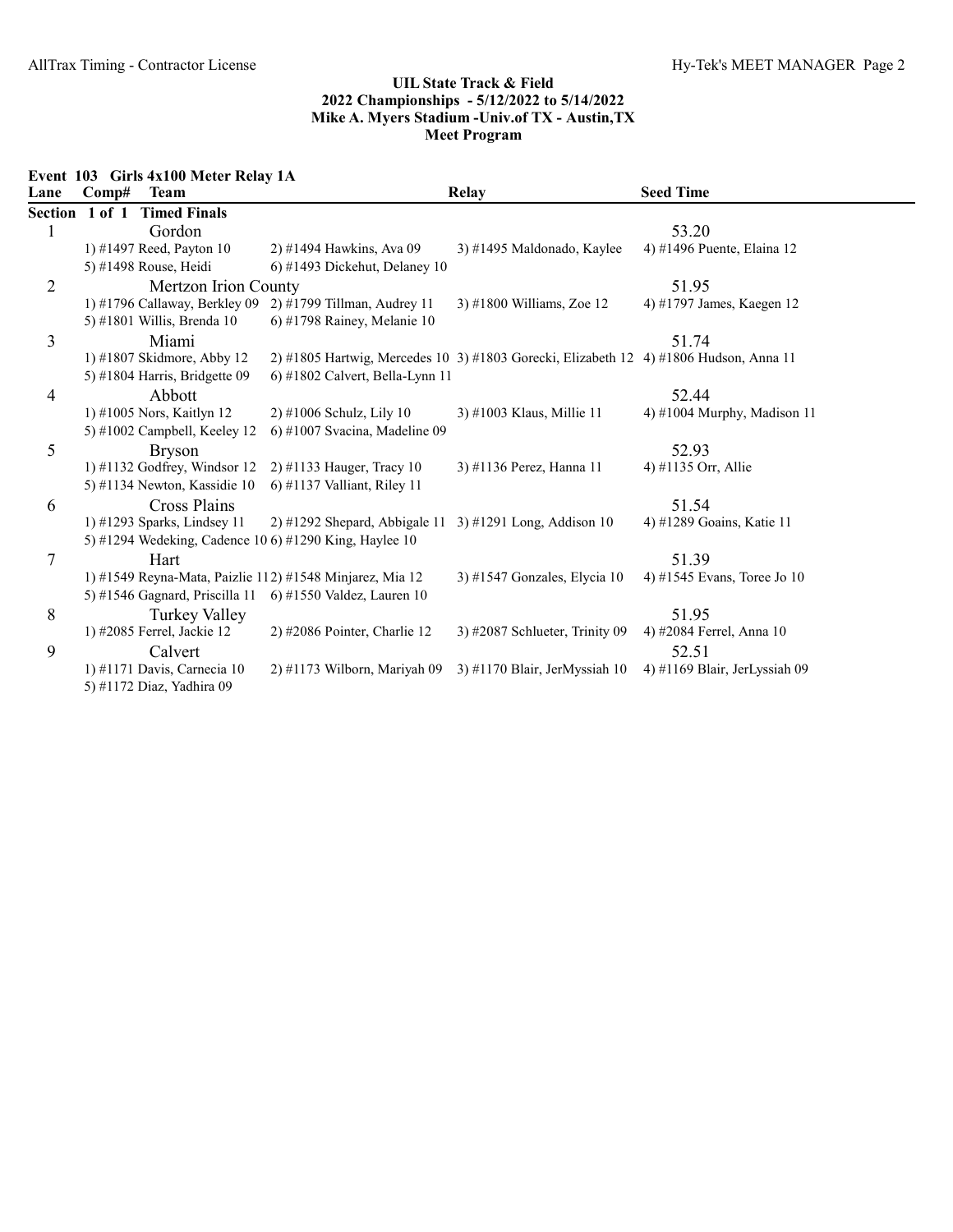Event 104 Boys 4x100 Meter Relay 1A

| Lane           | Comp#          | <b>Team</b>                  |                                                           | Relay                                                                                   | <b>Seed Time</b>             |
|----------------|----------------|------------------------------|-----------------------------------------------------------|-----------------------------------------------------------------------------------------|------------------------------|
|                | Section 1 of 1 | <b>Timed Finals</b>          |                                                           |                                                                                         |                              |
|                |                | Dodd City                    |                                                           |                                                                                         | 45.73                        |
|                |                | 1) #2547 Balvin, Ashton      | 2) #2548 Bernard, Ethan                                   | $3)$ #2549 Rodriguez, Colton 09                                                         | 4) #2550 Rodriguez, Mason 12 |
| $\overline{2}$ |                | Paducah                      |                                                           |                                                                                         | 43.89                        |
|                |                | 1) #3109 Gonzales, Joshua 11 | $2)$ #3107 Flemons, Deflton 12                            | 3) #3110 Piper, Cord 11                                                                 | 4) #3111 Rogers, Jimmy 12    |
|                |                | 5) #3108 Frawner, Jaden 09   | 6) #3490 Ferguson, Caleb                                  |                                                                                         |                              |
| 3              |                | <b>Matador Motley County</b> |                                                           |                                                                                         | 44.68                        |
|                |                | 1) #2984 Degan, Kason 12     | 2) #2985 Fisk, Aiden 09                                   | 3) #2987 Richards, Jacob 12                                                             | 4) #2986 Perryman, Wyatt 12  |
|                |                | 5) #2988 Sims, Demitric 12   |                                                           |                                                                                         |                              |
| 4              |                | Cross Plains                 |                                                           |                                                                                         | 44.09                        |
|                |                | 1) #2491 Moses, Noah 11      | 2) #2492 Reed, Ryan 11                                    | 3) #2487 Allen, Cason 12                                                                | 4) #2489 Hopkins, Ryan 11    |
|                |                | 5) #2488 Conlee, Riley 11    | 6) #2490 Moses, Asher $10$                                |                                                                                         |                              |
| 5              |                | Turkey Valley                |                                                           |                                                                                         | 43.35                        |
|                |                | 1) #3394 Valdes, Adrian 11   | 2) #3392 Hartman, Parker 11                               | 3) #3391 Edwards, Jaxon 12                                                              | 4) #3388 Beard, Blake 11     |
|                |                | 5) #3393 Standlee, Corbyn 11 | 6) #3390 Cruse, Brayson 10                                |                                                                                         |                              |
| 6              |                | <b>Richland Springs</b>      |                                                           |                                                                                         | 45.29                        |
|                |                | 1) #3205 Hoevers, Zeke 09    | 2) #3207 Nilson, Nick                                     | 3) #3203 Bryant, Jadeyn 12                                                              | 4) #3204 Capps, Zane 12      |
|                |                | 5) #3206 Martin, Cody 09     | 6) #3202 Behrens, Gage 09                                 |                                                                                         |                              |
| 7              |                | Calvert                      |                                                           |                                                                                         | 44.92                        |
|                |                | 1) #2383 Bridges, Kaiden 12  | 2) #2387 Thomas, Michael Jr. 113) #2385 Diaz, Giovanni 11 |                                                                                         | 4) #2388 Thompson, Cohan 11  |
|                |                | 5) #2386 Porter, Antonio 11  | 6) #2384 Corona, Kevondre 10                              |                                                                                         |                              |
| 8              |                | Oakwood                      |                                                           |                                                                                         | 45.16                        |
|                |                | 1) #3096 Ramirez, Eduardo 09 | 2) #3097 Walley, Kolby 10                                 | 3) #3093 Jacobs, Isaiah 11                                                              | 4) #3094 Mathis, JaLee 12    |
|                |                | 5) #3092 Ballard, Jackson 10 | 6) #3095 Patridge, Kalvin 10                              |                                                                                         |                              |
| 9              |                | Rankin                       |                                                           |                                                                                         | 44.36                        |
|                |                | 1) #3179 Fouts, Harrison 12  |                                                           | 2) #3181 Kirkland, Braxxton 12 3) #3175 Armendarez, Kadrian 14) #3180 Jackson, Baret 10 |                              |
|                |                | 5) #3182 Latzel, Tristan 11  | 6) #3174 Armendarez, Deacan 11                            |                                                                                         |                              |

# Event 105 Girls 800 Meter Run 1A

| Lane           |      | Comp# Name                  | Year School         | <b>Seed Time</b> |  |
|----------------|------|-----------------------------|---------------------|------------------|--|
|                |      | Section 1 of 1 Timed Finals |                     |                  |  |
|                | 2140 | Guerrero, Lilliana          | 12 Whiteface        | 2:26.08          |  |
|                | 1270 | Lopez, Andrea               | 12 Comstock         | 2:30.84          |  |
| 3 <sup>1</sup> |      | 1906 Partin, Sydney         | 11 Priddy           | 2:25.94          |  |
| 4              | 1038 | Bowman, Makayla             | 11 Aquilla          | 2:19.94          |  |
|                | 1527 | Baggerman, Bailee           | 12 Happy            | 2:27.80          |  |
| 6              | 2104 | Harrison, Alliyah           | 11 Veribest         | 2:30.40          |  |
|                | 1672 | Gonzales, Selissa           | 12 La Sara          | 2:23.73          |  |
| 8              | 1355 | Goodman, Taytum             | 10 Earth Springlake | 2:19.39          |  |
| 9              | 1516 | Miller, Emma                | 12 Gustine          | 2:31.65          |  |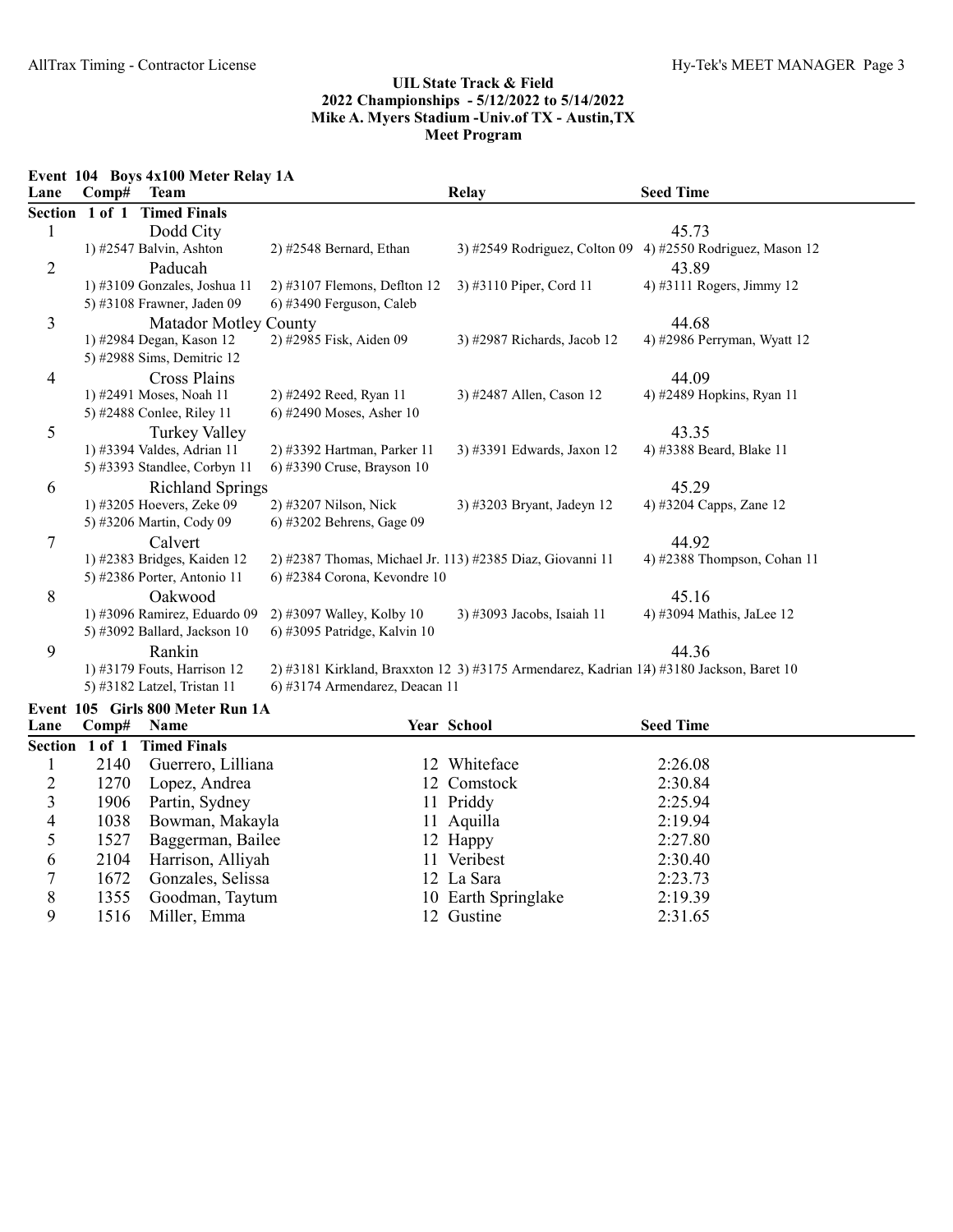| Lane                    | Comp#          | Event 106 Boys 800 Meter Run 1A<br>Name |    | Year School          | <b>Seed Time</b> |  |
|-------------------------|----------------|-----------------------------------------|----|----------------------|------------------|--|
|                         | Section 1 of 1 | <b>Timed Finals</b>                     |    |                      |                  |  |
| $\mathbf{1}$            | 3350           | Gonzalez, Christian                     |    | 10 Sulphur Bluff     | 2:00.88          |  |
| 2                       | 2282           | Ozymy, Jake                             |    | 10 Avalon            | 2:04.28          |  |
| 3                       | 3260           | Collins, Coy                            | 11 | Saltillo             | 2:04.23          |  |
| 4                       | 3365           | Billingsley, Isaiah                     |    | 12 Tilden McMullen   | 1:57.14          |  |
| 5                       | 3256           | Thomas, Collin                          | 11 | Saint Jo             | 2:03.84          |  |
| 6                       | 2259           | Koenig, Wesley                          |    | 11 Aspermont         | 2:07.17          |  |
| 7                       | 2207           | Gaskins, Wiley                          |    | 10 Ackerly Sands     | 2:01.74          |  |
| 8                       | 2358           | Jackson, Jett                           |    | 11 Bronte            | 2:05.81          |  |
| 9                       | 2572           | Goodman, Trace                          |    | 12 Earth Springlake  | 2:01.73          |  |
|                         |                | Event 107 Girls 100 Meter Hurdles 1A    |    |                      |                  |  |
| Lane                    | Comp#          | Name                                    |    | Year School          | <b>Seed Time</b> |  |
|                         | Section 1 of 1 | <b>Timed Finals</b>                     |    |                      |                  |  |
| $\mathbf{1}$            | 1962           | Alvarado, Mia                           |    | 12 San Isidro        | 17.17            |  |
| $\overline{c}$          | 1011           | Morrow, Landry                          |    | 12 Ackerly Sands     | 16.30            |  |
| $\mathfrak{Z}$          | 1848           | Burk, Laura                             |    | 12 Newcastle         | 17.42            |  |
| $\overline{4}$          | 2143           | Byrd, Makenna                           |    | 11 Wildorado         | 16.08            |  |
| 5                       | 1069           | Childs, Camdyn                          |    | 11 Barksd Nu.Canyon  | 16.83            |  |
| 6                       | 1905           | Hurst, Rianne                           |    | 12 Priddy            | 16.59            |  |
| $\boldsymbol{7}$        | 1124           | Jackson, Emily                          |    | 10 Bronte            | 16.42            |  |
| $8\,$                   | 1824           | Scott, Alli                             |    | 11 Moran             | 16.63            |  |
| 9                       | 1872           | Piper, Taylor                           |    | 11 Paducah           | 16.91            |  |
|                         |                | Event 108 Boys 110 Meter Hurdles 1A     |    |                      |                  |  |
| Lane                    | Comp#          | Name                                    |    | Year School          | <b>Seed Time</b> |  |
|                         | Section 1 of 1 | <b>Timed Finals</b>                     |    |                      |                  |  |
| $\mathbf{1}$            | 2858           | Pierson, Nathan                         |    | 11 Laird Hill Lever  | 16.54            |  |
| $\overline{c}$          | 3224           | Lloyd, Quay                             |    | 12 Roscoe Highland   | 15.75            |  |
| 3                       | 3107           | Flemons, Deflton                        |    | 12 Paducah           | 14.78            |  |
| 4                       | 2571           | Ethridge, Braxton                       |    | 11 Earth Springlake  | 14.72            |  |
| 5                       | 2475           | Allen, Blake                            |    | 10 Cranfills Gap     | 16.22            |  |
| 6                       | 2473           | Burt, Hayden                            |    | 12 Covington         | 16.38            |  |
| $\overline{7}$          | 3223           | Chapman, Crae                           |    | 12 Roscoe Highland   | 15.59            |  |
| 8                       | 3110           | Piper, Cord                             |    | 11 Paducah           | 15.50            |  |
| 9                       | 2693           | Mahan, Morgan                           |    | 12 Gordon            | 16.84            |  |
|                         |                | Event 109 Girls 100 Meter Dash 1A       |    |                      |                  |  |
| Lane                    | Comp#          | Name                                    |    | Year School          | <b>Seed Time</b> |  |
|                         | Section 1 of 1 | <b>Timed Finals</b>                     |    |                      |                  |  |
| 1                       | 1943           | Salinas, Ilse                           |    | 12 Round Top-Carmine | 12.68            |  |
| $\overline{c}$          | 1863           | Pursley, Aiyana                         |    | 12 Oakwood           | 12.64            |  |
| $\overline{\mathbf{3}}$ | 1067           | Mondragon, Salma                        |    | 12 Balmorhea         | 12.79            |  |
| 4                       | 1382           | Jaeger, Brooklyn                        |    | 11 Fayetteville      | 12.58            |  |
| 5                       | 1496           | Puente, Elaina                          |    | 12 Gordon            | 12.96            |  |
| 6                       | 1619           | Gallegos, Evelyn                        |    | 12 Ira               | 12.67            |  |
| 7                       | 1806           | Hudson, Anna                            |    | 11 Miami             | 12.62            |  |
| 8                       | 1831           | Myrick, Caroline                        |    | 11 Nazareth          | 12.81            |  |
| 9                       | 1923           | Bryant, Ryleigh                         |    | 10 Richland Springs  | 13.12            |  |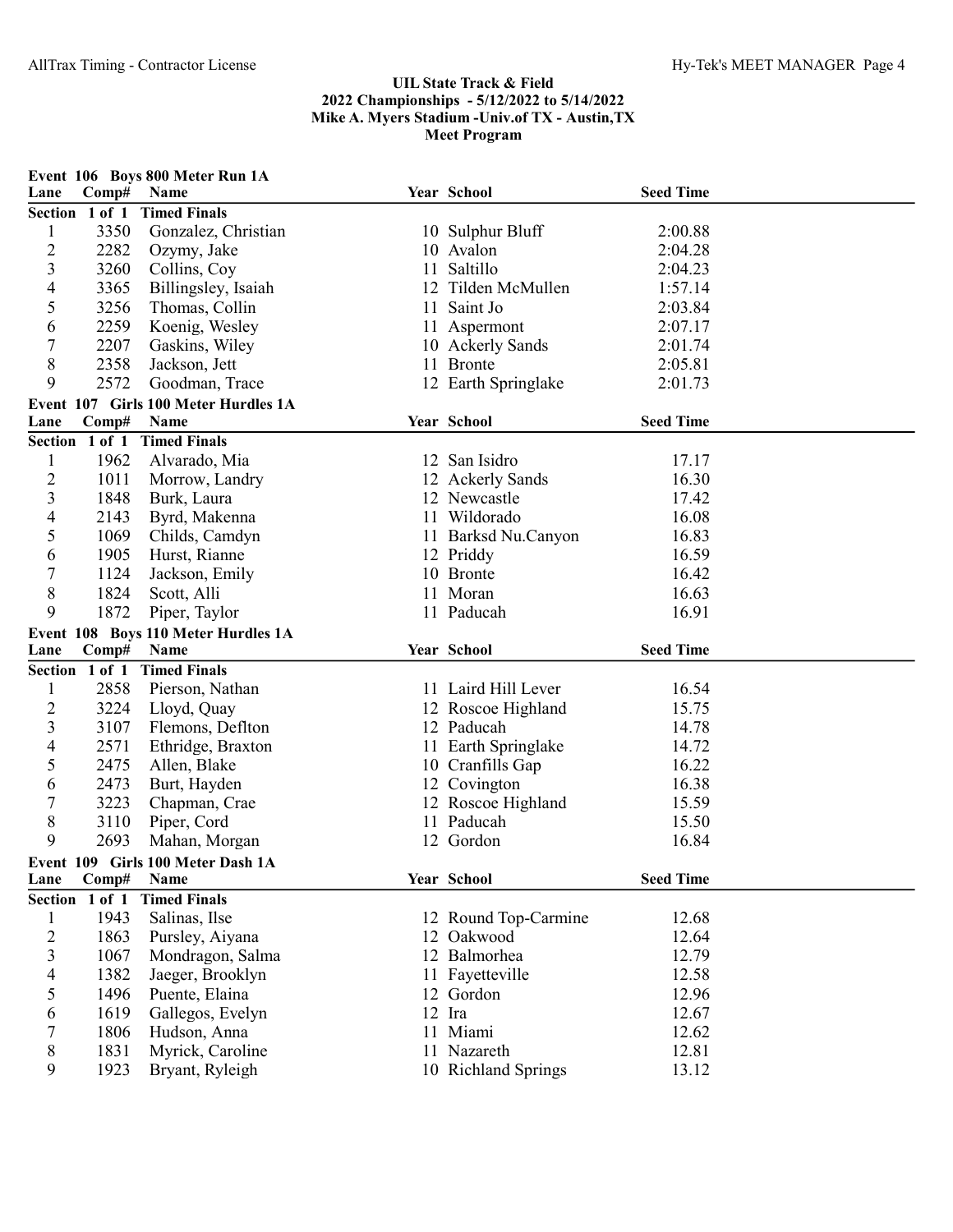|                |                | Event 110 Boys 100 Meter Dash 1A                 |                                                              |                                                                                       |                                         |
|----------------|----------------|--------------------------------------------------|--------------------------------------------------------------|---------------------------------------------------------------------------------------|-----------------------------------------|
| Lane           | Comp#          | Name                                             |                                                              | Year School                                                                           | <b>Seed Time</b>                        |
|                | Section 1 of 1 | <b>Timed Finals</b>                              |                                                              |                                                                                       |                                         |
| $\mathbf{1}$   | 3232           | Daniel, Jordan                                   |                                                              | 11 Rotan                                                                              | 11.41                                   |
| $\overline{2}$ | 3112           | Wright, Jakyen                                   |                                                              | 10 Paducah                                                                            | 11.31                                   |
| 3              | 3035           | Woodward, Braedyn                                |                                                              | 11 Milford                                                                            | 11.05                                   |
| 4              | 2591           | Judkins, Contreal                                |                                                              | 12 Fannindel                                                                          | 11.23                                   |
| 5              | 2375           | Mays, LaTavion                                   |                                                              | 12 Burkeville                                                                         | 10.91                                   |
| 6              | 2571           | Ethridge, Braxton                                |                                                              | 11 Earth Springlake                                                                   | 11.22                                   |
| $\sqrt{ }$     | 2989           | Halk, Kaden                                      |                                                              | 12 May                                                                                | 11.23                                   |
| $\,$ $\,$      | 2361           | Esquivel, Albert                                 |                                                              | 10 Bruni                                                                              | 11.11                                   |
| 9              | 2550           | Rodriguez, Mason                                 |                                                              | 12 Dodd City                                                                          | 11.43                                   |
|                |                | Event 111 Girls 4x200 Meter Relay 1A             |                                                              |                                                                                       |                                         |
| Lane           | Comp#          | <b>Team</b>                                      |                                                              | <b>Relay</b>                                                                          | <b>Seed Time</b>                        |
|                |                | Section 1 of 1 Timed Finals                      |                                                              |                                                                                       |                                         |
| $\mathbf{1}$   |                | <b>Ackerly Sands</b>                             |                                                              |                                                                                       | 1:49.96                                 |
|                |                | 1) #1013 Porras, Lili 12                         | 2) #1010 Martinez, Elysa 11                                  | 3) #1009 Connell, Hayley 09                                                           | 4) #1011 Morrow, Landry 12              |
|                |                | 5) #1012 Plata, Bianca 11                        |                                                              |                                                                                       |                                         |
| $\overline{2}$ |                | Neches                                           |                                                              |                                                                                       | 1:53.69                                 |
|                |                | 1) #1834 Kincade, Aubrey 09                      | 2) #1832 Fredrickson, Bre 11                                 | 3) #1836 Raine, Libby 10                                                              | 4) #1833 Gordon, Kinsley 11             |
|                |                | 5) #1835 Main, Mallory 12                        |                                                              |                                                                                       |                                         |
| 3              |                | <b>Water Valley</b>                              |                                                              |                                                                                       | 1:50.32                                 |
|                |                | 1) #2118 Gomez, Jayden 09                        | 2) #2116 Bradley, Kylie 12                                   | 3) #2117 Crawford, Emily 11                                                           | 4) #2121 Treadway, Natalie 10           |
|                |                | 5) #2120 Sears, Emery 11                         | 6) #2119 Lange, Kaige 09                                     |                                                                                       |                                         |
| $\overline{4}$ |                | <b>Turkey Valley</b><br>1) #2084 Ferrel, Anna 10 | 2) #2087 Schlueter, Trinity 09                               | 3) #2085 Ferrel, Jackie 12                                                            | 1:48.47<br>4) #2086 Pointer, Charlie 12 |
|                |                |                                                  |                                                              |                                                                                       | 1:52.99                                 |
| 5              |                | Abbott<br>1) #1003 Klaus, Millie 11              | 2) #1006 Schulz, Lily 10                                     | 3) #1005 Nors, Kaitlyn 12                                                             | 4) #1004 Murphy, Madison 11             |
|                |                | 5) #1007 Svacina, Madeline 09                    | 6) #1001 Ashcraft, Lori 11                                   |                                                                                       |                                         |
| 6              |                | <b>Blum</b>                                      |                                                              |                                                                                       | 1:52.36                                 |
|                |                | 1) #1089 Scott, Emma 10                          |                                                              | 2) #1091 Willingham, Addison 16) #1088 Sanders, Payden 09                             | 4) #1086 Arrington, Kayden 10           |
|                |                | 5) #1085 Allen, Skylar 10                        | 6) #1090 Whatley, McKayla 10                                 |                                                                                       |                                         |
| $\tau$         |                | <b>Cross Plains</b>                              |                                                              |                                                                                       | 1:49.56                                 |
|                |                |                                                  |                                                              | 1) #1294 Wedeking, Cadence 10 2) #1292 Shepard, Abbigale 11 3) #1291 Long, Addison 10 | 4) #1289 Goains, Katie 11               |
|                |                | 5) #1293 Sparks, Lindsey 11                      | 6) #1290 King, Haylee 10                                     |                                                                                       |                                         |
| 8              |                | Hart                                             |                                                              |                                                                                       | 1:48.59                                 |
|                |                |                                                  | 1) #1549 Reyna-Mata, Paizlie 112) #1548 Minjarez, Mia 12     | 3) #1547 Gonzales, Elycia 10                                                          | 4) #1545 Evans, Toree Jo 10             |
|                |                |                                                  | 5) #1546 Gagnard, Priscilla 11    6) #1550 Valdez, Lauren 10 |                                                                                       |                                         |
| 9              |                | <b>Richland Springs</b>                          |                                                              |                                                                                       | 1:52.66                                 |
|                |                | 1) #1926 Wright, Raegan 10                       |                                                              | 2) #1925 Thurmon, Madison 09 3) #1922 Appleton, Lili 10                               | 4) #1923 Bryant, Ryleigh 10             |
|                |                | 5) #1924 Chandler, Brynlii                       |                                                              |                                                                                       |                                         |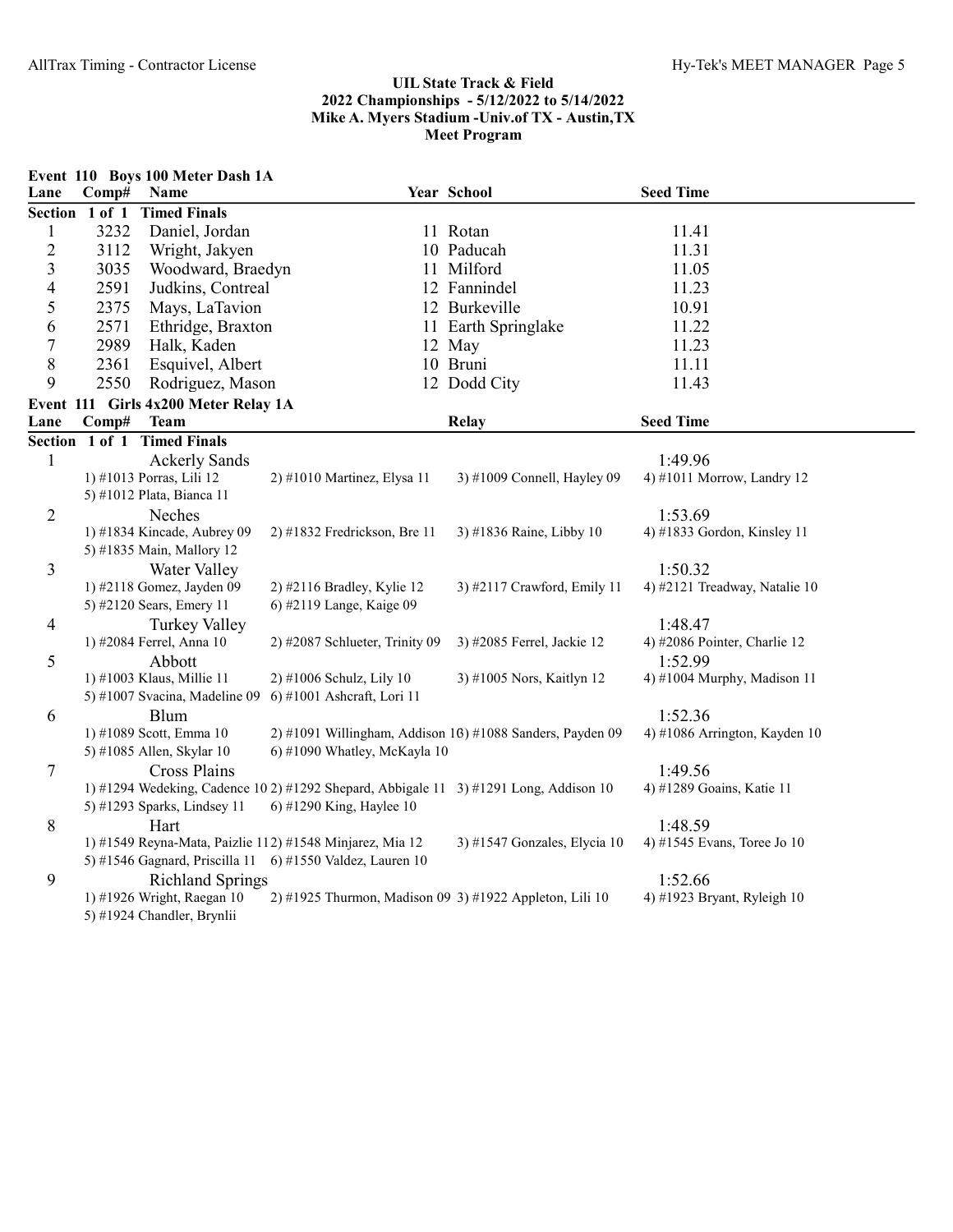Event 112 Boys 4x200 Meter Relay 1A

| Lane | Comp#          | <b>Team</b>                       |                                 | <b>Relay</b>                                                                           | <b>Seed Time</b>                                                                             |
|------|----------------|-----------------------------------|---------------------------------|----------------------------------------------------------------------------------------|----------------------------------------------------------------------------------------------|
|      | Section 1 of 1 | <b>Timed Finals</b>               |                                 |                                                                                        |                                                                                              |
| 1    |                | Rankin                            |                                 |                                                                                        | 1:32.63                                                                                      |
|      |                | 1) #3179 Fouts, Harrison 12       |                                 |                                                                                        | 2) #3181 Kirkland, Braxxton 12 3) #3174 Armendarez, Deacan 114) #3175 Armendarez, Kadrian 1. |
|      |                | 5) #3176 Bunger, Blake 10         | 6) #3177 Bunger, David 11       |                                                                                        |                                                                                              |
| 2    |                | Paducah                           |                                 |                                                                                        | 1:30.76                                                                                      |
|      |                | 1) #3112 Wright, Jakyen 10        | $2)$ #3111 Rogers, Jimmy 12     | 3) #3110 Piper, Cord 11                                                                | 4) #3107 Flemons, Deflton $12$                                                               |
|      |                | 5) #3491 Ferguson, Jacob          | $(6)$ #3492 Tucker, Hagen       |                                                                                        |                                                                                              |
| 3    |                | Westbrook                         |                                 |                                                                                        | 1:32.31                                                                                      |
|      |                | 1) #3448 Ware, Cedric 11          | 2) #3446 Stark, Shammah 12      | 3) #3445 Roberts, Jimmy 12                                                             | 4) #3443 Magers, Braxton 12                                                                  |
|      |                | 5) #3444 Matlock, Parker 10       | 6) #3447 Sullivan, Aiden 10     |                                                                                        |                                                                                              |
| 4    |                | Turkey Valley                     |                                 |                                                                                        | 1:29.28                                                                                      |
|      |                | 1) #3394 Valdes, Adrian 11        | 2) #3392 Hartman, Parker 11     | 3) #3391 Edwards, Jaxon 12                                                             | 4) #3388 Beard, Blake 11                                                                     |
|      |                | 5) #3393 Standlee, Corbyn 11      | 6) #3390 Cruse, Brayson 10      |                                                                                        |                                                                                              |
| 5    |                | Abbott                            |                                 |                                                                                        | 1:34.79                                                                                      |
|      |                | 1) #2202 Johnson, Karsyn 11       |                                 | 2) #2205 Pustejovsky, Preston 113) #2204 Pustejovsky, Keaton 124) #2201 Hejl, Mason 09 |                                                                                              |
|      |                | 5) #2203 Pavelka, Joseph 09       | 6) #2206 Sustala, Riley 09      |                                                                                        |                                                                                              |
| 6    |                | Gorman                            |                                 |                                                                                        | 1:35.16                                                                                      |
|      |                | 1) #2697 Rainey, Joseph 11        | 2) #2696 Martinez, Eli 11       | 3) #2701 Scitern, Briar 12                                                             | 4) #2700 Roberts, Maddox $10$                                                                |
|      |                | 5) #2699 Ramirez, Marco 12        | 6) #2694 Brandenburg, Demitri 1 |                                                                                        |                                                                                              |
| 7    |                | <b>Cross Plains</b>               |                                 |                                                                                        | 1:32.16                                                                                      |
|      |                | 1) #2491 Moses, Noah 11           | 2) #2492 Reed, Ryan 11          | 3) #2487 Allen, Cason 12                                                               | 4) #2489 Hopkins, Ryan 11                                                                    |
|      |                | 5) #2493 Wyatt, Dusty 10          | 6) #2490 Moses, Asher 10        |                                                                                        |                                                                                              |
| 8    |                | Leakey                            |                                 |                                                                                        | 1:35.09                                                                                      |
|      |                | 1) #2882 Goddard, Pierce 11       | 2) #2883 Montoya, Abel 12       | 3) #2881 Buchanan, Ian 12                                                              | 4) #2884 Rodriguez, Rey 12                                                                   |
| 9    |                | Cherokee                          |                                 |                                                                                        | 1:35.60                                                                                      |
|      |                | 1) #2425 Baugh, Gunner 10         | 2) #2428 Houston, Caleob 11     | 3) #2429 Ligon, Rode 11                                                                | 4) #2427 Bond, Joseph 11                                                                     |
|      |                | 5) #2430 Valdez, Joel 09          | 6) #2426 Beck, James 10         |                                                                                        |                                                                                              |
|      |                | Event 113 Girls 400 Meter Dash 1A |                                 |                                                                                        |                                                                                              |

| Lane |      | Comp# Name                  | <b>Year School</b>  | <b>Seed Time</b> |  |
|------|------|-----------------------------|---------------------|------------------|--|
|      |      | Section 1 of 1 Timed Finals |                     |                  |  |
|      | 1089 | Scott, Emma                 | 10 Blum             | 1:00.79          |  |
|      |      | 1826 Tinerjero, Aby         | 10 Moulton          | 1:02.01          |  |
| 3    |      | 2105 Ford, Aubrey           | 10 Vernon Northside | 1:01.32          |  |
| 4    |      | 2140 Guerrero, Lilliana     | 12 Whiteface        | 58.82            |  |
|      |      | 1672 Gonzales, Selissa      | 12 La Sara          | 1:01.59          |  |
| 6    |      | 1086 Arrington, Kayden      | 10 Blum             | 1:00.37          |  |
|      | 2104 | Harrison, Alliyah           | 11 Veribest         | 1:01.13          |  |
| 8    |      | 1355 Goodman, Taytum        | 10 Earth Springlake | 59.48            |  |
| 9    |      | 1528 Berry, Emily           | 12 Happy            | 1:00.09          |  |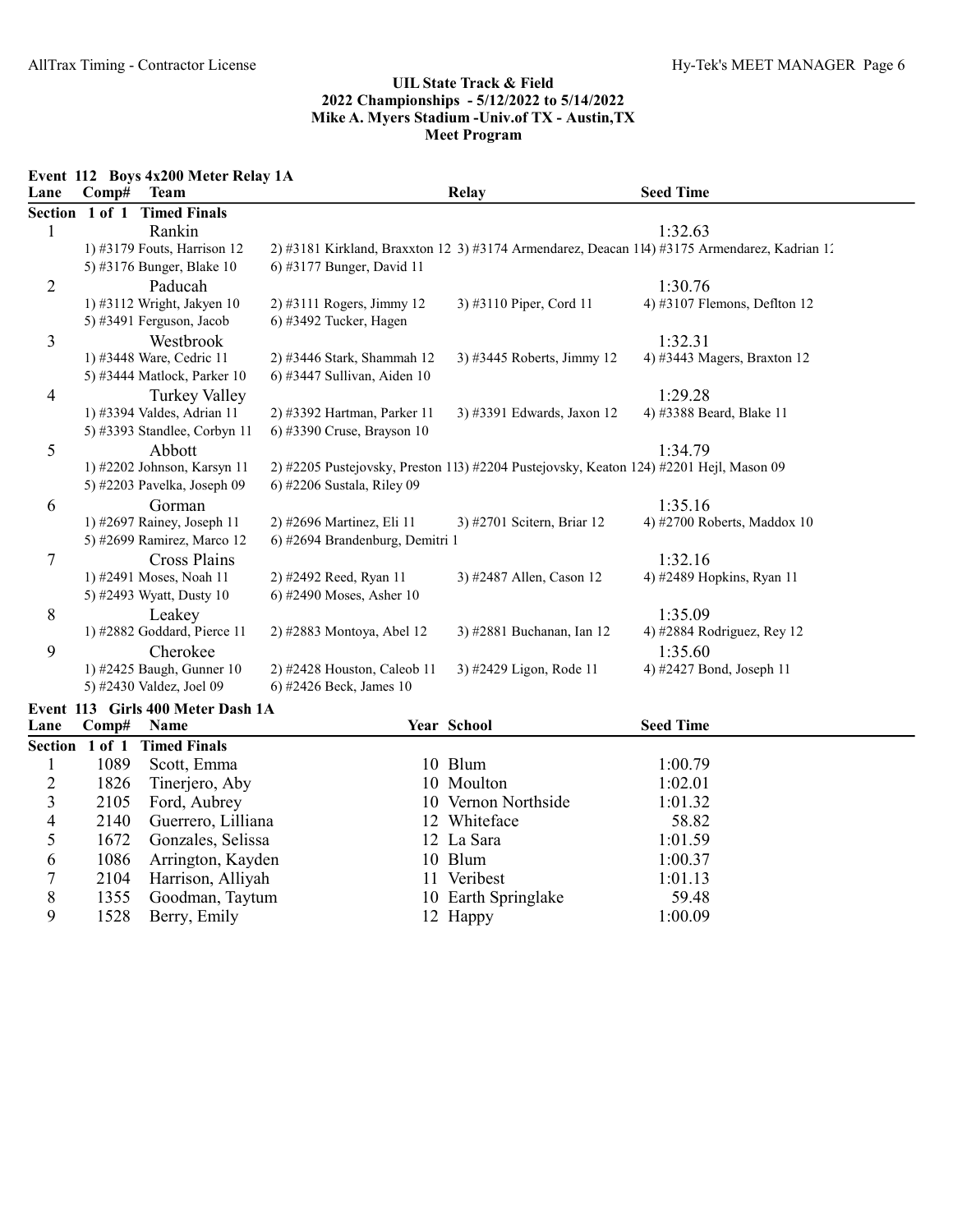|                |              | Event 114 Boys 400 Meter Dash 1A                 |    |                       |                  |  |
|----------------|--------------|--------------------------------------------------|----|-----------------------|------------------|--|
| Lane           | Comp#        | Name                                             |    | Year School           | <b>Seed Time</b> |  |
| Section 1 of 1 |              | <b>Timed Finals</b>                              |    |                       |                  |  |
| 1              | 3350         | Gonzalez, Christian                              |    | 10 Sulphur Bluff      | 52.77            |  |
| $\overline{c}$ | 3388         | Beard, Blake                                     |    | 11 Turkey Valley      | 51.19            |  |
| 3              | 3366         | McClaugherty, Laussen                            |    | 09 Tilden McMullen    | 53.17            |  |
| 4              | 2318         | Goode, Laine                                     |    | 11 Blum               | 52.67            |  |
| 5              | 3365         | Billingsley, Isaiah                              |    | 12 Tilden McMullen    | 51.74            |  |
| 6              | 2867         | Serrano, Alexis                                  |    | 12 Lamesa Klondike    | 51.09            |  |
| 7              | 3180         | Jackson, Baret                                   |    | 10 Rankin             | 50.50            |  |
| 8              | 2315         | Cummings, Karter                                 |    | 10 Blackwell          | 51.14            |  |
| 9              | 2572         | Goodman, Trace                                   |    | 12 Earth Springlake   | 51.45            |  |
|                |              | Event 115 Girls 300 Meter Hurdles 1A             |    |                       |                  |  |
| Lane           | Comp#        | Name                                             |    | Year School           | <b>Seed Time</b> |  |
| Section 1 of 1 |              | <b>Timed Finals</b>                              |    |                       |                  |  |
| $\mathbf{1}$   | 2144         | Esparza, Giselle                                 |    | 09 Wildorado          | 49.02            |  |
| $\overline{c}$ | 1219         | Bond, Sydnie                                     |    | 12 Cherokee           | 48.28            |  |
| 3              | 1872         | Piper, Taylor                                    |    | 11 Paducah            | 48.87            |  |
| 4              | 1824         | Scott, Alli                                      |    | 11 Moran              | 47.52            |  |
| 5              | 1069         | Childs, Camdyn                                   |    | 11 Barksd Nu.Canyon   | 47.84            |  |
| 6              | 1923         | Bryant, Ryleigh                                  |    | 10 Richland Springs   | 47.61            |  |
| 7              | 1517         | Reel, Coulter                                    |    | 12 Guthrie            | 48.55            |  |
| 8              | 1620         | Torres, Dayanara                                 |    | 12 Iraan              | 48.28            |  |
| 9              | 1584         | Erler, Brooklyn                                  |    | 09 Hubbard            | 50.37            |  |
|                |              | Event 116 Boys 300 Meter Hurdles 1A              |    |                       |                  |  |
| Lane           | Comp#        | Name                                             |    | Year School           | <b>Seed Time</b> |  |
| Section 1 of 1 |              | <b>Timed Finals</b>                              |    |                       |                  |  |
| 1              | 3320         | Francis, Sawyer                                  |    | 10 Silverton          | 40.59            |  |
| $\overline{c}$ | 2473         | Burt, Hayden                                     |    | 12 Covington          | 42.30            |  |
| 3              | 3140         | Thompson, William Jude                           |    | 10 Petersburg         | 40.56            |  |
| 4              | 2459         | Clark, Brett                                     |    | 12 Comstock           | 41.53            |  |
| 5              | 2571         | Ethridge, Braxton                                |    | 11 Earth Springlake   | 39.63            |  |
| 6              | 3203         | Bryant, Jadeyn                                   |    | 12 Richland Springs   | 40.77            |  |
| 7              | 2388         | Thompson, Cohan                                  |    | 11 Calvert            | 40.93            |  |
| 8              | 2858         | Pierson, Nathan                                  |    | 11 Laird Hill Lever   | 42.25            |  |
| 9              | 3025         | Coffell, Trevin                                  |    | 11 Mertzon Irion Co   | 41.58            |  |
|                |              |                                                  |    |                       |                  |  |
| Lane           | Comp#        | Event 117 Girls 200 Meter Dash 1A<br><b>Name</b> |    | Year School           | <b>Seed Time</b> |  |
| <b>Section</b> | 1 of 1       | <b>Timed Finals</b>                              |    |                       |                  |  |
| 1              | 1943         | Salinas, Ilse                                    |    | 12 Round Top-Carmine  | 27.15            |  |
| 2              | 1799         | Tillman, Audrey                                  |    | Mertzon Irion Co      | 26.72            |  |
| 3              |              |                                                  |    |                       |                  |  |
|                |              |                                                  |    |                       |                  |  |
|                | 1494         | Hawkins, Ava                                     |    | 09 Gordon             | 27.91            |  |
| 4              | 1382         | Jaeger, Brooklyn                                 |    | 11 Fayetteville       | 26.91            |  |
| 5              | 2044         | Stanley, Skylar                                  |    | Sulphur Bluff         | 27.67            |  |
| 6              | 1806         | Hudson, Anna                                     | 11 | Miami                 | 25.82            |  |
| 7              | 2104         | Harrison, Alliyah                                |    | 11 Veribest           | 26.44            |  |
| 8<br>9         | 1831<br>1619 | Myrick, Caroline<br>Gallegos, Evelyn             |    | 11 Nazareth<br>12 Ira | 26.30<br>26.53   |  |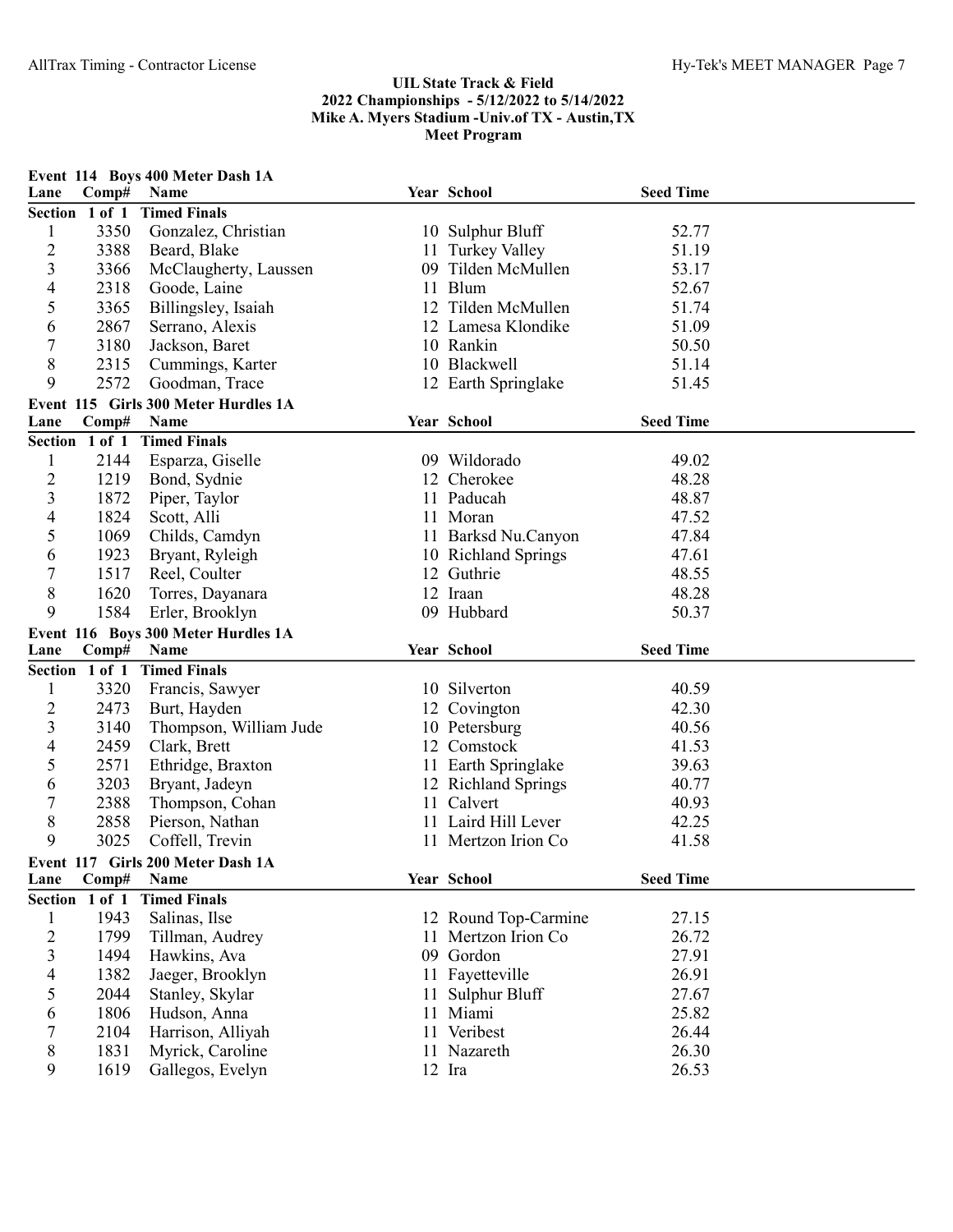| Lane           | Comp#          | Event 118 Boys 200 Meter Dash 1A<br>Name |    | Year School           | <b>Seed Time</b> |  |
|----------------|----------------|------------------------------------------|----|-----------------------|------------------|--|
|                | Section 1 of 1 | <b>Timed Finals</b>                      |    |                       |                  |  |
| $\mathbf{1}$   | 2992           | Cottrill, Anthony                        |    | 12 McDade             | 23.32            |  |
| $\overline{c}$ | 3290           | Darcus, Ryan                             |    | 11 Sanderson          | 23.00            |  |
| 3              | 2550           | Rodriguez, Mason                         |    | 12 Dodd City          | 23.87            |  |
| $\overline{4}$ | 2916           | Williams, AJ                             |    | 10 Loraine            | 22.65            |  |
| 5              | 2702           | Matthews, Marc                           |    | 12 Graford            | 23.62            |  |
| 6              | 3073           | Williams, Braylon                        |    | 12 Nordheim           | 23.30            |  |
| $\overline{7}$ | 3392           | Hartman, Parker                          |    | 11 Turkey Valley      | 23.34            |  |
| 8              | 3232           | Daniel, Jordan                           |    | 11 Rotan              | 22.66            |  |
| 9              | 2853           | Pinero, Julian                           |    | 12 Kress              | 23.46            |  |
|                |                | Event 119 Girls 1600 Meter Run 1A        |    |                       |                  |  |
| Lane           | Comp#          | Name                                     |    | Year School           | <b>Seed Time</b> |  |
|                | Section 1 of 1 | <b>Timed Finals</b>                      |    |                       |                  |  |
| $\mathbf{1}$   | 1500           | Bezio, Kaylee                            |    | 11 Graford            | 5:36.69          |  |
| $\overline{2}$ | 2043           | Neal, Bailey                             |    | 12 Sulphur Bluff      | 5:37.99          |  |
| 3              | 1624           | Chisum, Daylee                           |    | 10 Jayton             | 5:45.75          |  |
| $\overline{4}$ | 1825           | Colchado, Estefania                      |    | 10 Moulton            | 5:48.71          |  |
| 5              | 1355           | Goodman, Taytum                          |    | 10 Earth Springlake   | 5:25.50          |  |
| 6              | 1906           | Partin, Sydney                           |    | 11 Priddy             | 5:36.21          |  |
| $\overline{7}$ | 1931           | Benson, Lilly                            |    | 09 Roby               | 5:42.61          |  |
| 8              | 1039           | Huffhines, Abigail                       |    | 11 Aquilla            | 5:54.31          |  |
| 9              | 1617           | Sanchez, Mariana                         |    | 12 Imperial Bue       | 5:43.87          |  |
|                |                | Event 120 Boys 1600 Meter Run 1A         |    |                       |                  |  |
| Lane           | Comp#          | Name                                     |    | Year School           | <b>Seed Time</b> |  |
|                | Section 1 of 1 | <b>Timed Finals</b>                      |    |                       |                  |  |
| $\mathbf{1}$   | 3026           | Cormier, Tayte                           |    | 11 Mertzon Irion Co   | 4:49.29          |  |
| $\overline{c}$ | 3350           | Gonzalez, Christian                      |    | 10 Sulphur Bluff      | 4:49.11          |  |
| 3              | 2718           | Passmann, Brandon                        |    | 12 Guthrie            | 4:37.97          |  |
| 4              | 3367           | Timms, Brandon                           | 09 | Tilden McMullen       | 4:51.70          |  |
| 5              | 3028           | Melton, Trea                             |    | 10 Mertzon Irion Co   | 4:52.41          |  |
| 6              | 2328           | Rosales, Adrian                          |    | 09 Booker             | 4:50.26          |  |
| 7              | 2501           | Haivala, Ryker                           |    | 09 Cumby Miller Grove | 4:45.50          |  |
| 8              | 3365           | Billingsley, Isaiah                      |    | 12 Tilden McMullen    | 4:29.67          |  |
| 9              | 2500           | Davis, Lance                             |    | 12 Cumby Miller Grove | 4:49.12          |  |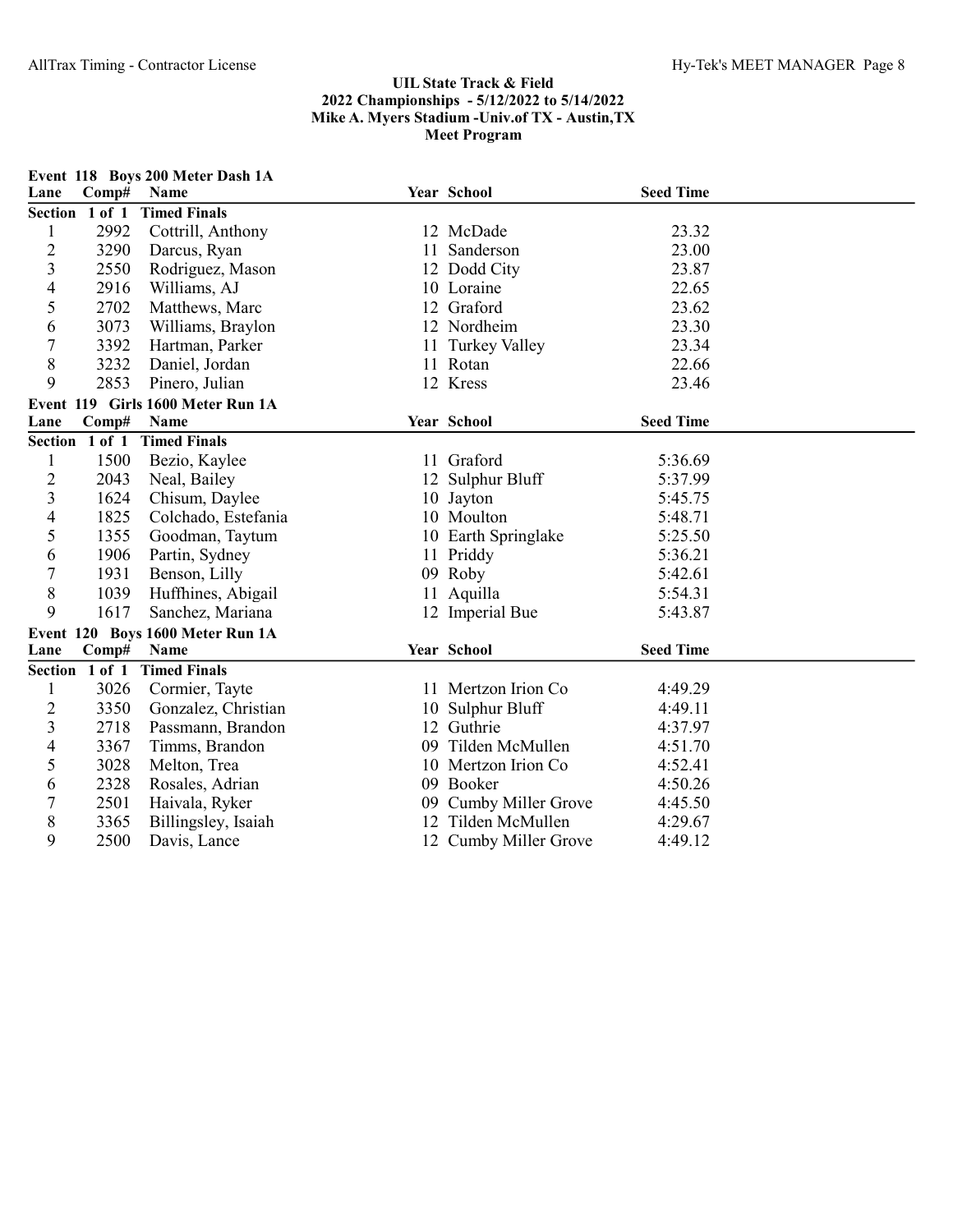Event 121 Girls 4x400 Meter Relay 1A

| Lane           | Comp# | <b>Team</b>                  |                                                              | <b>Relay</b>                | <b>Seed Time</b>                |
|----------------|-------|------------------------------|--------------------------------------------------------------|-----------------------------|---------------------------------|
| Section 1 of 1 |       | <b>Timed Finals</b>          |                                                              |                             |                                 |
|                |       | Gail Borden Co.              |                                                              |                             | 4:20.64                         |
|                |       |                              | 1) #1450 Buchanan, Allison 12 2) #1451 Edwards, Callie 11    | 3) #1453 Hill, Haven 09     | 4) #1456 Schmidt, Kambell 10    |
|                |       | 5) #1452 Gray, Brooklyn 12   | 6) #1454 Murphy, Allie 11                                    |                             |                                 |
| 2              |       | <b>Sterling City</b>         |                                                              |                             | 4:22.85                         |
|                |       | 1) #2038 Madrid, Sadie 09    | 2) #2035 Gaston, Emma 11                                     | 3) #2033 Barnes, Kate 12    | 4) #2037 Knittel, Allie 09      |
|                |       | 5) #2036 Helms, Avery 09     | 6) #2032 Bahlman, Abby 11                                    |                             |                                 |
| 3              |       | Happy                        |                                                              |                             | 4:17.86                         |
|                |       | 1) #1529 Gibson, Brittney 11 | $2)$ #1531 White, Ashlyn 12                                  | 3) #1528 Berry, Emily 12    | 4) #1527 Baggerman, Bailee 12   |
|                |       | 5) #1530 Jane, Berry 09      |                                                              |                             |                                 |
| 4              |       | <b>Cross Plains</b>          |                                                              |                             | 4:19.91                         |
|                |       | 1) #1293 Sparks, Lindsey 11  | 2) #1292 Shepard, Abbigale 11 3) #1291 Long, Addison 10      |                             | 4) #1289 Goains, Katie 11       |
|                |       |                              | 5) #1294 Wedeking, Cadence 10 6) #1290 King, Haylee 10       |                             |                                 |
| 5              |       | Tilden McMullen County       |                                                              |                             | 4:21.11                         |
|                |       | 1) #2078 Sneed, Caina 12     | 2) #2074 Harris, Charity 12                                  | 3) #2079 Taylor, Chloe 12   | 4) #2075 Serrata, Sianna 11     |
|                |       |                              | 5) #2076 Sherrer, Makenzie 12 6) #2077 Slavinski, Cassidy 09 |                             |                                 |
| 6              |       | <b>Blum</b>                  |                                                              |                             | 4:16.25                         |
|                |       | 1) #1089 Scott, Emma 10      | 2) #1090 Whatley, McKayla 10 $3$ ) #1088 Sanders, Payden 09  |                             | 4) #1086 Arrington, Kayden $10$ |
|                |       |                              | 5) #1091 Willingham, Addison 16) #1087 Rumohr, Ruby 12       |                             |                                 |
| 7              |       | <b>Ackerly Sands</b>         |                                                              |                             | 4:12.07                         |
|                |       | 1) #1010 Martinez, Elysa 11  | 2) #1013 Porras, Lili 12                                     | 3) #1009 Connell, Hayley 09 | 4) #1011 Morrow, Landry 12      |
|                |       | 5) #1012 Plata, Bianca 11    |                                                              |                             |                                 |
| 8              |       | Neches                       |                                                              |                             | 4:21.12                         |
|                |       | 1) #1834 Kincade, Aubrey 09  | $2)$ #1832 Fredrickson, Bre 11                               | 3) #1836 Raine, Libby 10    | 4) #1835 Main, Mallory 12       |
|                |       | 5) #1833 Gordon, Kinsley 11  |                                                              |                             |                                 |
| 9              |       | Woodson                      |                                                              |                             | 4:28.66                         |
|                |       | 1) #2155 Buse, Kiersen 09    | $2)$ #2156 Ellis, Claire                                     | 3) #2159 Miller, Hanna 12   | 4) #2157 Harris, Elaina 12      |
|                |       | 5) #2160 Priddy, Ariana 11   | 6) #2158 Martinez, Ella 09                                   |                             |                                 |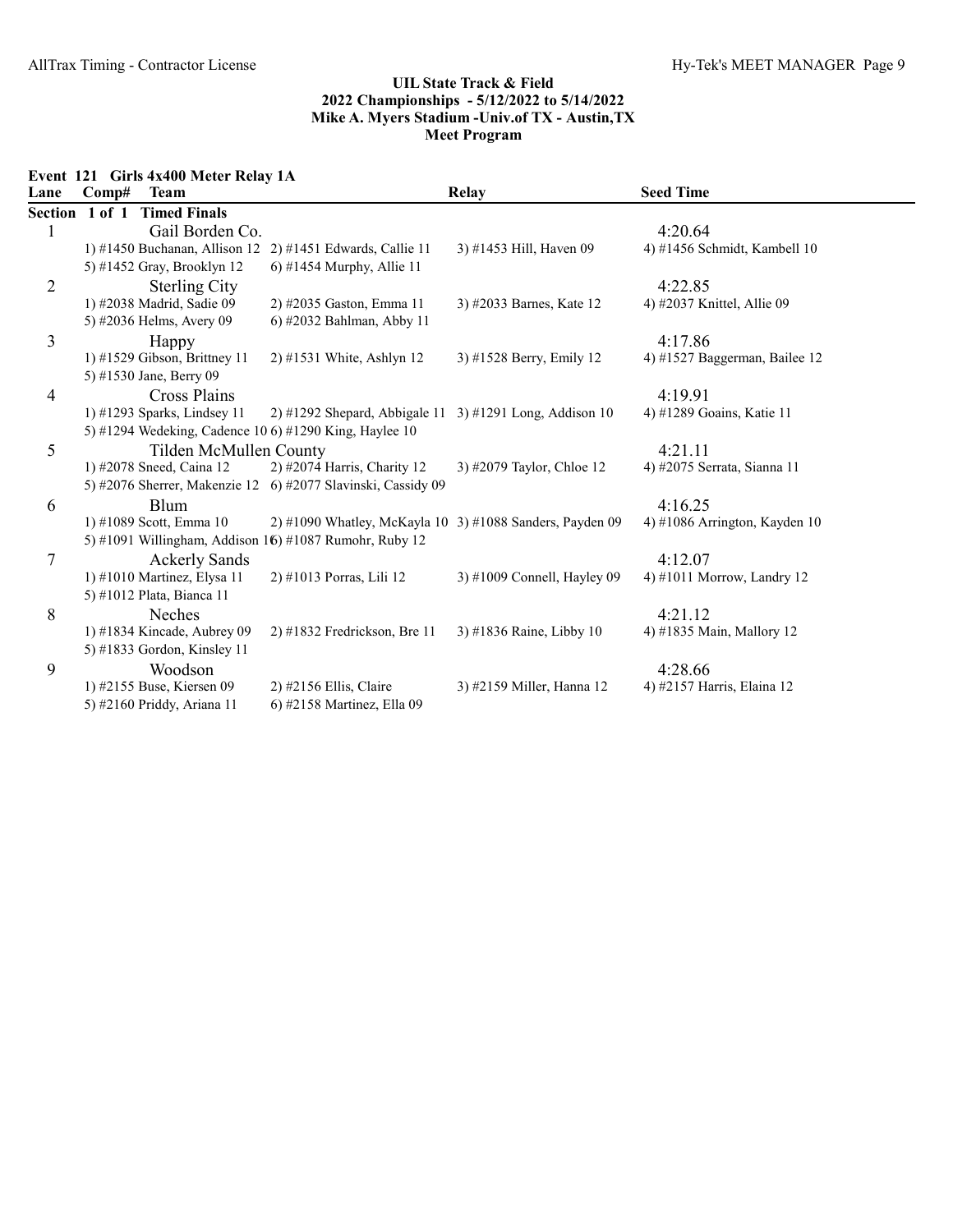Event 122 Boys 4x400 Meter Relay 1A

1735 Tower, Sierra

| Lane           | Comp#                | <b>Team</b>                     |                                                            | Relay                         | <b>Seed Time</b>                                          |
|----------------|----------------------|---------------------------------|------------------------------------------------------------|-------------------------------|-----------------------------------------------------------|
| <b>Section</b> | 1 of 1               | <b>Timed Finals</b>             |                                                            |                               |                                                           |
| $\mathbf{1}$   |                      | Rankin                          |                                                            |                               | 3:31.96                                                   |
|                |                      | 1) #3180 Jackson, Baret 10      | 2) #3176 Bunger, Blake 10                                  | 3) #3177 Bunger, David 11     | 4) #3175 Armendarez, Kadrian 1.                           |
|                |                      |                                 | 5) #3174 Armendarez, Deacan 116) #3178 Escajeda, Richie 11 |                               |                                                           |
| $\overline{2}$ |                      | Garden City                     |                                                            |                               | 3:28.56                                                   |
|                |                      | 1) #2662 Walker, Mason 11       | 2) #2659 Lopez, John 11                                    | 3) #2660 Roe, Denton 09       | 4) #2657 Balcazar, Sebastian 12                           |
|                |                      | 5) #2661 Roe, Kamdyn 11         | 6) #2658 Jones, Jordan 11                                  |                               |                                                           |
| 3              |                      | Gorman                          |                                                            |                               | 3:38.26                                                   |
|                |                      | 1) #2697 Rainey, Joseph 11      | 2) #2695 Guthery, Nashton 11                               | 3) #2696 Martinez, Eli 11     | 4) #2701 Scitern, Briar 12                                |
|                |                      | 5) #2699 Ramirez, Marco 12      | 6) #2698 Ramirez, Erik 11                                  |                               |                                                           |
| $\overline{4}$ |                      | Lamesa Klondike                 |                                                            |                               | 3:28.12                                                   |
|                |                      | 1) #2864 Barron, Caden 11       | 2) #2867 Serrano, Alexis 12                                |                               | 3) #2863 Arismendez, Stephen 12) #2865 Boschman, David 12 |
|                |                      | 5) #2866 Power, Jayden 12       | 6) #2862 Warren, Creed                                     |                               |                                                           |
| 5              |                      | Fayetteville                    |                                                            |                               | 3:36.20                                                   |
|                |                      | 1) #2596 Gross, Reid 10         | 2) #2595 Fritsch, Logan 11                                 | 3) #2592 Dominey, Ottis 10    | 4) #2598 Supak, Keagan 10                                 |
|                |                      | 5) #2597 Knight, Ty 11          | 6) #2593 Dooley, Brody 09                                  |                               |                                                           |
| 6              |                      | Saint Jo                        |                                                            |                               | 3:37.85                                                   |
|                |                      | 1) #3252 Brockman, Dylan 11     | 2) #3257 Thurman, Kile 11                                  | 3) #3255 Stewart, Devin 09    | 4) #3256 Thomas, Collin 11                                |
|                |                      | 5) #3253 Everson, Dawson 12     | 6) #3254 Parr, Chandler 11                                 |                               |                                                           |
| 7              |                      | <b>Cross Plains</b>             |                                                            |                               | 3:29.79                                                   |
|                |                      | 1) #2491 Moses, Noah 11         | 2) #2492 Reed, Ryan 11                                     | 3) #2487 Allen, Cason 12      | 4) #2489 Hopkins, Ryan 11                                 |
|                |                      | 5) #2486 Albrecht, Theron 10    | 6) #2493 Wyatt, Dusty 10                                   |                               |                                                           |
| 8              |                      | Happy                           |                                                            |                               | 3:32.31                                                   |
|                |                      | 1) #2731 Juarez, Noe 10         | 2) #2730 Johnson, Tryce 11                                 | 3) #2728 Fields, Gus 12       | 4) #2732 Reyes, Jimmy 11                                  |
|                |                      |                                 | 5) #2729 Holbrook, Landon 11 6) #2727 Blackmon, Joey 10    |                               |                                                           |
| 9              |                      | Runge                           |                                                            |                               | 3:39.77                                                   |
|                |                      | 1) #3239 Garcia, Jacob 09       | 2) #3241 Gutierrez, Gavin 12                               | 3) #3240 Gutierrez, Colbin 10 | 4) #3242 Jones, Trent 11                                  |
|                |                      | 5) #3243 Ramirez, Michael 09    | 6) #3238 Estrada, Jaden 10                                 |                               |                                                           |
|                |                      | Event 123 Girls Discus Throw 1A |                                                            |                               |                                                           |
| Pos            | Comp#                | Name                            |                                                            | Year School                   | <b>Seed Mark</b>                                          |
|                | Flight 1 of 1 Finals |                                 |                                                            |                               |                                                           |
| 1              | 1851                 | Wilson, Danielle                |                                                            | 12 Nordheim                   | 111-04                                                    |
| $\overline{2}$ | 1932                 | Burleson, Claire                |                                                            | 10 Rocksprings                | 124-08                                                    |
| 3              | 1803                 | Gorecki, Elizabeth              |                                                            | 12 Miami                      | 98-04                                                     |
| 4              | 1673                 | Rodriguez, Xiomara              |                                                            | 10 La Sara                    | 117-02                                                    |
| 5              | 1786                 | Harrell, Amanda                 |                                                            | 10 May                        | 110-00                                                    |
| 6              | 2034                 | Conner, Payton                  |                                                            | 10 Sterling City              | 108-01                                                    |
| $\overline{7}$ | 1871                 | Blount, Avery                   |                                                            | 09 Paducah                    | 108-09                                                    |
| $\,$ $\,$      | 1733                 | Macias, Aly                     |                                                            | 12 Lingleville                | 101-09                                                    |
| 9              | 1735                 | Tower, Sierra                   |                                                            | 12 Lometa                     | 103-02                                                    |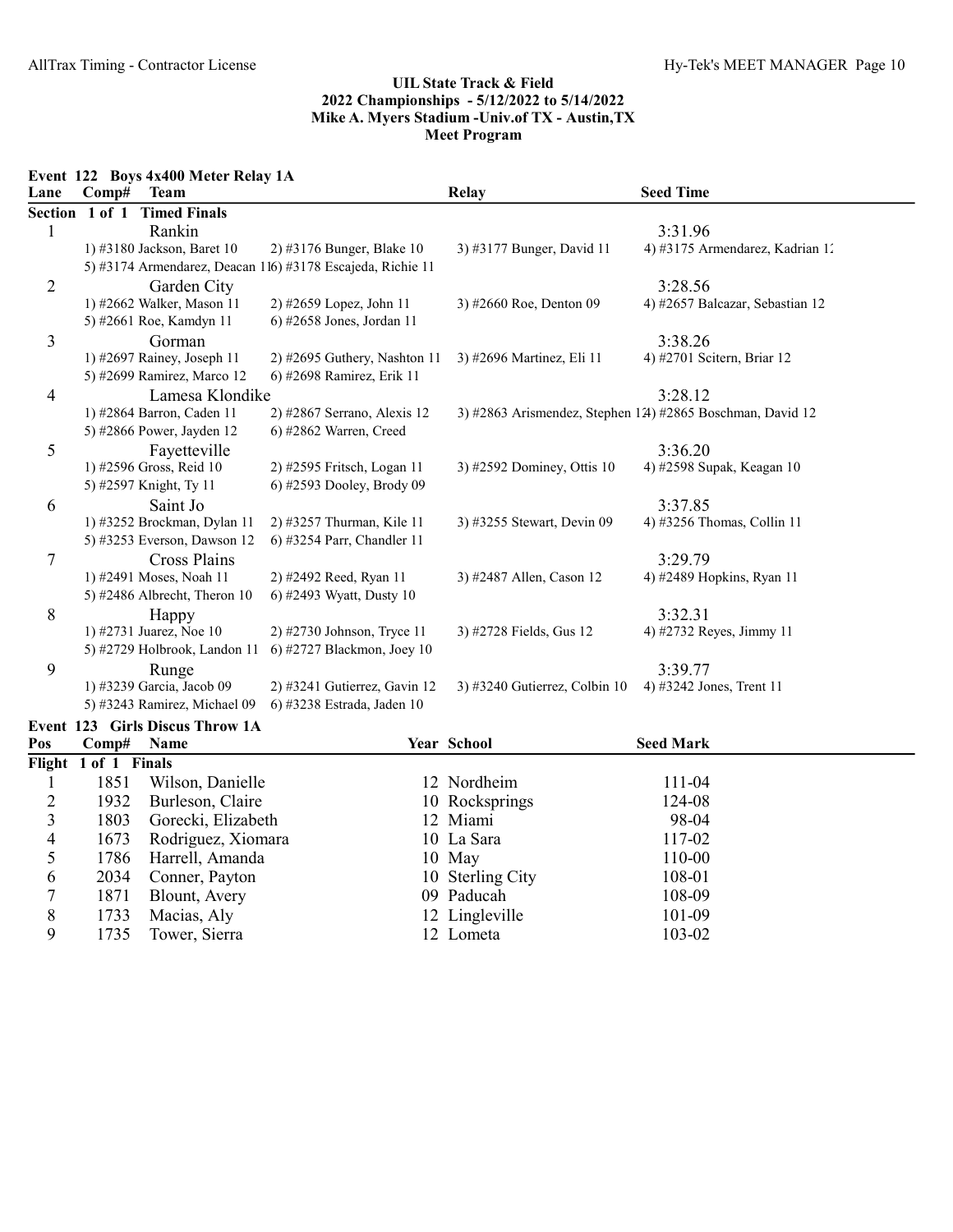| Pos                     | Comp#                | <b>Event 124 Boys Discus Throw 1A</b><br>Name | Year School          | <b>Seed Mark</b> |  |
|-------------------------|----------------------|-----------------------------------------------|----------------------|------------------|--|
|                         | Flight 1 of 1 Finals |                                               |                      |                  |  |
| 1                       | 3210                 | Bell, Jake                                    | 11 Rising Star       | 135-01           |  |
| $\overline{c}$          | 3040                 | Sims, Kason                                   | Morgan               | 134-10           |  |
| 3                       | 2990                 | Williford, Avery                              | 12 May               | 135-04           |  |
| $\overline{4}$          | 2427                 | Bond, Joseph                                  | 11 Cherokee          | 162-08           |  |
| 5                       | 2600                 | Gregory, Ethan                                | 12 Follett           | 134-07           |  |
| 6                       | 2362                 | Villarreal, Jonaven                           | 12 Bruni             | 126-10           |  |
| 7                       | 2438                 | Cook, Risten                                  | 12 Chireno           | 124-09           |  |
| $8\,$                   | 2306                 | White, Brody                                  | 11 Benjamin          | 140-05           |  |
| 9                       | 3389                 | Bowles, Gunnar                                | 11 Turkey Valley     | 134-02           |  |
|                         |                      | Event 125 Girls High Jump 1A                  |                      |                  |  |
| Pos                     | Comp#                | Name                                          | Year School          | <b>Seed Mark</b> |  |
|                         | Flight 1 of 1 Finals |                                               |                      |                  |  |
| 1                       | 1905                 | Hurst, Rianne                                 | 12 Priddy            | 4-10.00          |  |
| $\overline{c}$          | 1218                 | Baugh, Brissa                                 | 12 Cherokee          | 4-08.00          |  |
| 3                       | 1517                 | Reel, Coulter                                 | 12 Guthrie           | 5-02.00          |  |
| 4                       | 2078                 | Sneed, Caina                                  | 12 Tilden McMullen   | 5-01.00          |  |
| 5                       | 1824                 | Scott, Alli                                   | 11 Moran             | $5 - 00.00$      |  |
| 6                       | 1241                 | Holland, Andi                                 | 11 Claude            | 5-00.00          |  |
| $\overline{7}$          | 1805                 | Hartwig, Mercedes                             | 10 Miami             | 5-04.00          |  |
| $8\,$                   | 1124                 | Jackson, Emily                                | 10 Bronte            | 5-02.00          |  |
| 9                       | 1934                 | Warren, Ashtyn                                | 12 Rocksprings       | 5-01.00          |  |
|                         |                      | Event 126 Boys High Jump 1A                   |                      |                  |  |
| Pos                     | Comp#                | Name                                          | Year School          | <b>Seed Mark</b> |  |
|                         | Flight 1 of 1 Finals |                                               |                      |                  |  |
| 1                       | 2708                 | Kuehler, Damon                                | 12 Groom             | $6 - 00.00$      |  |
| $\overline{c}$          | 3031                 | Thompson, Haiden                              | 10 Miami             | $6 - 00.00$      |  |
| $\overline{3}$          | 2476                 | Kirby, Haydn                                  | 11 Cranfills Gap     | $6 - 00.00$      |  |
| $\overline{\mathbf{4}}$ | 3364                 | Redwin, Canon                                 | Throckmorton         | $6 - 02.00$      |  |
| 5                       | 3446                 | Stark, Shammah                                | 12 Westbrook         | $6 - 02.00$      |  |
| 6                       | 3212                 | Escamilla, Noah                               | 12 Robert Lee        | 6-04.00          |  |
| $\overline{7}$          | 3413                 | Gaines, Elijah                                | 11 Van Horn          | $6 - 06.00$      |  |
| $8\,$                   | 2692                 | Erwin, Gage                                   | 12 Gordon            | $6 - 00.00$      |  |
| 9                       | 2374                 | Anderson, Liam                                | 11 Burkeville        | $6 - 02.00$      |  |
|                         |                      | Event 127 Girls Long Jump 1A                  |                      |                  |  |
| Pos                     | Comp# Name           |                                               | Year School          | <b>Seed Mark</b> |  |
|                         | Flight 1 of 1 Finals |                                               |                      |                  |  |
| 1                       | 1943                 | Salinas, Ilse                                 | 12 Round Top-Carmine | 17-01.25         |  |
| $\overline{c}$          | 1382                 | Jaeger, Brooklyn                              | 11 Fayetteville      | 16-03.50         |  |
| 3                       | 1799                 | Tillman, Audrey                               | 11 Mertzon Irion Co  | 16-11.00         |  |
| 4                       | 2001                 | Francis, Brenna                               | 10 Silverton         | 17-03.50         |  |
| 5                       | 1565                 | Burns, Tristan                                | 12 Henrietta Midway  | 16-09.25         |  |
| 6                       | 1831                 | Myrick, Caroline                              | 11 Nazareth          | 16-06.25         |  |
| 7                       | 1923                 | Bryant, Ryleigh                               | 10 Richland Springs  | 16-10.00         |  |
| 8                       | 1797                 | James, Kaegen                                 | 12 Mertzon Irion Co  | 17-08.50         |  |
| 9                       | 1888                 | Vansbuskirk, Abigail                          | 12 Perrin-Whitt      | 16-08.00         |  |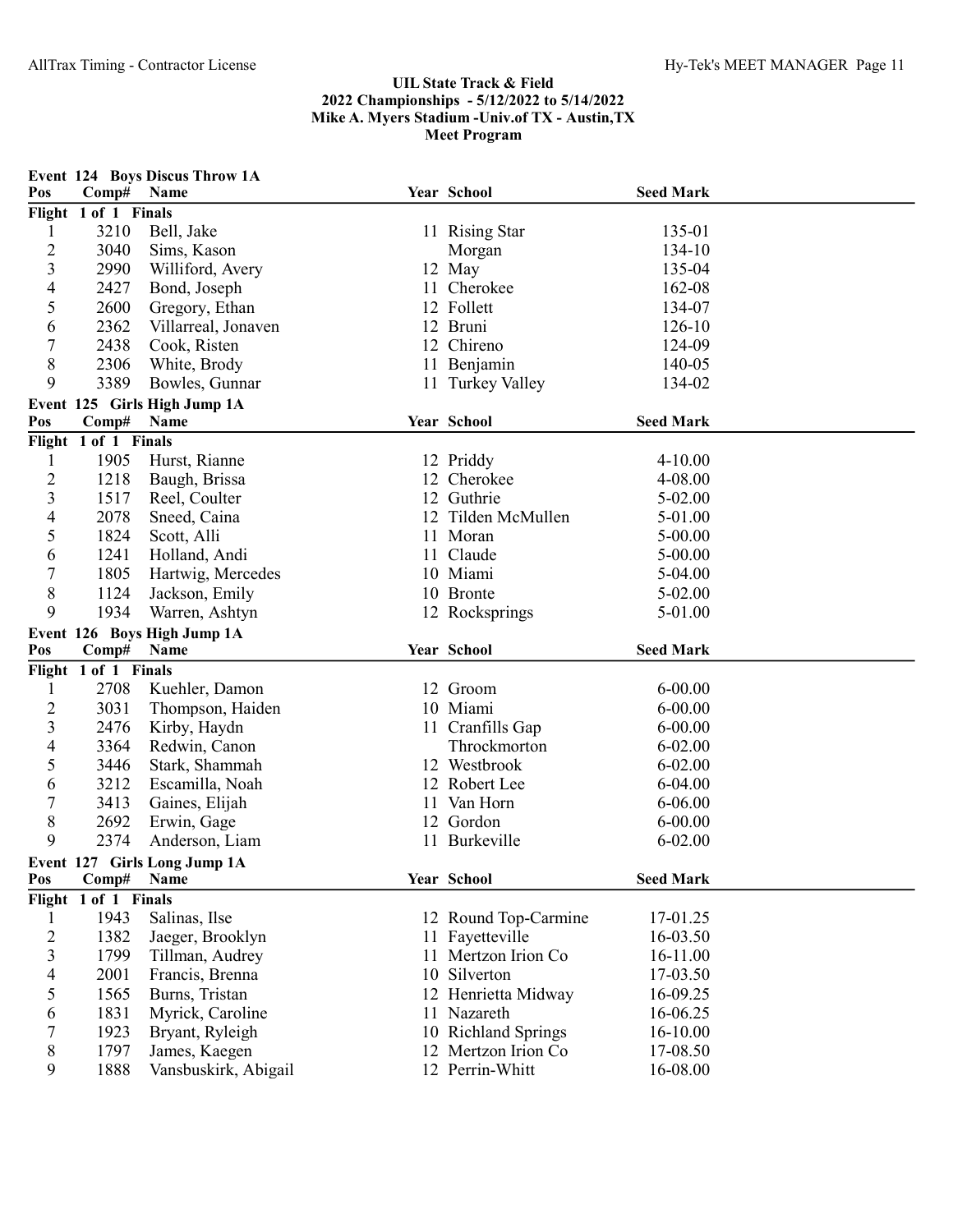|                                |                              | Event 128 Boys Long Jump 1A   |    |                           |                  |  |
|--------------------------------|------------------------------|-------------------------------|----|---------------------------|------------------|--|
| Pos                            | Comp#                        | <b>Name</b>                   |    | Year School               | <b>Seed Mark</b> |  |
|                                | Flight 1 of 1 Finals<br>2550 | Rodriguez, Mason              |    |                           | 21-00.00         |  |
| $\mathbf{1}$<br>$\overline{c}$ | 2992                         | Cottrill, Anthony             |    | 12 Dodd City<br>12 McDade | 20-11.50         |  |
| 3                              | 3462                         | Bryant, Dustin                |    | 12 Wildorado              | 22-10.25         |  |
| 4                              | 3414                         | Virdell, Bryce                |    | 11 Van Horn               | 21-04.00         |  |
| 5                              | 3394                         | Valdes, Adrian                |    | 11 Turkey Valley          | 21-05.50         |  |
| 6                              | 3289                         | Mendoza, Jaime                |    | 12 San Isidro             | 21-05.25         |  |
| 7                              | 3457                         | Weaver, Shamadrick            |    | 11 Whitharral             | 21-08.00         |  |
| 8                              | 3489                         | Millican, Jayden              |    | Zephyr                    | 20-01.50         |  |
| 9                              | 2487                         | Allen, Cason                  |    | 12 Cross Plains           | 21-04.00         |  |
|                                |                              | Event 129 Girls Pole Vault 1A |    |                           |                  |  |
| Pos                            | Comp#                        | Name                          |    | Year School               | <b>Seed Mark</b> |  |
|                                | Flight 1 of 1 Finals         |                               |    |                           |                  |  |
| $\mathbf{l}$                   | 1566                         | Hancock, Sydney               |    | 10 Hermleigh              | 8-06.00          |  |
| $\overline{c}$                 | 1069                         | Childs, Camdyn                |    | Barksd Nu.Canyon          | $9 - 06.00$      |  |
| 3                              | 2136                         | Hale, Reagan                  |    | 12 Westbrook              | 10-03.00         |  |
| 4                              | 1499                         | Nichols, Kayle                |    | 11 Gorman                 | 8-06.00          |  |
| 5                              | 1933                         | Grooms, Ava                   |    | 10 Rocksprings            | $9 - 00.00$      |  |
| 6                              | 2042                         | Hughes, Milly                 | 09 | Strawn                    | 8-09.00          |  |
| 7                              | 1621                         | Chandler, Paisley             |    | 11 Iredell                | 9-03.00          |  |
| 8                              | 1702                         | Gonzales, Sydney              |    | 12 Lenorah Grady          | 10-09.00         |  |
| 9                              | 2143                         | Byrd, Makenna                 |    | 11 Wildorado              | 9-09.00          |  |
|                                |                              | Event 130 Boys Pole Vault 1A  |    |                           |                  |  |
| Pos                            | Comp#                        | Name                          |    | Year School               | <b>Seed Mark</b> |  |
|                                | Flight 1 of 1 Finals         |                               |    |                           |                  |  |
| 1                              | 2317                         | Feist, Brylen                 |    | 09 Bluff Dale             | 11-00.00         |  |
| $\overline{c}$                 | 2795                         | Solis, JD                     |    | 10 Iraan                  | 12-06.00         |  |
| 3                              | 2663                         | Walts, Blain                  |    | 10 Garden City            | 11-06.00         |  |
| 4                              | 3346                         | Blackwelder, Weston           | 11 | <b>Sterling City</b>      | 12-06.00         |  |
| 5                              | 3347                         | Johnson, Kas                  |    | 11 Sterling City          | 13-00.00         |  |
| 6                              | 2657                         | Balcazar, Sebastian           |    | 12 Garden City            | 11-03.00         |  |
| 7                              | 3363                         | Myer, Carson                  |    | 12 Throckmorton           | 11-06.00         |  |
| 8                              | 2770                         | Ryman, Michael                |    | 11 Hubbard                | 13-06.00         |  |
| 9                              | 2769                         | Dominey, Haygen               |    | 10 Hubbard                | 11-06.00         |  |
|                                |                              | Event 131 Girls Shot Put 1A   |    |                           |                  |  |
| Pos                            | Comp#                        | Name                          |    | Year School               | <b>Seed Mark</b> |  |
|                                | Flight 1 of 1 Finals         |                               |    |                           |                  |  |
| 1                              | 1929                         | Hood, Braylee                 |    | 12 Robert Lee             | 34-07.75         |  |
| $\overline{2}$                 | 1125                         | Uvalle, Elida                 | 11 | Brookesmith               | 34-06.00         |  |
| 3                              | 1873                         | Hall, Ashlynn                 |    | 12 Paint Rock             | 38-04.75         |  |
| 4                              | 1932                         | Burleson, Claire              |    | 10 Rocksprings            | 36-06.00         |  |
| 5                              | 1084                         | Turman, Eadee                 | 11 | <b>Bluff</b> Dale         | 35-01.75         |  |
| 6                              | 1850                         | Styra, Emagen                 |    | 12 Nordheim               | 38-05.00         |  |
| 7                              | 1455                         | Sanders, Rexie                |    | 10 Gail Borden Co.        | 34-06.00         |  |
| 8                              | 2034                         | Conner, Payton                |    | 10 Sterling City          | 36-04.00         |  |
| 9                              | 1690                         | Howard, Neihmaya              |    | 11 Lamesa Klondike        | 36-08.75         |  |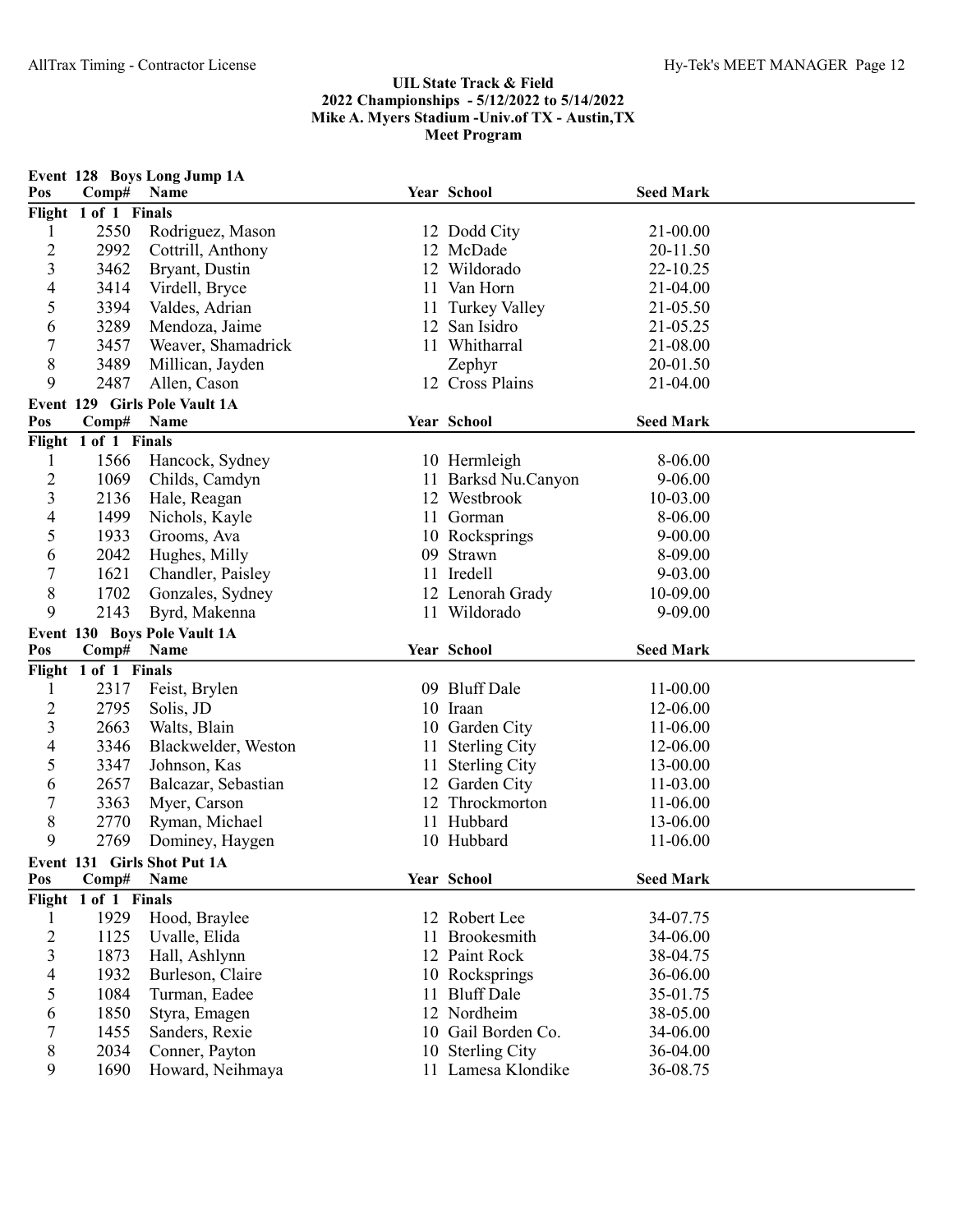| Pos                 | Comp#                        | Event 132 Boys Shot Put 1A<br>Name    | Year School                           | <b>Seed Mark</b> |  |
|---------------------|------------------------------|---------------------------------------|---------------------------------------|------------------|--|
|                     | Flight 1 of 1 Finals         |                                       |                                       |                  |  |
| $\mathbf{1}$        | 2793                         | Brauchi, Cole                         | 12 Imperial Bue                       | 46-04.75         |  |
| $\overline{c}$      | 2914                         | Castillo, Luis                        | 12 Loop                               | 46-05.50         |  |
| 3                   | 2877                         | Thomas, Deandre                       | 11 Laneville                          | 45-02.00         |  |
| 4                   | 3362                         | Grenko, Cooper                        | 10 Throckmorton                       | 44-07.50         |  |
| 5                   | 3048                         | Loper, Aiden                          | 11 Munday                             | 47-02.00         |  |
| 6                   | 2427                         | Bond, Joseph                          | 11 Cherokee                           | 52-06.00         |  |
| 7                   | 3016                         | Casteneda, Niko                       | 12 Meadow                             | 47-00.50         |  |
| 8                   | 2880                         | Chavez, Theodore                      | 12 Lazbuddie                          | 52-05.00         |  |
| 9                   | 2478                         | Roberson, Trenton                     | 12 Cranfills Gap                      | 45-00.50         |  |
|                     |                              | Event 133 Girls Triple Jump 1A        |                                       |                  |  |
| Pos                 | Comp#                        | Name                                  | Year School                           | <b>Seed Mark</b> |  |
|                     | Flight 1 of 1 Finals         |                                       |                                       |                  |  |
| 1                   | 2159                         | Miller, Hanna                         | 12 Woodson                            | 35-05.50         |  |
| $\overline{c}$      | 2104                         | Harrison, Alliyah                     | 11 Veribest                           | 36-01.25         |  |
| 3                   | 1627                         | Shumate, Alissa                       | 11 Jonesboro                          | 35-08.75         |  |
| 4                   | 1517                         | Reel, Coulter                         | 12 Guthrie                            | 34-01.75         |  |
| 5                   | 1888                         | Vansbuskirk, Abigail                  | 12 Perrin-Whitt                       | 34-01.50         |  |
| 6                   | 1943                         | Salinas, Ilse                         | 12 Round Top-Carmine                  | 36-08.00         |  |
| 7                   | 1585                         | Morris, Jenna                         | 11 Hubbard                            | 35-11.00         |  |
| $8\,$               | 1797                         | James, Kaegen                         | 12 Mertzon Irion Co                   | 37-00.00         |  |
| 9                   | 2001                         | Francis, Brenna                       | 10 Silverton                          | 34-03.00         |  |
|                     |                              |                                       |                                       |                  |  |
|                     |                              |                                       |                                       |                  |  |
| Pos                 | Comp#                        | Event 134 Boys Triple Jump 1A<br>Name | Year School                           | <b>Seed Mark</b> |  |
|                     |                              |                                       |                                       |                  |  |
| 1                   | Flight 1 of 1 Finals<br>2590 | White, Hunter                         | Evant                                 | 42-05.50         |  |
|                     | 3462                         |                                       | 12 Wildorado                          | 44-04.00         |  |
| $\overline{c}$<br>3 | 2992                         | Bryant, Dustin                        | 12 McDade                             | 44-02.00         |  |
| 4                   | 3289                         | Cottrill, Anthony<br>Mendoza, Jaime   | 12 San Isidro                         | 44-03.25         |  |
| 5                   | 2751                         | Coker, Christian                      | 11 Henrietta Midway                   | 45-02.25         |  |
| 6                   | 2865                         | Boschman, David                       | 12 Lamesa Klondike                    | 43-06.75         |  |
| 7                   | 3027                         |                                       | 11 Mertzon Irion Co                   | 42-05.50         |  |
| 8                   | 2752                         | Harrison, Jordan<br>Smith, Colter     |                                       | 42-08.00         |  |
| 9                   | 2477                         |                                       | 12 Hermleigh                          | 43-02.75         |  |
|                     |                              | Marquez-Peter, Elias                  | 12 Cranfills Gap                      |                  |  |
| Lane                | Comp# Name                   | Event 201 Girls 3200 Meter Run 2A     | Year School                           | <b>Seed Time</b> |  |
|                     | Section 1 of 1               | <b>Timed Finals</b>                   |                                       |                  |  |
| $\mathbf{1}$        | 1958                         | Bartlow, Margaret                     |                                       | 11:50.67         |  |
|                     | 1852                         | Bilsing, Cassidy                      | 09 San Antonio Stacey<br>12 Normangee | 11:33.48         |  |
| $\overline{c}$<br>3 | 1526                         | Leek, Brianna                         | 12 Hamlin                             | 12:19.77         |  |
|                     | 2149                         | Belcher, Cameron                      | 10 Windthorst                         | 12:18.82         |  |
| 4<br>5              | 2153                         | Smith, Autumn                         | 11 Wink                               | 12:33.12         |  |
| 6                   | 1777                         |                                       | 11 Martins Mill                       | 12:39.08         |  |
| 7                   | 2040                         | Burns, Mattie                         | 12 Stinnett West TX                   | 12:29.98         |  |
| 8                   | 1754                         | Nolen, Lula<br>Turner, Cassity        | 10 Malakoff CrossRd                   | 12:25.48         |  |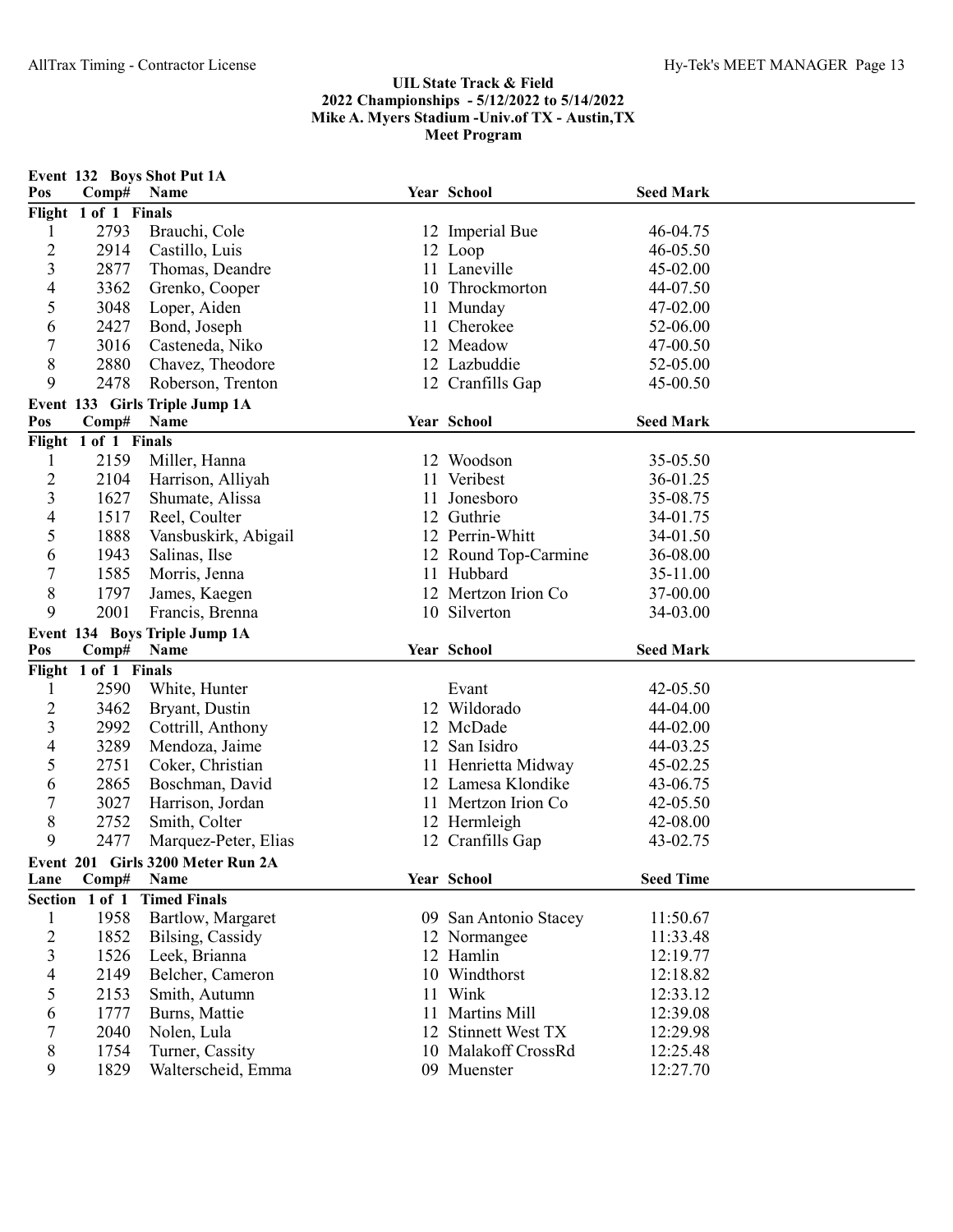|                         |                | Event 202 Boys 3200 Meter Run 2A           |                                                                                          |                                                                                                                    |                                                            |
|-------------------------|----------------|--------------------------------------------|------------------------------------------------------------------------------------------|--------------------------------------------------------------------------------------------------------------------|------------------------------------------------------------|
| Lane                    | Comp#          | Name                                       |                                                                                          | Year School                                                                                                        | <b>Seed Time</b>                                           |
|                         | Section 1 of 1 | <b>Timed Finals</b>                        |                                                                                          |                                                                                                                    |                                                            |
| $\mathbf{1}$            | 2656           | Baez, Alan                                 |                                                                                          | 10 Ganado                                                                                                          | 10:18.25                                                   |
| $\overline{c}$          | 2722           | Lengefeld, Caleb                           |                                                                                          | 12 Hamilton                                                                                                        | 9:50.50                                                    |
| $\overline{\mathbf{3}}$ | 3371           | Godde, Noah                                |                                                                                          | 11 Timpson                                                                                                         | 10:42.75                                                   |
| $\overline{4}$          | 2502           | Garcia, Jose                               |                                                                                          | 12 Cushing                                                                                                         | 10:21.96                                                   |
| 5                       | 2601           | Magness, Austin                            |                                                                                          | 10 Forsan                                                                                                          | 10:32.61                                                   |
| 6                       | 2614           | Cruz, David                                |                                                                                          | 12 Fort Hancock                                                                                                    | 10:31.50                                                   |
| $\boldsymbol{7}$        | 2685           | Bartek, Connor                             |                                                                                          | 11 Goldthwaite                                                                                                     | 10:07.03                                                   |
| 8                       | 2334           | Morales, Abraham                           |                                                                                          | 12 Brackettville Bk                                                                                                | 10:06.19                                                   |
| 9                       | 2724           | Melde, Dawson                              |                                                                                          | 12 Hamilton                                                                                                        | 10:12.06                                                   |
|                         |                | Event 203 Girls 4x100 Meter Relay 2A       |                                                                                          |                                                                                                                    |                                                            |
| Lane                    | Comp#          | <b>Team</b>                                |                                                                                          | <b>Relay</b>                                                                                                       | <b>Seed Time</b>                                           |
|                         | Section 1 of 1 | <b>Timed Finals</b>                        |                                                                                          |                                                                                                                    |                                                            |
| $\mathbf{1}$            |                | New Home                                   |                                                                                          |                                                                                                                    | 50.39                                                      |
|                         |                | 1) #1846 Smith, Brooklyn 12                |                                                                                          | 2) #1844 Johnson, MaKenna 09 3) #1841 Addison, Morgan 11                                                           | 4) #1845 McWhirter, Kristen 10                             |
|                         |                | 5) #1843 Bundy, Cambrey 09                 | 6) #1842 Bass, Berkley 09                                                                |                                                                                                                    |                                                            |
| $\overline{2}$          |                | Chilton                                    |                                                                                          |                                                                                                                    | 50.48                                                      |
|                         |                |                                            |                                                                                          | 1) #1231 Robinson, Germayia 102) #1232 Wilson, Kalayzjha 11 3) #1230 Robinson, Diamond 114) #1227 Hopwood, Kaja 09 |                                                            |
|                         |                |                                            | 5) #1228 Murphy, Sha'Zayah 09 6) #1229 Plemons, Presley 12                               |                                                                                                                    |                                                            |
| 3                       |                | Christoval                                 |                                                                                          |                                                                                                                    | 50.38                                                      |
|                         |                | 1) #1235 George, Madyson 09                | $2)$ #1237 Williams, Rylee 10                                                            | 3) #1236 Wilkins, Savhanna 12 4) #1238 Young, Lexie 10                                                             |                                                            |
|                         |                | 5) #1234 Faison, Lela 11                   | 6) #1233 Chappell, Heaven 12                                                             |                                                                                                                    |                                                            |
| 4                       |                | Panhandle                                  |                                                                                          |                                                                                                                    | 50.33                                                      |
|                         |                | 1) #1877 Land, Leah 09                     | 2) #1874 Adee, Sydney 11                                                                 | 3) #1880 Sims, Grace 11                                                                                            | 4) #1879 Sides, Avery 11                                   |
|                         |                | 5) #1875 Austin, Makennah 09               | 6) #1876 Bonner, Cadence 10                                                              |                                                                                                                    |                                                            |
| 5                       |                | Haskell                                    |                                                                                          |                                                                                                                    | 50.14                                                      |
|                         |                | 1) #1559 Roewe, Emma 12                    | 2) #1561 Torres, Jolie 12<br>6) #1557 Jones, Dezerea 09                                  |                                                                                                                    | 3) #1551 Andrews, Brittany 12 4) #1554 Camacho, Savanna 10 |
|                         |                | 5) #1556 Green, Lanayah 12                 |                                                                                          |                                                                                                                    |                                                            |
| 6                       |                | <b>Bremond</b><br>1) #1109 Swick, Josie 12 |                                                                                          | 2) #1105 Castilleja, Armiyah 09 3) #1107 McGowan, Messiah 104) #1106 Griffin, D'Miyah 10                           | 50.24                                                      |
|                         |                | 5) #1108 Swick, Jolie 09                   |                                                                                          |                                                                                                                    |                                                            |
| 7                       |                | Shiner                                     |                                                                                          |                                                                                                                    | 50.20                                                      |
|                         |                | 1) #1998 Ramirez, Brinley 09               | 2) #1999 Vancura, Rylee 10                                                               | 3) #1993 Faldyn, Lauren 11                                                                                         | 4) #1992 Curtis, JaLeah 09                                 |
|                         |                | 5) #1991 Burns, Hayleigh 10                | 6) #1995 Palmer, Brooke 10                                                               |                                                                                                                    |                                                            |
| 8                       |                | Normangee                                  |                                                                                          |                                                                                                                    | 51.03                                                      |
|                         |                |                                            | 1) #1858 Witherspoon, Christina 2) #1855 McAllister, Aubree 10 3) #1854 Hill, Addison 12 |                                                                                                                    | 4) #1857 Walker, Emily 12                                  |
|                         |                | 5) #1856 Noack, Jordan 12                  | 6) #1853 de la Garza, Riley 11                                                           |                                                                                                                    |                                                            |
| 9                       |                | Stamford                                   |                                                                                          |                                                                                                                    | 50.28                                                      |
|                         |                | 1) #2017 Bell, Jacelyn 12                  | 2) #2020 Lefevre, Lainee 10                                                              | 3) #2016 Applin, Laylonna 11                                                                                       | 4) #2015 Applin, Bresha 12                                 |
|                         |                | 5) #2019 Cantu, Kayla 11                   | 6) #2021 Strand, Brylee 11                                                               |                                                                                                                    |                                                            |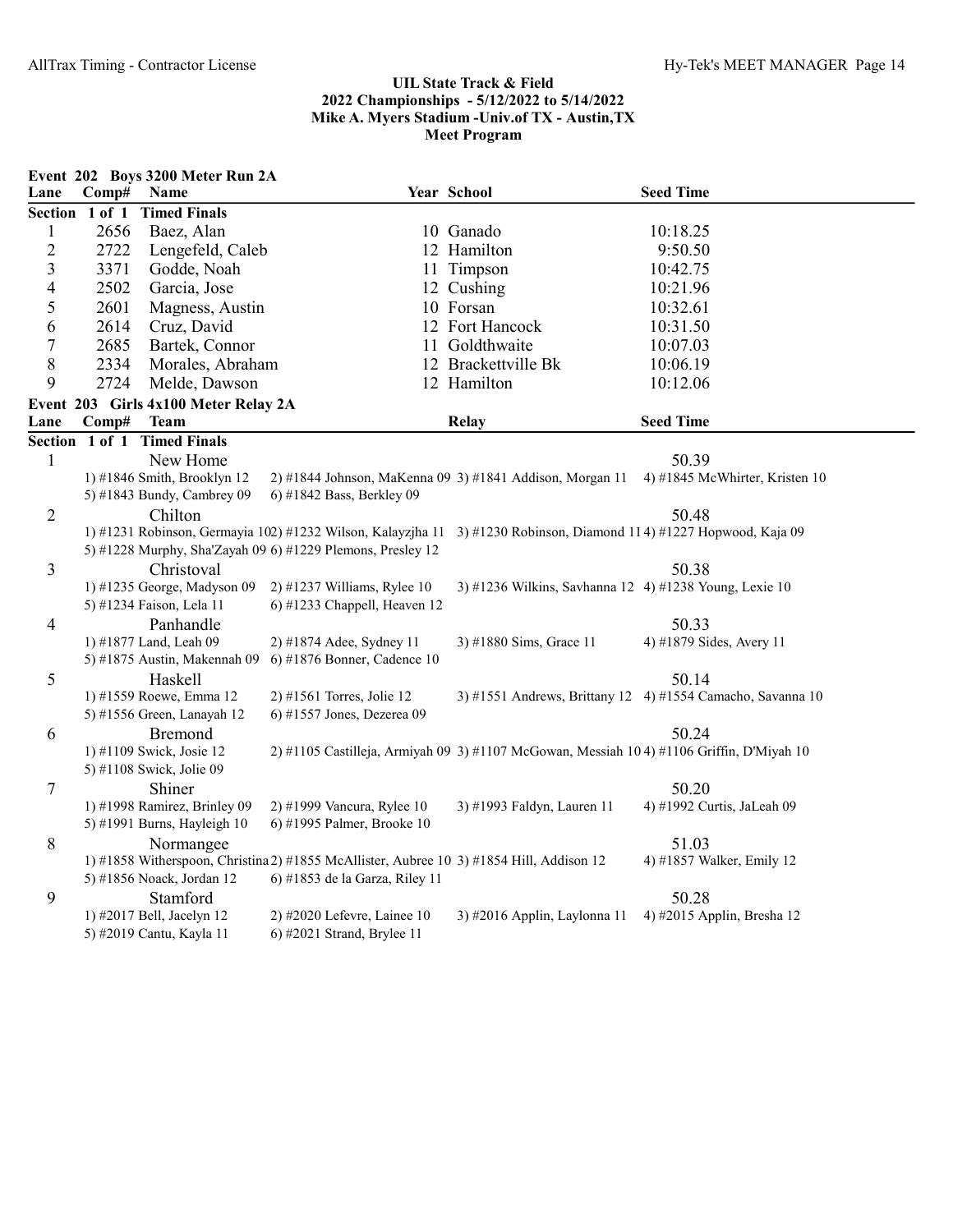Event 204 Boys 4x100 Meter Relay 2A

| Lane | Comp#          | <b>Team</b>                     |                                                        | <b>Relay</b>                                                                                                     | <b>Seed Time</b>               |
|------|----------------|---------------------------------|--------------------------------------------------------|------------------------------------------------------------------------------------------------------------------|--------------------------------|
|      | Section 1 of 1 | <b>Timed Finals</b>             |                                                        |                                                                                                                  |                                |
| 1    |                | Hearne                          |                                                        |                                                                                                                  | 42.98                          |
|      |                |                                 |                                                        | 1) #2744 Benford, Justavian 10 2) #2746 Gunnels, Damian 12 3) #2748 Langham, Keyshawn 114) #2745 Dunn, Jabari 12 |                                |
|      |                | 5) #2747 Johsnosn, Jabez 09     |                                                        |                                                                                                                  |                                |
| 2    |                | Timpson                         |                                                        |                                                                                                                  | 42.77                          |
|      |                | 1) #3375 Tutt, Dakovian 10      |                                                        | 2) #3372 Howard, Ja'voskieon 103) #3370 Courtney, Braden 12                                                      | 4) #3369 Bussey, Terry 10      |
|      |                | 5) #3368 Bruton, Amare 10       | 6) #3373 Lane, Tyler 10                                |                                                                                                                  |                                |
| 3    |                | Kerens                          |                                                        |                                                                                                                  | 42.94                          |
|      |                | 1) #2823 Harris, Jaylon 12      | $2)$ #2820 Brackens, Jarod 12                          | 3) #2821 Crawford, Hunter $10$                                                                                   | 4) #2819 Brackens, Jared 12    |
|      |                | 5) #2824 Massey, Nehemiah 09    | 6) #2822 Davis, Bryn 11                                |                                                                                                                  |                                |
| 4    |                | Refugio                         |                                                        |                                                                                                                  | 42.77                          |
|      |                | 1) #3189 Gross, Antwaan 12      | 2) #3192 Kelley, Jordan 12                             | 3) #3188 Fox, Marvin 12                                                                                          | 4) #3187 Campbell, Ernest $10$ |
|      |                | 5) #3190 Herring, Karson 09     | 6) #3191 Jaso, Jared 11                                |                                                                                                                  |                                |
| 5    |                | Panhandle                       |                                                        |                                                                                                                  | 43.57                          |
|      |                | 1) #3129 Rocha, Caden 12        | 2) #3123 Brookshire, Wyatt 11 3) #3128 Neil, Cooper 11 |                                                                                                                  | 4) #3126 Hack, Landyn 11       |
|      |                | 5) #3124 Choate, Brayson 09     | 6) #3125 Durst, Landon 10                              |                                                                                                                  |                                |
| 6    |                | Celeste                         |                                                        |                                                                                                                  | 43.58                          |
|      |                | 1) #2412 Ziminskas, Riley 12    | 2) #2408 Jackson, Zakyrn 12                            | $3)$ #2410 Powell, Anthony 12                                                                                    | 4) #2409 Meeks, Tanner 12      |
|      |                | 5) #2407 Buckley, Seth 12       | 6) #2411 Stephens, Jawonte 12                          |                                                                                                                  |                                |
| 7    |                | Marlin                          |                                                        |                                                                                                                  | 42.57                          |
|      |                | 1) #2976 Mims, Jeoffrey 11      | 2) #2970 Butler, TraJon 11                             | 3) #2974 Kee, l'Aire 10                                                                                          | 4) #2971 Gullette, Derion 11   |
|      |                | 5) #2972 Hartsfield, Je'Mere 10 | 6) #2975 Lofton, Zha'Mauryon 11                        |                                                                                                                  |                                |
| 8    |                | Tolar                           |                                                        |                                                                                                                  | 43.81                          |
|      |                | 1) #3380 Nation, Garrison 10    | 2) #3379 Moore, Matt 12                                | 3) #3381 Snowden, Cadence 10 4) #3378 Jones, Wyatt 10                                                            |                                |
|      |                | 5) #3383 Tuggle, Colton 12      | 6) #3493 McClure, Ty                                   |                                                                                                                  |                                |
| 9    |                | Roscoe                          |                                                        |                                                                                                                  | 43.74                          |
|      |                | 1) #3218 Guelker, Tyler 12      | $2)$ #3217 Aguayo, Antonio 12                          | 3) #3220 Vinson, Keller 11                                                                                       | 4) #3222 Wilcox, Seth 10       |
|      |                |                                 | 5) #3219 Hernandez, Marcus 10 6) #3221 Watts, Jax 10   |                                                                                                                  |                                |

# Event 205 Girls 800 Meter Run 2A

| Lane | $\bf Comp#$    | <b>Name</b>         |     | <b>Year School</b> | <b>Seed Time</b> |  |
|------|----------------|---------------------|-----|--------------------|------------------|--|
|      | Section 1 of 1 | <b>Timed Finals</b> |     |                    |                  |  |
|      | 2153           | Smith, Autumn       |     | 11 Wink            | 2:22.83          |  |
|      | 1961           | Teagle, Charlisa    |     | 12 San Augustine   | 2:25.80          |  |
|      | 1902           | Ray, Makaylee       |     | 11 Poolville       | 2:22.09          |  |
| 4    | 1987           | Pharris, Emily      |     | 10 Shelbyville     | 2:25.34          |  |
|      | 2130           | Kane, Kyla          |     | 12 Wellington      | 2:20.46          |  |
| 6    | 1782           | Loeffler, Kamryn    |     | 10 Mason           | 2:25.36          |  |
|      | 1367           | Franklin, Kiara     |     | 12 Era             | 2:23.94          |  |
| 8    | 1365           | Garcia, Jessica     |     | 11 Eldorado        | 2:22.99          |  |
| 9    | 1997           | Rainosek, Riley     | 11. | Shiner             | 2:26.57          |  |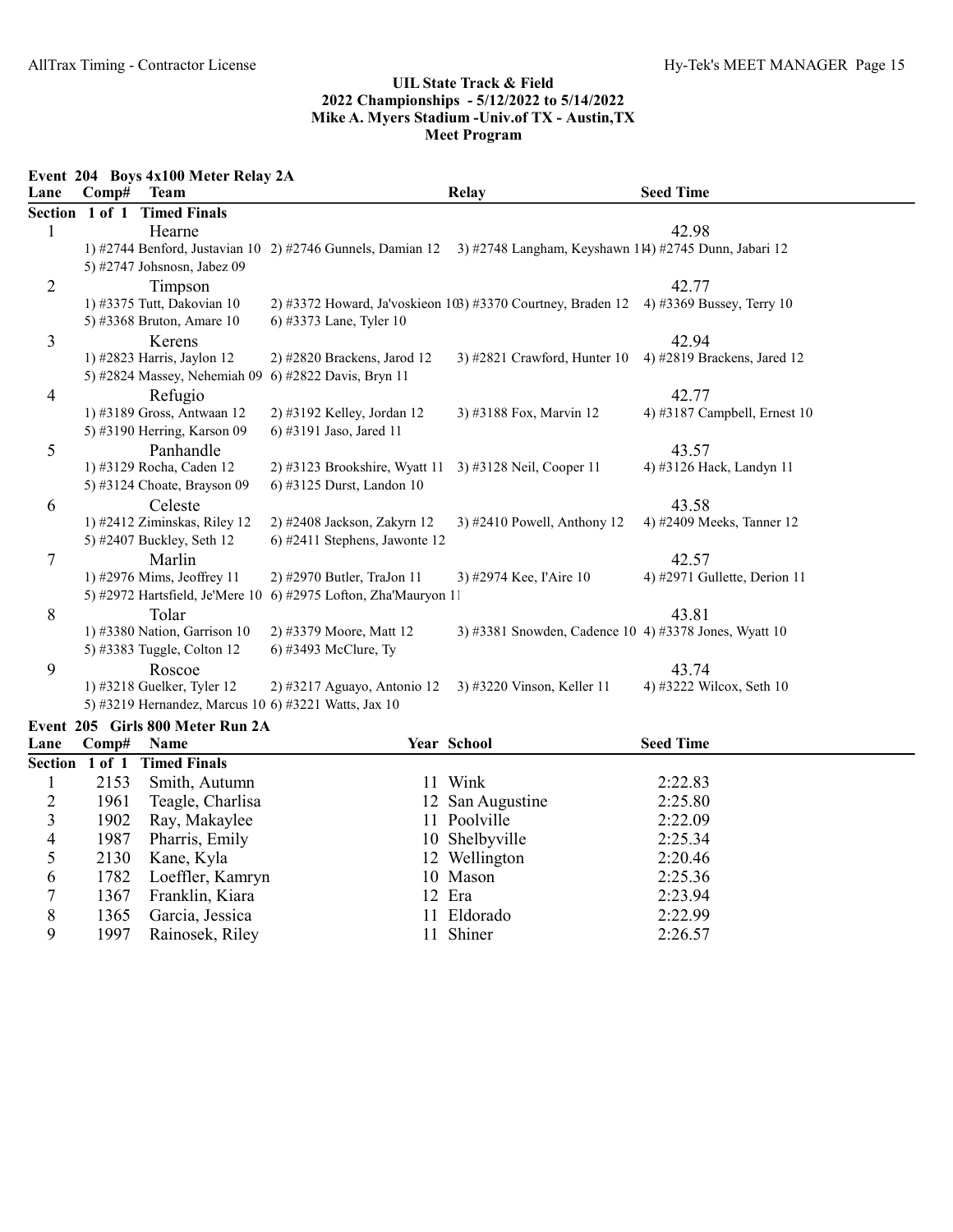| Lane                    | Comp#          | Event 206 Boys 800 Meter Run 2A<br>Name | Year School         | <b>Seed Time</b> |  |
|-------------------------|----------------|-----------------------------------------|---------------------|------------------|--|
|                         | Section 1 of 1 | <b>Timed Finals</b>                     |                     |                  |  |
| $\mathbf{1}$            | 2296           | Slaughter, Jae'Dyn                      | 12 Beckville        | 2:00.66          |  |
| $\overline{c}$          | 3145           | Garcia, Roque                           | 11 Plains           | 2:02.08          |  |
| 3                       | 2723           | Long, Taylor                            | 12 Hamilton         | 1:57.37          |  |
| 4                       | 2502           | Garcia, Jose                            | 12 Cushing          | 2:00.48          |  |
| 5                       | 2722           | Lengefeld, Caleb                        | 12 Hamilton         | 1:57.78          |  |
| 6                       | 3147           | Menjivar, Jhoan                         | 10 Plains           | 2:01.36          |  |
| $\overline{7}$          | 2419           | Jeitz, Kasen                            | 12 Centerville      | 1:58.89          |  |
| 8                       | 2687           | Esse, Colton                            | 10 Goldthwaite      | 2:03.16          |  |
| 9                       | 2334           | Morales, Abraham                        | 12 Brackettville Bk | 2:00.93          |  |
|                         |                | Event 207 Girls 100 Meter Hurdles 2A    |                     |                  |  |
| Lane                    | Comp#          | Name                                    | Year School         | <b>Seed Time</b> |  |
|                         | Section 1 of 1 | <b>Timed Finals</b>                     |                     |                  |  |
| $\mathbf{1}$            | 1742           | Mitchell, Anyya                         | 09 Lovelady         | 16.19            |  |
| $\overline{c}$          | 1542           | Price, Kaylee                           | 10 Harper           | 15.61            |  |
| $\mathfrak{Z}$          | 2103           | Drinnon, Kami                           | 11 Vega             | 15.46            |  |
| 4                       | 1629           | Strickland, Ella                        | 12 Junction         | 14.96            |  |
| 5                       | 1366           | Prater, Logan                           | 10 Eldorado         | 15.23            |  |
| 6                       | 1072           | Messick, Zoey                           | 10 Big Sandy        | 15.70            |  |
| $\boldsymbol{7}$        | 2152           | Veitenheimer, Ciara                     | 12 Windthorst       | 15.90            |  |
| 8                       | 2129           | Gomez, Hadlee                           | 12 Wellington       | 15.60            |  |
| 9                       | 2150           | Frank, Annikah                          | 10 Windthorst       | 15.91            |  |
|                         |                | Event 208 Boys 110 Meter Hurdles 2A     |                     |                  |  |
| Lane                    | Comp#          | Name                                    | Year School         | <b>Seed Time</b> |  |
|                         | Section 1 of 1 | <b>Timed Finals</b>                     |                     |                  |  |
| $\mathbf{1}$            | 2919           | Easterling, Shaun                       | 11 Lovelady         | 15.38            |  |
| $\overline{c}$          | 2456           | Raschke, Jordan                         | 11 CO City Colorado | 15.01            |  |
| 3                       | 2754           | Hill, Jarvis                            | 12 Honey Grove      | 15.81            |  |
| 4                       | 3433           | Wilson, Ka'Dedran                       | 12 Weimar           | 15.46            |  |
| 5                       | 3216           | Partington, Kutter                      | 12 Ropesville Ropes | 14.99            |  |
| 6                       | 2211           | Hill, Adam                              | 10 Albany           | 15.00            |  |
| $\overline{7}$          | 2297           | Williams, J'Koby                        | 10 Beckville        | 15.02            |  |
| 8                       | 3211           | Wallace, Jared                          | 12 Riviera Kaufer   | 15.52            |  |
| 9                       | 3435           | Ramirez, Marc                           | 12 Wellington       | 15.37            |  |
|                         |                | Event 209 Girls 100 Meter Dash 2A       |                     |                  |  |
| Lane                    | Comp#          | Name                                    | Year School         | <b>Seed Time</b> |  |
|                         | Section 1 of 1 | <b>Timed Finals</b>                     |                     |                  |  |
| $\mathbf{1}$            | 2071           | Koonce, Avery                           | 10 Thrall           | 12.71            |  |
| $\overline{c}$          | 1106           | Griffin, D'Miyah                        | 10 Bremond          | 12.30            |  |
| $\overline{\mathbf{3}}$ | 1104           | Usanga, Aletha                          | 10 Boys Ranch       | 12.74            |  |
| $\overline{4}$          | 1626           | Byrd, Victoria                          | 12 Joaquin          | 11.70            |  |
| 5                       | 1366           | Prater, Logan                           | 10 Eldorado         | 12.60            |  |
| 6                       | 1035           | Mitchell, Laney                         | 11 Alvord           | 12.29            |  |
| 7                       | 1919           | Oliver, Peyton                          | 11 Refugio          | 12.50            |  |
| 8                       | 1738           | Davis, Mihyia                           | 12 Lovelady         | 12.30            |  |
| 9                       | 2015           | Applin, Bresha                          | 12 Stamford         | 12.51            |  |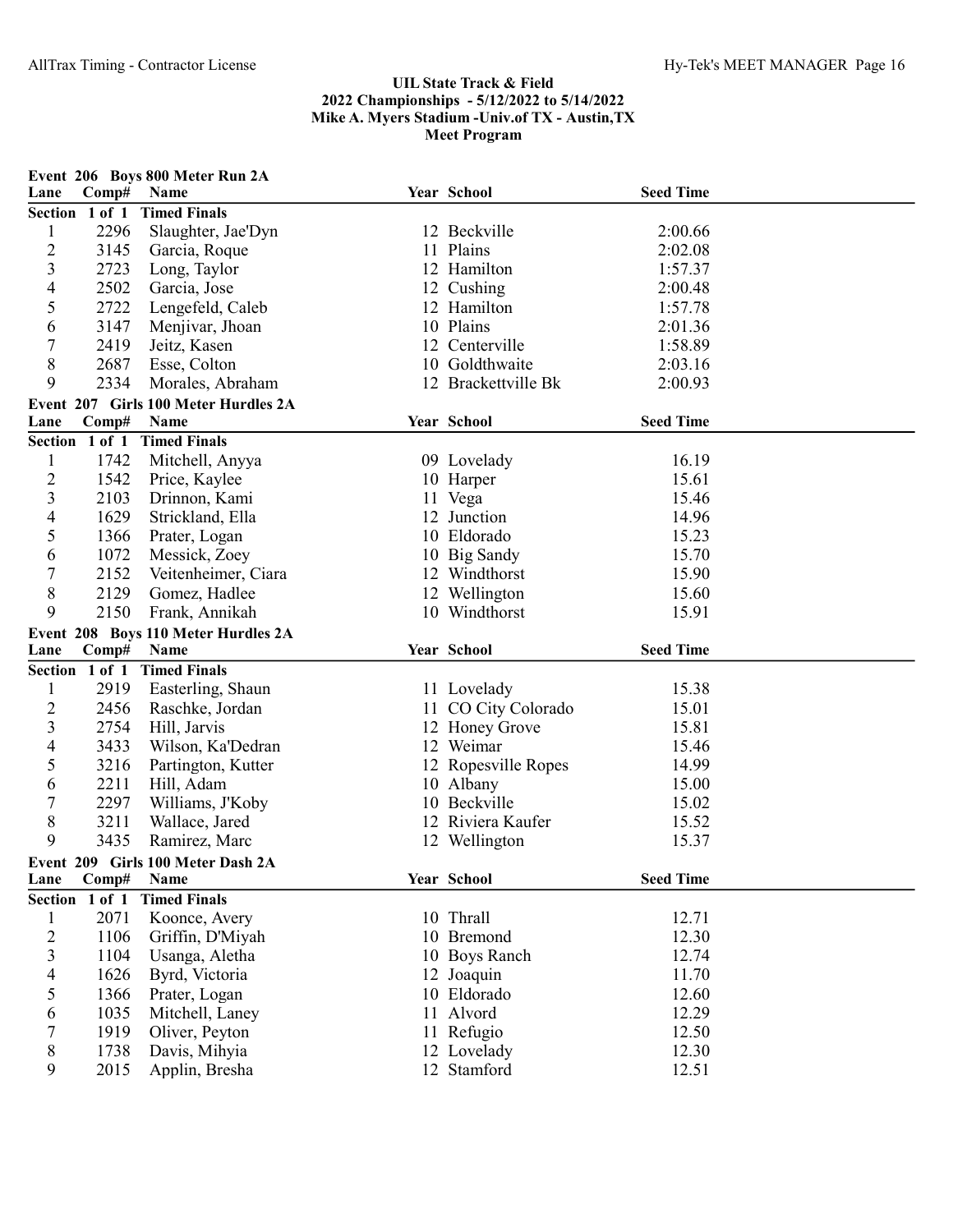|                         |                | Event 210 Boys 100 Meter Dash 2A      |                                                          |                                                            |                                                                       |
|-------------------------|----------------|---------------------------------------|----------------------------------------------------------|------------------------------------------------------------|-----------------------------------------------------------------------|
| Lane                    | Comp#          | Name                                  |                                                          | Year School                                                | <b>Seed Time</b>                                                      |
|                         | Section 1 of 1 | <b>Timed Finals</b>                   |                                                          |                                                            |                                                                       |
| $\mathbf{1}$            | 3360           | McCoy, Branson                        |                                                          | 12 Thorndale                                               | 11.12                                                                 |
| $\overline{c}$          | 3369           | Bussey, Terry                         |                                                          | 10 Timpson                                                 | 10.81                                                                 |
| $\overline{\mathbf{3}}$ | 2333           | Slater, Jayden                        |                                                          | 12 Boys Ranch                                              | 11.42                                                                 |
| $\overline{4}$          | 3291           | Freeman, Brayden                      |                                                          | 11 Sanford-Fritch                                          | 11.16                                                                 |
| 5                       | 2819           | Brackens, Jared                       |                                                          | 12 Kerens                                                  | 10.61                                                                 |
| 6                       | 3187           | Campbell, Ernest                      |                                                          | 10 Refugio                                                 | 10.74                                                                 |
| $\boldsymbol{7}$        | 2441           | Flores, Daniel                        |                                                          | 12 Cisco                                                   | 11.09                                                                 |
| 8                       | 2970           | Butler, TraJon                        |                                                          | 11 Marlin                                                  | 10.92                                                                 |
| 9                       | 2208           | Hallman, Jake                         |                                                          | 10 Alba-Golden                                             | 11.22                                                                 |
|                         |                | Event 211 Girls 4x200 Meter Relay 2A  |                                                          |                                                            |                                                                       |
| Lane                    | Comp#          | <b>Team</b>                           |                                                          | <b>Relay</b>                                               | <b>Seed Time</b>                                                      |
|                         |                | Section 1 of 1 Timed Finals           |                                                          |                                                            |                                                                       |
| $\mathbf{1}$            |                | Shiner                                |                                                          |                                                            | 1:48.70                                                               |
|                         |                | 1) #1995 Palmer, Brooke 10            | 2) #1993 Faldyn, Lauren 11                               | 3) #1992 Curtis, JaLeah 09                                 | 4) #2000 Wright, JaMya 09                                             |
|                         |                | 5) #1999 Vancura, Rylee 10            | 6) #1994 Machacek, Chesney 09                            |                                                            |                                                                       |
| $\overline{2}$          |                | Sundown                               |                                                          |                                                            | 1:46.78                                                               |
|                         |                | 1) #2049 McCormick, Allie 09          |                                                          | 2) #2048 Hernandez, Micaela 123) #2047 Hernandez, Ariel 10 | 4) #2050 Urias, Natalie 11                                            |
|                         |                | 5) #2046 Garcia, Taylor 11            | 6) #2051 Wiley, Jaelin 10                                |                                                            |                                                                       |
| 3                       |                | Lovelady                              |                                                          |                                                            | 1:47.01                                                               |
|                         |                | 1) #1742 Mitchell, Anyya 09           | 2) #1740 Lovell, Scout 11                                | 3) #1737 Albinus, Bailee 12                                | 4) #1738 Davis, Mihyia 12                                             |
|                         |                | 5) #1741 McMahon, Gracie 10           | 6) #1739 Jones, Aaliyah 10                               |                                                            |                                                                       |
| 4                       |                | Shelbyville                           |                                                          |                                                            | 1:46.93                                                               |
|                         |                | 1) #1988 Snell, Kylie 09              | 2) #1984 Klein, Liela 10                                 | 3) #1985 Lovell, Carsey 09                                 | 4) #1982 Bennett, Kiana 12                                            |
|                         |                | 5) #1989 Swindle, Nakyia 10           | 6) #1990 Wright, Jamarria 10                             |                                                            |                                                                       |
| 5                       |                | Harper                                |                                                          |                                                            | 1:48.40                                                               |
|                         |                | 1) #1540 Millican, Talli 11           | 2) #1541 Price, Alli 09                                  | 3) #1543 Spenrath, Sloan 11                                | 4) #1544 Strickland, Emma 11                                          |
|                         |                | 5) #1542 Price, Kaylee 10             | 6) #1539 Cox, Peyton 11                                  |                                                            |                                                                       |
| 6                       |                | Haskell<br>1) #1556 Green, Lanayah 12 | 2) #1559 Roewe, Emma 12                                  |                                                            | 1:44.44<br>3) #1551 Andrews, Brittany 12 4) #1554 Camacho, Savanna 10 |
|                         |                | 5) #1560 Skelton, Agatha              | 6) #1553 Camacho, Olivia 11                              |                                                            |                                                                       |
| 7                       |                | Panhandle                             |                                                          |                                                            | 1:45.66                                                               |
|                         |                | 1) #1877 Land, Leah 09                | 2) #1874 Adee, Sydney 11                                 | 3) #1880 Sims, Grace 11                                    | 4) #1879 Sides, Avery 11                                              |
|                         |                | 5) #1876 Bonner, Cadence 10           | 6) #1881 Sims, Hayley 09                                 |                                                            |                                                                       |
| 8                       |                | Ozona                                 |                                                          |                                                            | 1:46.72                                                               |
|                         |                | 1) #1870 Tijerina, Jaylynn 10         | 2) #1869 Rodriguez, Natalie 11 3) #1865 Davidson, Mia 10 |                                                            | 4) #1868 Quiroz, Faith 10                                             |
|                         |                | 5) #1867 Gutierrez, Brylee 10         | 6) #1866 Gass, Kelyn 09                                  |                                                            |                                                                       |
| 9                       |                | Lindsay                               |                                                          |                                                            | 1:50.65                                                               |
|                         |                | 1) #1732 Neu, Madeline 09             | 2) #1730 Dieter, Molly 09                                | 3) #1728 Colwell, Mary 09                                  | 4) #1731 Metzler, Kyla 11                                             |
|                         |                |                                       | 5) #1729 Corcoran, Campbell 096) #1727 Brennan, Abby 09  |                                                            |                                                                       |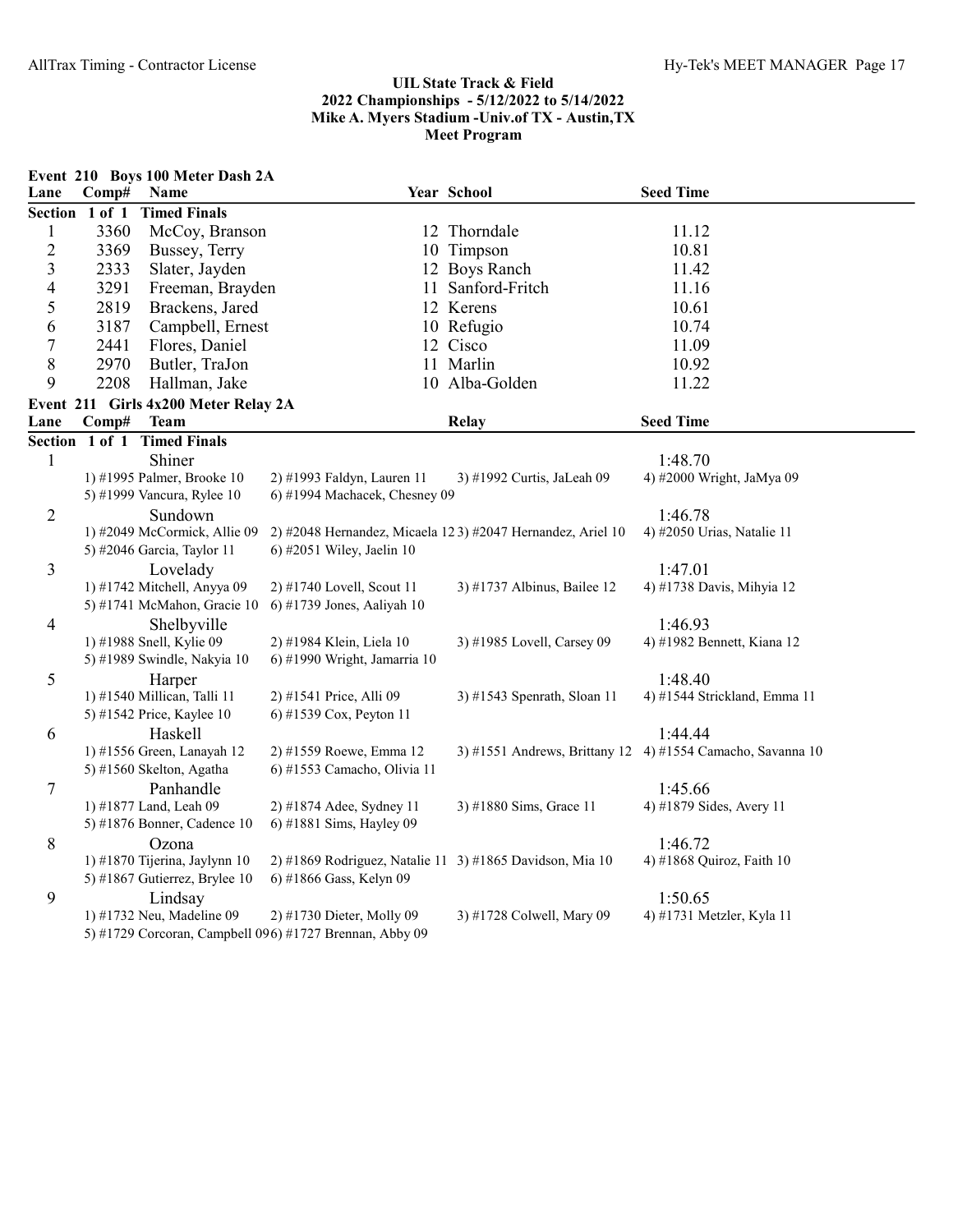Event 212 Boys 4x200 Meter Relay 2A

| Lane    | Comp#      | <b>Team</b>                     |                                                          | <b>Relay</b>                 | <b>Seed Time</b>                |
|---------|------------|---------------------------------|----------------------------------------------------------|------------------------------|---------------------------------|
| Section | $1$ of $1$ | <b>Timed Finals</b>             |                                                          |                              |                                 |
|         |            | San Augustine                   |                                                          |                              | 1:31.27                         |
|         |            | 1) #3283 Jones, Jayden 11       | $2)$ #3287 Teagle, Demarian 10                           | 3) #3282 Crane, Jarius 12    | 4) #3286 Tanner, Zyaire 12      |
|         |            | 5) #3284 Mosby, Kejaylon 09     | 6) #3285 Stewart, Javian 11                              |                              |                                 |
| 2       |            | Panhandle                       |                                                          |                              | 1:31.56                         |
|         |            | 1) #3128 Neil, Cooper 11        | $2)$ #3123 Brookshire, Wyatt 11                          | 3) #3127 Harris, Aiden 12    | 4) #3126 Hack, Landyn 11        |
|         |            | 5) #3125 Durst, Landon 10       | 6) #3129 Rocha, Caden 12                                 |                              |                                 |
| 3       |            | Marlin                          |                                                          |                              | 1:29.88                         |
|         |            | 1) #2976 Mims, Jeoffrey 11      | 2) #2970 Butler, TraJon 11                               | 3) #2974 Kee, l'Aire 10      | 4) #2971 Gullette, Derion $11$  |
|         |            | 5) #2972 Hartsfield, Je'Mere 10 | 6) #2975 Lofton, Zha'Mauryon 11                          |                              |                                 |
| 4       |            | Refugio                         |                                                          |                              | 1:28.14                         |
|         |            | 1) #3192 Kelley, Jordan 12      | 2) #3188 Fox, Marvin 12                                  | 3) #3194 Moore, Jason 10     | 4) #3187 Campbell, Ernest $10$  |
|         |            | 5) #3189 Gross, Antwaan 12      | 6) #3190 Herring, Karson 09                              |                              |                                 |
| 5       |            | Ozona                           |                                                          |                              | 1:30.81                         |
|         |            |                                 | 1) #3102 DeLaGarza, Matthew 12) #3106 Treto, Rigo 10     | 3) #3105 Smith, Lane 12      | 4) #3104 Smith, Dusty 10        |
|         |            |                                 | 5) #3101 Daniels, Matthew 10 6) #3103 Mejia, Melvyn 12   |                              |                                 |
| 6       |            | Tolar                           |                                                          |                              | 1:30.97                         |
|         |            |                                 | 1) #3381 Snowden, Cadence 10 2) #3378 Jones, Wyatt 10    | 3) #3380 Nation, Garrison 10 | 4) #3379 Moore, Matt 12         |
|         |            |                                 | 5) #3495 Stembridge, Clayton 6) #3382 Soileau, Dillon 11 |                              |                                 |
| 7       |            | Timpson                         |                                                          |                              | 1:29.29                         |
|         |            | 1) #3375 Tutt, Dakovian 10      | $2)$ #3374 Tipton, Hunter 12                             | 3) #3369 Bussey, Terry 10    | 4) #3372 Howard, Ja'voskieon 10 |
|         |            | 5) #3368 Bruton, Amare 10       | $(6)$ #3370 Courtney, Braden 12                          |                              |                                 |
| 8       |            | Hawley                          |                                                          |                              | 1:32.00                         |
|         |            | 1) #2738 Knight, Teaghan 11     | $2)$ #2739 Myers, Chandlin 10                            | 3) #2741 Ramon, Diontay 10   | 4) #2740 O'Shields, Kason 11    |
|         |            | 5) #2742 Salas, Marc 11         | $(6)$ #2735 Billington, Aeneas 12                        |                              |                                 |
| 9       |            | Mason                           |                                                          |                              | 1:31.86                         |
|         |            | 1) #2983 Todd, Ryne 10          | 2) #2981 Ortiz, Gabriel 12                               | 3) #2977 Bishop, Isaiah 11   | 4) #2982 Silerio, Sutten 09     |
|         |            | 5) #2978 Callejas, Fernando 12  | 6) #2980 Goodwin, Hunter 11                              |                              |                                 |

# Event 213 Girls 400 Meter Dash 2A

| Lane | $\bf Comp#$ | <b>Name</b>                 | <b>Year School</b> | <b>Seed Time</b> |  |
|------|-------------|-----------------------------|--------------------|------------------|--|
|      |             | Section 1 of 1 Timed Finals |                    |                  |  |
|      | 1918        | Haug, Riley                 | 09 Refugio         | 1:01.28          |  |
|      |             | 1345 Freeman, Madyson       | 12 Douglass        | 1:01.65          |  |
| 3    | 1365        | Garcia, Jessica             | 11 Eldorado        | 1:01.22          |  |
| 4    | 1878        | Land, Macklynn              | 12 Panhandle       | 54.80            |  |
|      | 1778        | Cope, Eliza                 | 11 Mason           | 59.19            |  |
| 6    | 1200        | Thompson, Aerin             | 12 Cayuga          | 1:00.94          |  |
|      | 2020        | Lefevre, Lainee             | 10 Stamford        | 1:01.50          |  |
| 8    | 1037        | Jones, Reagan               | 12 Anson           | 1:02.00          |  |
| 9    | 1381        | Jaime, Isabella             | 09 Farwell         | 1:01.19          |  |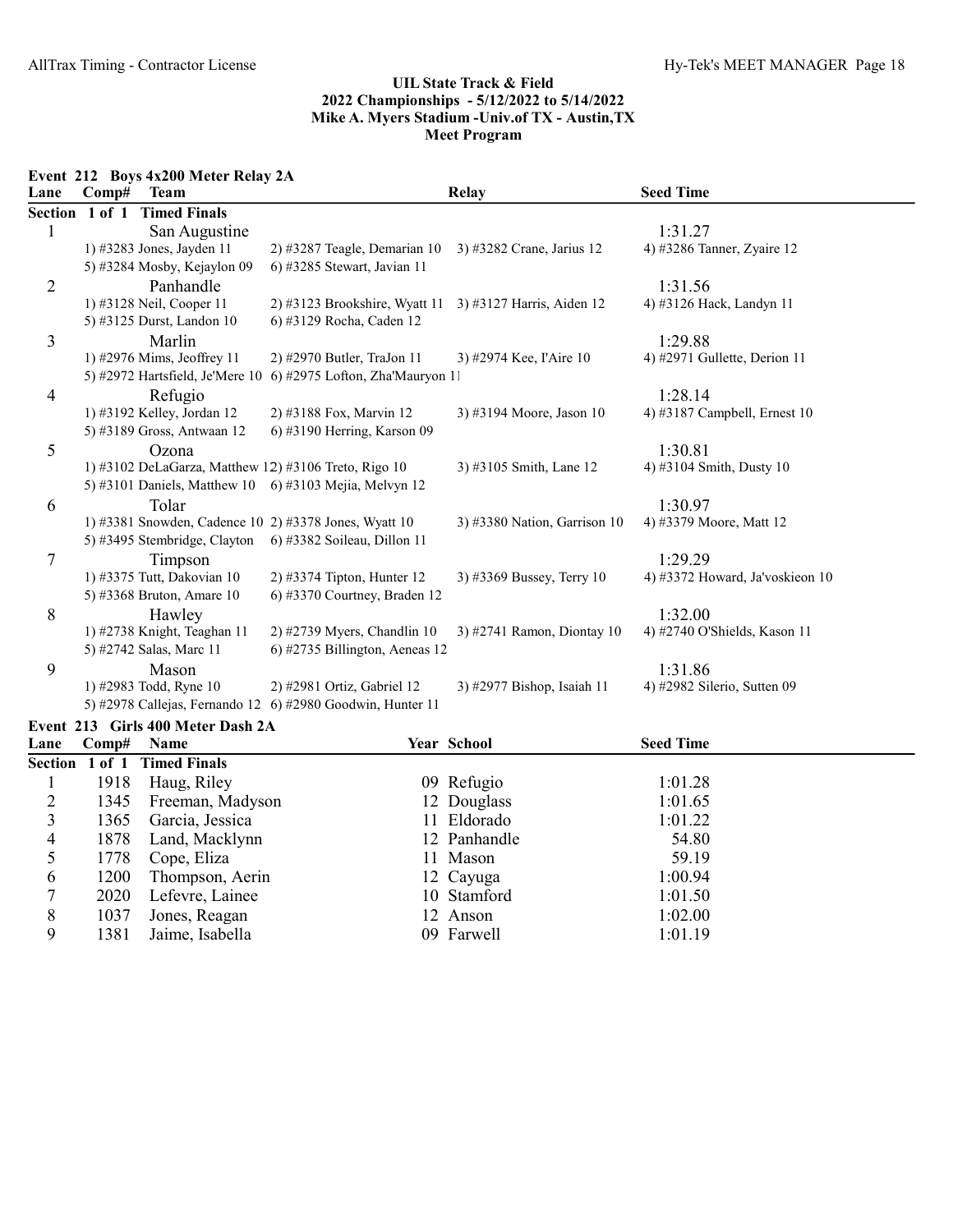|                          |                | Event 214 Boys 400 Meter Dash 2A     |                  |                  |  |
|--------------------------|----------------|--------------------------------------|------------------|------------------|--|
| Lane                     | Comp#          | Name                                 | Year School      | <b>Seed Time</b> |  |
|                          | Section 1 of 1 | <b>Timed Finals</b>                  |                  |                  |  |
| 1                        | 3062           | Eaton, Leric                         | 12 New Deal      | 50.38            |  |
| $\overline{c}$           | 2333           | Slater, Jayden                       | 12 Boys Ranch    | 50.33            |  |
| 3                        | 2408           | Jackson, Zakyrn                      | 12 Celeste       | 49.30            |  |
| 4                        | 2723           | Long, Taylor                         | 12 Hamilton      | 48.76            |  |
| 5                        | 2745           | Dunn, Jabari                         | 12 Hearne        | 50.03            |  |
| 6                        | 2331           | Lopez, Miguel                        | 10 Bovina        | 50.32            |  |
| 7                        | 2419           | Jeitz, Kasen                         | 12 Centerville   | 49.08            |  |
| 8                        | 2481           | Powers, Huston                       | 10 Crawford      | 49.84            |  |
| 9                        | 2704           | Matta, Lucas                         | 10 Granger       | 51.13            |  |
|                          |                | Event 215 Girls 300 Meter Hurdles 2A |                  |                  |  |
| Lane                     | Comp#          | Name                                 | Year School      | <b>Seed Time</b> |  |
|                          | Section 1 of 1 | <b>Timed Finals</b>                  |                  |                  |  |
| 1                        | 1567           | Booth, Grace                         | 10 Hico          | 47.74            |  |
| $\overline{c}$           | 1380           | Johnson, Reagan                      | 12 Falls City    | 45.28            |  |
| 3                        | 2129           | Gomez, Hadlee                        | 12 Wellington    | 45.87            |  |
| 4                        | 2148           | Anderson, Saige                      | 10 Windthorst    | 46.73            |  |
| 5                        | 1481           | Jernigan, Lainey                     | 10 Goldthwaite   | 45.26            |  |
| 6                        | 1503           | Butler, Brenna                       | 11 Gruver        | 45.71            |  |
| $\overline{7}$           | 1072           | Messick, Zoey                        | 10 Big Sandy     | 47.61            |  |
| $8\,$                    | 1629           | Strickland, Ella                     | 12 Junction      | 45.74            |  |
| 9                        | 1827           | Davis, DeeDee                        | 11 Mt Enterprise | 47.85            |  |
|                          |                | Event 216 Boys 300 Meter Hurdles 2A  |                  |                  |  |
| Lane                     | Comp#          | Name                                 | Year School      | <b>Seed Time</b> |  |
|                          | Section 1 of 1 | <b>Timed Finals</b>                  |                  |                  |  |
| $\mathbf{l}$             | 2439           | Carpenter, Cayden                    | 11 Christoval    | 40.70            |  |
| $\overline{c}$           | 3317           | Bishop, Tyler                        | 12 Shiner        | 41.26            |  |
| 3                        | 3315           | Williams, Closjer                    | 12 Shamrock      | 40.52            |  |
| 4                        | 3342           | Faulks, Dylan                        | 12 Stamford      | 39.95            |  |
| 5                        | 3435           | Ramirez, Marc                        | 12 Wellington    | 39.40            |  |
| 6                        | 2225           | Rogers, Logan                        | 12 Alto          | 39.71            |  |
| 7                        | 3195           | Whitmire, Chai                       | 10 Refugio       | 40.56            |  |
| 8                        | 2297           | Williams, J'Koby                     | 10 Beckville     | 39.73            |  |
| 9                        | 2754           | Hill, Jarvis                         | 12 Honey Grove   | 40.99            |  |
|                          |                | Event 217 Girls 200 Meter Dash 2A    |                  |                  |  |
| Lane                     | Comp# Name     |                                      | Year School      | <b>Seed Time</b> |  |
|                          | Section 1 of 1 | <b>Timed Finals</b>                  |                  |                  |  |
| $\mathbf{1}$             | 1982           | Bennett, Kiana                       | 12 Shelbyville   | 26.60            |  |
| $\overline{c}$           | 1540           | Millican, Talli                      | 11 Harper        | 26.08            |  |
| 3                        | 2055           | Reglin, Grace                        | 09 Tahoka        | 26.11            |  |
| $\overline{\mathcal{A}}$ | 1878           | Land, Macklynn                       | 12 Panhandle     | 23.87            |  |
| 5                        | 1626           | Byrd, Victoria                       | 12 Joaquin       | 25.57            |  |
| 6                        | 1778           | Cope, Eliza                          | 11 Mason         | 25.93            |  |
| 7                        | 2015           | Applin, Bresha                       | 12 Stamford      | 25.68            |  |
| 8                        | 1366           | Prater, Logan                        | 10 Eldorado      | 25.82            |  |
|                          |                |                                      |                  |                  |  |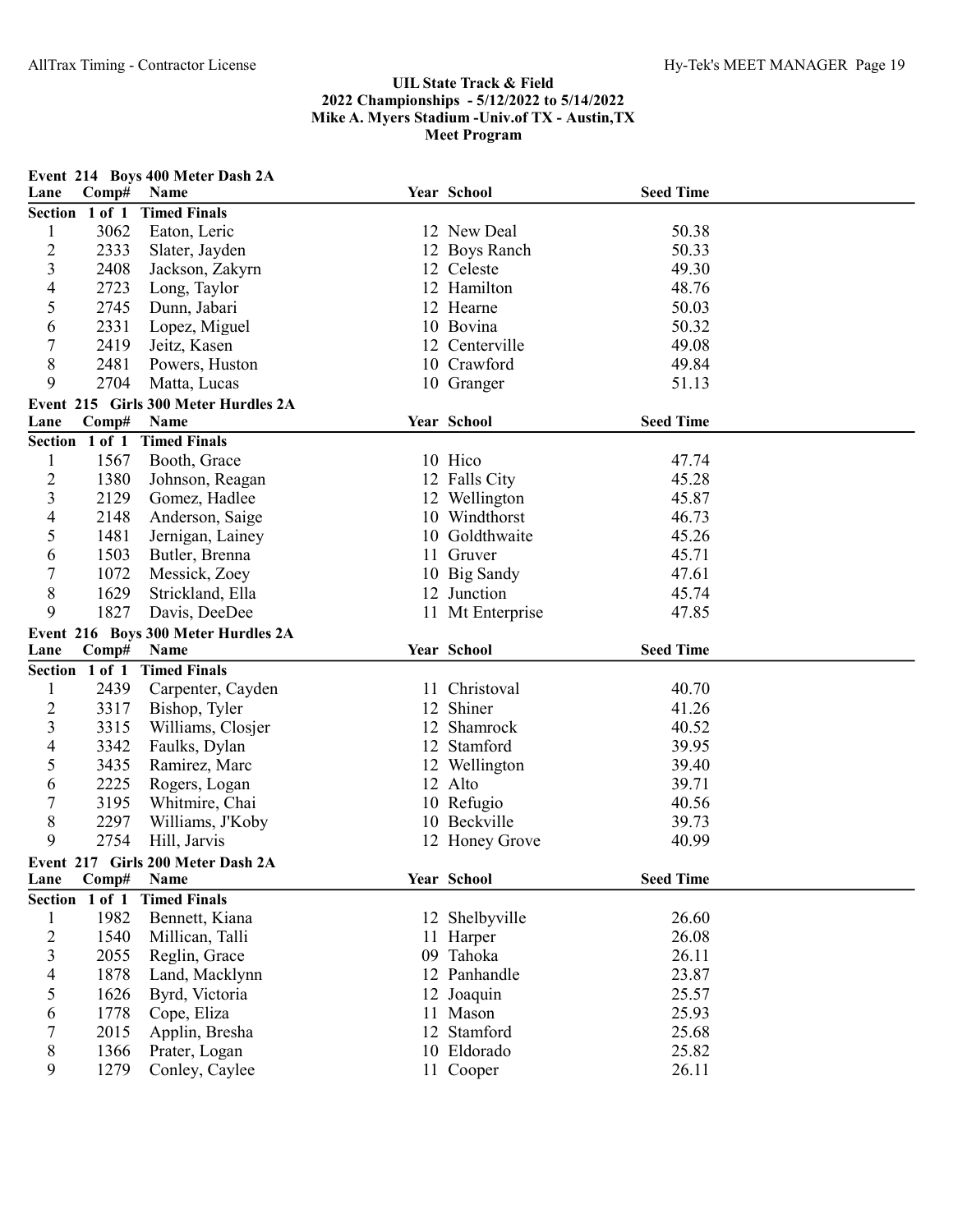|                |                | Event 218 Boys 200 Meter Dash 2A  |    |                     |                  |  |
|----------------|----------------|-----------------------------------|----|---------------------|------------------|--|
| Lane           | Comp#          | Name                              |    | Year School         | <b>Seed Time</b> |  |
|                | Section 1 of 1 | <b>Timed Finals</b>               |    |                     |                  |  |
| 1              | 3164           | Eaves, Brody                      |    | 11 Price Carlisle   | 22.75            |  |
| $\overline{c}$ | 2723           | Long, Taylor                      |    | 12 Hamilton         | 22.28            |  |
| 3              | 3318           | Brooks, Dalton                    |    | 11 Shiner           | 22.29            |  |
| 4              | 3343           | Moore, Charles                    |    | 11 Stamford         | 21.84            |  |
| 5              | 3291           | Freeman, Brayden                  |    | 11 Sanford-Fritch   | 22.38            |  |
| 6              | 2745           | Dunn, Jabari                      |    | 12 Hearne           | 22.23            |  |
| $\overline{7}$ | 2819           | Brackens, Jared                   |    | 12 Kerens           | 22.28            |  |
| 8              | 3314           | Peevey, Caden                     |    | 11 Shamrock         | 22.51            |  |
| 9              | 3194           | Moore, Jason                      |    | 10 Refugio          | 22.44            |  |
|                |                | Event 219 Girls 1600 Meter Run 2A |    |                     |                  |  |
| Lane           | Comp#          | Name                              |    | Year School         | <b>Seed Time</b> |  |
|                | Section 1 of 1 | <b>Timed Finals</b>               |    |                     |                  |  |
| 1              | 1987           | Pharris, Emily                    |    | 10 Shelbyville      | 5:43.95          |  |
| $\overline{c}$ | 1958           | Bartlow, Margaret                 | 09 | San Antonio Stacey  | 5:26.79          |  |
| 3              | 2153           | Smith, Autumn                     |    | 11 Wink             | 5:37.85          |  |
| 4              | 1526           | Leek, Brianna                     |    | 12 Hamlin           | 5:36.49          |  |
| 5              | 2149           | Belcher, Cameron                  |    | 10 Windthorst       | 5:30.81          |  |
| 6              | 2130           | Kane, Kyla                        |    | 12 Wellington       | 5:27.19          |  |
| $\overline{7}$ | 1852           | Bilsing, Cassidy                  |    | 12 Normangee        | 5:24.44          |  |
| 8              | 2072           | Laurence, SarahBeth               |    | 09 Thrall           | 5:39.49          |  |
| 9              | 1754           | Turner, Cassity                   |    | 10 Malakoff CrossRd | 5:44.62          |  |
|                |                | Event 220 Boys 1600 Meter Run 2A  |    |                     |                  |  |
| Lane           | Comp#          | Name                              |    | Year School         | <b>Seed Time</b> |  |
|                | Section 1 of 1 | <b>Timed Finals</b>               |    |                     |                  |  |
| 1              | 3351           | Torres, Koy                       |    | 11 Sundown          | 4:47.52          |  |
| $\overline{2}$ | 2502           | Garcia, Jose                      |    | 12 Cushing          | 4:38.00          |  |
| 3              | 2722           | Lengefeld, Caleb                  |    | 12 Hamilton         | 4:27.82          |  |
| 4              | 2334           | Morales, Abraham                  |    | 12 Brackettville Bk | 4:31.40          |  |
| 5              | 2656           | Baez, Alan                        |    | 10 Ganado           | 4:36.83          |  |
| 6              | 3475           | Thurman, Caden                    |    | 10 Wolfe City       | 4:29.10          |  |
| $\overline{7}$ | 2614           | Cruz, David                       |    | 12 Fort Hancock     | 4:38.95          |  |
| 8              | 2360           | Madson, Lastin                    |    | 11 Bruceville-Eddy  | 4:45.07          |  |
| 9              | 2917           | Martinez, Antonio                 |    | 11 Louise           | 4:35.91          |  |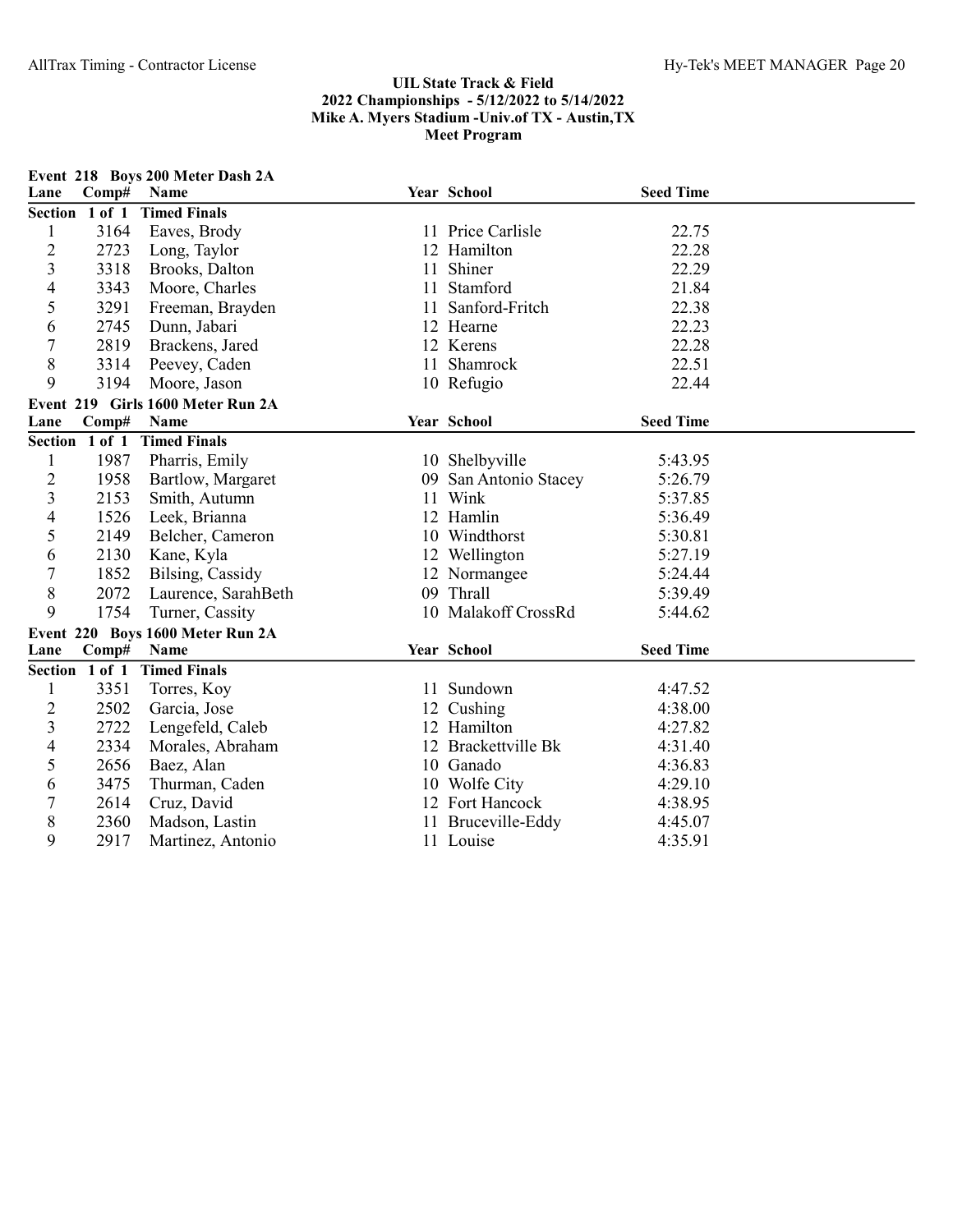Event 221 Girls 4x400 Meter Relay 2A

| Lane           | Comp#          | <b>Team</b>                    |                                                                  | <b>Relay</b>                  | <b>Seed Time</b>               |
|----------------|----------------|--------------------------------|------------------------------------------------------------------|-------------------------------|--------------------------------|
|                | Section 1 of 1 | <b>Timed Finals</b>            |                                                                  |                               |                                |
|                |                | Crawford                       |                                                                  |                               | 4:14.65                        |
|                |                | 1) #1288 Pearson, Emily 12     | 2) #1285 Lusk, Hailey 10                                         | 3) #1286 Maddox, Ali 10       | 4) #1284 Hayes, Hattie 09      |
|                |                | 5) #1283 Elmore, Laney 09      | 6) #1287 Maddox, Ava 10                                          |                               |                                |
| $\overline{2}$ |                | Shiner                         |                                                                  |                               | 4:08.94                        |
|                |                | 1) #1991 Burns, Hayleigh 10    | 2) #2000 Wright, JaMya 09                                        | 3) #1997 Rainosek, Riley 11   | 4) #1999 Vancura, Rylee 10     |
|                |                | 5) #1998 Ramirez, Brinley 09   | 6) #1996 Pustka, Erin 09                                         |                               |                                |
| 3              |                | Gruver                         |                                                                  |                               | 4:05.51                        |
|                |                |                                | 1) #1508 Whitehead, Kimber 11 2) #1502 Aranda, Tyerin 09         | 3) #1506 Martinez, Briana 09  | 4) #1503 Butler, Brenna 11     |
|                |                | 5) #1507 Seagler, Kyndal 12    | 6) #1504 East, Presley 10                                        |                               |                                |
| 4              |                | Panhandle                      |                                                                  |                               | 3:58.72                        |
|                |                | 1) #1879 Sides, Avery 11       | 2) #1874 Adee, Sydney 11                                         | 3) #1877 Land, Leah 09        | 4) #1878 Land, Macklynn 12     |
|                |                | 5) #1881 Sims, Hayley 09       | 6) #1875 Austin, Makennah 09                                     |                               |                                |
| 5              |                | Haskell                        |                                                                  |                               | 4:03.24                        |
|                |                | 1) #1552 Billington, Asia $10$ | 2) #1551 Andrews, Brittany 12 3) #1559 Roewe, Emma 12            |                               | 4) #1554 Camacho, Savanna 10   |
|                |                | 5) #1560 Skelton, Agatha       | 6) #1555 Coleman, Kayce 09                                       |                               |                                |
| 6              |                | Shelbyville                    |                                                                  |                               | 4:11.20                        |
|                |                | 1) #1983 Giles, Antyiah 09     | 2) #1984 Klein, Liela 10                                         | 3) #1982 Bennett, Kiana 12    | 4) #1987 Pharris, Emily 10     |
|                |                | 5) #1985 Lovell, Carsey 09     | 6) #1986 Perez, Jessica 11                                       |                               |                                |
| 7              |                | Mason                          |                                                                  |                               | 4:08.80                        |
|                |                | 1) #1780 Jordan, Kinsley 11    | 2) #1782 Loeffler, Kamryn 10                                     | 3) #1785 Perlichek, Tori 12   | 4) #1778 Cope, Eliza 11        |
|                |                |                                | 5) #1779 Gleghorn, Brooklyn 106) #1783 McCrea, Emma 09           |                               |                                |
| 8              |                | Goldthwaite                    |                                                                  |                               | 4:09.33                        |
|                |                | 1) #1482 Williams, Jemma $09$  | 2) #1480 Hermesmeyer, Hope 103) #1483 Wood, Madi 09              |                               | 4) #1481 Jernigan, Lainey $10$ |
|                |                | 5) #1479 Graves, Linley 10     |                                                                  |                               |                                |
| 9              |                | Hamilton                       |                                                                  |                               | 4:07.66                        |
|                |                |                                | 1) #1522 Lengefeld, Campbell $1(\mathbb{Q})$ #1519 Coker, Mia 11 | $3)$ #1521 Henkes, Madison 10 | 4) #1523 Mehaffey, Cortland 11 |
|                |                | 5) #1525 Poe, Averi 11         | 6) #1524 Olalde, Fernanda 10                                     |                               |                                |
|                |                |                                |                                                                  |                               |                                |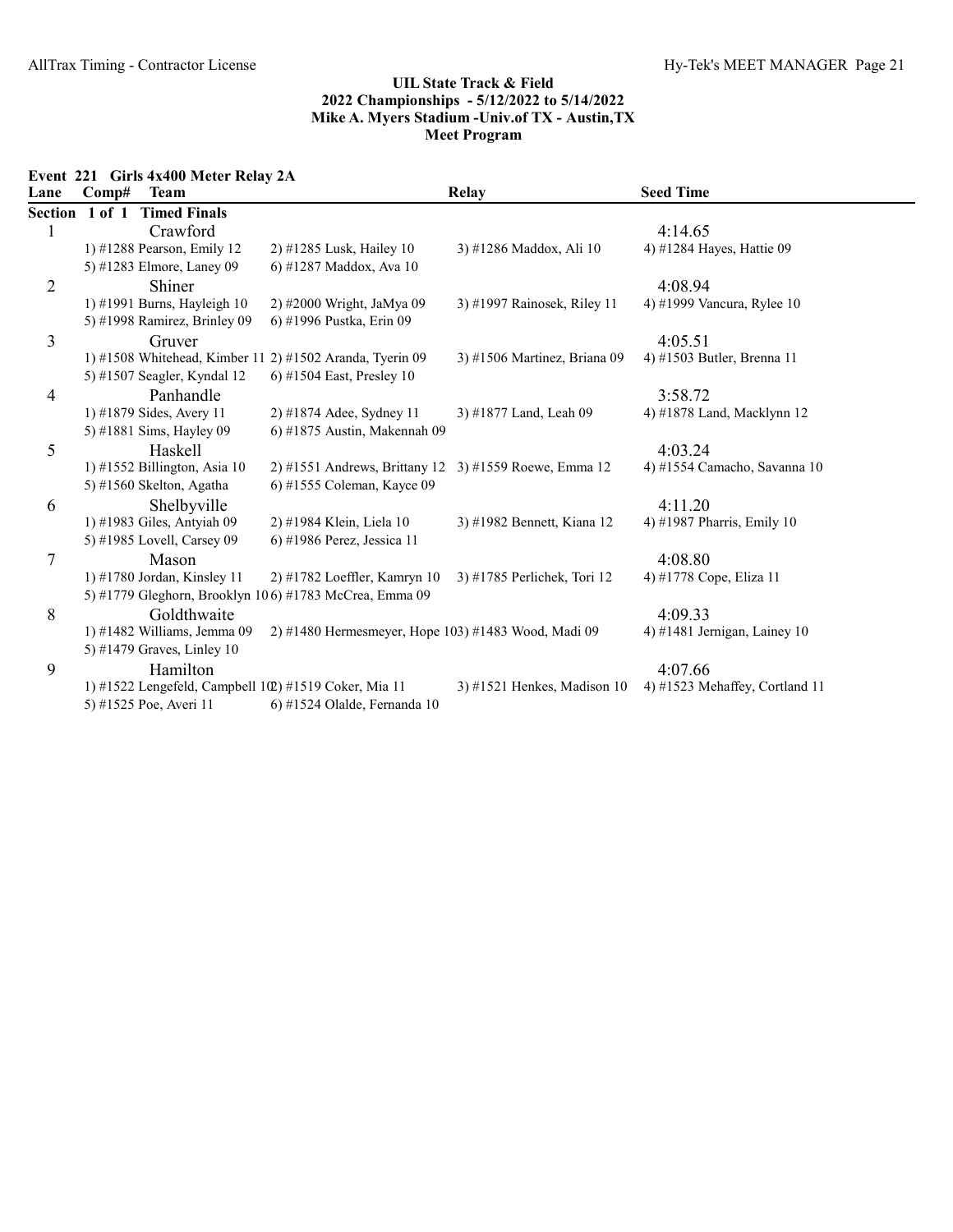Event 222 Boys 4x400 Meter Relay 2A

| <b>Team</b>         |                                                                                                                                                                                                                                                                                                                                                                                                                                                                                                                                                                                                   |                                                                                                                                                                                            | <b>Seed Time</b>                                                                                                                 |
|---------------------|---------------------------------------------------------------------------------------------------------------------------------------------------------------------------------------------------------------------------------------------------------------------------------------------------------------------------------------------------------------------------------------------------------------------------------------------------------------------------------------------------------------------------------------------------------------------------------------------------|--------------------------------------------------------------------------------------------------------------------------------------------------------------------------------------------|----------------------------------------------------------------------------------------------------------------------------------|
| <b>Timed Finals</b> |                                                                                                                                                                                                                                                                                                                                                                                                                                                                                                                                                                                                   |                                                                                                                                                                                            |                                                                                                                                  |
| Goldthwaite         |                                                                                                                                                                                                                                                                                                                                                                                                                                                                                                                                                                                                   |                                                                                                                                                                                            | 3:31.67                                                                                                                          |
|                     | $2)$ #2690 Sanderson, Luke 09                                                                                                                                                                                                                                                                                                                                                                                                                                                                                                                                                                     | 3) #2684 Anzua, Aaron 12                                                                                                                                                                   | 4) #2687 Esse, Colton 10                                                                                                         |
|                     | 6) #2688 Evans, Lane 12                                                                                                                                                                                                                                                                                                                                                                                                                                                                                                                                                                           |                                                                                                                                                                                            |                                                                                                                                  |
| Crawford            |                                                                                                                                                                                                                                                                                                                                                                                                                                                                                                                                                                                                   |                                                                                                                                                                                            | 3:23.51                                                                                                                          |
|                     |                                                                                                                                                                                                                                                                                                                                                                                                                                                                                                                                                                                                   |                                                                                                                                                                                            | 4) #2480 Murphree, Colt 12                                                                                                       |
|                     | 6) #2482 Robb, Skye 10                                                                                                                                                                                                                                                                                                                                                                                                                                                                                                                                                                            |                                                                                                                                                                                            |                                                                                                                                  |
| Plains              |                                                                                                                                                                                                                                                                                                                                                                                                                                                                                                                                                                                                   |                                                                                                                                                                                            | 3:28.81                                                                                                                          |
|                     | 2) #3145 Garcia, Roque 11                                                                                                                                                                                                                                                                                                                                                                                                                                                                                                                                                                         | 3) #3148 Vargas, Tyler 10                                                                                                                                                                  | 4) #3147 Menjivar, Jhoan 10                                                                                                      |
|                     | $(6)$ #3146 Hamilton, Sawyer 09                                                                                                                                                                                                                                                                                                                                                                                                                                                                                                                                                                   |                                                                                                                                                                                            |                                                                                                                                  |
| Panhandle           |                                                                                                                                                                                                                                                                                                                                                                                                                                                                                                                                                                                                   |                                                                                                                                                                                            | 3:26.12                                                                                                                          |
|                     | 2) #3126 Hack, Landyn 11                                                                                                                                                                                                                                                                                                                                                                                                                                                                                                                                                                          | 3) #3125 Durst, Landon 10                                                                                                                                                                  | 4) #3123 Brookshire, Wyatt 11                                                                                                    |
|                     | 6) #3130 Rocha, Wyatt 09                                                                                                                                                                                                                                                                                                                                                                                                                                                                                                                                                                          |                                                                                                                                                                                            |                                                                                                                                  |
| Hawley              |                                                                                                                                                                                                                                                                                                                                                                                                                                                                                                                                                                                                   |                                                                                                                                                                                            | 3:27.26                                                                                                                          |
|                     | 2) #2743 Scott, Will 11                                                                                                                                                                                                                                                                                                                                                                                                                                                                                                                                                                           | 3) #2736 Comer, Tristan 11                                                                                                                                                                 | 4) #2740 O'Shields, Kason 11                                                                                                     |
|                     | 6) #2737 Hooper, Rodey 11                                                                                                                                                                                                                                                                                                                                                                                                                                                                                                                                                                         |                                                                                                                                                                                            |                                                                                                                                  |
| Centerville         |                                                                                                                                                                                                                                                                                                                                                                                                                                                                                                                                                                                                   |                                                                                                                                                                                            | 3:22.71                                                                                                                          |
|                     |                                                                                                                                                                                                                                                                                                                                                                                                                                                                                                                                                                                                   | 3) #2422 Smith, Cade 10                                                                                                                                                                    | 4) #2419 Jeitz, Kasen 12                                                                                                         |
|                     |                                                                                                                                                                                                                                                                                                                                                                                                                                                                                                                                                                                                   |                                                                                                                                                                                            |                                                                                                                                  |
|                     |                                                                                                                                                                                                                                                                                                                                                                                                                                                                                                                                                                                                   |                                                                                                                                                                                            | 3:27.39                                                                                                                          |
|                     |                                                                                                                                                                                                                                                                                                                                                                                                                                                                                                                                                                                                   |                                                                                                                                                                                            | 4) #3194 Moore, Jason 10                                                                                                         |
|                     |                                                                                                                                                                                                                                                                                                                                                                                                                                                                                                                                                                                                   |                                                                                                                                                                                            |                                                                                                                                  |
|                     |                                                                                                                                                                                                                                                                                                                                                                                                                                                                                                                                                                                                   |                                                                                                                                                                                            | 3:23.42                                                                                                                          |
|                     |                                                                                                                                                                                                                                                                                                                                                                                                                                                                                                                                                                                                   |                                                                                                                                                                                            | 4) #2294 Harris, Ryan 12                                                                                                         |
|                     |                                                                                                                                                                                                                                                                                                                                                                                                                                                                                                                                                                                                   |                                                                                                                                                                                            |                                                                                                                                  |
|                     |                                                                                                                                                                                                                                                                                                                                                                                                                                                                                                                                                                                                   |                                                                                                                                                                                            | 3:28.69                                                                                                                          |
|                     | 2) #3378 Jones, Wyatt 10                                                                                                                                                                                                                                                                                                                                                                                                                                                                                                                                                                          | 3) #3379 Moore, Matt 12                                                                                                                                                                    | 4) #3380 Nation, Garrison $10$                                                                                                   |
|                     | 6) #3494 Pate, Caden                                                                                                                                                                                                                                                                                                                                                                                                                                                                                                                                                                              |                                                                                                                                                                                            |                                                                                                                                  |
| Section 1 of 1      | Comp#<br>1) #2689 Patrick, Jackson 12<br>5) #2686 Brookings, Randel 10<br>1) #2483 Rodriguez, Lui 11<br>5) #2484 Ward, Brady 10<br>1) #3144 Contreras, Adrian 11<br>5) #3143 Castillo, Baltazar 10<br>1) #3128 Neil, Cooper 11<br>5) #3127 Harris, Aiden 12<br>1) #2742 Salas, Marc 11<br>5) Patanpatan, Francis 09<br>1) #2421 Newman, Andrew 10<br>5) #2424 Webb, James 11<br>Refugio<br>1) #3192 Kelley, Jordan 12<br>5) #3195 Whitmire, Chai 10<br>Beckville<br>1) #2295 Jones, Karter 12<br>5) #2293 Harris, Aiden 09<br>Tolar<br>1) #3376 Arce, Joseph 12<br>5) #3377 Behrens, Matthew $10$ | 2) #2423 Wagnon, Brett 11<br>$(6)$ #2420 Long, Christian 10<br>2) #3190 Herring, Karson 09<br>6) #3193 Lewis, Jaedyn 10<br>$2)$ #2292 Brantley, Aiden 09<br>6) #2296 Slaughter, Jae'Dyn 12 | Relay<br>2) #2479 Cunningham, Colt 10 $3$ ) #2481 Powers, Huston 10<br>3) #3185 Avery, Isaiah 10<br>3) #2297 Williams, J'Koby 10 |

# Event 223 Girls Discus Throw 2A

| Pos | Comp#                | <b>Name</b>        | <b>Year School</b> | <b>Seed Mark</b> |
|-----|----------------------|--------------------|--------------------|------------------|
|     | Flight 1 of 1 Finals |                    |                    |                  |
|     | 2053                 | Gray, Mia          | 10 Sunray          | 117-11           |
|     | 1628                 | Stewart, Brylee    | 11 Junction        | 118-06           |
|     | 1729                 | Corcoran, Campbell | 09 Lindsay         | 127-01           |
| 4   | 1784                 | Olson, Lauren      | 12 Mason           | 119-08           |
|     | 1384                 | Janecka, Ali       | 12 Flatonia        | 120-07           |
| 6   | 1562                 | Warrick, Haylie    | 10 Hawkins         | 105-02           |
|     | 1743                 | Pugh, Kylie        | 11 Lovelady        | 112-05           |
| 8   | 1828                 | Mccoy, Martie      | 12 Muenster        | 122-05           |
| 9   | 2005                 | Norman, Mollie     | 11 Smyer           | 114-09           |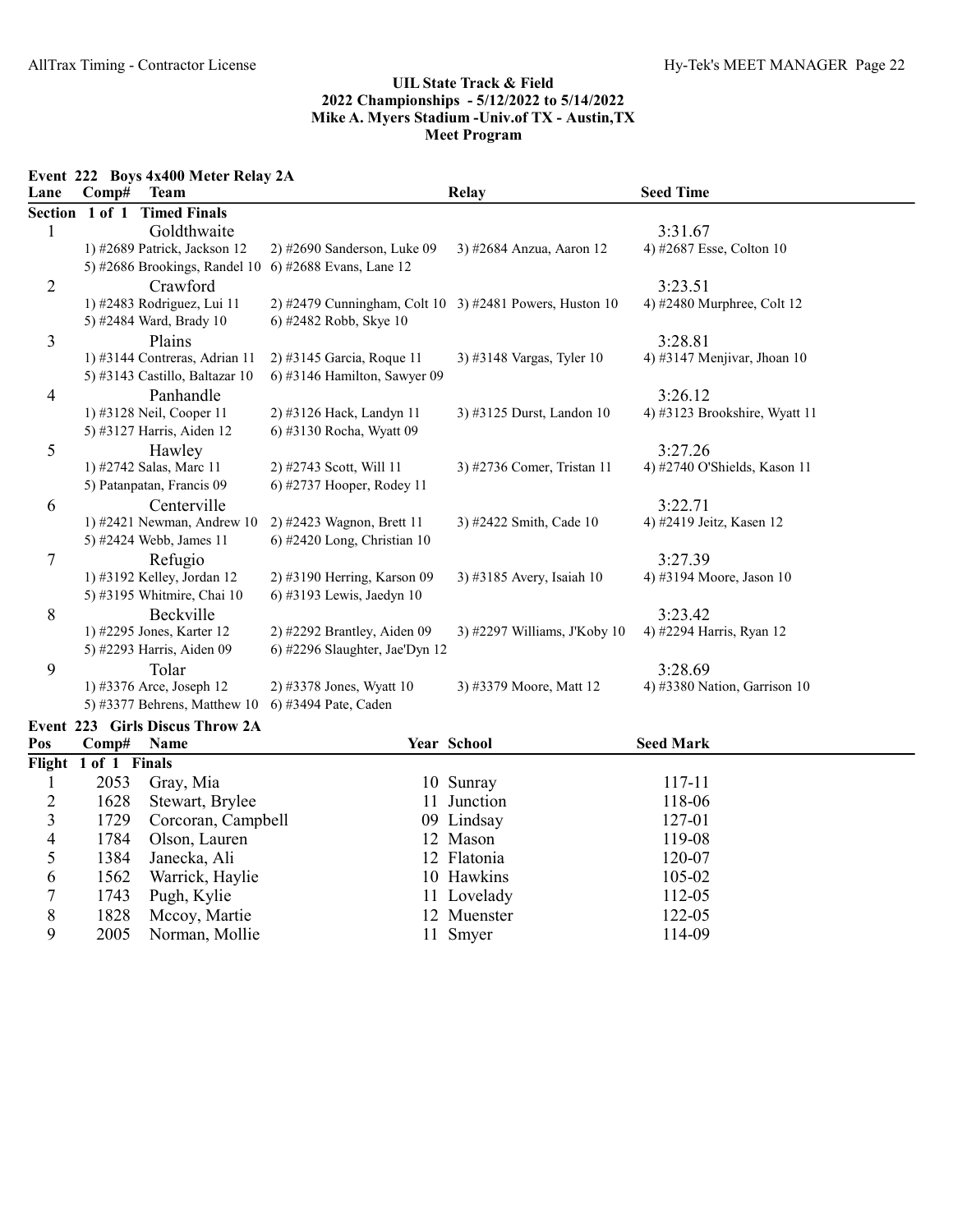| Pos                     | Comp#                | <b>Event 224 Boys Discus Throw 2A</b><br>Name |    | Year School                    | <b>Seed Mark</b>     |  |
|-------------------------|----------------------|-----------------------------------------------|----|--------------------------------|----------------------|--|
|                         | Flight 1 of 1 Finals |                                               |    |                                |                      |  |
| 1                       | 3046                 | Hess, Grant                                   |    | 12 Muenster                    | 152-10               |  |
| $\overline{c}$          | 3126                 | Hack, Landyn                                  |    | 11 Panhandle                   | 155-00               |  |
| 3                       | 3359                 | Leschber, Stryker                             |    | 12 Thorndale                   | 142-01               |  |
| 4                       | 2721                 | Guinn, Mason                                  |    | 12 Hamilton                    | 142-04               |  |
| 5                       | 3348                 | Braden, Bryce                                 |    | 09 Stratford                   | 156-09               |  |
| 6                       | 3162                 | Courtney, Zach                                |    | 12 Post                        | 168-05               |  |
| 7                       | 3319                 | Brooks, Douglas                               |    | 12 Shiner                      | 159-03               |  |
| 8                       | 2918                 | Castillo, Erik                                |    | 10 Lovelady                    | 138-09               |  |
| 9                       | 2973                 | Jones, Praiyer                                |    | 11 Marlin                      | 149-01               |  |
|                         |                      | Event 225 Girls High Jump 2A                  |    |                                |                      |  |
| Pos                     | Comp#                | Name                                          |    | Year School                    | <b>Seed Mark</b>     |  |
|                         | Flight 1 of 1 Finals |                                               |    |                                |                      |  |
| 1                       | 1866                 | Gass, Kelyn                                   |    | 09 Ozona                       | 5-01.00              |  |
| $\overline{c}$          | 1070                 | Harris, Amber                                 |    | 11 Beckville                   | 5-02.00              |  |
| 3                       | 1965                 | Magliolo, Meredith                            |    | 10 Schulenburg                 | 5-03.00              |  |
| 4                       | 1249                 | Rae, Jordan                                   |    | 12 Coleman                     | 5-01.00              |  |
| 5                       | 1014                 | Cotter, Sarah                                 |    | 12 Albany                      | 5-03.00              |  |
| 6                       | 1200                 | Thompson, Aerin                               |    | 12 Cayuga                      | 5-02.00              |  |
| $\overline{7}$          | 1904                 | Jackson, Alesha                               |    | 09 Price Carlisle              | 5-02.00              |  |
| $8\,$                   | 1994                 | Machacek, Chesney                             | 09 | Shiner                         | 5-03.00              |  |
| 9                       | 2018                 | Bevel, Tylee Jo                               |    | 12 Stamford                    | 5-01.00              |  |
|                         |                      | Event 226 Boys High Jump 2A                   |    |                                |                      |  |
| Pos                     | Comp#                | Name                                          |    | Year School                    | <b>Seed Mark</b>     |  |
|                         | Flight 1 of 1 Finals |                                               |    |                                |                      |  |
| 1                       | 2979                 | Comey, Brody                                  |    | 11 Mason                       | $6 - 03.00$          |  |
| $\overline{c}$          | 2586                 | Griffin, Weston                               |    | 10 Era                         | $6 - 06.00$          |  |
| 3                       | 2307                 | Dezelle, Jeremy                               |    | 12 Big Sandy                   | 6-06.00              |  |
| 4                       | 3349                 | Braden, Luke                                  |    | 11 Stratford                   | $6 - 04.00$          |  |
| 5                       | 2431                 | Anderle, Brennan                              |    | 11 Chico                       | $6 - 05.00$          |  |
| 6                       | 2525                 | Johnson, Isaac                                |    | 11 Dawson                      | $6 - 04.00$          |  |
| 7                       | 3299                 | Anthony, Keanu                                |    | 12 Schulenburg                 | $6 - 03.00$          |  |
| 8                       | 2453                 | Roberson, Devinar                             |    | 12 Coleman                     | $6 - 09.00$          |  |
| 9                       | 2294                 | Harris, Ryan                                  |    | 12 Beckville                   | $6 - 04.00$          |  |
|                         |                      | Event 227 Girls Long Jump 2A                  |    | Year School                    | <b>Seed Mark</b>     |  |
| Pos                     |                      | Name                                          |    |                                |                      |  |
|                         | Comp#                |                                               |    |                                |                      |  |
|                         | Flight 1 of 1 Finals |                                               |    |                                |                      |  |
| 1                       | 1626                 | Byrd, Victoria                                |    | 12 Joaquin                     | 18-01.50             |  |
| $\overline{c}$          | 2151                 | Kirk, Bree                                    |    | 11 Windthorst                  | 17-01.50             |  |
| 3                       | 1249                 | Rae, Jordan                                   |    | 12 Coleman                     | 18-02.50             |  |
| $\overline{\mathbf{4}}$ | 1368                 | Carter, Whitley                               |    | 10 Evadale                     | 18-05.25             |  |
| 5                       | 1366                 | Prater, Logan                                 |    | 10 Eldorado                    | 18-02.50             |  |
| 6                       | 1960                 | Barnes, JaToryia                              |    | 11 San Augustine               | 17-08.75             |  |
| 7                       | 1543                 | Spenrath, Sloan                               |    | 11 Harper                      | 17-11.75             |  |
| 8<br>9                  | 1523<br>2073         | Mehaffey, Cortland<br>Lamprecht, Brooklyn     |    | 11 Hamilton<br>12 Three Rivers | 17-01.75<br>17-11.75 |  |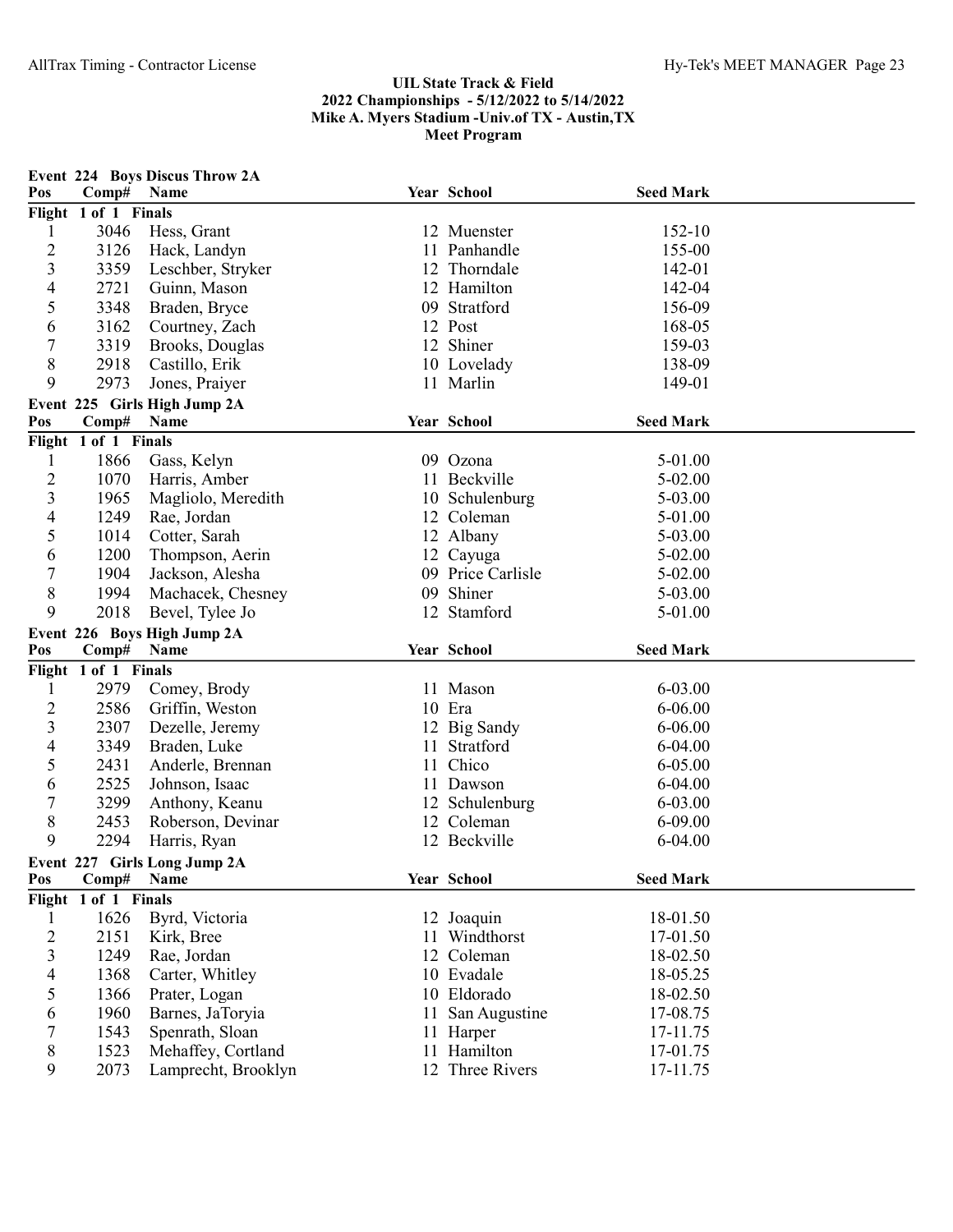| Pos                      | Comp#                | Event 228 Boys Long Jump 2A<br>Name  | Year School              | <b>Seed Mark</b>     |  |
|--------------------------|----------------------|--------------------------------------|--------------------------|----------------------|--|
|                          | Flight 1 of 1 Finals |                                      |                          |                      |  |
| 1                        | 3105                 | Smith, Lane                          | 12 Ozona                 | 21-03.00             |  |
| $\overline{c}$           | 3192                 | Kelley, Jordan                       | 12 Refugio               | 22-07.50             |  |
| 3                        | 2738                 | Knight, Teaghan                      | 11 Hawley                | 22-03.75             |  |
| $\overline{4}$           | 3074                 | Jones, Izaha                         | 12 Normangee             | 23-06.75             |  |
| 5                        | 3225                 | Johnson, Jamarquis                   | 10 Rosebud-Lott          | 23-00.50             |  |
| 6                        | 2683                 | Woodard, Aubrey                      | 12 Gladewtr Union G      | 22-03.75             |  |
| $\sqrt{ }$               | 2453                 | Roberson, Devinar                    | 12 Coleman               | 21-07.00             |  |
| 8                        | 3045                 | Deckard, Colton                      | 11 Muenster              | 22-09.00             |  |
| 9                        | 3318                 | Brooks, Dalton                       | 11 Shiner                | 22-10.25             |  |
|                          |                      | Event 229 Girls Pole Vault 2A        |                          |                      |  |
| Pos                      | Comp#                | Name                                 | Year School              | <b>Seed Mark</b>     |  |
|                          | Flight 1 of 1 Finals |                                      |                          |                      |  |
| $\mathbf{1}$             | 1520                 | Emeyabbi, Lily                       | 10 Hamilton              | $9 - 06.00$          |  |
| $\overline{2}$           | 1629                 | Strickland, Ella                     | 12 Junction              | 12-06.00             |  |
| $\overline{3}$           | 1505                 | Holland, Cadance                     | 10 Gruver                | 10-00.00             |  |
| 4                        | 2162                 | Metting, Seely                       | 12 Yorktown              | 10-00.00             |  |
| 5                        | 1073                 | Minter, Calle                        | 12 Big Sandy             | 10-03.00             |  |
| 6                        | 1233                 | Chappell, Heaven                     | 12 Christoval            | 9-09.00              |  |
| $\boldsymbol{7}$         | 1781                 | Keller, Tristin                      | 12 Mason                 | 10-06.00             |  |
| $8\,$                    | 1239                 | Bruner, Reagan                       | 11 Cisco                 | 10-00.00             |  |
| 9                        | 1740                 | Lovell, Scout                        | 11 Lovelady              | 10-00.00             |  |
|                          |                      |                                      |                          |                      |  |
|                          |                      |                                      |                          |                      |  |
| Pos                      | Comp#                | Event 230 Boys Pole Vault 2A<br>Name | Year School              | <b>Seed Mark</b>     |  |
|                          | Flight 1 of 1 Finals |                                      |                          |                      |  |
| 1                        | 2442                 | Gayle, Cade                          | 11 Cisco                 | 13-03.00             |  |
| $\overline{c}$           | 2710                 | McLain, Pratt                        | 10 Gruver                | 14-00.00             |  |
| 3                        | 2210                 | Edgar, Ty                            | 11 Albany                | 13-06.00             |  |
| $\overline{4}$           | 2709                 | McCloy, Michael                      | 10 Gruver                | 13-06.00             |  |
| 5                        | 3476                 | Meacham, Anthony                     | 12 Woodsboro             | 15-00.00             |  |
| 6                        | 2330                 | Bray, Jaxson                         | 11 Bosqueville           | 14-06.00             |  |
| $\boldsymbol{7}$         | 2359                 | Eaton, Billy                         | 12 Bruceville-Eddy       | 16-00.00             |  |
| 8                        | 3477                 | Niemann, Layton                      | 09 Woodsboro             | 13-00.00             |  |
| 9                        | 2920                 | LeBlanc, Landen                      | 11 Lovelady              | 13-06.00             |  |
|                          |                      | Event 231 Girls Shot Put 2A          |                          |                      |  |
| Pos                      | Comp#                | Name                                 | Year School              | <b>Seed Mark</b>     |  |
|                          | Flight 1 of 1 Finals |                                      |                          |                      |  |
| 1                        | 1775                 | Suiters, Saniya                      | 10 Marlin                | 34-09.25             |  |
| $\overline{c}$           | 1379                 | Albers, Cayla                        | 10 Falls City            | 36-05.00             |  |
| 3                        | 1558                 | Medford, Harley                      | 10 Haskell               | 36-04.75             |  |
| $\overline{\mathcal{A}}$ | 1036                 | Gallentine, Meadow                   | 12 Anson                 | 41-07.75             |  |
| 5                        | 1920                 | Tilley, Ciara                        | 09 Refugio               | 41-01.00             |  |
| 6                        | 1385                 | Nelson, Aleena                       | 11 Forsan                | 36-01.00             |  |
| 7                        | 1840                 | Green, Catherine                     | 12 New Deal              | 35-04.50             |  |
| 8<br>9                   | 1346<br>1015         | Neal, Ariana<br>Roberson, Kiana      | 10 Douglass<br>10 Albany | 34-08.00<br>36-03.00 |  |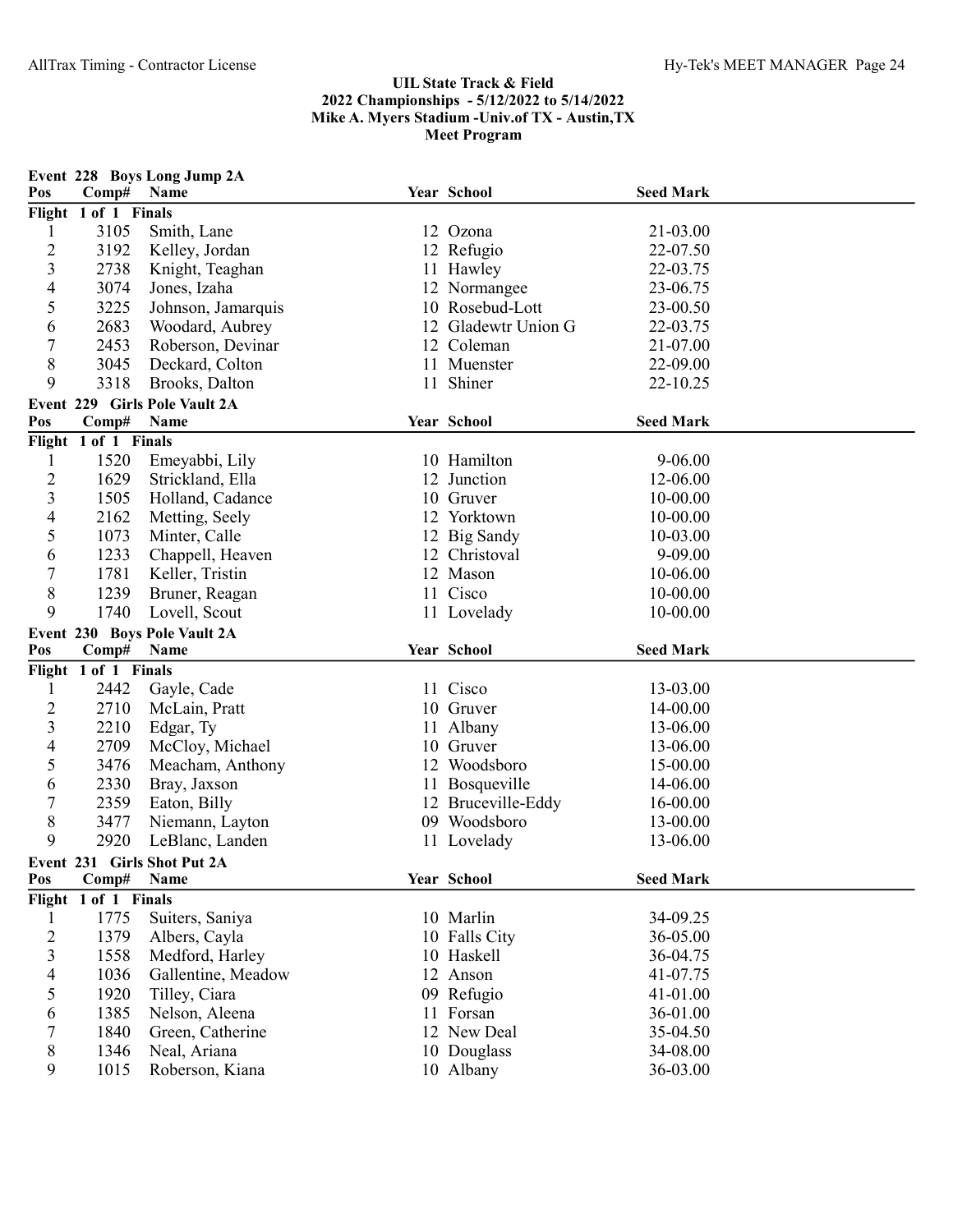| Pos                              | Comp#                | Event 232 Boys Shot Put 2A<br>Name        | Year School                 | <b>Seed Mark</b> |  |
|----------------------------------|----------------------|-------------------------------------------|-----------------------------|------------------|--|
|                                  | Flight 1 of 1 Finals |                                           |                             |                  |  |
| 1                                | 3141                 | West, Quade                               | 12 Petrolia                 | 53-10.00         |  |
| $\overline{c}$                   | 2599                 | Burton, Kobe                              | 10 Flatonia                 | 50-11.00         |  |
| 3                                | 2973                 | Jones, Praiyer                            | 11 Marlin                   | 53-10.00         |  |
| 4                                | 3063                 | Hollinshead, Ethan                        | 12 New Home                 | 52-09.00         |  |
| 5                                | 2734                 | Hester, John                              | 12 Hawkins                  | 48-08.25         |  |
| 6                                | 3319                 | Brooks, Douglas                           | 12 Shiner                   | 55-02.00         |  |
| 7                                | 2440                 | Cox, Kenneth                              | 12 Cisco                    | 51-08.25         |  |
| 8                                | 3434                 | Olvera, Willy                             | 12 Wellington               | 49-03.50         |  |
| 9                                | 2971                 | Gullette, Derion                          | 11 Marlin                   | 53-06.75         |  |
|                                  |                      | Event 233 Girls Triple Jump 2A            |                             |                  |  |
| Pos                              | Comp#                | Name                                      | Year School                 | <b>Seed Mark</b> |  |
|                                  | Flight 1 of 1 Finals |                                           |                             |                  |  |
| 1                                | 1563                 | Johnson, Jada                             | 11 Hearne                   | 35-06.00         |  |
| $\overline{c}$                   | 2103                 | Drinnon, Kami                             | 11 Vega                     | 35-08.50         |  |
| $\overline{\mathbf{3}}$          | 2073                 | Lamprecht, Brooklyn                       | 12 Three Rivers             | 35-10.00         |  |
| 4                                | 1982                 | Bennett, Kiana                            | 12 Shelbyville              | 35-04.50         |  |
| 5                                | 1556                 | Green, Lanayah                            | 12 Haskell                  | 36-06.50         |  |
| 6                                | 1366                 | Prater, Logan                             | 10 Eldorado                 | 37-06.50         |  |
| $\boldsymbol{7}$                 | 1240                 | Whitehill, Livi                           | 11 Cisco                    | 35-08.25         |  |
| $8\,$                            | 1249                 | Rae, Jordan                               | 12 Coleman                  | 37-05.50         |  |
| 9                                | 1960                 | Barnes, JaToryia                          | 11 San Augustine            | 37-05.50         |  |
|                                  |                      | Event 234 Boys Triple Jump 2A             |                             |                  |  |
| Pos                              | Comp#                | Name                                      | Year School                 | <b>Seed Mark</b> |  |
|                                  | Flight 1 of 1 Finals |                                           |                             |                  |  |
| 1                                | 3225                 | Johnson, Jamarquis                        | 10 Rosebud-Lott             | 44-04.00         |  |
| $\overline{c}$                   | 3369                 | Bussey, Terry                             | 10 Timpson                  | 45-07.75         |  |
| 3                                | 3474                 | Leamon, Aidan                             | 11 Winters                  | 45-01.25         |  |
| 4                                | 3361                 | Soliz, Caden                              | 10 Three Rivers             | 45-00.00         |  |
| 5                                | 3062                 | Eaton, Leric                              | 12 New Deal                 | 44-10.25         |  |
| 6                                | 2209                 | Chapman, Cole                             |                             |                  |  |
| 7                                |                      |                                           |                             | 45-06.00         |  |
|                                  | 2453                 | Roberson, Devinar                         | 11 Albany<br>12 Coleman     | 48-08.50         |  |
| 8                                | 3189                 | Gross, Antwaan                            |                             | 45-00.00         |  |
| 9                                | 2443                 | White, Jaden                              | 12 Refugio<br>09 Cisco      | 43-10.00         |  |
|                                  |                      |                                           |                             |                  |  |
| Lane                             | Comp#                | Event 301 Girls 3200 Meter Run 3A<br>Name | Year School                 | <b>Seed Time</b> |  |
|                                  | Section 1 of 1       | <b>Timed Finals</b>                       |                             |                  |  |
| $\mathbf{1}$                     | 1571                 |                                           |                             | 11:48.63         |  |
|                                  | 2154                 | Lyons, Jaycee<br>Risner, Haleigh          | 11 Holliday<br>12 Winnsboro | 11:48.94         |  |
| $\overline{2}$<br>$\mathfrak{Z}$ | 1573                 | Spears, Hannah                            | 12 Holliday                 | 11:09.40         |  |
| $\overline{\mathcal{A}}$         | 2081                 | Hunter, Marigold                          | 12 Troup                    | 11:43.13         |  |
| 5                                | 1687                 | Wray, Aly                                 | 10 Lago Vista               | 11:43.74         |  |
| 6                                | 2100                 | Schneider, Emilee                         | 10 Van Vleck                | 12:24.04         |  |
| 7                                | 1103                 | Ramirez, Tania                            | 12 Boyd                     | 11:37.82         |  |
| 8                                | 2114                 | Garcia, Esmeralda                         | 11 Wallis Brazos            | 12:17.22         |  |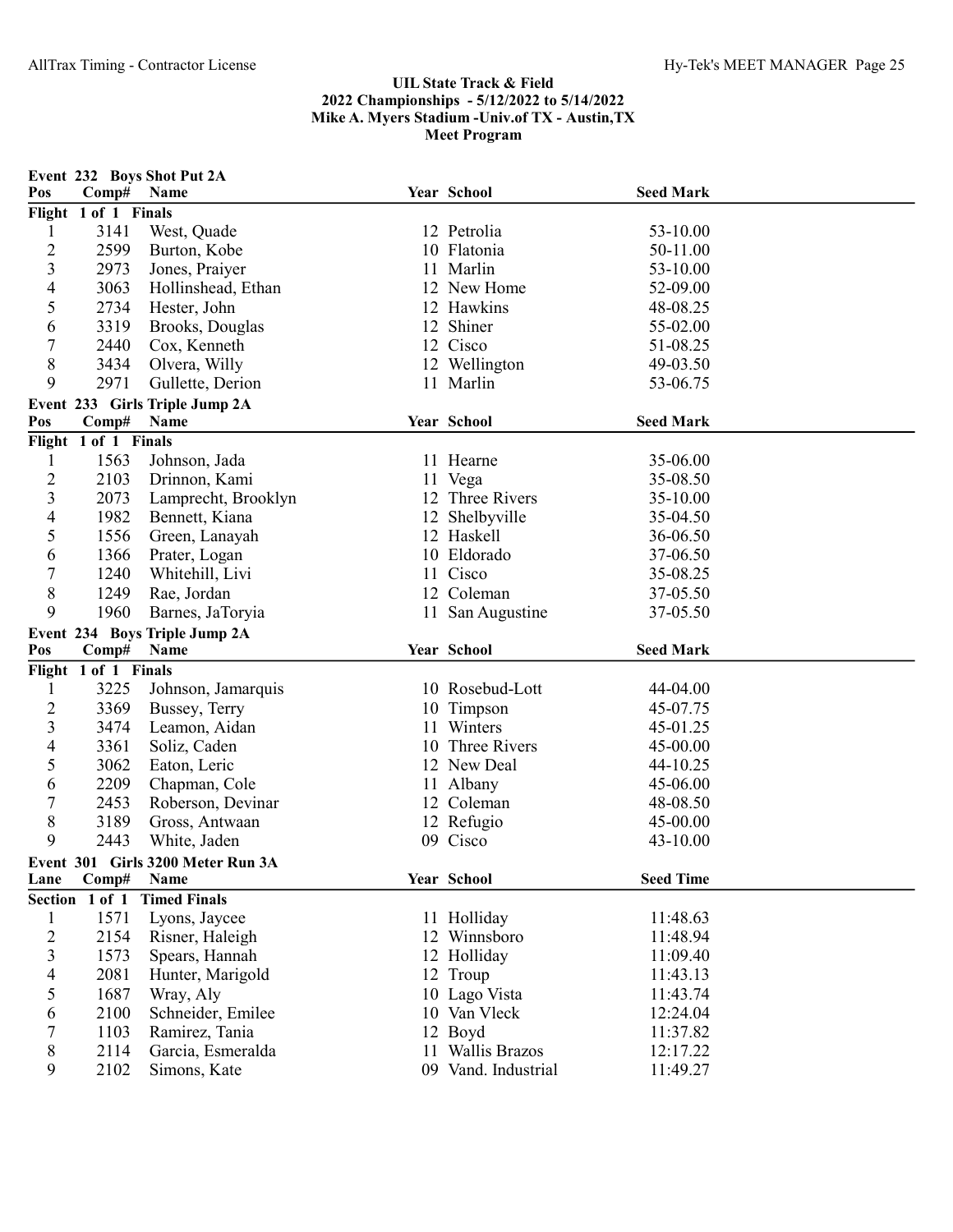|                         |                | Event 302 Boys 3200 Meter Run 3A                   |                                                                                  |                                                                                        |                                    |
|-------------------------|----------------|----------------------------------------------------|----------------------------------------------------------------------------------|----------------------------------------------------------------------------------------|------------------------------------|
| Lane                    | Comp#          | Name                                               |                                                                                  | Year School                                                                            | <b>Seed Time</b>                   |
|                         | Section 1 of 1 | <b>Timed Finals</b>                                |                                                                                  |                                                                                        |                                    |
| $\mathbf{1}$            | 2240           | Kiser, Crawford                                    |                                                                                  | 12 Am.River Rd                                                                         | 9:50.48                            |
| $\overline{2}$          | 3051           | Gilkey, Noah                                       |                                                                                  | 12 Natalia                                                                             | 10:02.82                           |
| $\overline{3}$          | 2332           | Nedrow, Riley                                      |                                                                                  | 11 Boyd                                                                                | 9:27.51                            |
| $\overline{\mathbf{4}}$ | 3455           | Gonzales, Taylor                                   |                                                                                  | 10 Whitesboro                                                                          | 9:35.24                            |
| 5                       | 2573           | Kurtz, Colby                                       |                                                                                  | 11 East Bernard                                                                        | 9:57.56                            |
| 6                       | 2389           | Evans, Nathan                                      |                                                                                  | 12 Cameron Yoe                                                                         | 10:01.21                           |
| $\tau$                  | 3385           | Torres, Angel                                      |                                                                                  | 11 Tornillo                                                                            | 9:56.88                            |
| 8                       | 3456           | Hake, Jackson                                      |                                                                                  | 11 Whitesboro                                                                          | 9:39.29                            |
| 9                       | 3163           | Hoover, Wyatt T                                    |                                                                                  | 12 Poth                                                                                | 9:47.97                            |
|                         |                | Event 303 Girls 4x100 Meter Relay 3A               |                                                                                  |                                                                                        |                                    |
| Lane                    | Comp#          | <b>Team</b>                                        |                                                                                  | Relay                                                                                  | <b>Seed Time</b>                   |
|                         | Section 1 of 1 | <b>Timed Finals</b>                                |                                                                                  |                                                                                        |                                    |
| $\mathbf{1}$            |                | Daingerfield                                       |                                                                                  |                                                                                        | 48.62                              |
|                         |                | 1) #1305 Boyd, Chrishlyn 10                        | 2) #1306 Bruce, Ashlyn 12                                                        | 3) #1304 Boyd, Amierre 12                                                              | 4) #1308 Fields, Sanaa 12          |
|                         |                | 5) #1309 Hayes, Ricoya 10                          | 6) #1307 Coulberson, Kennedi 10                                                  |                                                                                        |                                    |
| $\mathbf{2}$            |                | Gunter                                             |                                                                                  |                                                                                        | 48.85                              |
|                         |                | 1) #1514 Meadors, Kiley 12                         | 2) #1515 Whitteker, Elle 11                                                      | 3) #1513 Mauldin, Rayanna 11                                                           | 4) #1509 Cantrell, Ava 11          |
|                         |                | 5) #1511 Elmore, Abigail 10                        | 6) #1512 Gibson, Finlee 11                                                       |                                                                                        |                                    |
| 3                       |                | Goliad                                             |                                                                                  |                                                                                        | 49.76                              |
|                         |                |                                                    | 1) #1492 Zamzow, Addison 10 2) #1489 Royster, Samantha 11 3) #1486 Hill, Kyla 10 |                                                                                        | 4) #1488 Perez, Hannah 10          |
|                         |                |                                                    | 5) #1490 Winberg, Elizabeth 10 6) #1484 Ackley, Tarynn 11                        |                                                                                        |                                    |
| $\overline{4}$          |                | Universal City Randolph<br>1) #2097 Rogers, Cai 11 | 2) #2099 St louis, Briana 09                                                     | 3) #2091 Cathro, Jourdann 11                                                           | 47.20<br>4) #2096 Nunez, Taylor 09 |
|                         |                |                                                    | 5) #2095 Nunez, Paudrianna 12 6) #2093 James, Tiana 10                           |                                                                                        |                                    |
| 5                       |                | Childress                                          |                                                                                  |                                                                                        | 49.24                              |
|                         |                | 1) #1224 Perez, Jaycee 12                          | 2) #1220 Carroll, Chloe 11                                                       | 3) #1225 Taylor, Kate 11                                                               | 4) #1226 Weeks, Brandi 11          |
|                         |                | 5) #1221 Churchill, Chloe 10                       | 6) #1223 Gamboa, Clarissa 10                                                     |                                                                                        |                                    |
| 6                       |                | <b>Blue Ridge</b>                                  |                                                                                  |                                                                                        | 48.26                              |
|                         |                |                                                    | 1) #1078 Dickerson, Frances 11 2) #1081 Lanier, Cheyenne 12                      | 3) #1082 Lanier, Destiny 10                                                            | 4) #1079 Enloe, Chloe 11           |
|                         |                | 5) #1083 Wood, Avery 09                            | 6) #1080 Gaulden, Kenzie 09                                                      |                                                                                        |                                    |
| $\tau$                  |                | Cameron Yoe                                        |                                                                                  |                                                                                        | 48.65                              |
|                         |                | 1) #1177 Drake, Brittani 11                        | 2) #1176 Drake, Brandi 12                                                        | 3) #1174 Bradley, Dayzsha 09                                                           | 4) #1178 Flemings, Yierra 10       |
|                         |                | 5) #1179 Harris, Lauren 11                         | 6) #1175 Daniels, Crystal 09                                                     |                                                                                        |                                    |
| 8                       |                | Fairfield                                          |                                                                                  |                                                                                        | 48.69                              |
|                         |                | 1) #1372 Cox, Addisyn                              |                                                                                  | 2) #1370 Brackens, Shadasia 11 3) #1369 Brackens, McKinna 11 4) #1371 Conner, Na'Kayla |                                    |
|                         |                | 5) #1373 Dowell, Breyunna 12                       | 6) #1378 Thaler, Avery                                                           |                                                                                        |                                    |
| 9                       |                | Bushland                                           |                                                                                  |                                                                                        | 49.77                              |
|                         |                | 1) #1161 Frye, Ellie 12                            | 2) #1164 King, Kenley 09                                                         | 3) #1159 Eason, Bayleigh 11                                                            | 4) #1160 Fowler, Jesse 11          |
|                         |                | 5) #1166 Ruthardt, Leah 10                         | 6) #1158 Culwell, Caitlyn 11                                                     |                                                                                        |                                    |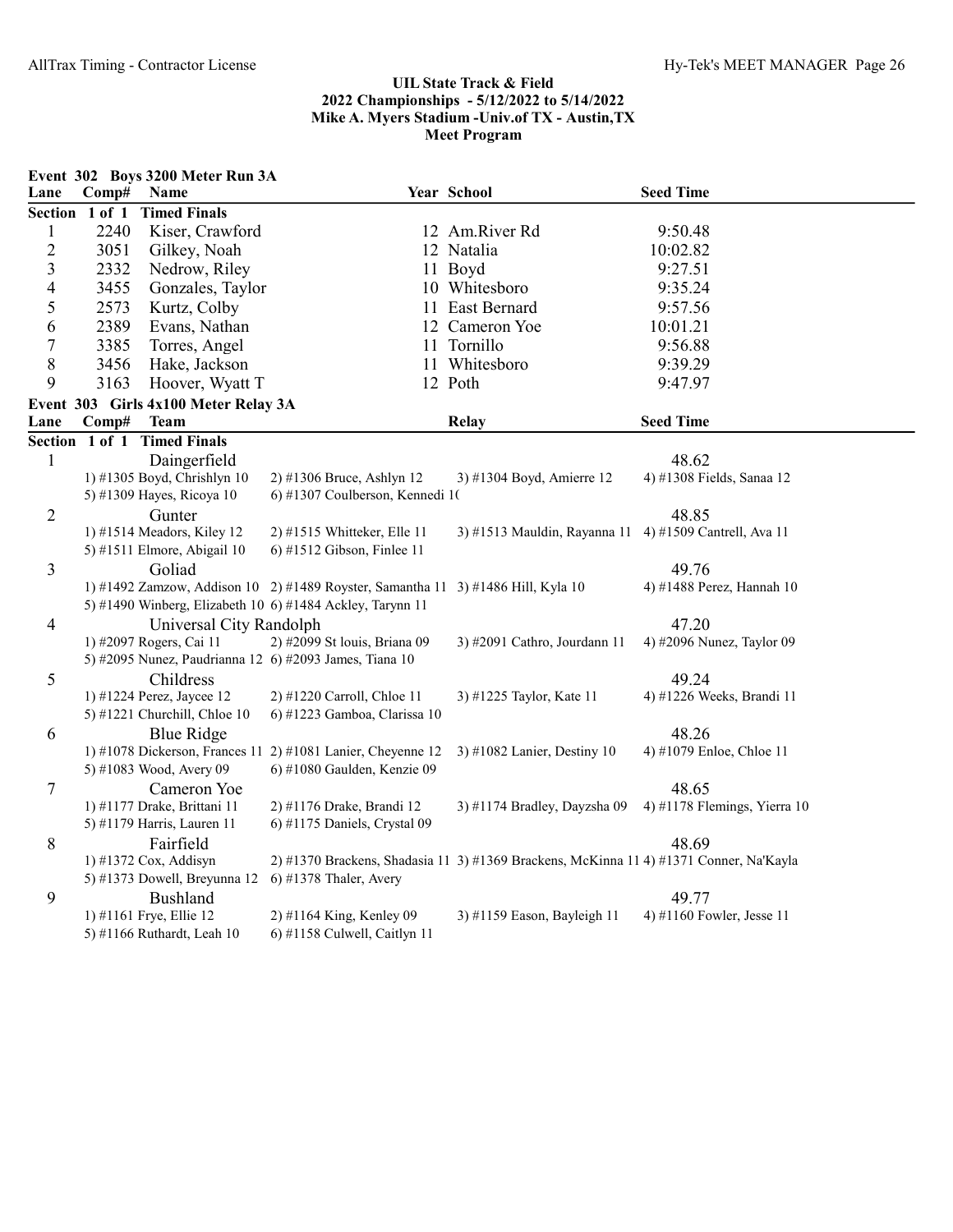Event 304 Boys 4x100 Meter Relay 3A

1411 McFadden, Madelyn<br>2098 Smith, Jaela

1360 Rodas, Kila

| Lane           | Comp#  | <b>Team</b>                      |                                                             | <b>Relay</b>                  | <b>Seed Time</b>                                         |
|----------------|--------|----------------------------------|-------------------------------------------------------------|-------------------------------|----------------------------------------------------------|
| <b>Section</b> | 1 of 1 | <b>Timed Finals</b>              |                                                             |                               |                                                          |
| 1              |        | Daingerfield                     |                                                             |                               | 42.21                                                    |
|                |        | 1) #2505 Hampton, Aeryn 10       | 2) #2507 Rodgers, Jakevian 11 3) #2504 Brown, Nick 12       |                               | 4) #2508 Simon-Jones, Amarion                            |
|                |        | 5) #2506 Lewis, Aaron 12         | 6) #2509 Watkins, Shane 09                                  |                               |                                                          |
| $\overline{2}$ |        | New London West Rusk             |                                                             |                               | 42.20                                                    |
|                |        |                                  | 1) #3065 Harper, Ty'Mitchric 10 2) #3071 Smith, Geremiah 11 | 3) #3066 Jackson, William 11  | 4) #3069 Mata, Andon 11                                  |
|                |        |                                  | 5) #3067 Lewis, Key'Shawn 11 6) #3072 Wilson, Adain 12      |                               |                                                          |
| 3              |        | Universal City Randolph          |                                                             |                               | 43.07                                                    |
|                |        | 1) #3402 Howard, Colton          | 2) #3404 Royal, Delvern                                     | 3) #3398 Brown, Kaleb 11      | 4) #3401 Davis, Aaron 10                                 |
|                |        | 5) #3406 Young, Austin 10        | 6) #3403 McMooain, Lee                                      |                               |                                                          |
| 4              |        | Franklin                         |                                                             |                               | 42.54                                                    |
|                |        | 1) #2622 Washington, Bobby       | 2) #2618 Boyett, Parker                                     | 3) #2617 Booker, Michael      | 4) #2621 Murphy, Malcolm                                 |
|                |        | 5) #2616 Benavides, Diego        | 6) #2620 Washington, Bryson                                 |                               |                                                          |
| 5              |        | Yoakum                           |                                                             |                               | 42.82                                                    |
|                |        | 1) #3482 Jones, Jayden 11        | 2) #3486 Smith, Cavan 12                                    | 3) #3488 Williams, Qyion 10   | 4) #3485 Price, Kadarius 10                              |
|                |        | 5) #3483 Moore, Trace 12         | 6) #3484 Polk, Chase 10                                     |                               |                                                          |
| 6              |        | Shallowater                      |                                                             |                               | 42.58                                                    |
|                |        | 1) #3310 Copeland, Raston 12     | 2) #3311 Cox, Kaleb 11                                      |                               | 3) #3309 Campbell, Keegan 12 4) #3313 McCully, Thomas 12 |
|                |        | 5) #3312 Hall, Brett 12          |                                                             |                               |                                                          |
| 7              |        | Atlanta                          |                                                             |                               | 42.16                                                    |
|                |        | 1) #2264 Chandler, Isaiah 11     | 2) #2267 Jackson, Zakyus 12                                 | 3) #2262 Batton, Markeylin 09 | 4) #2270 Wells, JaBranden 11                             |
|                |        | 5) #2266 Jackson, Ahmani 11      | 6) #2269 Swanson, Cooper $10$                               |                               |                                                          |
| 8              |        | Buna                             |                                                             |                               | 43.06                                                    |
|                |        | 1) #2370 Johnson, Jacob          | 2) #2369 Curry, Keegan                                      | 3) #2372 Rogalski, Dylan      | 4) #2368 Cheatham, Kavin                                 |
|                |        | 5) #2371 Moss, Logan             | 6) #2373 Theriot, Gavin 11                                  |                               |                                                          |
| 9              |        | <b>Brock</b>                     |                                                             |                               | 42.66                                                    |
|                |        | 1) #2354 Shanklin, Bain 12       | 2) #2356 Tutter, Brett 10                                   | 3) #2349 Finney, Carson 10    | 4) #2353 Potts, Eli 12                                   |
|                |        | 5) #2357 Watkins, Reid 10        |                                                             |                               |                                                          |
|                |        | Event 305 Girls 800 Meter Run 3A |                                                             |                               |                                                          |
| Lane           | Comp#  | <b>Name</b>                      |                                                             | Year School                   | <b>Seed Time</b>                                         |
| <b>Section</b> | 1 of 1 | <b>Timed Finals</b>              |                                                             |                               |                                                          |
| 1              | 1569   | Bowers, Bailee                   |                                                             | 10 Holliday                   | 2:20.23                                                  |
| $\overline{c}$ | 1814   | Hughes, Olivia                   | 09                                                          | Mineola                       | 2:18.26                                                  |
| 3              | 2114   | Garcia, Esmeralda                |                                                             | 11 Wallis Brazos              | 2:23.99                                                  |

3 2114 Garcia, Esmeralda 11 Wallis Brazos 2:23.99<br>4 1066 Martin, Addison 11 Ballinger 2:20.67 4 1066 Martin, Addison 11 Ballinger 2:20.67<br>5 1411 McFadden, Madelyn 09 Franklin 2:21.79

6 2098 Smith, Jaela 09 UC Randolph 2:23.31 7 1893 Hite, Addison 10 Pilot Point 2:18.47 8 2006 Lusby, Braylen 10 Spearman 2:18.95<br>
9 1360 Rodas, Kila 12 Edna 2:20.84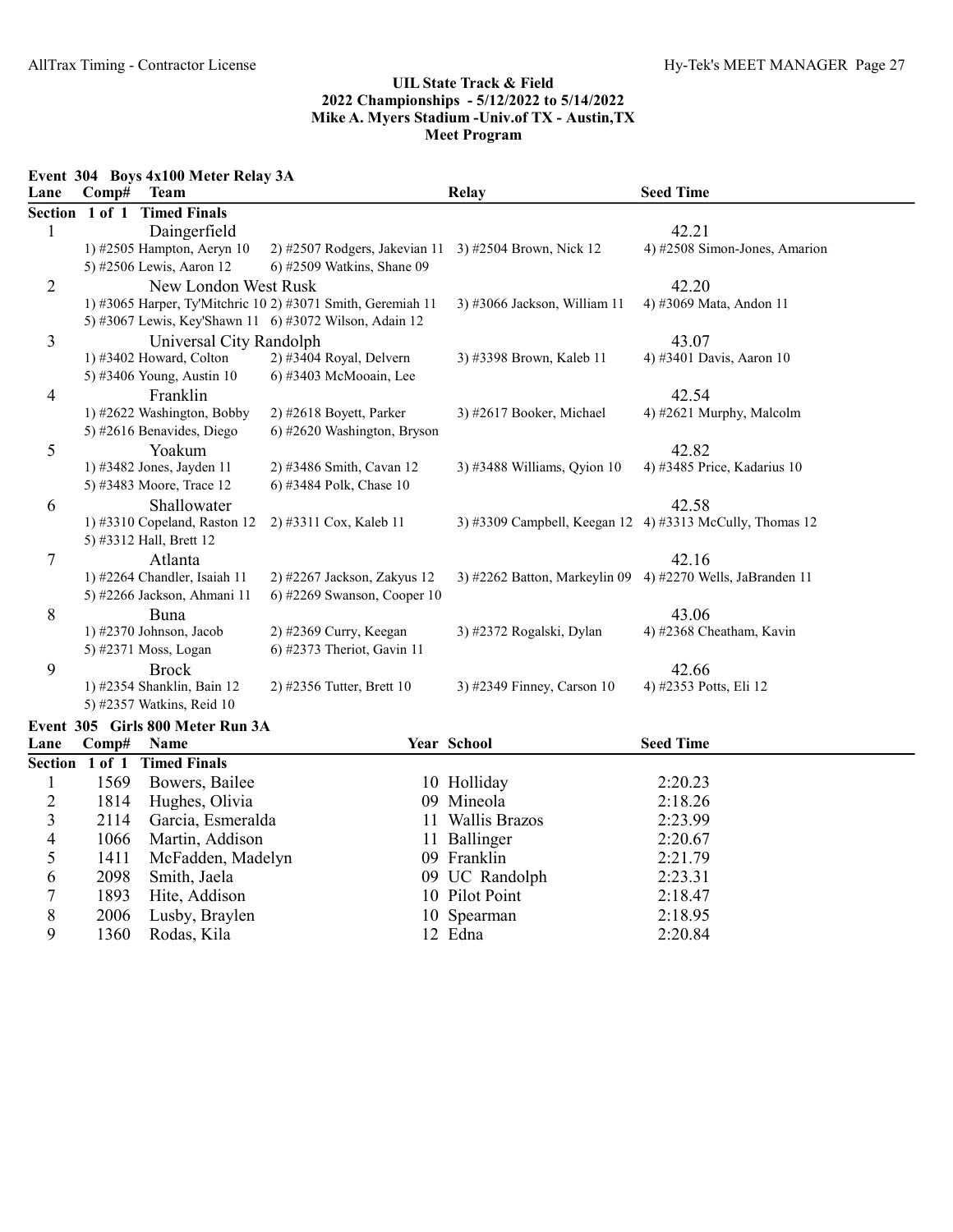| Lane                    | Comp#          | Event 306 Boys 800 Meter Run 3A<br>Name |     | Year School           | <b>Seed Time</b> |  |
|-------------------------|----------------|-----------------------------------------|-----|-----------------------|------------------|--|
| Section 1 of 1          |                | <b>Timed Finals</b>                     |     |                       |                  |  |
| $\mathbf{1}$            | 2936           | Caballero, David                        |     | 10 Lyford             | 2:01.42          |  |
| $\overline{\mathbf{c}}$ | 2589           | Reeve, Cooper                           |     | 12 Eustace            | 1:58.38          |  |
| 3                       | 3396           | Saling, Chris                           | 11. | Tuscola Jim Ned       | 1:55.40          |  |
| 4                       | 3134           | Flatt, Jameson                          |     | 11 Pattonville        | 1:58.66          |  |
| 5                       | 3044           | Roethle, Kale                           |     | 11 Mount Vernon       | 1:57.39          |  |
| 6                       | 2338           | Lehr, Chase                             |     | 11 Breckenridge       | 1:54.45          |  |
| 7                       | 2938           | Wagner, Robert                          |     |                       | 1:59.98          |  |
| 8                       | 3209           | Busby, Jayden                           |     | 11 Lytle<br>12 Riesel | 1:59.95          |  |
| 9                       | 2474           | Rizo, Lucas                             |     | 11 Crane              | 1:56.44          |  |
|                         |                | Event 307 Girls 100 Meter Hurdles 3A    |     |                       |                  |  |
| Lane                    | Comp#          | Name                                    |     | Year School           | <b>Seed Time</b> |  |
|                         |                | Section 1 of 1 Timed Finals             |     |                       |                  |  |
|                         | 1917           |                                         |     |                       | 15.65            |  |
| $\mathbf{1}$            |                | Marcee, Brooklyn                        |     | 12 Quitman            | 14.91            |  |
| $\overline{c}$          | 2082           | Goad, Kylee                             |     | 10 Troy               |                  |  |
| $\mathfrak{Z}$          | 1461           | Lindholm, Michelle                      |     | 10 George West        | 15.75            |  |
| 4                       | 1077           | Samuels, Ariyah                         |     | 12 Blanco             | 14.83            |  |
| 5                       | 1178           | Flemings, Yierra                        |     | 10 Cameron Yoe        | 14.35            |  |
| 6                       | 1795           | O'Malley, Alyssa                        |     | 12 Merkel             | 14.83            |  |
| 7                       | 1511           | Elmore, Abigail                         |     | 10 Gunter             | 15.29            |  |
| 8                       | 1248           | Phillips, Payton                        |     | 11 Clyde              | 14.90            |  |
| 9                       | 1572           | Murray, Payton                          |     | 12 Holliday           | 15.48            |  |
|                         |                | Event 308 Boys 110 Meter Hurdles 3A     |     |                       |                  |  |
| Lane                    | Comp#          | Name                                    |     | Year School           | <b>Seed Time</b> |  |
|                         | Section 1 of 1 | <b>Timed Finals</b>                     |     |                       |                  |  |
| 1                       | 3120           | Davis, Josh                             |     | 11 Palestine Westwood | 15.25            |  |
| 2                       | 3336           | Garnett, Jeb                            |     | 11 Spearman           | 14.93            |  |
| 3                       | 2541           | Freeman, Spencer                        |     | 11 Denver City        | 15.01            |  |
| 4                       | 2901           | Washington, Daylon                      |     | 11 Lexington          | 14.71            |  |
| 5                       | 3416           | Fluitt, Jackson                         |     | 12 Vand. Industrial   | 15.08            |  |
| 6                       | 2799           | Garrett, Ronald                         |     | 11 Jefferson          | 15.05            |  |
| 7                       | 3453           | Morgan, Dalton                          |     | 11 White Oak          | 14.91            |  |
| 8                       | 3399           | Cabra, Parker                           |     | 11 UC Randolph        | 15.12            |  |
| 9                       | 3244           | Martinez, Aiden                         |     | 09 Great Hearts-MV    | 15.10            |  |
|                         |                | Event 309 Girls 100 Meter Dash 3A       |     |                       |                  |  |
| Lane                    | Comp#          | Name                                    |     | Year School           | <b>Seed Time</b> |  |
| Section 1 of 1          |                | <b>Timed Finals</b>                     |     |                       |                  |  |
| $\mathbf{1}$            | 1183           | Krehbiel, Samantha                      |     | 10 Canadian           | 12.47            |  |
| $\overline{c}$          | 2099           | St louis, Briana                        |     | 09 UC Randolph        | 11.94            |  |
| $\overline{\mathbf{3}}$ | 1281           | Charo, Raeann                           |     | 11 Cotulla            | 12.04            |  |
| 4                       | 1160           | Fowler, Jesse                           |     | 11 Bushland           | 12.45            |  |
| 5                       | 2096           | Nunez, Taylor                           |     | 09 UC Randolph        | 11.50            |  |
| 6                       | 1342           | Dixon, Starrmia                         |     | 09 Diana New Diana    | 12.30            |  |
| 7                       | 1849           | Franklin, Jayla                         |     | 11 Newton             | 11.82            |  |
| 8                       |                | Coney, Jaysa                            |     | Palestine Westwood    | 12.59            |  |
| 9                       | 1305           | Boyd, Chrishlyn                         |     | 10 Daingerfield       | 12.42            |  |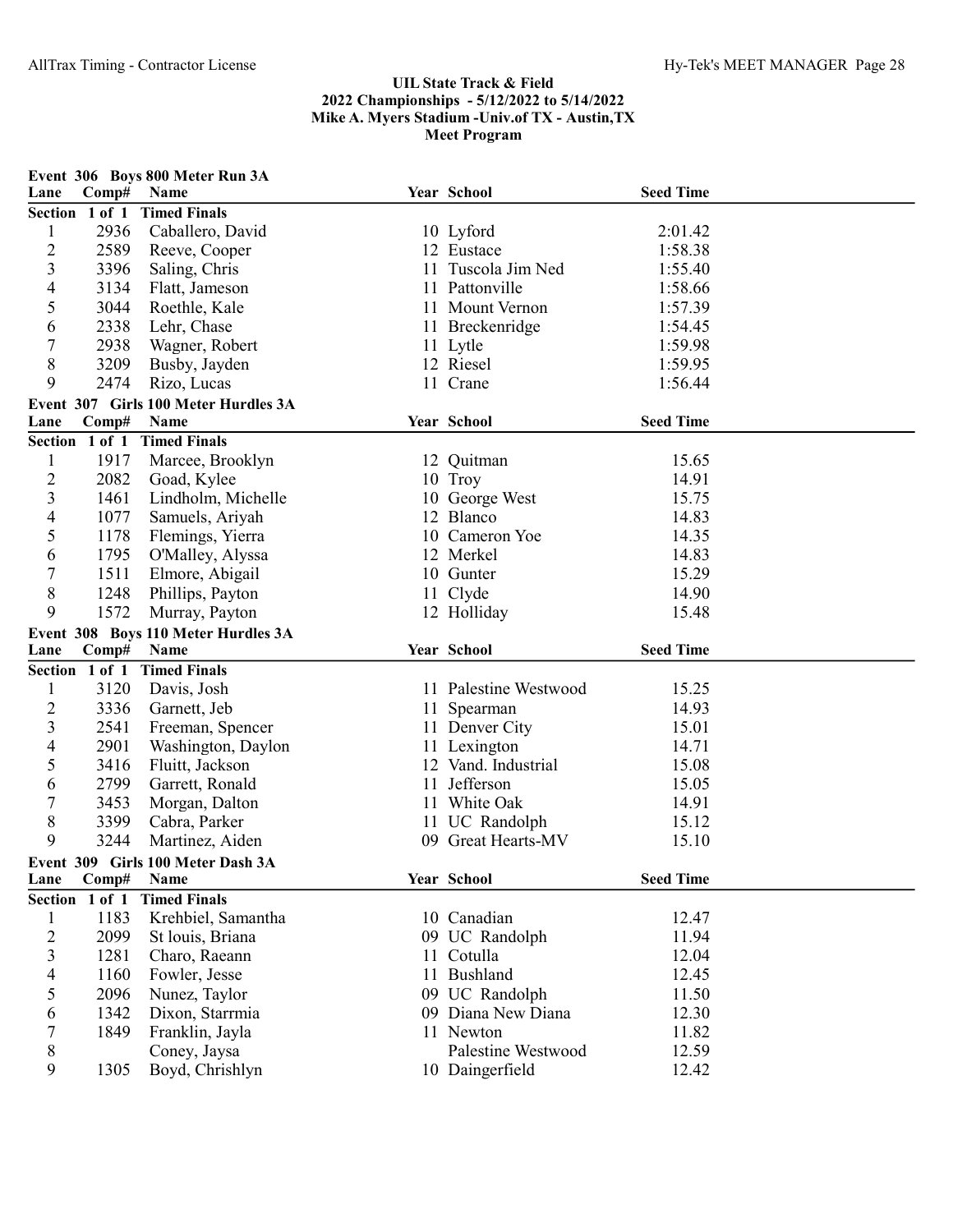|                          |                | Event 310 Boys 100 Meter Dash 3A                     |                                                                                        |                            |                                         |
|--------------------------|----------------|------------------------------------------------------|----------------------------------------------------------------------------------------|----------------------------|-----------------------------------------|
| Lane                     | Comp#          | Name                                                 |                                                                                        | Year School                | <b>Seed Time</b>                        |
|                          | Section 1 of 1 | <b>Timed Finals</b>                                  |                                                                                        |                            |                                         |
| $\mathbf{1}$             | 2337           | Cooksey, Sean                                        |                                                                                        | 11 Breckenridge            | 10.50                                   |
| $\sqrt{2}$               | 3460           | Durham, Jeremiah                                     |                                                                                        | 10 WF City View            | 10.79                                   |
| 3                        | 3452           | Friddell, Rylan                                      |                                                                                        | 12 White Oak               | 11.06                                   |
| $\overline{\mathcal{A}}$ | 3337           | Thompson, Brenen                                     |                                                                                        | 12 Spearman                | 10.29                                   |
| 5                        | 3401           | Davis, Aaron                                         |                                                                                        | 10 UC Randolph             | 10.96                                   |
| 6                        | 2524           | Lewis, Adan                                          |                                                                                        | 11 Danbury                 | 10.92                                   |
| $\tau$                   | 3355           | Smith, Daymien                                       |                                                                                        | 12 Tatum                   | 11.02                                   |
| $8\,$                    | 2224           | Gradney, Roger                                       |                                                                                        | 10 Altair Rice             | 10.99                                   |
| 9                        | 2380           | Beck, Jacob                                          |                                                                                        | 11 Caldwell                | 10.99                                   |
|                          |                | Event 311 Girls 4x200 Meter Relay 3A                 |                                                                                        |                            |                                         |
| Lane                     | Comp#          | <b>Team</b>                                          |                                                                                        | <b>Relay</b>               | <b>Seed Time</b>                        |
|                          |                | Section 1 of 1 Timed Finals                          |                                                                                        |                            |                                         |
| $\mathbf{1}$             |                | Clifton                                              |                                                                                        |                            | 1:44.66                                 |
|                          |                | 1) #1247 Webb, Elise                                 | 2) #1244 Caniford, Carley                                                              | 3) #1243 Caniford, Camryn  | 4) #1242 Anderson, Ava                  |
|                          |                | 5) #1246 Slater, Sara                                | 6) #1245 Fullerton, Sydney 10                                                          |                            |                                         |
| $\overline{2}$           |                | Lago Vista                                           |                                                                                        |                            | 1:42.58                                 |
|                          |                | 1) #1681 Everett, Brooke 10                          | 2) #1684 Malone, Jada 10                                                               | 3) #1680 Clements, Jade 09 | 4) #1683 Kassell, Saydie 11             |
|                          |                | 5) #1685 Reighley, Delaney 12                        | 6) #1682 Kassell, Madison 09                                                           |                            |                                         |
| 3                        |                | Goliad                                               |                                                                                        |                            | 1:42.64                                 |
|                          |                | 1) #1492 Zamzow, Addison 10                          | 2) #1489 Royster, Samantha 11 3) #1487 Howard, Mylee 09                                |                            | 4) #1486 Hill, Kyla 10                  |
|                          |                | 5) #1485 Heibel, Avery                               | 6) #1491 Wood, Ashley 09                                                               |                            |                                         |
| $\overline{4}$           |                | <b>Blue Ridge</b>                                    |                                                                                        |                            | 1:42.68                                 |
|                          |                | 1) #1082 Lanier, Destiny 10                          | 2) #1078 Dickerson, Frances 11 3) #1079 Enloe, Chloe 11<br>6) #1080 Gaulden, Kenzie 09 |                            | 4) #1081 Lanier, Cheyenne 12            |
|                          |                | 5) #1083 Wood, Avery 09                              |                                                                                        |                            |                                         |
| 5                        |                | Universal City Randolph<br>1) #2094 Joyner, Alexi 12 | 2) #2091 Cathro, Jourdann 11                                                           | 3) #2097 Rogers, Cai 11    | 1:42.24<br>4) #2099 St louis, Briana 09 |
|                          |                | 5) #2098 Smith, Jaela 09                             | 6) #2093 James, Tiana 10                                                               |                            |                                         |
| 6                        |                | Childress                                            |                                                                                        |                            | 1:44.31                                 |
|                          |                | 1) #1226 Weeks, Brandi 11                            | 2) #1223 Gamboa, Clarissa 10                                                           | 3) #1225 Taylor, Kate 11   | 4) #1220 Carroll, Chloe 11              |
|                          |                | 5) #1224 Perez, Jaycee 12                            | $6$ ) #1221 Churchill, Chloe 10                                                        |                            |                                         |
| $\tau$                   |                | Cameron Yoe                                          |                                                                                        |                            | 1:44.41                                 |
|                          |                | 1) #1177 Drake, Brittani 11                          | 2) #1174 Bradley, Dayzsha 09                                                           | 3) #1179 Harris, Lauren 11 | 4) #1176 Drake, Brandi 12               |
|                          |                | 5) #1175 Daniels, Crystal 09                         | 6) #1181 Ward, Camryn 10                                                               |                            |                                         |
| $8\,$                    |                | <b>Brock</b>                                         |                                                                                        |                            | 1:44.87                                 |
|                          |                | 1) #1121 Rusinek, Rian 12                            | $2)$ #1123 Stephens, Gracie 10                                                         | 3) #1119 Carter, Macie 11  | 4) #1122 Semas, Madi (Madison)          |
|                          |                | 5) #1120 Fuller, Alli 10                             | $6$ ) #1118 Carroll, Jewell 10                                                         |                            |                                         |
| 9                        |                | Daingerfield                                         |                                                                                        |                            | 1:43.87                                 |
|                          |                | 1) #1309 Hayes, Ricoya 10                            | 2) #1305 Boyd, Chrishlyn 10                                                            | 3) #1306 Bruce, Ashlyn 12  | 4) #1308 Fields, Sanaa 12               |
|                          |                | 5) #1304 Boyd, Amierre 12                            | 6) #1310 Holloman, Jalaysia 10                                                         |                            |                                         |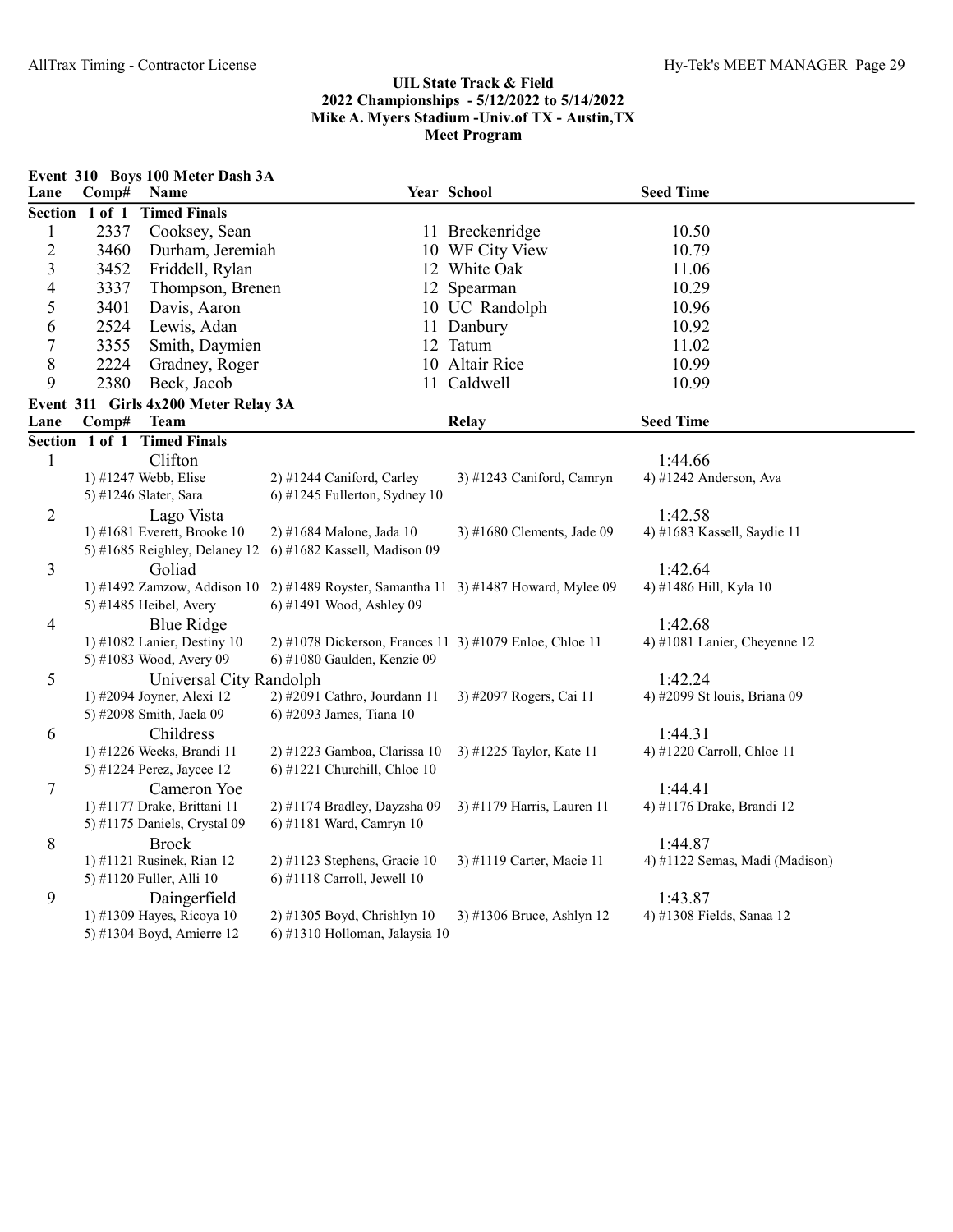Event 312 Boys 4x200 Meter Relay 3A

1178 Flemings, Yierra<br>1977 Hart, Makki

1901 Wells, Tate

| Lane           | Comp#          | <b>Team</b>                       |                                                             | <b>Relay</b>                                            | <b>Seed Time</b>              |
|----------------|----------------|-----------------------------------|-------------------------------------------------------------|---------------------------------------------------------|-------------------------------|
| <b>Section</b> | 1 of 1         | <b>Timed Finals</b>               |                                                             |                                                         |                               |
| 1              |                | Universal City Randolph           |                                                             |                                                         | 1:29.39                       |
|                |                | 1) #3406 Young, Austin 10         | 2) #3404 Royal, Delvern                                     | 3) #3403 McMooain, Lee                                  | 4) #3401 Davis, Aaron 10      |
|                |                | 5) #3398 Brown, Kaleb 11          | 6) #3405 Williams, Omarion 12                               |                                                         |                               |
| 2              |                | Daingerfield                      |                                                             |                                                         | 1:28.48                       |
|                |                | 1) #2504 Brown, Nick 12           | 2) #2509 Watkins, Shane 09                                  | 3) #2507 Rodgers, Jakevian 11                           | 4) #2508 Simon-Jones, Amarion |
|                |                | 5) #2505 Hampton, Aeryn 10        | 6) #2506 Lewis, Aaron 12                                    |                                                         |                               |
| 3              |                | West                              |                                                             |                                                         | 1:29.86                       |
|                |                | 1) #3436 Acevedo, Zeke            | 2) #3437 Klish, Coy                                         | 3) #3438 Nors, Michael                                  | 4) #3441 Wolf, Wyatt 12       |
|                |                | 5) #3440 Strom, Josh              | 6) #3439 Meinen, Zane                                       |                                                         |                               |
| 4              |                | Yoakum                            |                                                             |                                                         | 1:29.37                       |
|                |                | 1) #3482 Jones, Jayden 11         | 2) #3486 Smith, Cavan 12                                    | 3) #3488 Williams, Qyion 10                             | 4) #3485 Price, Kadarius 10   |
|                |                | 5) #3483 Moore, Trace 12          | 6) #3487 Toussiant, Donovan                                 |                                                         |                               |
| 5              |                | Breckenridge                      |                                                             |                                                         | 1:28.52                       |
|                |                | 1) #2340 Ruiz, Adrian 11          | 2) #2341 Valdez, Daniel 12                                  | 3) #2342 Wimberley, Sawyer 09 4) #2337 Cooksey, Sean 11 |                               |
|                |                | 5) #2339 Rodgers, Anson 11        | 6) #2338 Lehr, Chase 11                                     |                                                         |                               |
| 6              |                | Franklin                          |                                                             |                                                         | 1:29.84                       |
|                |                | 1) #2616 Benavides, Diego         | 2) #2617 Booker, Michael                                    | 3) #2618 Boyett, Parker                                 | 4) #2621 Murphy, Malcolm      |
|                |                | 5) #2620 Washington, Bryson       | 6) #2619 Jackson, Jayden                                    |                                                         |                               |
| 7              |                | New London West Rusk              |                                                             |                                                         | 1:26.99                       |
|                |                |                                   | 1) #3065 Harper, Ty'Mitchric 10 2) #3071 Smith, Geremiah 11 | 3) #3066 Jackson, William 11                            | 4) #3069 Mata, Andon 11       |
|                |                |                                   | 5) #3067 Lewis, Key'Shawn 11 6) #3064 Anthony, Omarion 12   |                                                         |                               |
| 8              |                | Gunter                            |                                                             |                                                         | 1:28.76                       |
|                |                | 1) #2715 Reed, Adam 11            | 2) #2714 Pierce, Logan 11                                   | 3) #2717 Sloan, Ethan 11                                | 4) #2716 Sadler, Mason 11     |
|                |                | 5) #2713 Peacock, Colin 09        | 6) #2712 Gage, Mitchell 09                                  |                                                         |                               |
| 9              |                | <b>Brock</b>                      |                                                             |                                                         | 1:29.05                       |
|                |                | 1) #2354 Shanklin, Bain 12        | 2) #2356 Tutter, Brett 10                                   | 3) #2349 Finney, Carson 10                              | 4) #2353 Potts, Eli 12        |
|                |                | 5) #2357 Watkins, Reid 10         | 6) #2351 Griffith, Cole 11                                  |                                                         |                               |
|                |                | Event 313 Girls 400 Meter Dash 3A |                                                             |                                                         |                               |
| Lane           | Comp#          | Name                              |                                                             | Year School                                             | <b>Seed Time</b>              |
|                | Section 1 of 1 | <b>Timed Finals</b>               |                                                             |                                                         |                               |
| 1              | 1161           | Frye, Ellie                       |                                                             | 12 Bushland                                             | 57.94                         |
| $\overline{c}$ | 1370           | Brackens, Shadasia                |                                                             | 11 Fairfield                                            | 57.75                         |
| 3              | 2041           | Wyrwich, Sydney                   |                                                             | 10 Stockdale                                            | 58.15                         |

3 2041 Wyrwich, Sydney 10 Stockdale 58.15<br>4 1360 Rodas, Kila 12 Edna 57.67 1360 Rodas, Kila 12 Edna 12 Edna 57.67<br>5 1178 Flemings, Yierra 10 Cameron Yoe 57.23

6 1977 Hart, Makki 10 Shallowater 56.45 7 1168 Bass, Haily 12 Callisburg 58.54 8 1564 London, Tardranique 12 Hempstead 58.12<br>9 1901 Wells, Tate 12 Ponder 58.68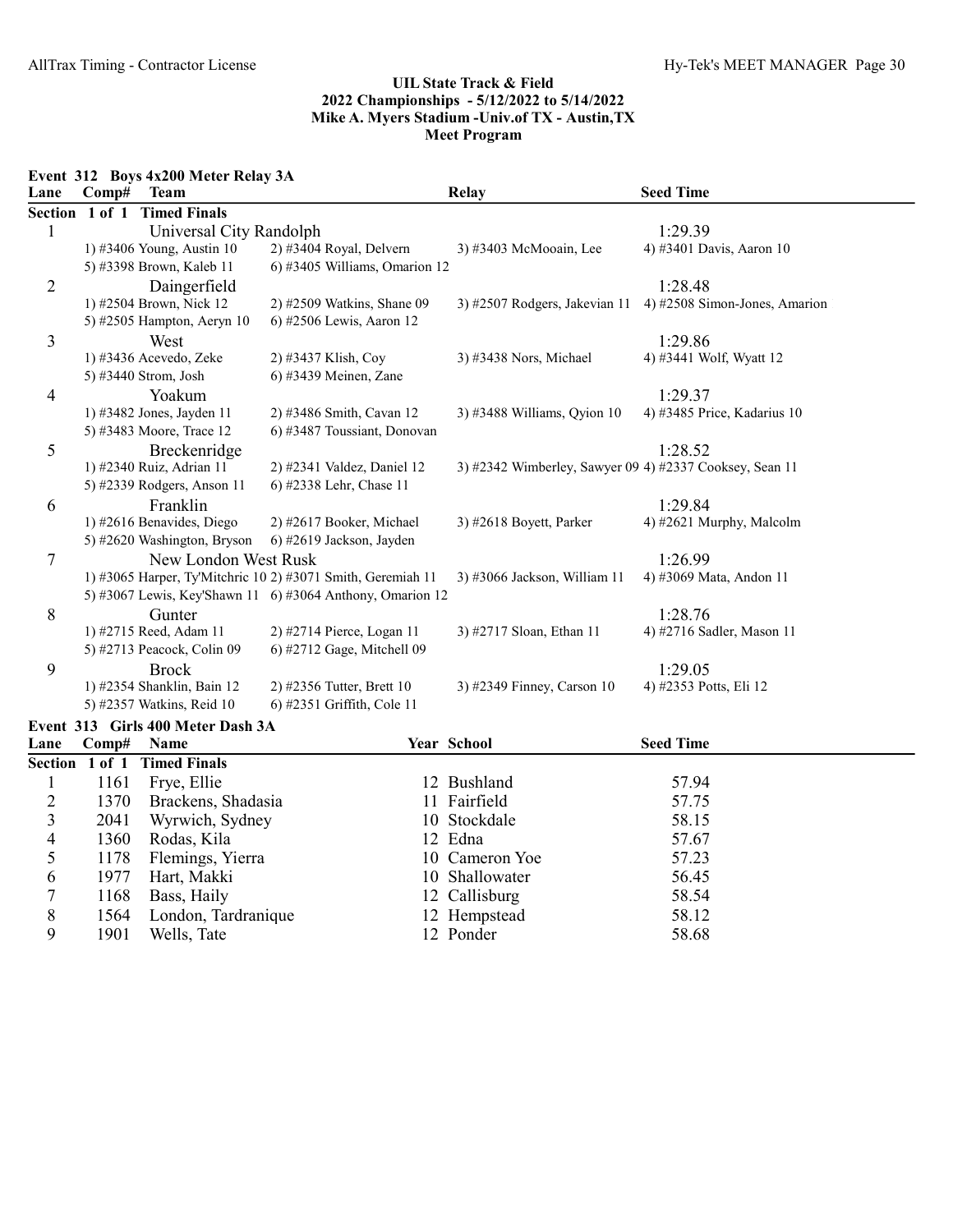| Year School<br>Lane<br>Section 1 of 1<br><b>Timed Finals</b><br>2472<br>12 London<br>49.47<br>1<br>Howard, Forrest<br>$\overline{2}$<br>49.74<br>3296<br>12 Santa Gertrudis<br>Benitez, Tony<br>3<br>3331<br>Gonzalez, Fernando<br>12 Sonora<br>49.61<br>3047<br>4<br>Sianez, Daniel<br>10 Muleshoe<br>49.40<br>5<br>3118<br>Thomas, Bryan<br>12 Palacios<br>49.32<br>2996<br>Dixon, Darieus<br>11 McGregor<br>48.63<br>6<br>7<br>3043<br>49.77<br>Rainey, Gavin<br>11 Mount Vernon<br>8<br>2382<br>49.88<br>Walker, Cole<br>12 Callisburg<br>9<br>2588<br>50.96<br>Haney, Jake<br>12 Eustace<br>Event 315 Girls 300 Meter Hurdles 3A<br><b>Seed Time</b><br>Year School<br>Lane<br>Comp#<br>Name<br>Section 1 of 1 Timed Finals<br>1916<br>McCellon, Toni<br>46.13<br>1<br>11 Queen City<br>$\overline{\mathbf{c}}$<br>46.33<br>2006<br>10 Spearman<br>Lusby, Braylen<br>3<br>46.22<br>2082<br>Goad, Kylee<br>10 Troy<br>45.57<br>4<br>1847<br>Munoz, Brooke<br>10 New Waverly<br>5<br>45.38<br>2058<br>Greenwood, Makensi<br>12 Tatum<br>1734<br>10 Llano<br>43.95<br>6<br>Burnett, Gwyn<br>7<br>1795<br>12 Merkel<br>45.38<br>O'Malley, Alyssa<br>$\,8\,$<br>1486<br>10 Goliad<br>43.96<br>Hill, Kyla<br>9<br>Rabius, Samantha<br>12 East Bernard<br>46.02<br>1356<br>Event 316 Boys 300 Meter Hurdles 3A<br>Year School<br><b>Seed Time</b><br>Lane<br>Comp#<br>Name<br>Section 1 of 1<br><b>Timed Finals</b><br>Wilson, Marcus<br>39.35<br>1<br>3459<br>10 Whitney<br>$\overline{2}$<br>12 Cameron Yoe<br>2390<br>Lopez, Tracer<br>39.16<br>3<br>3268<br>Bannon, Thomas<br>12 San Antonio Cole<br>40.03<br>3024<br>4<br>Burns, Isaiah<br>12 Merkel<br>39.82<br>38.42<br>5<br>2901<br>Washington, Daylon<br>11 Lexington<br>2523<br>38.57<br>Williams, TaKedrick<br>12 Dallas Madison<br>6<br>7<br>2691<br>38.64<br>12 Goliad<br>Ruhnke, Reese<br>8<br>10 Brock<br>39.90<br>2350<br>Foster, Dylan<br>9<br>3131<br>McDowell, Chase<br>11 Paradise<br>39.02<br>Event 317 Girls 200 Meter Dash 3A<br><b>Seed Time</b><br>Year School<br>Comp#<br>Lane<br>Name<br>Section 1 of 1<br><b>Timed Finals</b><br>1977<br>25.25<br>$\mathbf{1}$<br>Hart, Makki<br>10 Shallowater |                |              | Event 314 Boys 400 Meter Dash 3A  |                |                  |  |
|---------------------------------------------------------------------------------------------------------------------------------------------------------------------------------------------------------------------------------------------------------------------------------------------------------------------------------------------------------------------------------------------------------------------------------------------------------------------------------------------------------------------------------------------------------------------------------------------------------------------------------------------------------------------------------------------------------------------------------------------------------------------------------------------------------------------------------------------------------------------------------------------------------------------------------------------------------------------------------------------------------------------------------------------------------------------------------------------------------------------------------------------------------------------------------------------------------------------------------------------------------------------------------------------------------------------------------------------------------------------------------------------------------------------------------------------------------------------------------------------------------------------------------------------------------------------------------------------------------------------------------------------------------------------------------------------------------------------------------------------------------------------------------------------------------------------------------------------------------------------------------------------------------------------------------------------------------------------------------------------------------------------------------------------------------------------------------------------------------------------------------------------------------------------------|----------------|--------------|-----------------------------------|----------------|------------------|--|
|                                                                                                                                                                                                                                                                                                                                                                                                                                                                                                                                                                                                                                                                                                                                                                                                                                                                                                                                                                                                                                                                                                                                                                                                                                                                                                                                                                                                                                                                                                                                                                                                                                                                                                                                                                                                                                                                                                                                                                                                                                                                                                                                                                           |                | Comp#        | Name                              |                | <b>Seed Time</b> |  |
|                                                                                                                                                                                                                                                                                                                                                                                                                                                                                                                                                                                                                                                                                                                                                                                                                                                                                                                                                                                                                                                                                                                                                                                                                                                                                                                                                                                                                                                                                                                                                                                                                                                                                                                                                                                                                                                                                                                                                                                                                                                                                                                                                                           |                |              |                                   |                |                  |  |
|                                                                                                                                                                                                                                                                                                                                                                                                                                                                                                                                                                                                                                                                                                                                                                                                                                                                                                                                                                                                                                                                                                                                                                                                                                                                                                                                                                                                                                                                                                                                                                                                                                                                                                                                                                                                                                                                                                                                                                                                                                                                                                                                                                           |                |              |                                   |                |                  |  |
|                                                                                                                                                                                                                                                                                                                                                                                                                                                                                                                                                                                                                                                                                                                                                                                                                                                                                                                                                                                                                                                                                                                                                                                                                                                                                                                                                                                                                                                                                                                                                                                                                                                                                                                                                                                                                                                                                                                                                                                                                                                                                                                                                                           |                |              |                                   |                |                  |  |
|                                                                                                                                                                                                                                                                                                                                                                                                                                                                                                                                                                                                                                                                                                                                                                                                                                                                                                                                                                                                                                                                                                                                                                                                                                                                                                                                                                                                                                                                                                                                                                                                                                                                                                                                                                                                                                                                                                                                                                                                                                                                                                                                                                           |                |              |                                   |                |                  |  |
|                                                                                                                                                                                                                                                                                                                                                                                                                                                                                                                                                                                                                                                                                                                                                                                                                                                                                                                                                                                                                                                                                                                                                                                                                                                                                                                                                                                                                                                                                                                                                                                                                                                                                                                                                                                                                                                                                                                                                                                                                                                                                                                                                                           |                |              |                                   |                |                  |  |
|                                                                                                                                                                                                                                                                                                                                                                                                                                                                                                                                                                                                                                                                                                                                                                                                                                                                                                                                                                                                                                                                                                                                                                                                                                                                                                                                                                                                                                                                                                                                                                                                                                                                                                                                                                                                                                                                                                                                                                                                                                                                                                                                                                           |                |              |                                   |                |                  |  |
|                                                                                                                                                                                                                                                                                                                                                                                                                                                                                                                                                                                                                                                                                                                                                                                                                                                                                                                                                                                                                                                                                                                                                                                                                                                                                                                                                                                                                                                                                                                                                                                                                                                                                                                                                                                                                                                                                                                                                                                                                                                                                                                                                                           |                |              |                                   |                |                  |  |
|                                                                                                                                                                                                                                                                                                                                                                                                                                                                                                                                                                                                                                                                                                                                                                                                                                                                                                                                                                                                                                                                                                                                                                                                                                                                                                                                                                                                                                                                                                                                                                                                                                                                                                                                                                                                                                                                                                                                                                                                                                                                                                                                                                           |                |              |                                   |                |                  |  |
|                                                                                                                                                                                                                                                                                                                                                                                                                                                                                                                                                                                                                                                                                                                                                                                                                                                                                                                                                                                                                                                                                                                                                                                                                                                                                                                                                                                                                                                                                                                                                                                                                                                                                                                                                                                                                                                                                                                                                                                                                                                                                                                                                                           |                |              |                                   |                |                  |  |
|                                                                                                                                                                                                                                                                                                                                                                                                                                                                                                                                                                                                                                                                                                                                                                                                                                                                                                                                                                                                                                                                                                                                                                                                                                                                                                                                                                                                                                                                                                                                                                                                                                                                                                                                                                                                                                                                                                                                                                                                                                                                                                                                                                           |                |              |                                   |                |                  |  |
|                                                                                                                                                                                                                                                                                                                                                                                                                                                                                                                                                                                                                                                                                                                                                                                                                                                                                                                                                                                                                                                                                                                                                                                                                                                                                                                                                                                                                                                                                                                                                                                                                                                                                                                                                                                                                                                                                                                                                                                                                                                                                                                                                                           |                |              |                                   |                |                  |  |
|                                                                                                                                                                                                                                                                                                                                                                                                                                                                                                                                                                                                                                                                                                                                                                                                                                                                                                                                                                                                                                                                                                                                                                                                                                                                                                                                                                                                                                                                                                                                                                                                                                                                                                                                                                                                                                                                                                                                                                                                                                                                                                                                                                           |                |              |                                   |                |                  |  |
|                                                                                                                                                                                                                                                                                                                                                                                                                                                                                                                                                                                                                                                                                                                                                                                                                                                                                                                                                                                                                                                                                                                                                                                                                                                                                                                                                                                                                                                                                                                                                                                                                                                                                                                                                                                                                                                                                                                                                                                                                                                                                                                                                                           |                |              |                                   |                |                  |  |
|                                                                                                                                                                                                                                                                                                                                                                                                                                                                                                                                                                                                                                                                                                                                                                                                                                                                                                                                                                                                                                                                                                                                                                                                                                                                                                                                                                                                                                                                                                                                                                                                                                                                                                                                                                                                                                                                                                                                                                                                                                                                                                                                                                           |                |              |                                   |                |                  |  |
|                                                                                                                                                                                                                                                                                                                                                                                                                                                                                                                                                                                                                                                                                                                                                                                                                                                                                                                                                                                                                                                                                                                                                                                                                                                                                                                                                                                                                                                                                                                                                                                                                                                                                                                                                                                                                                                                                                                                                                                                                                                                                                                                                                           |                |              |                                   |                |                  |  |
|                                                                                                                                                                                                                                                                                                                                                                                                                                                                                                                                                                                                                                                                                                                                                                                                                                                                                                                                                                                                                                                                                                                                                                                                                                                                                                                                                                                                                                                                                                                                                                                                                                                                                                                                                                                                                                                                                                                                                                                                                                                                                                                                                                           |                |              |                                   |                |                  |  |
|                                                                                                                                                                                                                                                                                                                                                                                                                                                                                                                                                                                                                                                                                                                                                                                                                                                                                                                                                                                                                                                                                                                                                                                                                                                                                                                                                                                                                                                                                                                                                                                                                                                                                                                                                                                                                                                                                                                                                                                                                                                                                                                                                                           |                |              |                                   |                |                  |  |
|                                                                                                                                                                                                                                                                                                                                                                                                                                                                                                                                                                                                                                                                                                                                                                                                                                                                                                                                                                                                                                                                                                                                                                                                                                                                                                                                                                                                                                                                                                                                                                                                                                                                                                                                                                                                                                                                                                                                                                                                                                                                                                                                                                           |                |              |                                   |                |                  |  |
|                                                                                                                                                                                                                                                                                                                                                                                                                                                                                                                                                                                                                                                                                                                                                                                                                                                                                                                                                                                                                                                                                                                                                                                                                                                                                                                                                                                                                                                                                                                                                                                                                                                                                                                                                                                                                                                                                                                                                                                                                                                                                                                                                                           |                |              |                                   |                |                  |  |
|                                                                                                                                                                                                                                                                                                                                                                                                                                                                                                                                                                                                                                                                                                                                                                                                                                                                                                                                                                                                                                                                                                                                                                                                                                                                                                                                                                                                                                                                                                                                                                                                                                                                                                                                                                                                                                                                                                                                                                                                                                                                                                                                                                           |                |              |                                   |                |                  |  |
|                                                                                                                                                                                                                                                                                                                                                                                                                                                                                                                                                                                                                                                                                                                                                                                                                                                                                                                                                                                                                                                                                                                                                                                                                                                                                                                                                                                                                                                                                                                                                                                                                                                                                                                                                                                                                                                                                                                                                                                                                                                                                                                                                                           |                |              |                                   |                |                  |  |
|                                                                                                                                                                                                                                                                                                                                                                                                                                                                                                                                                                                                                                                                                                                                                                                                                                                                                                                                                                                                                                                                                                                                                                                                                                                                                                                                                                                                                                                                                                                                                                                                                                                                                                                                                                                                                                                                                                                                                                                                                                                                                                                                                                           |                |              |                                   |                |                  |  |
|                                                                                                                                                                                                                                                                                                                                                                                                                                                                                                                                                                                                                                                                                                                                                                                                                                                                                                                                                                                                                                                                                                                                                                                                                                                                                                                                                                                                                                                                                                                                                                                                                                                                                                                                                                                                                                                                                                                                                                                                                                                                                                                                                                           |                |              |                                   |                |                  |  |
|                                                                                                                                                                                                                                                                                                                                                                                                                                                                                                                                                                                                                                                                                                                                                                                                                                                                                                                                                                                                                                                                                                                                                                                                                                                                                                                                                                                                                                                                                                                                                                                                                                                                                                                                                                                                                                                                                                                                                                                                                                                                                                                                                                           |                |              |                                   |                |                  |  |
|                                                                                                                                                                                                                                                                                                                                                                                                                                                                                                                                                                                                                                                                                                                                                                                                                                                                                                                                                                                                                                                                                                                                                                                                                                                                                                                                                                                                                                                                                                                                                                                                                                                                                                                                                                                                                                                                                                                                                                                                                                                                                                                                                                           |                |              |                                   |                |                  |  |
|                                                                                                                                                                                                                                                                                                                                                                                                                                                                                                                                                                                                                                                                                                                                                                                                                                                                                                                                                                                                                                                                                                                                                                                                                                                                                                                                                                                                                                                                                                                                                                                                                                                                                                                                                                                                                                                                                                                                                                                                                                                                                                                                                                           |                |              |                                   |                |                  |  |
|                                                                                                                                                                                                                                                                                                                                                                                                                                                                                                                                                                                                                                                                                                                                                                                                                                                                                                                                                                                                                                                                                                                                                                                                                                                                                                                                                                                                                                                                                                                                                                                                                                                                                                                                                                                                                                                                                                                                                                                                                                                                                                                                                                           |                |              |                                   |                |                  |  |
|                                                                                                                                                                                                                                                                                                                                                                                                                                                                                                                                                                                                                                                                                                                                                                                                                                                                                                                                                                                                                                                                                                                                                                                                                                                                                                                                                                                                                                                                                                                                                                                                                                                                                                                                                                                                                                                                                                                                                                                                                                                                                                                                                                           |                |              |                                   |                |                  |  |
|                                                                                                                                                                                                                                                                                                                                                                                                                                                                                                                                                                                                                                                                                                                                                                                                                                                                                                                                                                                                                                                                                                                                                                                                                                                                                                                                                                                                                                                                                                                                                                                                                                                                                                                                                                                                                                                                                                                                                                                                                                                                                                                                                                           |                |              |                                   |                |                  |  |
|                                                                                                                                                                                                                                                                                                                                                                                                                                                                                                                                                                                                                                                                                                                                                                                                                                                                                                                                                                                                                                                                                                                                                                                                                                                                                                                                                                                                                                                                                                                                                                                                                                                                                                                                                                                                                                                                                                                                                                                                                                                                                                                                                                           |                |              |                                   |                |                  |  |
|                                                                                                                                                                                                                                                                                                                                                                                                                                                                                                                                                                                                                                                                                                                                                                                                                                                                                                                                                                                                                                                                                                                                                                                                                                                                                                                                                                                                                                                                                                                                                                                                                                                                                                                                                                                                                                                                                                                                                                                                                                                                                                                                                                           |                |              |                                   |                |                  |  |
|                                                                                                                                                                                                                                                                                                                                                                                                                                                                                                                                                                                                                                                                                                                                                                                                                                                                                                                                                                                                                                                                                                                                                                                                                                                                                                                                                                                                                                                                                                                                                                                                                                                                                                                                                                                                                                                                                                                                                                                                                                                                                                                                                                           |                |              |                                   |                |                  |  |
|                                                                                                                                                                                                                                                                                                                                                                                                                                                                                                                                                                                                                                                                                                                                                                                                                                                                                                                                                                                                                                                                                                                                                                                                                                                                                                                                                                                                                                                                                                                                                                                                                                                                                                                                                                                                                                                                                                                                                                                                                                                                                                                                                                           |                |              |                                   |                |                  |  |
|                                                                                                                                                                                                                                                                                                                                                                                                                                                                                                                                                                                                                                                                                                                                                                                                                                                                                                                                                                                                                                                                                                                                                                                                                                                                                                                                                                                                                                                                                                                                                                                                                                                                                                                                                                                                                                                                                                                                                                                                                                                                                                                                                                           |                |              |                                   |                |                  |  |
|                                                                                                                                                                                                                                                                                                                                                                                                                                                                                                                                                                                                                                                                                                                                                                                                                                                                                                                                                                                                                                                                                                                                                                                                                                                                                                                                                                                                                                                                                                                                                                                                                                                                                                                                                                                                                                                                                                                                                                                                                                                                                                                                                                           |                |              |                                   |                |                  |  |
|                                                                                                                                                                                                                                                                                                                                                                                                                                                                                                                                                                                                                                                                                                                                                                                                                                                                                                                                                                                                                                                                                                                                                                                                                                                                                                                                                                                                                                                                                                                                                                                                                                                                                                                                                                                                                                                                                                                                                                                                                                                                                                                                                                           |                |              |                                   |                |                  |  |
|                                                                                                                                                                                                                                                                                                                                                                                                                                                                                                                                                                                                                                                                                                                                                                                                                                                                                                                                                                                                                                                                                                                                                                                                                                                                                                                                                                                                                                                                                                                                                                                                                                                                                                                                                                                                                                                                                                                                                                                                                                                                                                                                                                           |                |              |                                   |                |                  |  |
|                                                                                                                                                                                                                                                                                                                                                                                                                                                                                                                                                                                                                                                                                                                                                                                                                                                                                                                                                                                                                                                                                                                                                                                                                                                                                                                                                                                                                                                                                                                                                                                                                                                                                                                                                                                                                                                                                                                                                                                                                                                                                                                                                                           |                |              |                                   |                |                  |  |
| 11 Cotulla                                                                                                                                                                                                                                                                                                                                                                                                                                                                                                                                                                                                                                                                                                                                                                                                                                                                                                                                                                                                                                                                                                                                                                                                                                                                                                                                                                                                                                                                                                                                                                                                                                                                                                                                                                                                                                                                                                                                                                                                                                                                                                                                                                |                |              |                                   |                |                  |  |
| 12 Blue Ridge                                                                                                                                                                                                                                                                                                                                                                                                                                                                                                                                                                                                                                                                                                                                                                                                                                                                                                                                                                                                                                                                                                                                                                                                                                                                                                                                                                                                                                                                                                                                                                                                                                                                                                                                                                                                                                                                                                                                                                                                                                                                                                                                                             |                |              |                                   |                |                  |  |
| 11 Gladewater                                                                                                                                                                                                                                                                                                                                                                                                                                                                                                                                                                                                                                                                                                                                                                                                                                                                                                                                                                                                                                                                                                                                                                                                                                                                                                                                                                                                                                                                                                                                                                                                                                                                                                                                                                                                                                                                                                                                                                                                                                                                                                                                                             | $\overline{2}$ | 1281         | Charo, Raeann                     |                | 25.21            |  |
| 11 Newton                                                                                                                                                                                                                                                                                                                                                                                                                                                                                                                                                                                                                                                                                                                                                                                                                                                                                                                                                                                                                                                                                                                                                                                                                                                                                                                                                                                                                                                                                                                                                                                                                                                                                                                                                                                                                                                                                                                                                                                                                                                                                                                                                                 | $\mathfrak{Z}$ | 1081         | Lanier, Cheyenne                  |                | 26.43            |  |
|                                                                                                                                                                                                                                                                                                                                                                                                                                                                                                                                                                                                                                                                                                                                                                                                                                                                                                                                                                                                                                                                                                                                                                                                                                                                                                                                                                                                                                                                                                                                                                                                                                                                                                                                                                                                                                                                                                                                                                                                                                                                                                                                                                           | $\overline{4}$ | 1476         | Floyd, Kamryn                     |                | 25.23            |  |
|                                                                                                                                                                                                                                                                                                                                                                                                                                                                                                                                                                                                                                                                                                                                                                                                                                                                                                                                                                                                                                                                                                                                                                                                                                                                                                                                                                                                                                                                                                                                                                                                                                                                                                                                                                                                                                                                                                                                                                                                                                                                                                                                                                           | 5              | 1849         | Franklin, Jayla                   |                | 24.60            |  |
| 12 Cameron Yoe                                                                                                                                                                                                                                                                                                                                                                                                                                                                                                                                                                                                                                                                                                                                                                                                                                                                                                                                                                                                                                                                                                                                                                                                                                                                                                                                                                                                                                                                                                                                                                                                                                                                                                                                                                                                                                                                                                                                                                                                                                                                                                                                                            | 6              | 2096         | Nunez, Taylor                     | 09 UC Randolph | 24.29            |  |
| $\boldsymbol{9}$<br>10 Woodville<br>Martin, Tamara<br>25.24<br>2161                                                                                                                                                                                                                                                                                                                                                                                                                                                                                                                                                                                                                                                                                                                                                                                                                                                                                                                                                                                                                                                                                                                                                                                                                                                                                                                                                                                                                                                                                                                                                                                                                                                                                                                                                                                                                                                                                                                                                                                                                                                                                                       | 7<br>8         | 1568<br>1176 | Blowers, Breagan<br>Drake, Brandi | 09 Holliday    | 25.09<br>25.28   |  |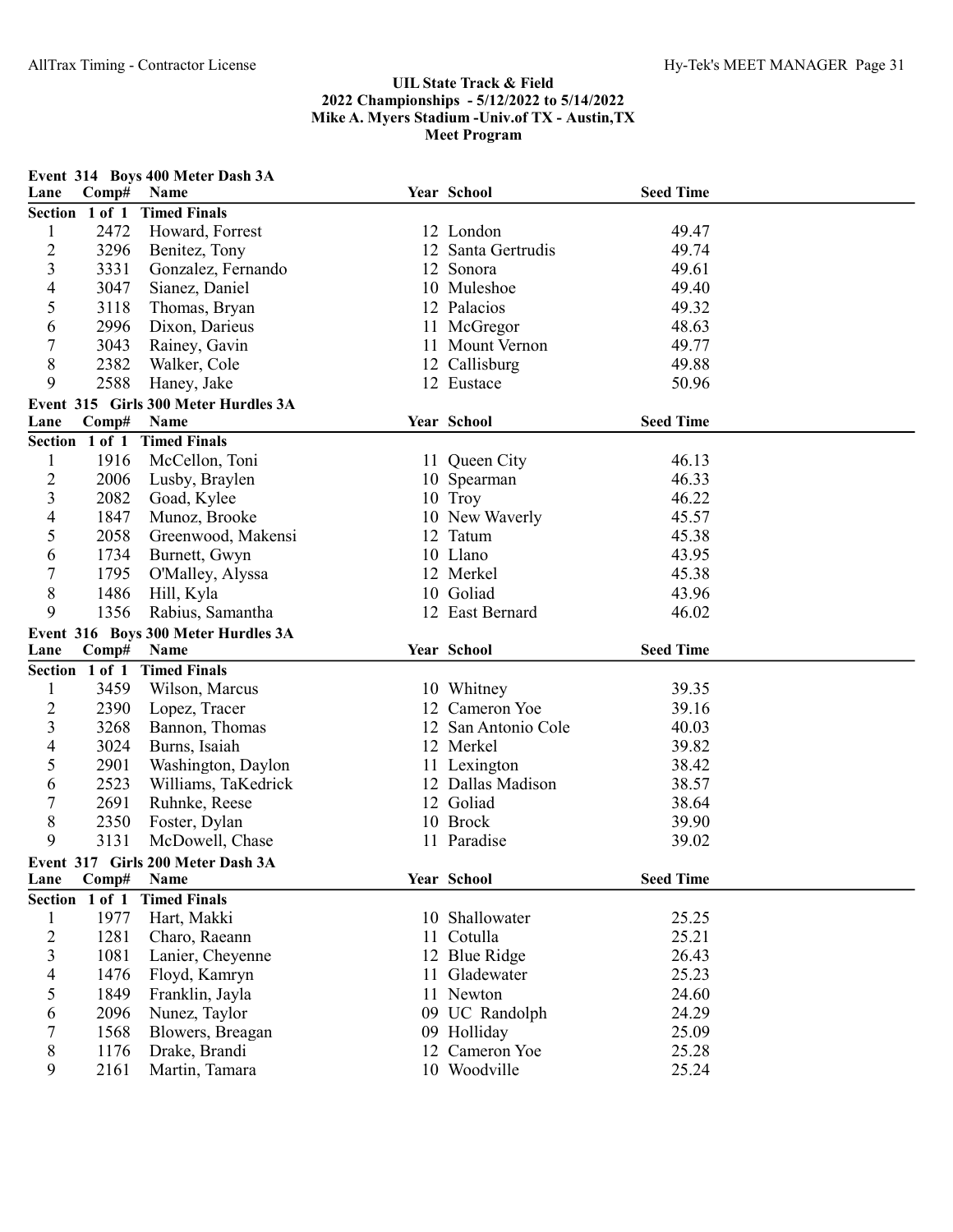|                |                | Event 318 Boys 200 Meter Dash 3A  |                     |                  |  |
|----------------|----------------|-----------------------------------|---------------------|------------------|--|
| Lane           | Comp#          | <b>Name</b>                       | Year School         | <b>Seed Time</b> |  |
|                | Section 1 of 1 | <b>Timed Finals</b>               |                     |                  |  |
| 1              | 2353           | Potts, Eli                        | 12 Brock            | 22.19            |  |
| $\overline{c}$ | 2937           | Marroquin, Mark                   | 12 Lyford           | 22.61            |  |
| 3              | 2340           | Ruiz, Adrian                      | 11 Breckenridge     | 22.01            |  |
| 4              | 3213           | Grice, Tim                        | 09 Rockdale         | 21.85            |  |
| 5              | 2224           | Gradney, Roger                    | 10 Altair Rice      | 22.42            |  |
| 6              | 3337           | Thompson, Brenen                  | 12 Spearman         | 21.00            |  |
| $\overline{7}$ | 3452           | Friddell, Rylan                   | 12 White Oak        | 22.02            |  |
| 8              | 3069           | Mata, Andon                       | 11 NewLndn West Rsk | 22.03            |  |
| 9              | 3441           | Wolf, Wyatt                       | 12 West             | 22.47            |  |
|                |                | Event 319 Girls 1600 Meter Run 3A |                     |                  |  |
| Lane           | Comp#          | Name                              | Year School         | <b>Seed Time</b> |  |
|                | Section 1 of 1 | <b>Timed Finals</b>               |                     |                  |  |
| 1              | 2114           | Garcia, Esmeralda                 | 11 Wallis Brazos    | 5:36.90          |  |
| $\overline{c}$ | 1687           | Wray, Aly                         | 10 Lago Vista       | 5:27.65          |  |
| 3              | 1573           | Spears, Hannah                    | 12 Holliday         | 4:57.91          |  |
| 4              | 1893           | Hite, Addison                     | 10 Pilot Point      | 5:17.18          |  |
| 5              | 2102           | Simons, Kate                      | 09 Vand. Industrial | 5:25.31          |  |
| 6              | 1103           | Ramirez, Tania                    | 12 Boyd             | 5:16.44          |  |
| $\overline{7}$ | 1571           | Lyons, Jaycee                     | 11 Holliday         | 5:08.17          |  |
| 8              | 1184           | McClendon, Konnar                 | 09 Canadian         | 5:26.47          |  |
| 9              | 2100           | Schneider, Emilee                 | 10 Van Vleck        | 5:39.77          |  |
|                |                | Event 320 Boys 1600 Meter Run 3A  |                     |                  |  |
| Lane           | Comp#          | Name                              | Year School         | <b>Seed Time</b> |  |
|                | Section 1 of 1 | <b>Timed Finals</b>               |                     |                  |  |
| 1              | 3269           | Douglas, James                    | 12 San Antonio Cole | 4:24.93          |  |
| $\overline{c}$ | 3386           | Cortez, Carlos                    | 10 Troy             | 4:33.31          |  |
| 3              | 2584           | Sims, Travis                      | 11 Elysian Fields   | 4:25.13          |  |
| 4              | 3385           | Torres, Angel                     | 11 Tornillo         | 4:24.12          |  |
| 5              | 3456           | Hake, Jackson                     | 11 Whitesboro       | 4:25.34          |  |
| 6              | 2240           | Kiser, Crawford                   | 12 Am.River Rd      | 4:24.95          |  |
| 7              | 2332           | Nedrow, Riley                     | 11 Boyd             | 4:19.38          |  |
| 8              | 3163           | Hoover, Wyatt T                   | 12 Poth             | 4:23.92          |  |
| 9              | 2389           | Evans, Nathan                     | 12 Cameron Yoe      | 4:31.88          |  |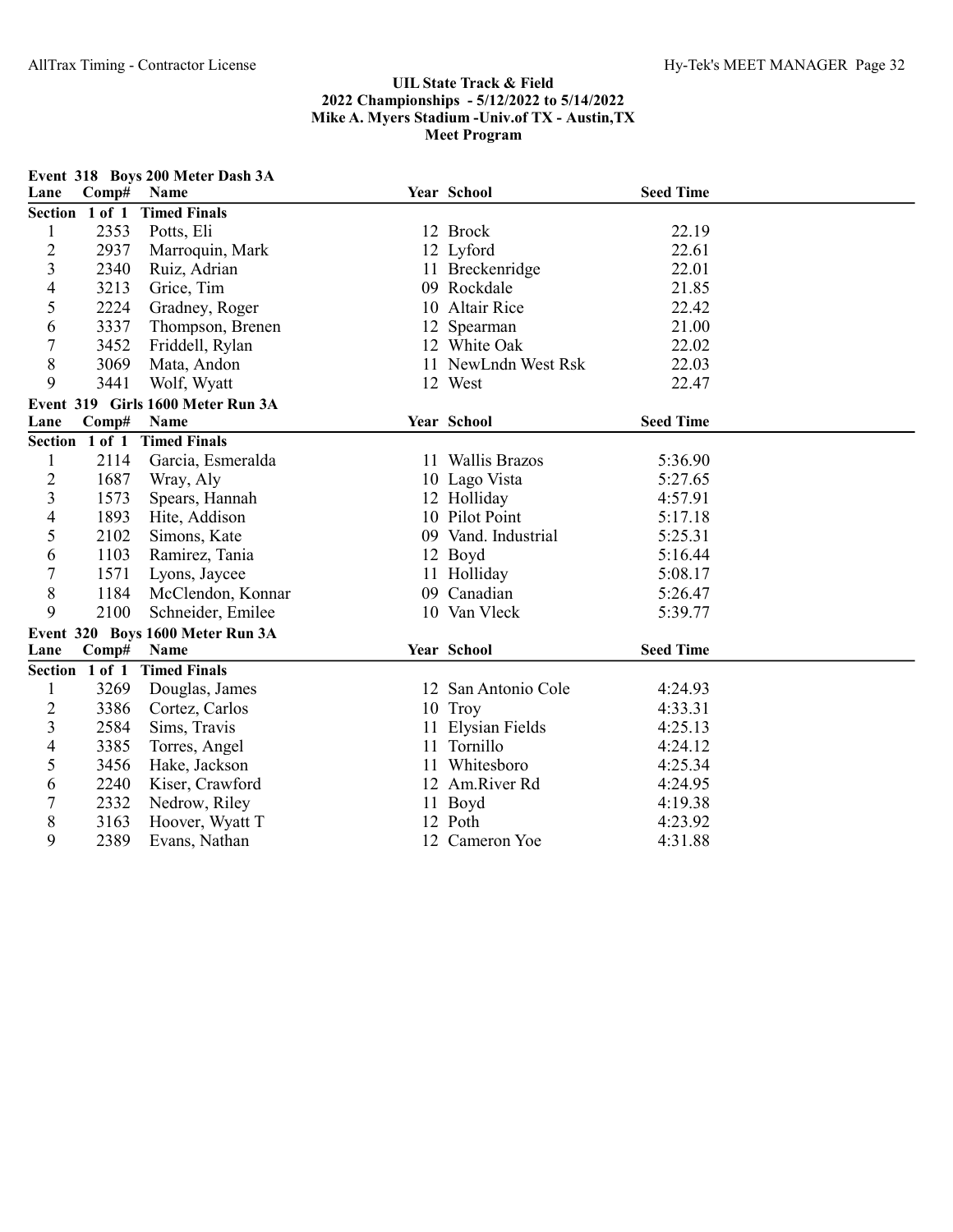Event 321 Girls 4x400 Meter Relay 3A

| Lane           | Comp#          | <b>Team</b>                  | Relay                                                    |                              | <b>Seed Time</b>               |
|----------------|----------------|------------------------------|----------------------------------------------------------|------------------------------|--------------------------------|
|                | Section 1 of 1 | <b>Timed Finals</b>          |                                                          |                              |                                |
| 1              |                | Mineola                      |                                                          |                              | 4:03.61                        |
|                |                | 1) #1818 Riley, Kozbie 12    | $2)$ #1814 Hughes, Olivia 09                             | 3) #1813 Carrasco, Carmen 09 | 4) #1815 Kratzmeyer, Shylah 11 |
|                |                | 5) #1817 Riley, Keilee 12    | $6$ ) #1816 McQuilliams, Maddie 0                        |                              |                                |
| $\overline{2}$ |                | Tatum                        |                                                          |                              | 4:01.94                        |
|                |                | 1) #2057 Edwards, Trinity 12 | 2) #2059 Greenwood, Makenzie B) #2056 Biggs, Kerrigan 11 |                              | 4) #2062 Portley, Aaliyah 09   |
|                |                | 5) #2061 Mata, Mahite 10     | $6$ ) #2060 Jones, Caitlyn 09                            |                              |                                |
| 3              |                | Bushland                     |                                                          |                              | 4:02.62                        |
|                |                | 1) #1167 Watson, Joscelin 10 | $2)$ #1164 King, Kenley 09                               | 3) #1162 Hale, Sloane 10     | 4) #1161 Frye, Ellie 12        |
|                |                | 5) #1166 Ruthardt, Leah 10   | 6) #1165 Peart, Troi 11                                  |                              |                                |
| 4              |                | Shallowater                  |                                                          |                              | 4:00.14                        |
|                |                | 1) #1978 Moravcik, Maci 11   | 2) #1981 St Clair, Mia 11                                | 3) #1976 Grimes, Maggie 09   | 4) #1977 Hart, Makki 10        |
|                |                | 5) #1979 Motheral, Kamryn 09 | 6) #1974 Bouldin, Kaylor 09                              |                              |                                |
| 5              |                | Fairfield                    |                                                          |                              | 4:02.66                        |
|                |                | 1) #1376 Mitchael, Madox     | $2)$ #1378 Thaler, Avery                                 | 3) #1374 Grecu, Ava          | 4) #1370 Brackens, Shadasia 11 |
|                |                | 5) #1375 McBean, Lillian     | 6) #1369 Brackens, McKinna 11                            |                              |                                |
| 6              |                | Edna                         |                                                          |                              | 4:03.27                        |
|                |                | 1) #1359 Edwards, Alaysia 09 | 2) #1358 Dodds, Katelyn 10                               | 3) #1362 Strasner, Taylor    | 4) #1360 Rodas, Kila 12        |
|                |                | 5) #1363 Templin, Sadie 09   | 6) #1361 Spree, Emily 10                                 |                              |                                |
| 7              |                | Gunter                       |                                                          |                              | 4:00.32                        |
|                |                | 1) #1511 Elmore, Abigail 10  | 2) #1510 Denton, Sarah 12                                | 3) #1515 Whitteker, Elle 11  | 4) #1509 Cantrell, Ava 11      |
|                |                | 5) #1512 Gibson, Finlee 11   | 6) #2163 Roller, Cameron                                 |                              |                                |
| 8              |                | Cameron Yoe                  |                                                          |                              | 4:04.48                        |
|                |                | 1) #1181 Ward, Camryn 10     | 2) #1175 Daniels, Crystal 09                             | 3) #1179 Harris, Lauren 11   | 4) #1177 Drake, Brittani 11    |
|                |                | 5) #1180 Magre, Ava 09       | 6) #1174 Bradley, Dayzsha 09                             |                              |                                |
| 9              |                | Universal City Randolph      |                                                          |                              | 4:03.58                        |
|                |                | 1) #2094 Joyner, Alexi 12    | 2) #2090 Bendet, Sophia 09                               | 3) #2098 Smith, Jaela 09     | 4) #2091 Cathro, Jourdann 11   |
|                |                | 5) #2093 James, Tiana 10     | 6) #2092 Gramlick, Cheyenne 11                           |                              |                                |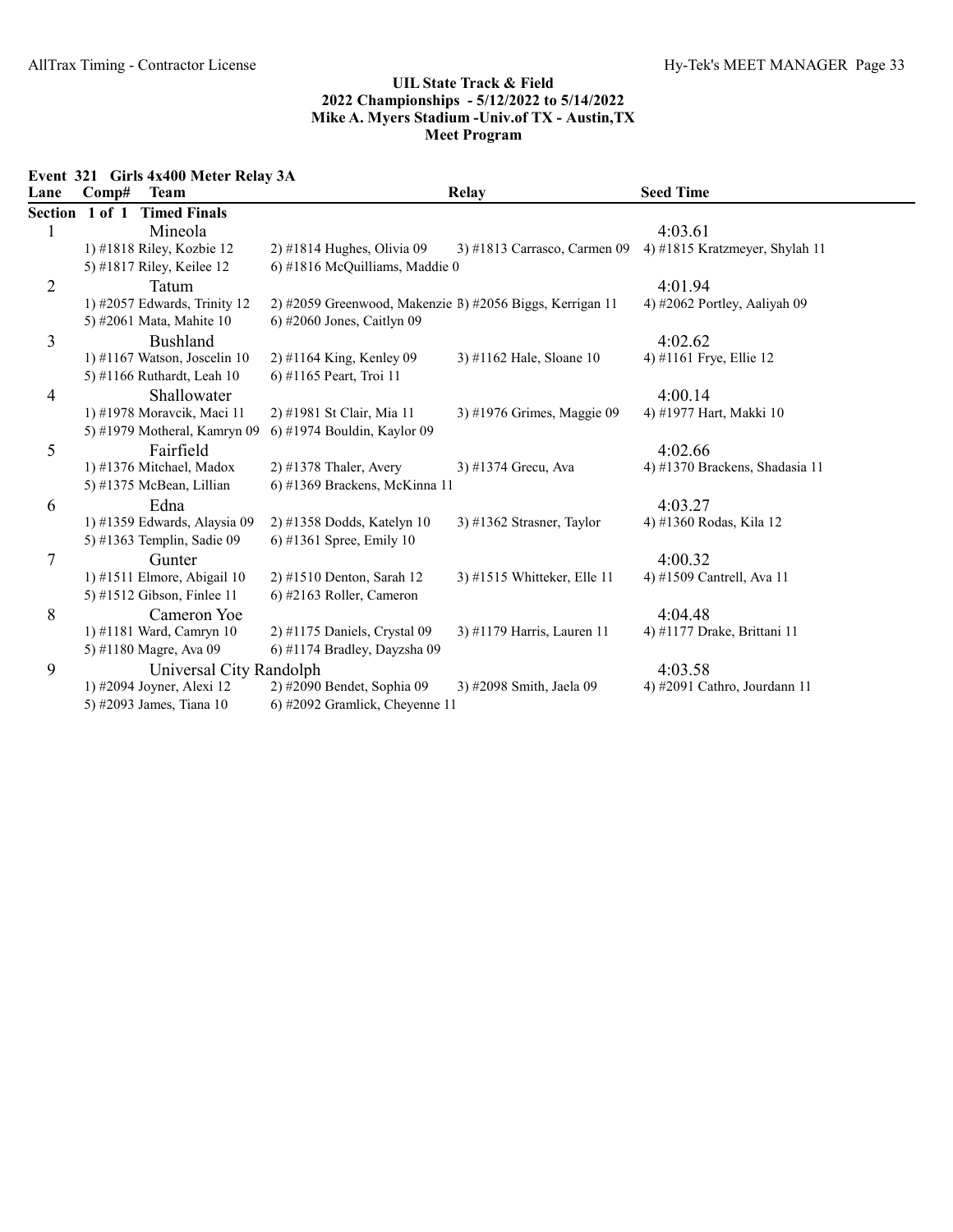Event 322 Boys 4x400 Meter Relay 3A

1076 Larue, Emilee

| Lane                    | Comp#                | <b>Team</b>                     |                                                          | Relay                        | <b>Seed Time</b>                                             |
|-------------------------|----------------------|---------------------------------|----------------------------------------------------------|------------------------------|--------------------------------------------------------------|
|                         | Section 1 of 1       | <b>Timed Finals</b>             |                                                          |                              |                                                              |
| 1                       |                      | Universal City Randolph         |                                                          |                              | 3:24.71                                                      |
|                         |                      | 1) #3398 Brown, Kaleb 11        | 2) #3403 McMooain, Lee                                   |                              | 3) #3400 Cannedy, Chris (Christe) #3405 Williams, Omarion 12 |
|                         |                      | 5) #3399 Cabra, Parker 11       | 6) #3406 Young, Austin 10                                |                              |                                                              |
| $\overline{2}$          |                      | Canadian                        |                                                          |                              | 3:23.57                                                      |
|                         |                      | 1) #2392 Dickenson, Aiden 12    | 2) #2394 Galla, Easton 10                                | 3) #2396 Mitchell, Trace 11  | 4) #2395 Garcia, Angel 12                                    |
|                         |                      | 5) #2391 Cavalier, Camren 10    | 6) #2393 Dominguez, Julian 09                            |                              |                                                              |
| 3                       |                      | Childress                       |                                                          |                              | 3:23.45                                                      |
|                         |                      | 1) #2432 Churchill, Creek 12    | 2) #2436 Nickleberry, Lamont 113) #2433 Daniel, Jacob 12 |                              | 4) #2437 Willis, Mark 10                                     |
|                         |                      | 5) #2434 Husband, Kaden 12      | 6) #2435 Moore, Billy 10                                 |                              |                                                              |
| $\overline{4}$          |                      | McGregor                        |                                                          |                              | 3:23.11                                                      |
|                         |                      | 1) #2993 Ainsworth, Zach        | 2) #2998 Valdez, Sebastian                               | 3) #2994 Burgess, Cooper     | 4) #2996 Dixon, Darieus 11                                   |
|                         |                      | 5) #2995 Butters, Ryan          | 6) #2997 Medina, Rolando                                 |                              |                                                              |
| 5                       |                      | Atlanta                         |                                                          |                              | 3:22.37                                                      |
|                         |                      | 1) #2264 Chandler, Isaiah 11    | 2) #2263 Cauley, Matthew 12                              | 3) #2268 Riojas, Eli 10      | 4) #2270 Wells, JaBranden 11                                 |
|                         |                      | 5) #2265 Darty, Stacy 11        | 6) #2269 Swanson, Cooper $10$                            |                              |                                                              |
| 6                       |                      | Palacios                        |                                                          |                              | 3:23.03                                                      |
|                         |                      | 1) #3119 White, Anthony 11      | 2) #3114 Muniz, Josue 12                                 | 3) #3113 Gonzales, Daniel 11 | 4) #3118 Thomas, Bryan 12                                    |
|                         |                      | 5) #3116 Sandoval, Matt 11      | 6) #3117 Terrasas, Vadden 09                             |                              |                                                              |
| 7                       |                      | Sonora                          |                                                          |                              | 3:22.67                                                      |
|                         |                      | 1) #3334 Villanueva, Aiden 12   | 2) #3333 Obannon, Hunter 11                              | 3) #3330 Buitron, Jaimie     | 4) #3331 Gonzalez, Fernando 12                               |
|                         |                      | 5) #3329 Abalos, Cainaan 11     | 6) #3332 Jones, Owen 09                                  |                              |                                                              |
| 8                       |                      | Quitman                         |                                                          |                              | 3:23.80                                                      |
|                         |                      | 1) #3171 Johnson, Cason 11      | 2) #3168 Crowson, Dalton 11                              |                              | 3) #3170 Jimenez, Brandon 12 4) #3173 Tannebaum, Jack 12     |
|                         |                      | 5) #3172 Tannebaum, Ford 12     | 6) #3169 Eppars, Dylan 09                                |                              |                                                              |
| 9                       |                      | Clifton                         |                                                          |                              | 3:24.75                                                      |
|                         |                      | 1) #2447 Lopez, Jesus           | 2) #2448 Ochoa, Ray                                      | 3) #2446 Lingo, A.J.         | 4) #2450 Urbanovsky, Weston                                  |
|                         |                      | 5) #2449 Urbanovsky, Peyten     | 6) #2445 Gaona, Edmundo                                  |                              |                                                              |
|                         |                      | Event 323 Girls Discus Throw 3A |                                                          |                              |                                                              |
| Pos                     | Comp#                | Name                            |                                                          | Year School                  | <b>Seed Mark</b>                                             |
|                         | Flight 1 of 1 Finals |                                 |                                                          |                              |                                                              |
| $\mathbf{l}$            | 1830                 | Spangler, Kylee                 |                                                          | 12 Natalia                   | 121-09                                                       |
| $\overline{c}$          | 2139                 | Nix, Emma                       |                                                          | 11 White Oak                 | 110-11                                                       |
| 3                       | 1369                 | Brackens, McKinna               |                                                          | 11 Fairfield                 | 127-01                                                       |
| $\overline{\mathbf{4}}$ | 1282                 | Wilson, Brianna                 |                                                          | 12 Cotulla                   | 128-00                                                       |
| 5                       | 2141                 | Hildebrand, Olivia              |                                                          | 10 Whitesboro                | 135-03                                                       |
| 6                       | 2083                 | Mosley, Graycee                 |                                                          | 12 Troy                      | 124-10                                                       |
| $\overline{7}$          | 1975                 | Goicoechea, Mia                 |                                                          | 11 Shallowater               | 133-01                                                       |

1975 Goicoechea, Mia 11 Shallowater 133-01<br>2113 Williams, Kamryn 11 Wall 126-11 8 2113 Williams, Kamryn 11 Wall 126-11<br>
9 1076 Larue, Emilee 12 Blanco 125-11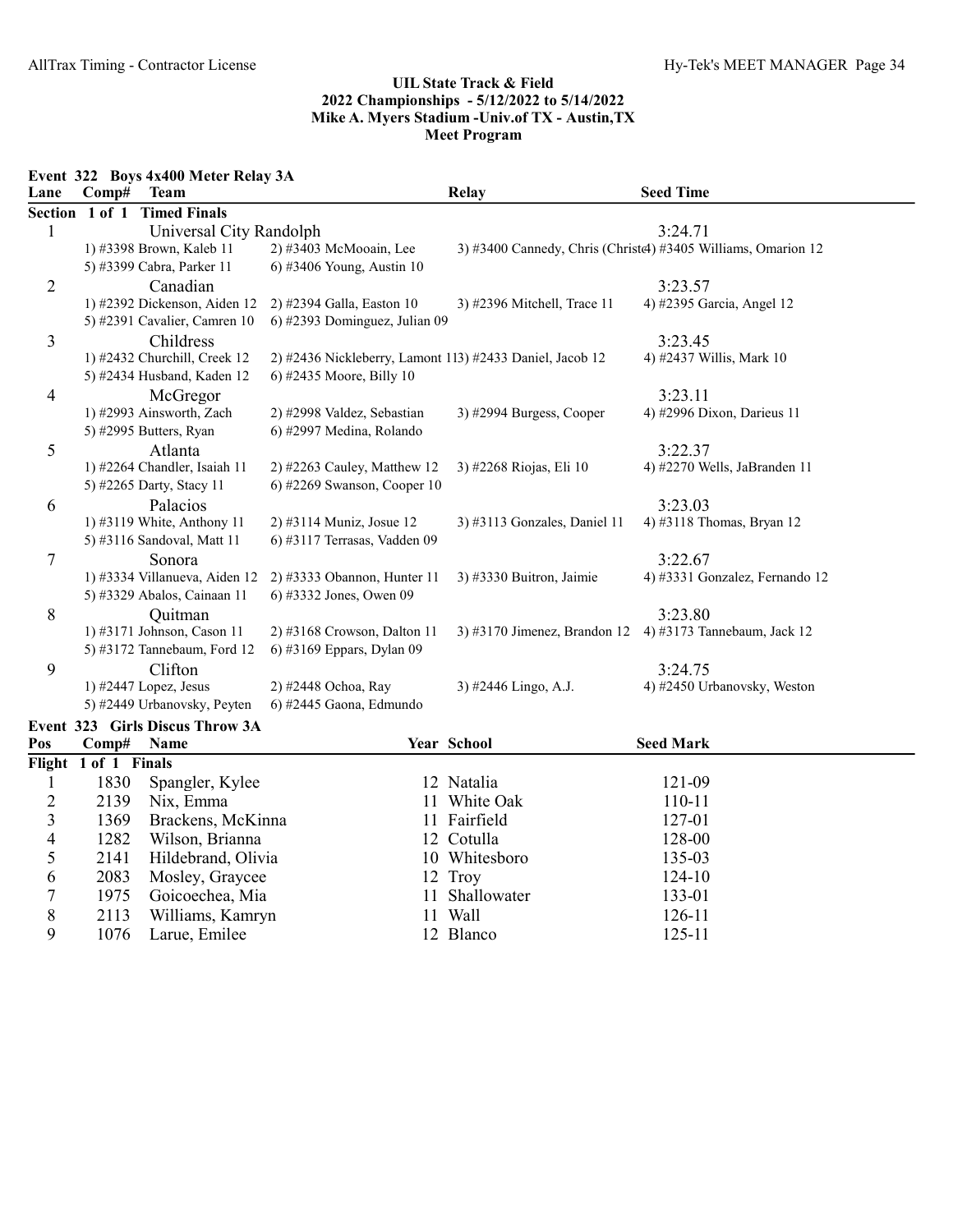| Pos                       | Comp#                         | Event 324 Boys Discus Throw 3A<br>Name | Year School                             | <b>Seed Mark</b>     |  |
|---------------------------|-------------------------------|----------------------------------------|-----------------------------------------|----------------------|--|
|                           | Flight 1 of 1 Finals          |                                        |                                         |                      |  |
| 1                         | 2444                          | Edwards, Gavin                         | 12 Clev.Tarkington                      | 155-10               |  |
| $\overline{c}$            | 3354                          | Fite, Cullen                           | 11 Tatum                                | 147-02               |  |
| 3                         | 2542                          | Little, Carson                         | 12 Denver City                          | 159-02               |  |
| 4                         | 2999                          | Vickers, Valon                         | 12 McGregor                             | 149-01               |  |
| 5                         | 2352                          | Jones, Nathan                          | 12 Brock                                | 170-03               |  |
| 6                         | 2703                          | Bayer, Caleb                           | 12 Grandview                            | 143-04               |  |
| 7                         | 3245                          | Hanson, John                           | 12 Northern Oaks                        | 170-07               |  |
| 8                         | 2336                          | Powell, David                          | 12 Brady                                | 161-01               |  |
| 9                         | 2244                          | Reagan, Caden                          | 10 Aransas Pass                         | 153-09               |  |
|                           |                               | Event 325 Girls High Jump 3A           |                                         |                      |  |
| Pos                       | Comp#                         | Name                                   | Year School                             | <b>Seed Mark</b>     |  |
|                           | Flight 1 of 1 Finals          |                                        |                                         |                      |  |
| 1                         | 1864                          | Burks, Jacee                           | 12 Ore City                             | 5-04.00              |  |
| $\overline{c}$            | 1630                          | Robinson, Jaiden                       | 12 Karnes City                          | 5-05.00              |  |
| 3                         | 1966                          | Swann, Atleigh                         | 11 Scurry-Rosser                        | 5-04.00              |  |
| 4                         | 1364                          | Johnson, Mary                          | 09 El Maton Tidehaven                   | 5-03.00              |  |
| 5                         | 2115                          | Vykukal, Sophia                        | 09 Wallis Brazos                        | 5-05.00              |  |
| 6                         | 1980                          | Roberts, Shelby                        | 11 Shallowater                          | 5-03.00              |  |
| 7                         | 1370                          | Brackens, Shadasia                     | 11 Fairfield                            | 5-05.00              |  |
| $\,8\,$                   | 1795                          | O'Malley, Alyssa                       | 12 Merkel                               | 5-04.00              |  |
| 9                         | 1511                          | Elmore, Abigail                        | 10 Gunter                               | $6 - 00.00$          |  |
|                           |                               |                                        |                                         |                      |  |
|                           |                               |                                        |                                         |                      |  |
| Pos                       |                               | Event 326 Boys High Jump 3A<br>Name    | Year School                             | <b>Seed Mark</b>     |  |
|                           | Comp#<br>Flight 1 of 1 Finals |                                        |                                         |                      |  |
| 1                         | 2335                          | Davis, Bryce                           | 12 Brady                                | $6 - 04.00$          |  |
| $\overline{2}$            | 3353                          | Liendro, Adam                          | 12 Taft                                 | 6-04.00              |  |
| 3                         | 2711                          | Burkholder, Kenny                      | 12 Gunter                               | 6-05.00              |  |
| 4                         | 2802                          | Beaver, Jerrick                        | 11 Karnes City                          | $6 - 05.00$          |  |
| 5                         | 2381                          | Cowan, Daniel                          | 11 Caldwell                             | $6 - 05.00$          |  |
| 6                         | 2355                          | Strosnider, Sawyer                     | 10 Brock                                | $6 - 03.00$          |  |
| 7                         | 3120                          | Davis, Josh                            | 11 Palestine Westwood                   | 6-04.00              |  |
| 8                         | 3478                          | Mannino, Linus                         | 12 Woodville                            | $6 - 10.00$          |  |
| 9                         | 3473                          | Deaton, Hayden                         | 11 Winnsboro                            | 6-04.00              |  |
|                           |                               | Event 327 Girls Long Jump 3A           |                                         |                      |  |
| Pos                       | Comp#                         | <b>Name</b>                            | Year School                             | <b>Seed Mark</b>     |  |
|                           | Flight 1 of 1 Finals          |                                        |                                         |                      |  |
| 1                         | 1753                          | Runnels, Rayona                        | 11 Malakoff                             | 18-05.25             |  |
| $\overline{2}$            | 1342                          | Dixon, Starrmia                        | 09 Diana New Diana                      | 18-10.00             |  |
| $\mathfrak{Z}$            | 2096                          | Nunez, Taylor                          | 09 UC Randolph                          | 19-08.75             |  |
| $\overline{4}$            | 1306                          | Bruce, Ashlyn                          | 12 Daingerfield                         | 18-07.25             |  |
| 5                         | 1068                          | Morales, Maggie                        | 12 Bangs                                | 17-06.75             |  |
| 6                         | 2132                          | Pavelka, Makayla                       | 12 West                                 | 19-05.00             |  |
| 7                         | 1622                          | Tullous, Kylie                         | 10 Jacksboro                            | 17-07.50             |  |
| $8\,$<br>$\boldsymbol{9}$ | 1178                          | Flemings, Yierra<br>Johnson, Mary      | 10 Cameron Yoe<br>09 El Maton Tidehaven | 19-11.00<br>17-10.00 |  |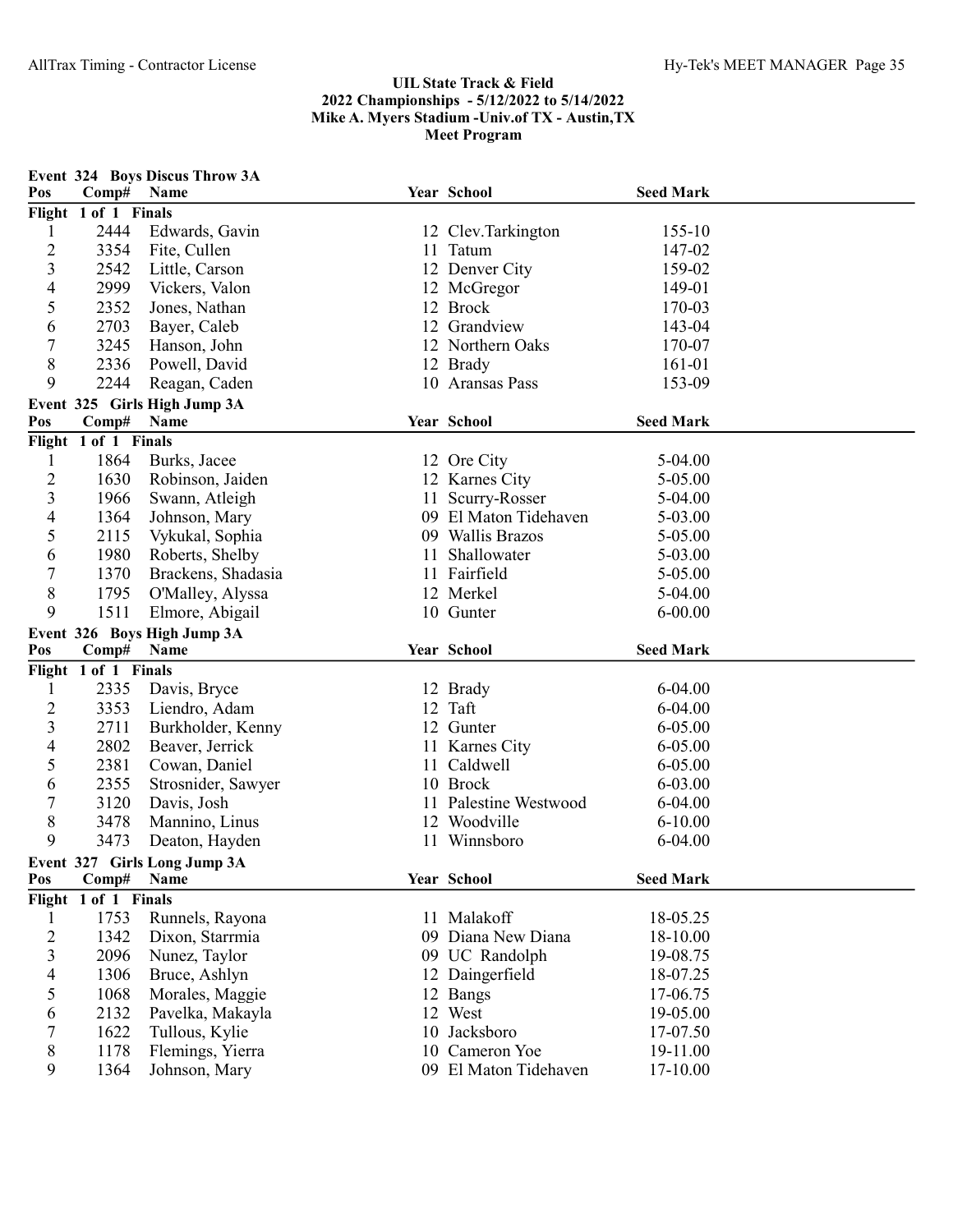|                |                      | Event 328 Boys Long Jump 3A   |                     |                  |  |
|----------------|----------------------|-------------------------------|---------------------|------------------|--|
| Pos            | Comp# Name           |                               | Year School         | <b>Seed Mark</b> |  |
|                | Flight 1 of 1 Finals |                               |                     |                  |  |
| 1              | 2802                 | Beaver, Jerrick               | 11 Karnes City      | 21-11.50         |  |
| $\overline{c}$ | 3183                 | McKeever, David               | 11 Redwater         | 21-10.75         |  |
| 3              | 2906                 | Preddie, Chris                | 12 Little River Aca | 24-05.00         |  |
| 4              | 3415                 | Davis, Matthew                | 12 Vand. Industrial | 22-00.75         |  |
| 5              | 2353                 | Potts, Eli                    | 12 Brock            | 23-00.75         |  |
| 6              | 3098                 | Ramirez, Donovan              | 12 Odessa Compass   | 22-09.50         |  |
| 7              | 2378                 | Bradley, Kash                 | 12 Bushland         | 22-06.50         |  |
| 8              | 3042                 | Coffman, Caydon               | 12 Mount Vernon     | 23-01.00         |  |
| 9              | 3458                 | Green, Orrin                  | 12 Whitney          | 22-05.75         |  |
|                |                      | Event 329 Girls Pole Vault 3A |                     |                  |  |
| Pos            | Comp#                | Name                          | Year School         | <b>Seed Mark</b> |  |
|                | Flight 1 of 1 Finals |                               |                     |                  |  |
| 1              | 1065                 | Halfmann, Jillian             | 11 Ballinger        | 10-06.00         |  |
| $\overline{c}$ | 1410                 | Hays, Hailey                  | 12 Franklin         | 10-00.00         |  |
| 3              | 1945                 | Sherwood, Joy                 | 12 Great Hearts-MV  | 12-00.00         |  |
| 4              | 2138                 | Baker, Lexi                   | 12 White Oak        | 11-00.00         |  |
| 5              | 1795                 | O'Malley, Alyssa              | 12 Merkel           | 11-00.00         |  |
| 6              | 2131                 | Kucera, Laney                 | 11 West             | 12-00.00         |  |
| 7              | 1917                 | Marcee, Brooklyn              | 12 Quitman          | 12-06.00         |  |
| 8              | 1686                 | Sansom, Cadence               | 12 Lago Vista       | 10-06.00         |  |
| 9              | 2101                 | Matula, Kyleigh               | 11 Vand. Industrial | 11-00.00         |  |
|                |                      |                               |                     |                  |  |
|                |                      | Event 330 Boys Pole Vault 3A  |                     |                  |  |
| Pos            | Comp# Name           |                               | Year School         | <b>Seed Mark</b> |  |
|                | Flight 1 of 1 Finals |                               |                     |                  |  |
| 1              | 2485                 | Tuggle, Joseph                | Crockett            | 13-00.00         |  |
| $\overline{c}$ | 3451                 | Fears, Colton                 | 12 White Oak        | 13-09.00         |  |
| 3              | 3417                 | Woodring, Tanner              | 11 Vand. Industrial | 14-00.00         |  |
| 4              | 2351                 | Griffith, Cole                | 11 Brock            | 14-00.00         |  |
| 5              | 3387                 | Westbrook, Nathan             | 11 Troy             | 13-00.00         |  |
| 6              | 2379                 | Grassel, Eric                 | 12 Bushland         | 16-03.00         |  |
| 7              | 3099                 | Hodges, Isaac                 | 11 Omaha Pewitt     | 13-06.00         |  |
| 8              | 3450                 | Cobb, Kirkland                | 11 White Oak        | 13-06.00         |  |
| 9              | 2857                 | Kaius, Northcutt              | 10 Lago Vista       | 13-00.00         |  |
|                |                      | Event 331 Girls Shot Put 3A   |                     |                  |  |
| Pos            | Comp#                | Name                          | Year School         | <b>Seed Mark</b> |  |
| Flight         | 1 of 1 Finals        |                               |                     |                  |  |
| 1              | 1076                 | Larue, Emilee                 | 12 Blanco           | 36-01.50         |  |
| $\overline{c}$ | 2141                 | Hildebrand, Olivia            | 10 Whitesboro       | 36-10.50         |  |
| 3              | 1373                 | Dowell, Breyunna              | 12 Fairfield        | 37-01.00         |  |
| 4              | 1163                 | Howell, Jillian               | 12 Bushland         | 42-04.25         |  |
| 5              | 1570                 | Jurecek, Campbell             | 11 Holliday         | 39-00.50         |  |
| 6              | 2003                 | Stautzenberger, Laci          | 12 Skidmore-Tynan   | 37-04.00         |  |
| 7              | 1511                 | Elmore, Abigail               | 10 Gunter           | 38-03.50         |  |
| 8              | 1182                 | Boyd, Mattie                  | 12 Canadian         | 40-02.25         |  |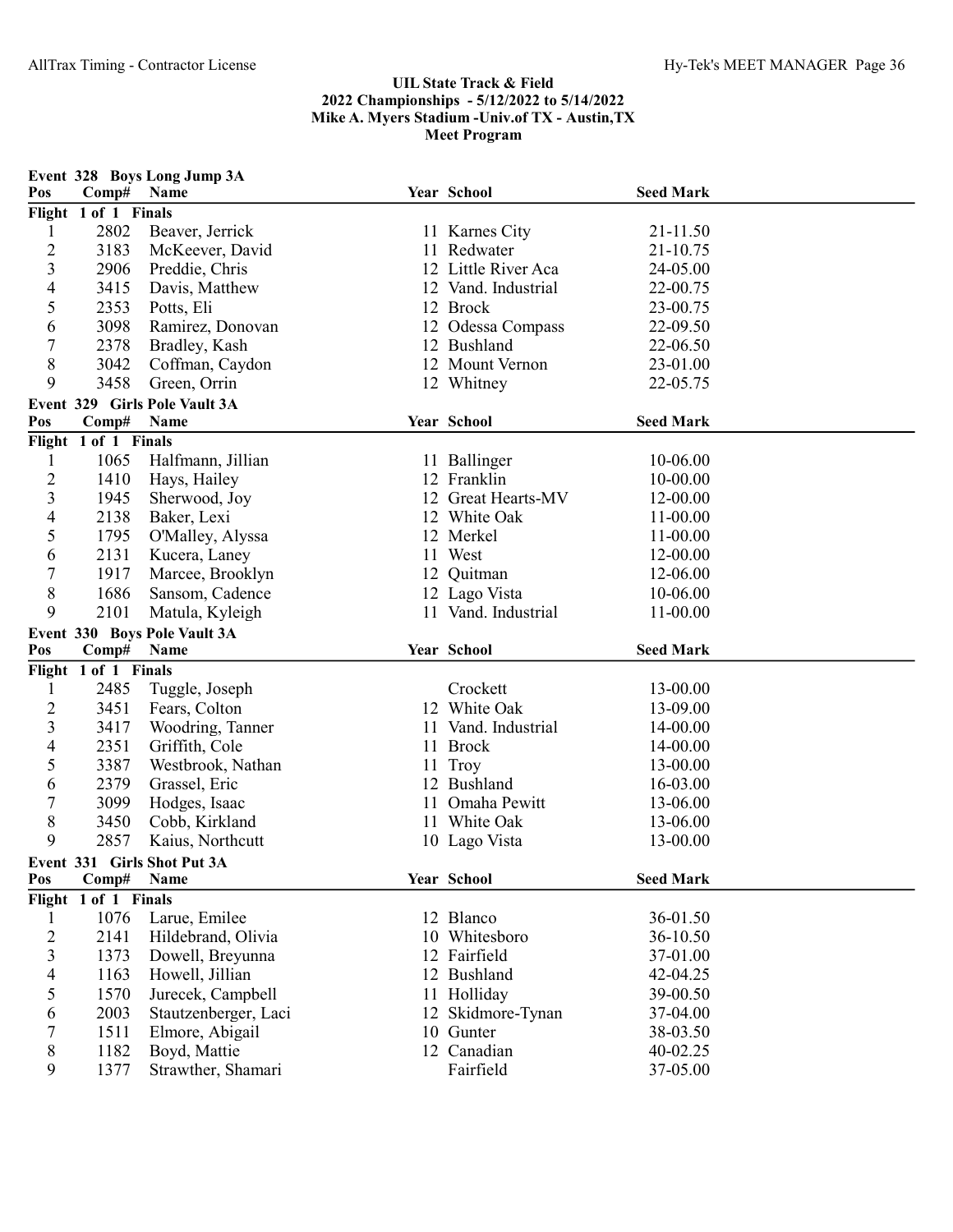| Pos                     | Comp#                | Event 332 Boys Shot Put 3A<br>Name | Year School                | <b>Seed Mark</b>     |  |
|-------------------------|----------------------|------------------------------------|----------------------------|----------------------|--|
|                         | Flight 1 of 1 Finals |                                    |                            |                      |  |
| 1                       | 2316                 | Wiemers, Garrett                   | 12 Blanco                  | 52-02.75             |  |
| $\overline{c}$          | 3115                 | Perez, Xavier                      | 11 Palacios                | 51-03.00             |  |
| $\overline{\mathbf{3}}$ | 3461                 | Hill, Mason                        | 11 WF City View            | 52-06.50             |  |
| 4                       | 2299                 | Smith, Cooper                      | 11 Bells                   | 50-01.50             |  |
| 5                       | 2444                 | Edwards, Gavin                     | 12 Clev.Tarkington         | 47-05.50             |  |
| 6                       | 3068                 | Mason, Calvin                      | 11 NewLndn West Rsk        | 49-09.50             |  |
| 7                       | 2352                 | Jones, Nathan                      | 12 Brock                   | 63-02.00             |  |
| 8                       | 3245                 | Hanson, John                       | 12 Northern Oaks           | 65-02.50             |  |
| 9                       | 2545                 | Freeman, Elijah                    | Diboll                     | 48-03.75             |  |
|                         |                      | Event 333 Girls Triple Jump 3A     |                            |                      |  |
| Pos                     | Comp#                | Name                               | Year School                | <b>Seed Mark</b>     |  |
|                         | Flight 1 of 1 Finals |                                    |                            |                      |  |
| 1                       | 1486                 | Hill, Kyla                         | 10 Goliad                  | 38-01.00             |  |
| $\overline{c}$          | 1123                 | Stephens, Gracie                   | 10 Brock                   | 36-08.00             |  |
| 3                       | 2132                 | Pavelka, Makayla                   | 12 West                    | 38-01.75             |  |
| 4                       | 1373                 | Dowell, Breyunna                   | 12 Fairfield               | 37-10.50             |  |
| 5                       | 1074                 | Seahorn, Jenci                     | 12 Big Sandy Harmony       | 37-08.00             |  |
| 6                       | 1068                 | Morales, Maggie                    | 12 Bangs                   | 36-03.75             |  |
| 7                       | 2099                 | St louis, Briana                   | 09 UC Randolph             | 38-08.00             |  |
| 8                       | 1306                 | Bruce, Ashlyn                      | 12 Daingerfield            | 37-11.75             |  |
| 9                       | 1178                 | Flemings, Yierra                   | 10 Cameron Yoe             | 39-01.00             |  |
|                         |                      |                                    |                            |                      |  |
|                         |                      | Event 334 Boys Triple Jump 3A      |                            |                      |  |
| Pos                     | Comp#                | Name                               | Year School                | <b>Seed Mark</b>     |  |
|                         | Flight 1 of 1 Finals |                                    |                            |                      |  |
| 1                       | 2381                 | Cowan, Daniel                      | 11 Caldwell                | 43-10.50             |  |
| $\overline{c}$          | 3415                 | Davis, Matthew                     | 12 Vand. Industrial        | 45-09.00             |  |
| $\overline{\mathbf{3}}$ | 2750                 | Brown, Baron                       | 12 Henrietta               | 46-02.75             |  |
| 4                       | 3119                 | White, Anthony                     | 11 Palacios                | 45-00.00             |  |
| 5                       | 2906                 | Preddie, Chris                     | 12 Little River Aca        | 49-01.25             |  |
| 6                       | 2800                 | Smith, Keith                       | 12 Jefferson               | 45-03.00             |  |
| 7                       | 2265                 | Darty, Stacy                       | 11 Atlanta                 | 45-02.00             |  |
| 8                       | 3098                 | Ramirez, Donovan                   | 12 Odessa Compass          | 49-10.75             |  |
| 9                       | 2544                 | Simmons, Logan                     | 11 Diana New Diana         | 44-09.50             |  |
|                         |                      | Event 401 Girls 3200 Meter Run 4A  |                            |                      |  |
| Lane                    | Comp# Name           |                                    | Year School                | <b>Seed Time</b>     |  |
|                         | Section 1 of 1       | <b>Timed Finals</b>                |                            |                      |  |
| $\mathbf{1}$            | 1664                 | Navarro, Liana                     | 10 La Feria                | 11:27.32             |  |
| $\overline{c}$          | 1794                 | Bass, Abi                          | 11 Melissa                 | 10:43.26             |  |
| 3                       | 2002                 | Martinez, Zerah                    | 11 Sinton                  | 11:32.79             |  |
| 4                       | 1643                 | Tucker, Kathryn                    | 09 Kaufman                 | 11:18.63             |  |
| 5                       | 1192                 | Stuart, Hannah                     | 10 Canyon                  | 11:04.42             |  |
| 6                       | 1587                 | Wagnon, Kayleigh                   | 12 Hudson                  | 11:19.39             |  |
| 7                       | 1593                 | Trevino, Jetzibe                   | 11 Huffman Hargrave        | 11:34.09             |  |
| 8<br>9                  | 1460<br>1214         | Martinez, Vania<br>Frick, Alexis   | 09 Gatesville<br>11 Celina | 11:38.32<br>11:03.33 |  |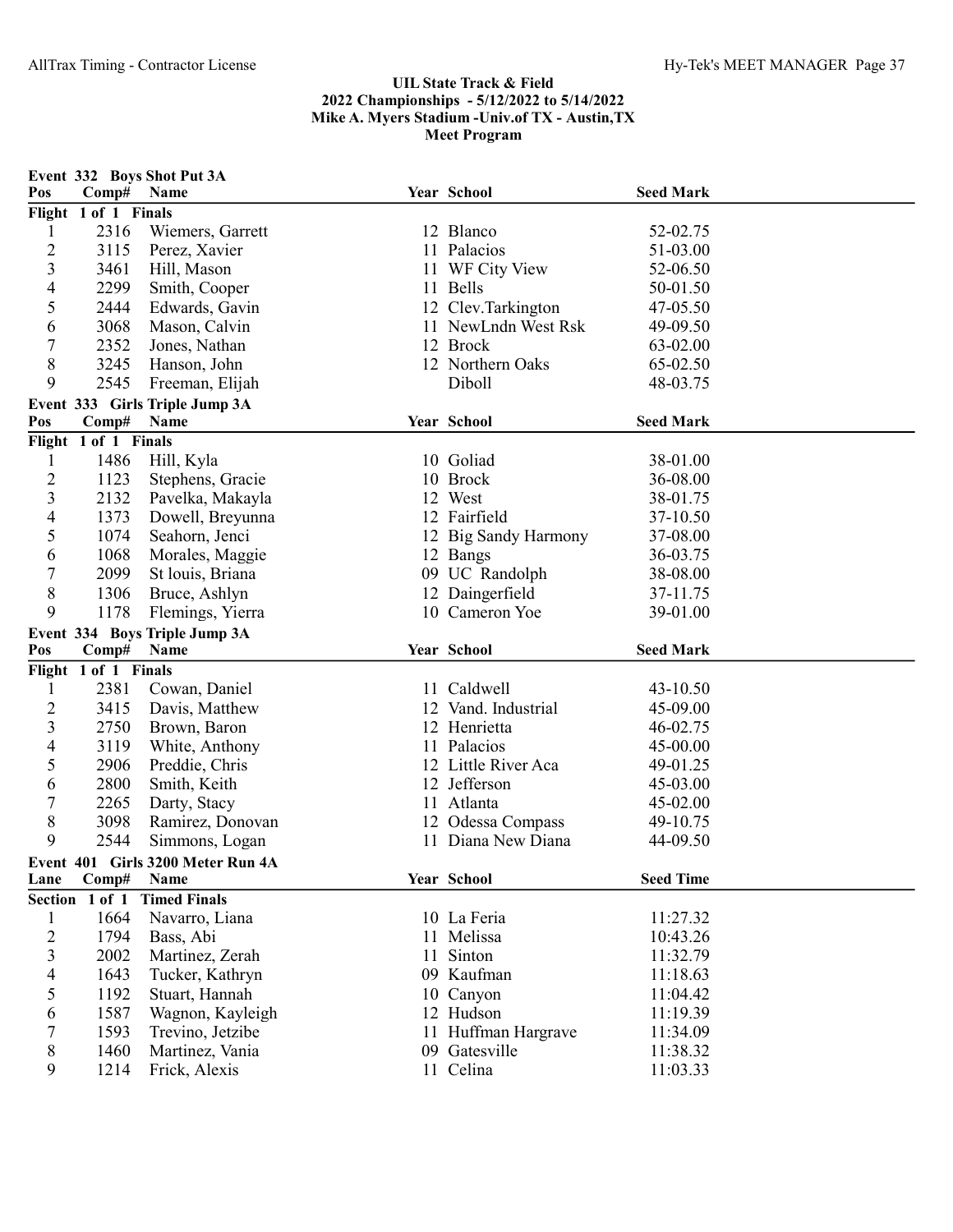|                          |       | Event 402 Boys 3200 Meter Run 4A     |                                                            |                                                          |                                        |
|--------------------------|-------|--------------------------------------|------------------------------------------------------------|----------------------------------------------------------|----------------------------------------|
| Lane                     | Comp# | Name                                 |                                                            | Year School                                              | <b>Seed Time</b>                       |
|                          |       | Section 1 of 1 Timed Finals          |                                                            |                                                          |                                        |
| $\mathbf{1}$             | 2261  | Swann, Micah                         |                                                            | 12 Athens                                                | 9:35.38                                |
| $\overline{2}$           | 2377  | Bennett, Hudson                      |                                                            | 11 Burnet                                                | 9:44.42                                |
| $\overline{\mathbf{3}}$  | 3397  | Crayton, Emery                       |                                                            | 11 Tyler Chapel Hill                                     | 9:39.24                                |
| $\overline{\mathcal{A}}$ | 2615  | Sanchez, Angel                       |                                                            | 10 Fort Worth D                                          | 9:31.94                                |
| 5                        | 2753  | Sandoval, Anthony                    |                                                            | 11 Hondo                                                 | 10:04.58                               |
| 6                        | 2772  | Ponder, Austin                       |                                                            | 11 Hudson                                                | 9:54.42                                |
| $\tau$                   | 3023  | Tauch, Logan                         |                                                            | 10 Melissa                                               | 9:36.29                                |
| $8\,$                    | 3288  | Moreno, Christopher                  |                                                            | 11 San Elizario                                          | 9:29.76                                |
| 9                        | 2854  | Torres, Evan                         |                                                            | 10 La Feria                                              | 10:05.41                               |
|                          |       | Event 403 Girls 4x100 Meter Relay 4A |                                                            |                                                          |                                        |
| Lane                     | Comp# | <b>Team</b>                          |                                                            | <b>Relay</b>                                             | <b>Seed Time</b>                       |
|                          |       | Section 1 of 1 Timed Finals          |                                                            |                                                          |                                        |
| $\mathbf 1$              |       | Stafford                             |                                                            |                                                          | 49.95                                  |
|                          |       |                                      | 1) #2012 Robinson, Madison 11 2) #2010 Butler, Amber 11    | 3) #2011 Lewis, Paige 09                                 | 4) #2014 Williams, Tori 09             |
|                          |       | 5) #2013 Smith, Kiana 10             | 6) #2165 Patterson, Kori                                   |                                                          |                                        |
| $\mathbf{2}$             |       | Waco La Vega                         |                                                            |                                                          | 48.83                                  |
|                          |       | 1) Iglehart, Ja'Dyn 11               | 2) #2107 Brown, Ariana 10                                  | 3) #2110 Johnson, Andrea 11                              | 4) #2112 Parr, Kiyleyah 10             |
|                          |       | 5) #2108 Bullard, Serenity 12        | 6) #2164 Hall-Childs, Destiny                              |                                                          |                                        |
| $\overline{3}$           |       | Texarkana Liberty-Eylau              |                                                            |                                                          | 48.50                                  |
|                          |       | 1) #2065 Aldridge, Indiyah 12        | 2) #2070 Sanders, Ja'Niya 11                               | 3) #2067 Hurd, Myah 11                                   | 4) #2066 Hill, Nevaeh 11               |
|                          |       | 5) #2069 Johnson, Lakyn 09           | 6) #2068 Jeffery, Laqukeisha 12                            |                                                          |                                        |
| $\overline{4}$           |       | <b>Brookshire Royal</b>              |                                                            |                                                          | 48.67                                  |
|                          |       |                                      | 1) #1129 Prophet, Adrianna 10 2) #1126 Barrett, Diamond 11 | 3) #1130 Prophet, Chelsee 11                             | 4) #1128 Grant, Erica 11               |
|                          |       | 5) #1127 Frebez, Siryah 12           |                                                            |                                                          |                                        |
| 5                        |       | <b>Freeport Brazosport</b>           | 1) #1421 Harkless, Tr'chelle 11 2) #1420 Goins, Knavia 12  | 3) #1418 Brown, Ahmasia 10                               | 49.36<br>4) #1423 Van Dyke, Jacelyn 11 |
|                          |       | 5) #1419 El-Amin, Deja 09            | 6) #1422 Nichols, Tyanna 12                                |                                                          |                                        |
| 6                        |       | Stephenville                         |                                                            |                                                          | 48.59                                  |
|                          |       | 1) #2031 Weyers, Reese 12            | 2) #2025 Copeland, Marin 09                                | 3) #2028 Matthews, Jaylee 12                             | 4) #2022 Cameron, Victoria 11          |
|                          |       | 5) #2027 Johnson, K'Ce 12            | 6) #2030 Richards, Lila 12                                 |                                                          |                                        |
| $\tau$                   |       | Waxahachie Life School               |                                                            |                                                          | 48.00                                  |
|                          |       | 1) #2122 Gort, Sanai 10              | 2) #2123 Lacy, Bre'anna 12                                 | 3) #2125 Simmons, Tyuanna 11 4) #2126 Tonge, Chaniqua 12 |                                        |
|                          |       | 5) #2127 Williams, Mia 09            | 6) #2128 Williams, Tatyana 12                              |                                                          |                                        |
| 8                        |       | Argyle                               |                                                            |                                                          | 48.92                                  |
|                          |       | 1) #1049 Runyon, Sarah 12            | 2) #1047 Patterson, Ja'Liyah 11 3) #1044 Inman, Keira 11   |                                                          | 4) #1041 Carter, Trinity 11            |
|                          |       | 5) #1042 Feely, Shaye 10             | 6) #1048 Reed, Shelby 10                                   |                                                          |                                        |
| 9                        |       | Paris                                |                                                            |                                                          | 48.60                                  |
|                          |       | 1) #1885 King, Shariauna 11          | $2)$ #1882 Cashion, Baleigh 10                             | 3) #1884 Holt, Shamyia 10                                | 4) #1883 Franklin, Jasmine 10          |
|                          |       | 5) #1886 Peavler, Anaiyah 09         |                                                            |                                                          |                                        |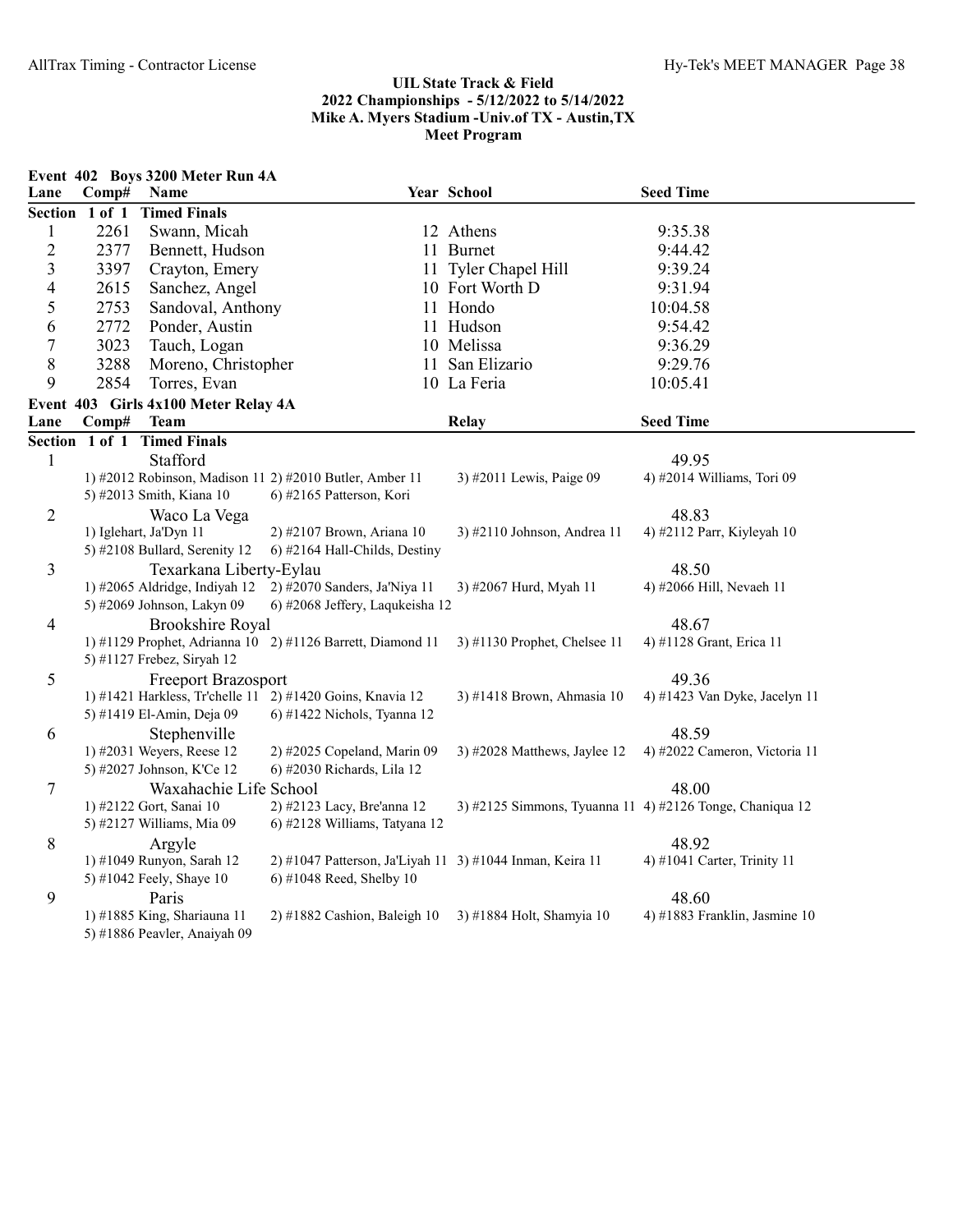Event 404 Boys 4x100 Meter Relay 4A

| Lane           | $\bf Comp#$ | <b>Team</b>                      |                                                            | <b>Relay</b>                                             | <b>Seed Time</b>                  |
|----------------|-------------|----------------------------------|------------------------------------------------------------|----------------------------------------------------------|-----------------------------------|
|                |             | Section 1 of 1 Timed Finals      |                                                            |                                                          |                                   |
|                |             | Gilmer                           |                                                            |                                                          | 42.24                             |
|                |             | 1) #2677 Fluellen, Rohan 11      | 2) #2680 Tate, Te'Erik 10                                  | 3) #2679 Jackson, Ladaylon 12                            | 4) #2678 Henderson, Will $10$     |
|                |             | 5) #2681 Tennison, Cadon 09      | 6) #2682 Wilson, Tyson 11                                  |                                                          |                                   |
| $\overline{2}$ |             | Lumberton                        |                                                            |                                                          | 42.28                             |
|                |             | 1) #2933 Smith, Conner 11        | 2) #2931 Fuselier, Brady 11                                | 3) #2932 Koch, Kaleb 11                                  | 4) #2930 Bonner, Broc 11          |
|                |             | 5) #2934 Toomey, Cole 12         | 6) #2935 Williams, Slade 09                                |                                                          |                                   |
| 3              |             | Bay City                         |                                                            |                                                          | 42.77                             |
|                |             | 1) #2287 Johnson, Jah'mari 10    | 2) #2285 Andrews, Jada 09                                  | 3) #2286 Castro, Antonio 10                              | 4) #2289 Turner, Brice 11         |
|                |             | 5) #2290 Williams, Joshua 11     | 6) #2288 Le'Day, Ke'Maurion 10                             |                                                          |                                   |
| 4              |             | Decatur                          |                                                            |                                                          | 41.93                             |
|                |             | 1) #2528 Huggins, Hunter 12      | 2) #2530 Poteet, Jake 12                                   | 3) #2527 Ferguson, Kamerin 12 4) #2531 Quintana, Will 12 |                                   |
|                |             | 5) #2526 Eddins, Brody 11        | 6) #2532 Thomas, Caden 12                                  |                                                          |                                   |
| 5              |             | Melissa                          |                                                            |                                                          | 42.14                             |
|                |             | 1) #3019 Fields, Jacob 11        | 2) #3018 Dunn, Lincoln 10                                  | 3) #3021 Packard, Clark 11                               | 4) #3017 Adejoken, Nathan 10      |
|                |             | 5) #3020 Johnson, Ashton 12      | 6) #3022 Schaffner, Elias 12                               |                                                          |                                   |
| 6              |             | Bellville                        |                                                            |                                                          | 41.66                             |
|                |             | 1) #2301 Fishbeck, Tyler 11      | 2) #2302 Kaase, Colton 12                                  | 3) #2304 Reese, Richard 12                               | 4) #2300 Briggs, Robert 12        |
|                |             | 5) #2303 Lyons, Dillon 12        | 6) #2305 Scyrus, Jayden 11                                 |                                                          |                                   |
| 7              |             | Somerset                         |                                                            |                                                          | 42.14                             |
|                |             | 1) #3327 Jones, Tajh 12          | 2) #3324 Faz, Jaden 10                                     | 3) #3328 Rosales, Aleric 12                              | 4) #3323 Avila, Julian 11         |
|                |             | 5) #3325 Flores, Joseph 12       | 6) #3326 Hobbs, Dallas 10                                  |                                                          |                                   |
| 8              |             | Argyle                           |                                                            |                                                          | 42.44                             |
|                |             | 1) #2247 Farris, Landon 11       | 2) #2253 Page, Riley 12                                    | 3) #2255 Stewart, Hayden 12                              | 4) #2251 Hodson, Will 10          |
|                |             | 5) #2249 Felton, Jaemael 11      | $(6)$ #2254 Phillips, Parker 11                            |                                                          |                                   |
| 9              |             | Waco La Vega                     |                                                            |                                                          | 42.24                             |
|                |             |                                  | 1) #3429 Washington, Nathaniel 2) #3427 Rice, Nikzavyer 11 | 3) #3426 Rice, Mekhi 12                                  | 4) #3424 Majors-Sterling, Jesse 1 |
|                |             |                                  | 5) #3425 Nickerson, Stephon 11 6) #3428 Roland, Bryson 09  |                                                          |                                   |
|                |             | Event 405 Girls 800 Meter Run 4A |                                                            |                                                          |                                   |

| Lane           | $\bf Comp#$ | <b>Name</b>                 | <b>Year School</b>  | <b>Seed Time</b> |  |
|----------------|-------------|-----------------------------|---------------------|------------------|--|
|                |             | Section 1 of 1 Timed Finals |                     |                  |  |
|                |             | 1752 Etheridge, Trista      | 09 Mabank           | 2:18.33          |  |
|                |             | 1663 Neal, Maggie           | 10 Krum             | 2:19.65          |  |
| 3 <sup>1</sup> |             | 1623 Benavidez, Jasmine     | 10 Jarrell          | 2:20.30          |  |
| 4              | 1194        | Winfrey, Abree              | 11 Canyon           | 2:17.96          |  |
|                | 2002        | Martinez, Zerah             | 11 Sinton           | 2:17.92          |  |
| 6              | 1812        | Jacobsen, Evanna            | 09 Midloth.Heritage | 2:20.60          |  |
|                | 1415        | Grona, Taylor               | 10 Fredericksburg   | 2:16.31          |  |
| 8              |             | 1586 Merrell, Cullen        | 11 Hudson           | 2:20.47          |  |
| 9              |             | 1186 Brown, Avery           | 09 Canyon           | 2:19.67          |  |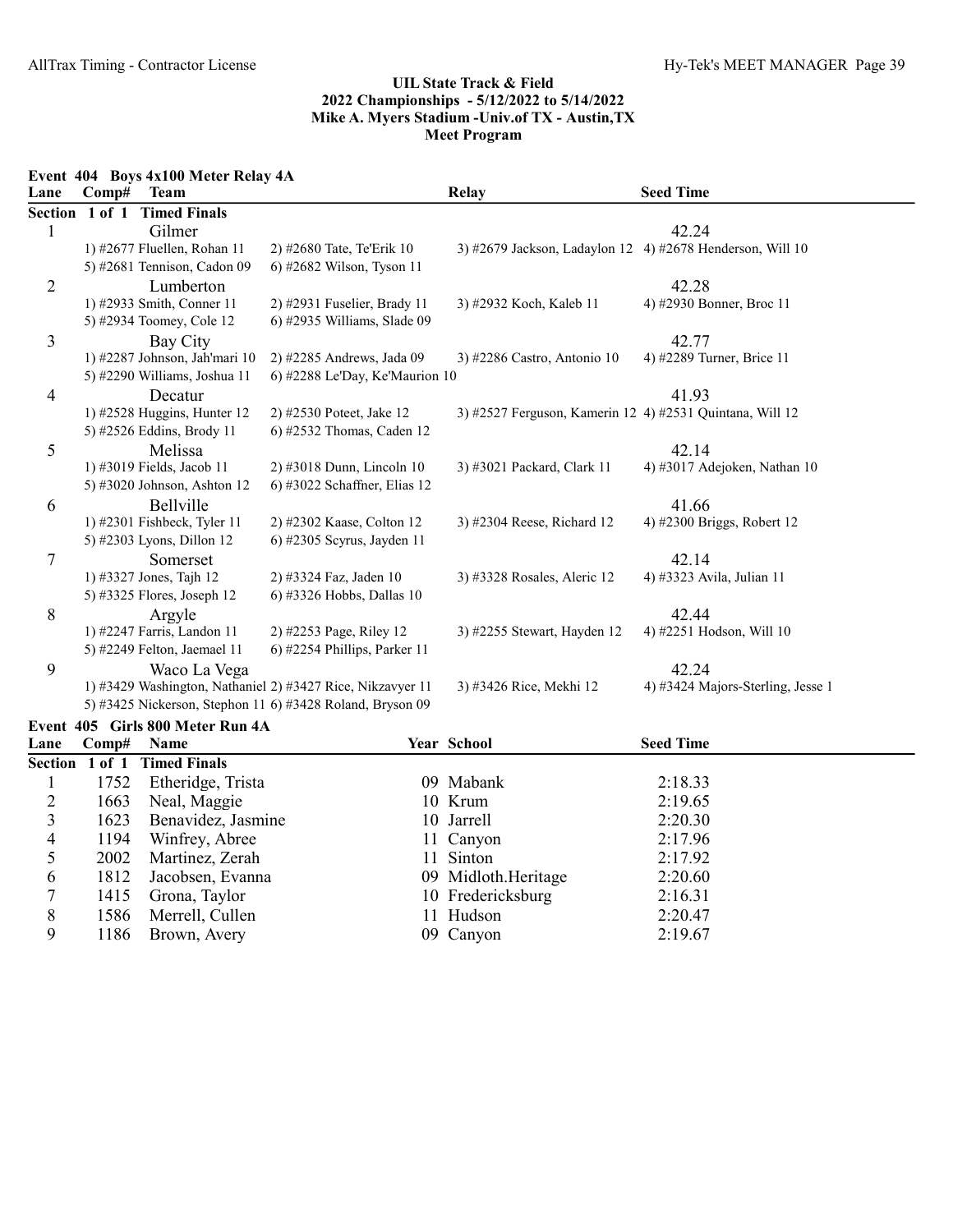| Lane           | Comp#          | Event 406 Boys 800 Meter Run 4A<br>Name |    | Year School         | <b>Seed Time</b> |  |
|----------------|----------------|-----------------------------------------|----|---------------------|------------------|--|
|                | Section 1 of 1 | <b>Timed Finals</b>                     |    |                     |                  |  |
| $\mathbf{1}$   | 2260           | Lee-Brown, Cashis                       |    | 12 Athens           | 1:57.48          |  |
| $\overline{c}$ | 3053           | Panchito, Jesus                         |    | 12 Needville        | 1:59.90          |  |
| 3              | 3304           | Olvera, Xavier                          |    | 12 Sealy            | 1:58.76          |  |
| 4              | 3410           | Hyatt, Blake                            |    | 12 Van Alstyne      | 1:56.40          |  |
| 5              | 3288           | Moreno, Christopher                     | 11 | San Elizario        | 1:56.31          |  |
| 6              | 2625           | Torres, Khristian                       |    | 12 Fredericksburg   | 1:59.30          |  |
| $\overline{7}$ | 2313           | Solis, Adrian                           |    | 11 Big Spring       | 1:56.61          |  |
| 8              | 3322           | Rodriquez, Jeremiah                     |    | 12 Snyder           | 1:57.02          |  |
| 9              | 3356           | Rohlack, Christian                      |    | 12 Taylor           | 1:58.20          |  |
|                |                | Event 407 Girls 100 Meter Hurdles 4A    |    |                     |                  |  |
| Lane           | Comp#          | Name                                    |    | Year School         | <b>Seed Time</b> |  |
|                | Section 1 of 1 | <b>Timed Finals</b>                     |    |                     |                  |  |
| $\mathbf{1}$   | 1049           | Runyon, Sarah                           |    | 12 Argyle           | 15.05            |  |
| $\overline{c}$ | 1837           | Gregory, Jessalyn                       |    | 09 Needville        | 15.78            |  |
| $\mathfrak{Z}$ | 1478           | McFarland, Taylor                       |    | 12 Godley           | 14.55            |  |
| $\overline{4}$ | 1441           | Lawson, Kalani                          |    | 09 FW Dunbar        | 14.80            |  |
| 5              | 1811           | Anderson, Leah                          |    | 12 Midloth.Heritage | 14.18            |  |
| 6              | 2146           | Harney, Grace                           |    | 12 Wimberley        | 15.68            |  |
| 7              | 1110           | Carpenter, Caryss                       |    | 12 Bridge City      | 15.07            |  |
| $8\,$          | 1185           | Cade, Hannah                            |    | 11 Canton           | 14.79            |  |
| 9              | 1689           | Watson, Layloni                         |    | 11 Lake Belton      | 15.21            |  |
|                |                | Event 408 Boys 110 Meter Hurdles 4A     |    |                     |                  |  |
| Lane           | Comp#          | Name                                    |    | Year School         | <b>Seed Time</b> |  |
|                | Section 1 of 1 | <b>Timed Finals</b>                     |    |                     |                  |  |
| $\mathbf{1}$   | 3420           | Childress, Simeon                       |    | 11 Waco Connally    | 14.98            |  |
| 2              | 2400           | Green, Seth                             |    | 11 Canyon           | 14.94            |  |
| 3              | 2624           | Seidenberger, Gary                      |    | 11 Fredericksburg   | 15.17            |  |
| 4              | 2826           | Tyeskie, Matthew                        |    | 11 Kilgore          | 14.00            |  |
| 5              | 3352           | Foster, Harrison                        |    | 12 Sweetwater       | 14.75            |  |
| 6              | 2726           | Sanderson, John                         |    | 11 Hamshire-Fannett | 14.22            |  |
| $\overline{7}$ | 2284           | Moore, Tyler                            |    | 12 Bandera          | 14.79            |  |
| 8              | 3358           | Stewart, Jeavon                         |    | 12 Texark.Lib-Eylau | 14.69            |  |
| 9              | 3307           | Banman, Andrew                          |    | 12 Seminole         | 14.90            |  |
|                |                | Event 409 Girls 100 Meter Dash 4A       |    |                     |                  |  |
| Lane           | Comp#          | Name                                    |    | Year School         | <b>Seed Time</b> |  |
|                | Section 1 of 1 | <b>Timed Finals</b>                     |    |                     |                  |  |
| 1              | 1044           | Inman, Keira                            |    | 11 Argyle           | 12.38            |  |
| $\overline{c}$ | 1216           | Cox, Kaylee                             |    | 11 Center           | 12.20            |  |
| $\mathfrak{Z}$ | 1311           | Clayton, Alniecia                       |    | 12 Dallas Carter    | 12.19            |  |
| 4              | 2063           | Jackson, Ja'Naria                       |    | 10 Terrell          | 11.83            |  |
| 5              | 1755           | Okonji, Dejah                           |    | 12 Manor New Tech   | 11.98            |  |
| 6              | 1675           | Green, Jada                             |    | 12 La Vernia        | 12.17            |  |
| 7              | 2022           | Cameron, Victoria                       | 11 | Stephenville        | 12.26            |  |
| 8              | 1576           | Moore, Carde                            |    | 10 Houston Nort     | 12.15            |  |
| 9              | 2010           | Butler, Amber                           | 11 | Stafford            | 12.31            |  |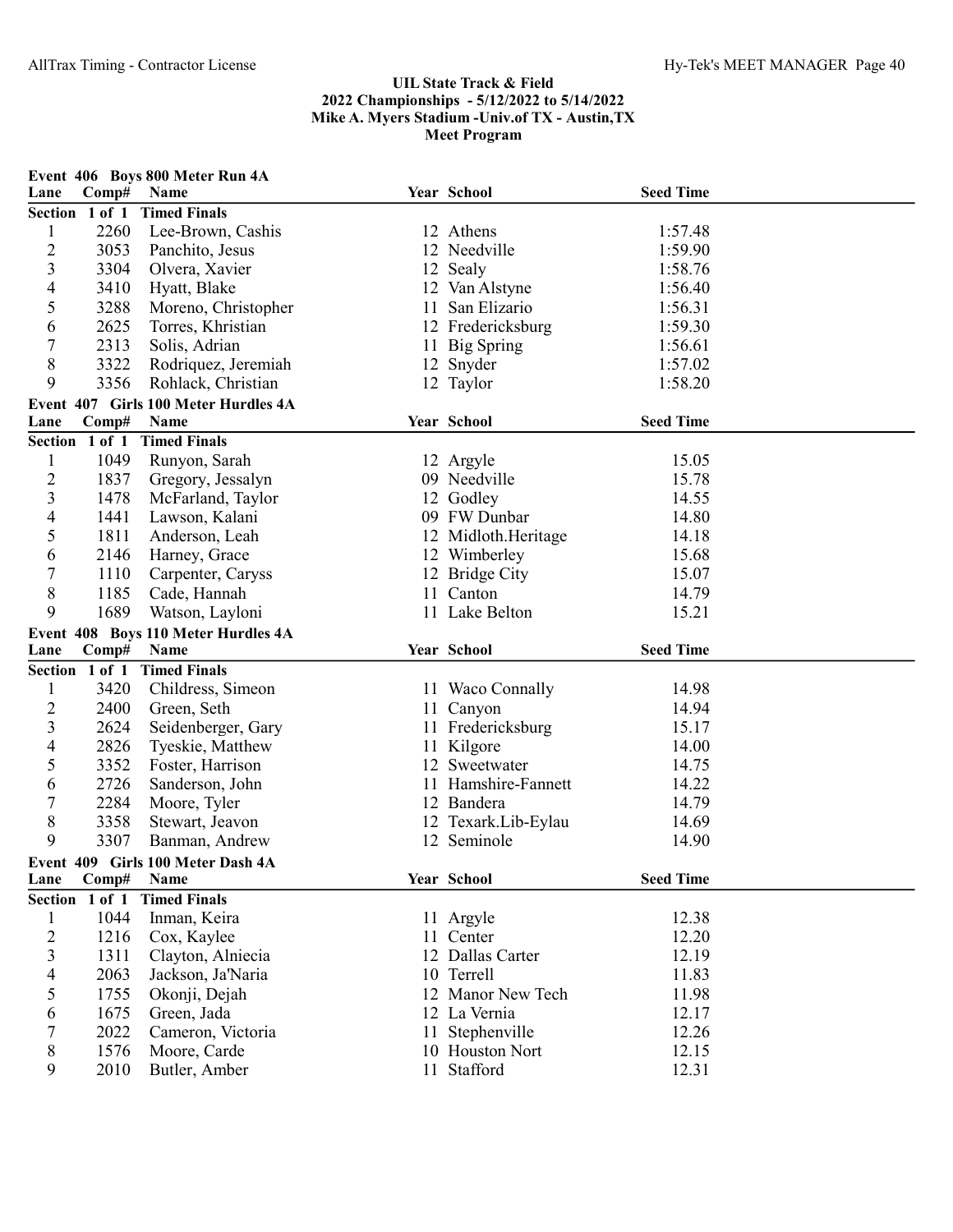|                          |       | Event 410 Boys 100 Meter Dash 4A                            |                                                                                        |                                                         |                                                          |
|--------------------------|-------|-------------------------------------------------------------|----------------------------------------------------------------------------------------|---------------------------------------------------------|----------------------------------------------------------|
| Lane                     | Comp# | Name                                                        |                                                                                        | Year School                                             | <b>Seed Time</b>                                         |
|                          |       | Section 1 of 1 Timed Finals                                 |                                                                                        |                                                         |                                                          |
| $\mathbf{1}$             | 2497  | Johnson, Lebron                                             |                                                                                        | 12 Cuero                                                | 10.89                                                    |
| $\sqrt{2}$               | 3316  | Green, Hayden                                               |                                                                                        | 11 Shepherd                                             | 10.70                                                    |
| $\overline{3}$           | 2273  | Thompson, Jalaal                                            |                                                                                        | 10 Aubrey                                               | 10.66                                                    |
| $\overline{\mathcal{A}}$ | 2289  | Turner, Brice                                               |                                                                                        | 11 Bay City                                             | 10.70                                                    |
| 5                        | 2798  | Warren, DJ                                                  |                                                                                        | 12 Jarrell                                              | 10.62                                                    |
| 6                        | 2678  | Henderson, Will                                             |                                                                                        | 10 Gilmer                                               | 10.44                                                    |
| 7                        | 3139  | Saldana, Zeke                                               |                                                                                        | 12 Pecos                                                | 10.72                                                    |
| $8\,$                    | 2272  | Colgrove, Braylon                                           |                                                                                        | 11 Aubrey                                               | 10.61                                                    |
| 9                        | 2644  | Frater, Justin                                              |                                                                                        | 11 Ft Worth Benbrook                                    | 10.76                                                    |
|                          |       | Event 411 Girls 4x200 Meter Relay 4A                        |                                                                                        |                                                         |                                                          |
| Lane                     | Comp# | <b>Team</b>                                                 |                                                                                        | <b>Relay</b>                                            | <b>Seed Time</b>                                         |
|                          |       | Section 1 of 1 Timed Finals                                 |                                                                                        |                                                         |                                                          |
| $\mathbf{1}$             |       | Texarkana Liberty-Eylau                                     |                                                                                        |                                                         | 1:42.02                                                  |
|                          |       | 1) #2065 Aldridge, Indiyah 12                               | 2) #2067 Hurd, Myah 11                                                                 | 3) #2070 Sanders, Ja'Niya 11                            | 4) #2066 Hill, Nevaeh 11                                 |
|                          |       | 5) #2069 Johnson, Lakyn 09                                  | 6) #2068 Jeffery, Laqukeisha 12                                                        |                                                         |                                                          |
| $\mathbf{2}$             |       | Hardin-Jefferson                                            |                                                                                        |                                                         | 1:44.70                                                  |
|                          |       |                                                             | 1) #1537 Sylvester, Makayla 11 2) #1532 Dawson, Karynton 10 3) #1536 Sneed, Kendall 10 |                                                         | 4) #1535 Provost, Trinity 12                             |
|                          |       | 5) #1534 McMahon, India 11                                  | 6) #1533 Hawkins, Haidlyn 09                                                           |                                                         |                                                          |
| $\overline{3}$           |       | Stephenville                                                |                                                                                        |                                                         | 1:43.30                                                  |
|                          |       | 1) #2027 Johnson, K'Ce 12                                   | 2) #2025 Copeland, Marin 09                                                            | 3) #2024 Coffee, Kennedy 12                             | 4) #2022 Cameron, Victoria 11                            |
|                          |       | 5) #2028 Matthews, Jaylee 12                                | 6) #2026 Gonzalez, MacKenzie 0                                                         |                                                         |                                                          |
| $\overline{4}$           |       | Argyle                                                      |                                                                                        |                                                         | 1:42.16                                                  |
|                          |       | 1) #1047 Patterson, Ja'Liyah 11                             | 2) #1046 Janzen, Hailee 10                                                             | 3) #1041 Carter, Trinity 11                             | 4) #1044 Inman, Keira 11                                 |
|                          |       | 5) #1040 Cannon, Fallon 09                                  | $6$ ) #1051 Zindel, Madeline 09                                                        |                                                         |                                                          |
| 5                        |       | Dallas Carter                                               |                                                                                        |                                                         | 1:41.19                                                  |
|                          |       | 1) #1317 Smith, ZaKarya 09<br>5) #1311 Clayton, Alniecia 12 | 6) #1314 Gates, Zaria 10                                                               | 2) #1313 DeHorney, Kennedy 103) #1312 Crowder, Kayla 10 | 4) #1316 Silmon, Tanaiya 11                              |
|                          |       |                                                             |                                                                                        |                                                         | 1:44.52                                                  |
| 6                        |       | Huffman Hargrave<br>1) #1595 Witt, Rika 10                  | 2) #1592 Sarbeck, Lilly 10                                                             | 3) #1591 Rousseau, Lexi 11                              | 4) #1588 Booth, Adyson 09                                |
|                          |       | 5) #1590 Noel, Hannah 12                                    | 6) #1594 Williams, Jade 10                                                             |                                                         |                                                          |
| $\tau$                   |       | La Vernia                                                   |                                                                                        |                                                         | 1:44.03                                                  |
|                          |       | 1) #1678 Newberg, Aubree 12                                 | 2) #1675 Green, Jada 12                                                                | 3) #1677 Miles, Tyler 09                                | 4) #1679 Recknagel, Ashlynn 12                           |
|                          |       | 5) #1674 Felux, Taylor                                      | 6) #1676 Kadrmas, Katherine 09                                                         |                                                         |                                                          |
| $8\phantom{.}$           |       | Waxahachie Life School                                      |                                                                                        |                                                         | 1:41.21                                                  |
|                          |       | 1) #2122 Gort, Sanai 10                                     | 2) #2123 Lacy, Bre'anna 12                                                             |                                                         | 3) #2125 Simmons, Tyuanna 11 4) #2126 Tonge, Chaniqua 12 |
|                          |       | 5) #2127 Williams, Mia 09                                   | 6) #2166 Colquitt, Kayla                                                               |                                                         |                                                          |
| 9                        |       | <b>Freeport Brazosport</b>                                  |                                                                                        |                                                         | 1:44.13                                                  |
|                          |       |                                                             | 1) #1421 Harkless, Tr'chelle 11 2) #1420 Goins, Knavia 12                              | 3) #1418 Brown, Ahmasia 10                              | 4) #1423 Van Dyke, Jacelyn 11                            |
|                          |       | 5) #1422 Nichols, Tyanna 12                                 | 6) #1419 El-Amin, Deja 09                                                              |                                                         |                                                          |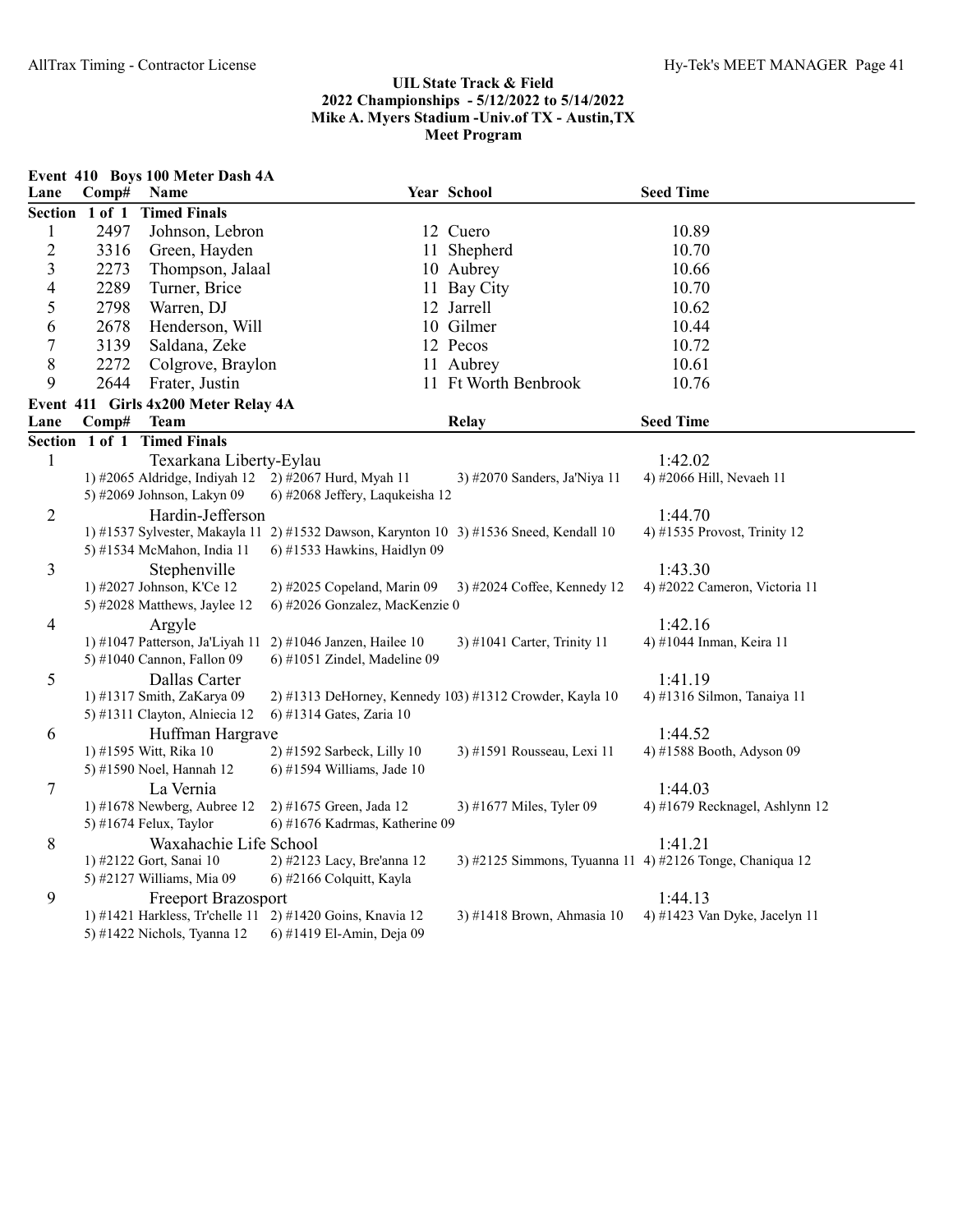Event 412 Boys 4x200 Meter Relay 4A

| Lane    | Comp#      | <b>Team</b>                   |                                                                                       | Relay                                                     | <b>Seed Time</b>                  |
|---------|------------|-------------------------------|---------------------------------------------------------------------------------------|-----------------------------------------------------------|-----------------------------------|
| Section | $1$ of $1$ | <b>Timed Finals</b>           |                                                                                       |                                                           |                                   |
|         |            | Cuero                         |                                                                                       |                                                           | 1:29.70                           |
|         |            | 1) #2495 Belvin, Justice 12   | $2)$ #2498 Jones, Donavin 11                                                          | 3) #2497 Johnson, Lebron 12                               | 4) #2494 Banda, Justin 12         |
|         |            | 5) #2496 Blount, Devon 12     | 6) #2499 Mathis, Braidon 12                                                           |                                                           |                                   |
| 2       |            | Madisonville                  |                                                                                       |                                                           | 1:28.53                           |
|         |            | 1) #2943 Ngene, Blessing 11   | 2) #2939 Burns, Jeramiah 10                                                           | 3) #2941 Johnson, Lorenzo $10$                            | 4) #2944 Wheaton, Devin 11        |
|         |            | 5) #2940 Hudson, Rayce 11     | 6) #2942 Mosley, Ronnie 12                                                            |                                                           |                                   |
| 3       |            | Dallas Lincoln                |                                                                                       |                                                           | 1:28.43                           |
|         |            | 1) #2522 Weeks, Treviar 09    | 2) #2519 Eaton, Byron 10                                                              | 3) #2516 Colbert, James 12                                | 4) #2515 Bull, Martavion 11       |
|         |            | 5) #2520 Hardy, Jamel 11      | 6) #2521 Rider, Jakristian 09                                                         |                                                           |                                   |
| 4       |            | Decatur                       |                                                                                       |                                                           | 1:26.83                           |
|         |            | 1) #2528 Huggins, Hunter $12$ | 2) #2530 Poteet, Jake 12                                                              | 3) #2527 Ferguson, Kamerin 12 4) #2531 Quintana, Will 12  |                                   |
|         |            | 5) #2526 Eddins, Brody 11     | 6) #2529 Holmes, Christopher                                                          |                                                           |                                   |
| 5       |            | Wimberley                     |                                                                                       |                                                           | 1:28.83                           |
|         |            | 1) #3470 Staton, Canyun 12    | 2) #3466 Gary, Landon 12                                                              | 3) #3463 Brooks, Nathan 11                                | 4) #3468 Olmedo-Barraco, Juan 1   |
|         |            | 5) #3469 Shaw, Ryan 11        | 6) #3467 Jones, Vance 12                                                              |                                                           |                                   |
| 6       |            | Waco La Vega                  |                                                                                       |                                                           | 1:28.04                           |
|         |            |                               | 1) #3429 Washington, Nathaniel 2) #3425 Nickerson, Stephon 11 3) #3426 Rice, Mekhi 12 |                                                           | 4) #3424 Majors-Sterling, Jesse 1 |
|         |            | 5) #3427 Rice, Nikzavyer 11   | 6) #3428 Roland, Bryson 09                                                            |                                                           |                                   |
| 7       |            | Gilmer                        |                                                                                       |                                                           | 1:27.92                           |
|         |            | 1) #2677 Fluellen, Rohan 11   | 2) #2680 Tate, Te'Erik 10                                                             | 3) #2679 Jackson, Ladaylon 12 4) #2678 Henderson, Will 10 |                                   |
|         |            | 5) #2681 Tennison, Cadon 09   | 6) #2682 Wilson, Tyson 11                                                             |                                                           |                                   |
| 8       |            | <b>Big Spring</b>             |                                                                                       |                                                           | 1:28.71                           |
|         |            | 1) #2310 Jackson, Abram 10    | 2) #2312 Ortiz, Vincent 12                                                            | 3) #2309 Greathouse, Gavin 12 4) #2308 Fizer, Sa'Quan 12  |                                   |
|         |            | 5) #2311 Martinez, John       | 6) #2314 Yanez, Aaron 12                                                              |                                                           |                                   |
| 9       |            | Frisco Emerson                |                                                                                       |                                                           | 1:28.34                           |
|         |            |                               | 1) #2633 Machado, Matheus 10 2) #2634 Robinson, Cole 09                               | 3) #2631 Evans, Kylen 10                                  | 4) #2635 Williams, Jayson 09      |
|         |            | 5) #3496 Breedlove, Kennedy   | 6) #2632 Kendricks, Malachi 10                                                        |                                                           |                                   |

#### Event 413 Girls 400 Meter Dash 4A

| Lane | $\bf Comp#$ | <b>Name</b>                 | <b>Year School</b>   | <b>Seed Time</b> |  |
|------|-------------|-----------------------------|----------------------|------------------|--|
|      |             | Section 1 of 1 Timed Finals |                      |                  |  |
|      | 1440        | Davila, Jayla               | 11 Ft Worth Benbrook | 59.12            |  |
|      | 2088        | Cook, Kya                   | 11 Tyler Chapel Hill | 58.93            |  |
|      | 1320        | Minor, Amaya                | 12 Dallas Lincoln    | 57.75            |  |
| 4    | 1478        | McFarland, Taylor           | 12 Godley            | 56.64            |  |
|      | 1442        | Stephen, Akaysha            | 11 FW Dunbar         | 58.39            |  |
| 6    | 2107        | Brown, Ariana               | 10 Waco La Vega      | 58.38            |  |
|      | 2134        | Lewis, Alyssa               | 10 W.Col. Columbia   | 58.57            |  |
| 8    | 1677        | Miles, Tyler                | 09 La Vernia         | 1:00.31          |  |
| 9    | 2137        | Goad, Kaylie                | 12 Wharton           | 59.05            |  |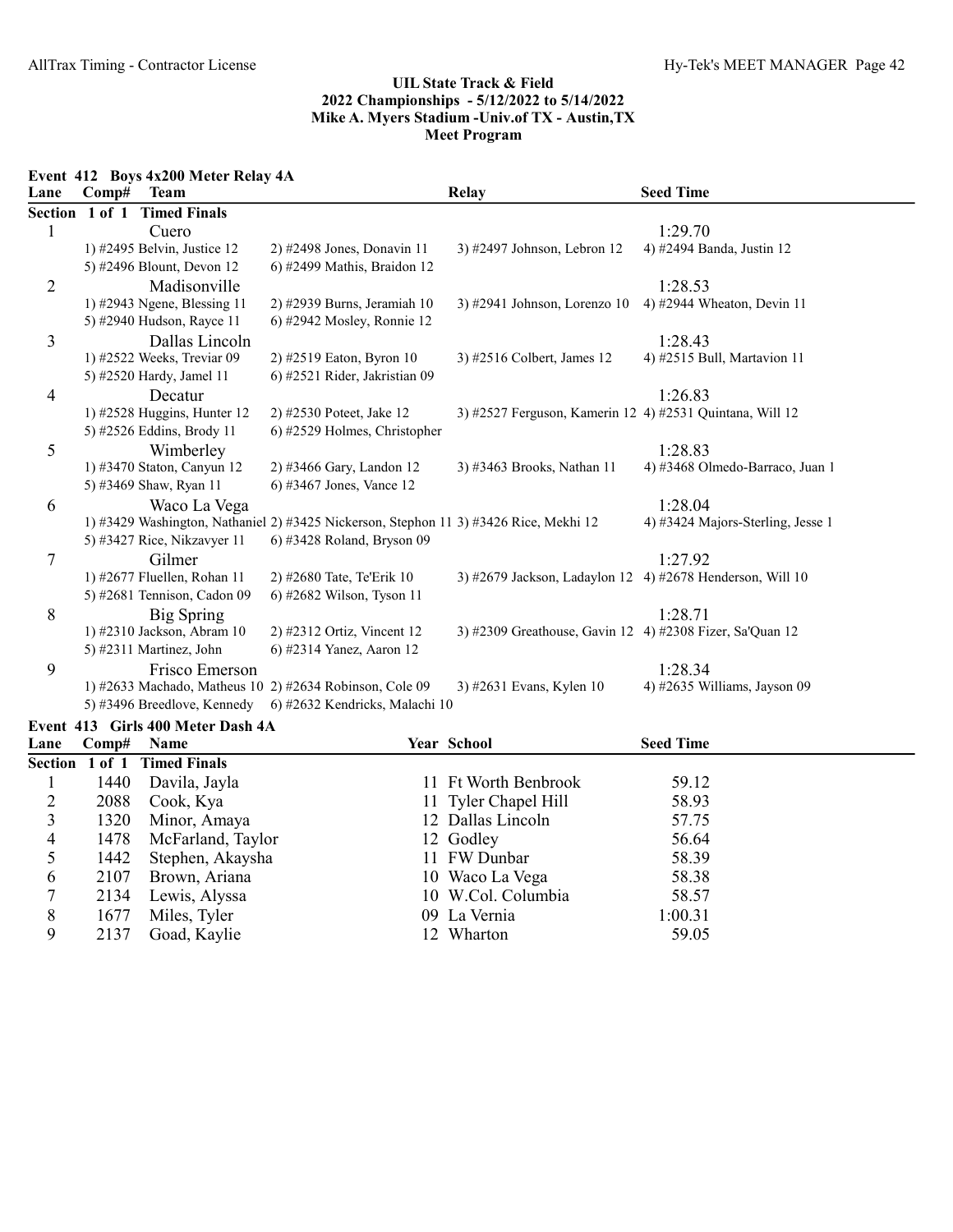| Lane                     | Comp#          | Event 414 Boys 400 Meter Dash 4A<br>Name | Year School          | <b>Seed Time</b> |  |
|--------------------------|----------------|------------------------------------------|----------------------|------------------|--|
|                          | Section 1 of 1 | <b>Timed Finals</b>                      |                      |                  |  |
| $\mathbf{1}$             | 3427           | Rice, Nikzavyer                          | 11 Waco La Vega      | 50.14            |  |
| $\overline{c}$           | 3442           | Mack, Jabari                             | 12 W.Col. Columbia   | 49.55            |  |
| 3                        | 2556           | Ortiz, Oliver                            | 11 Dumas             | 48.92            |  |
| 4                        | 3321           | Castillo, Jay                            | 10 Snyder            | 48.65            |  |
| 5                        | 2903           | Maya, Colter                             | 09 Lindale           | 49.55            |  |
| 6                        | 3156           | Palacios, Jayden                         | 10 Pleasanton        | 49.33            |  |
| $\overline{7}$           | 3449           | Allen, Jaccoric                          | 09 Wharton           | 49.03            |  |
| 8                        | 2246           | Bunnell, RJ                              | 11 Argyle            | 49.97            |  |
| 9                        | 2271           | Brown, Tyler                             | 09 Aubrey            | 49.76            |  |
|                          |                | Event 415 Girls 300 Meter Hurdles 4A     |                      |                  |  |
| Lane                     | Comp#          | Name                                     | Year School          | <b>Seed Time</b> |  |
|                          | Section 1 of 1 | <b>Timed Finals</b>                      |                      |                  |  |
| 1                        | 1049           | Runyon, Sarah                            | 12 Argyle            | 45.45            |  |
| $\overline{2}$           | 1726           | Daughtry, Baylee                         | 12 Lindale           | 45.22            |  |
| $\overline{3}$           | 1217           | Ratcliff, Mahalia                        | 12 Center            | 46.59            |  |
| 4                        | 1811           | Anderson, Leah                           | 12 Midloth.Heritage  | 43.96            |  |
| 5                        | 1594           | Williams, Jade                           | 10 Huffman Hargrave  | 46.45            |  |
| 6                        | 1194           | Winfrey, Abree                           | 11 Canyon            | 45.13            |  |
| $\boldsymbol{7}$         | 1201           | Gonzalez, Amber                          | 12 CC Calallen       | 45.55            |  |
| $8\,$                    | 1457           | White, Anessa                            | 11 Gainesville       | 44.76            |  |
| 9                        | 2146           | Harney, Grace                            | 12 Wimberley         | 45.70            |  |
|                          |                | Event 416 Boys 300 Meter Hurdles 4A      |                      |                  |  |
| Lane                     | Comp#          | Name                                     | Year School          | <b>Seed Time</b> |  |
|                          | Section 1 of 1 | <b>Timed Finals</b>                      |                      |                  |  |
| $\mathbf{1}$             | 3259           | Williams, Nolan                          | 12 Salado            | 39.16            |  |
| $\overline{c}$           | 3418           | Perez, Salvador                          | 12 Vernon            | 39.36            |  |
| 3                        | 3159           | Veale, Justin                            | 12 Pleasanton        | 41.50            |  |
| 4                        | 2418           | Williams, Grant                          | 12 Celina            | 37.26            |  |
| 5                        | 3352           | Foster, Harrison                         | 12 Sweetwater        | 38.00            |  |
| 6                        | 2302           | Kaase, Colton                            | 12 Bellville         | 39.07            |  |
| $\boldsymbol{7}$         | 2284           | Moore, Tyler                             | 12 Bandera           | 38.78            |  |
| 8                        | 2826           | Tyeskie, Matthew                         | 11 Kilgore           | 37.67            |  |
| 9                        | 2583           | Munoz, Angel                             | 11 El Paso Riverside | 39.20            |  |
|                          |                | Event 417 Girls 200 Meter Dash 4A        |                      |                  |  |
| Lane                     | Comp#          | Name                                     | Year School          | <b>Seed Time</b> |  |
|                          | Section 1 of 1 | <b>Timed Finals</b>                      |                      |                  |  |
| $\mathbf{1}$             | 1755           | Okonji, Dejah                            | 12 Manor New Tech    | 26.12            |  |
| $\overline{c}$           | 1313           | DeHorney, Kennedy                        | 10 Dallas Carter     | 24.45            |  |
| $\mathfrak{Z}$           | 1675           | Green, Jada                              | 12 La Vernia         | 25.17            |  |
| $\overline{\mathcal{A}}$ | 2063           | Jackson, Ja'Naria                        | 10 Terrell           | 23.85            |  |
| 5                        | 1930           | Miller, Jazmine                          | 12 Robstown          | 25.14            |  |
| 6                        | 1126           | Barrett, Diamond                         | 11 Brookshire Royal  | 25.86            |  |
| 7                        | 1075           | Wines, Niomi                             | 09 Big Spring        | 25.40            |  |
| 8                        | 2123           | Lacy, Bre'anna                           | 12 Waxa. Life        | 24.54            |  |
| 9                        | 2142           | Carter, Ashton                           | 12 WichF. Hirschi    | 25.46            |  |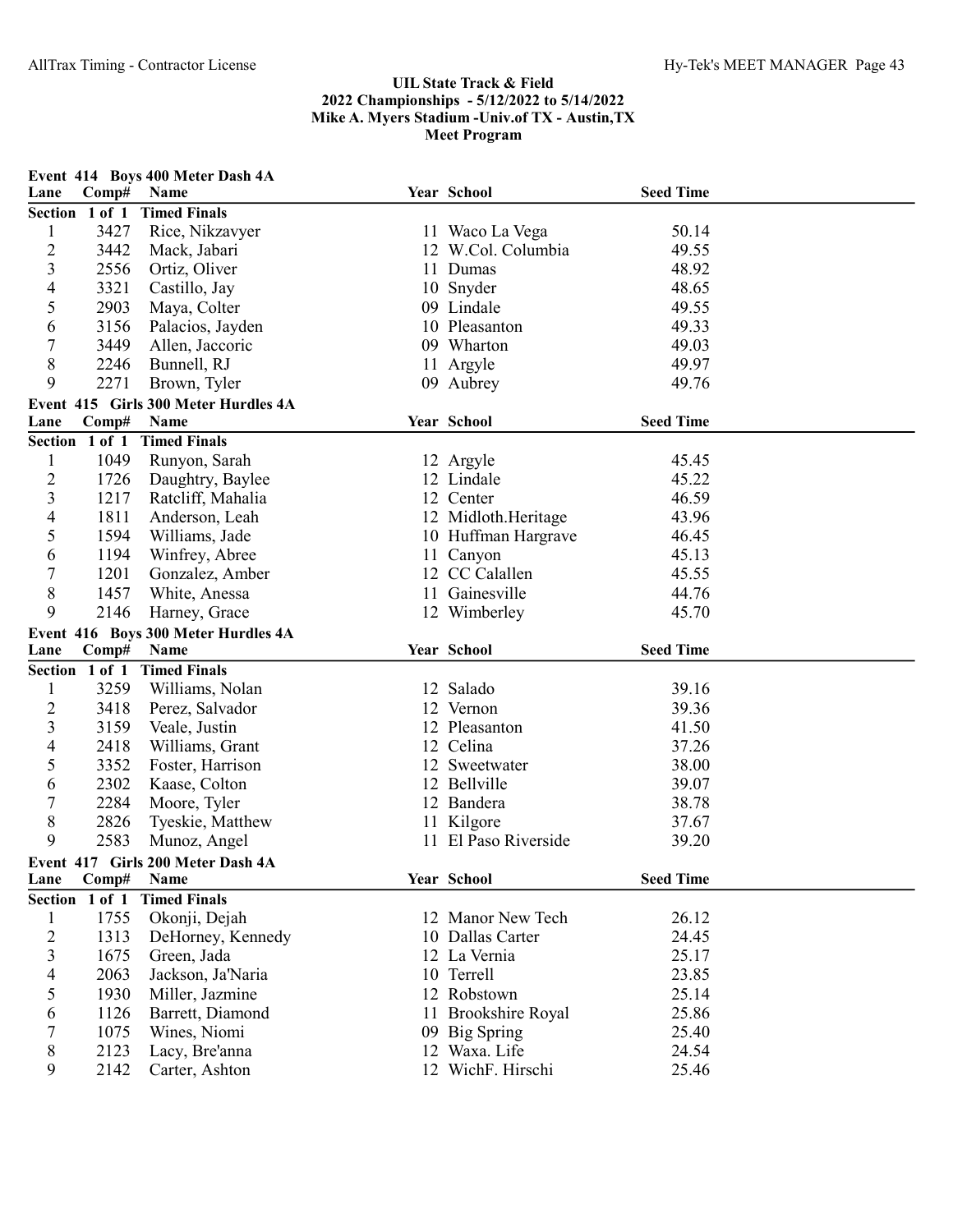| Lane             | Comp#          | Event 418 Boys 200 Meter Dash 4A<br><b>Name</b> | Year School         | <b>Seed Time</b> |  |
|------------------|----------------|-------------------------------------------------|---------------------|------------------|--|
| Section 1 of 1   |                | <b>Timed Finals</b>                             |                     |                  |  |
| 1                | 3470           | Staton, Canyun                                  | 12 Wimberley        | 22.15            |  |
| $\overline{c}$   | 2825           | Roney, Jermaine                                 | 12 Kilgore          | 21.78            |  |
| 3                | 2301           | Fishbeck, Tyler                                 | 11 Bellville        | 22.38            |  |
| 4                | 2289           | Turner, Brice                                   | 11 Bay City         | 21.61            |  |
| 5                | 2577           | Ward, De'Koreyus                                | 12 El Campo         | 22.17            |  |
| 6                | 3139           | Saldana, Zeke                                   | 12 Pecos            | 21.69            |  |
| $\boldsymbol{7}$ | 2902           | Maya, Brett                                     | 11 Lindale          | 21.65            |  |
| 8                | 2531           | Quintana, Will                                  | 12 Decatur          | 21.75            |  |
| 9                | 3292           | Lewis, Colby                                    | 12 Sanger           | 22.16            |  |
|                  |                | Event 419 Girls 1600 Meter Run 4A               |                     |                  |  |
| Lane             | Comp#          | Name                                            | Year School         | <b>Seed Time</b> |  |
|                  | Section 1 of 1 | <b>Timed Finals</b>                             |                     |                  |  |
| 1                | 1192           | Stuart, Hannah                                  | 10 Canyon           | 5:04.25          |  |
| $\overline{c}$   | 1214           | Frick, Alexis                                   | 11 Celina           | 5:11.45          |  |
| 3                | 1643           | Tucker, Kathryn                                 | 09 Kaufman          | 5:16.10          |  |
| 4                | 1587           | Wagnon, Kayleigh                                | 12 Hudson           | 5:11.80          |  |
| 5                | 1415           | Grona, Taylor                                   | 10 Fredericksburg   | 5:20.00          |  |
| 6                | 1593           | Trevino, Jetzibe                                | 11 Huffman Hargrave | 5:16.63          |  |
| $\overline{7}$   | 1095           | Marino, Mary                                    | 09 Boerne           | 5:20.38          |  |
| 8                | 1794           | Bass, Abi                                       | 11 Melissa          | 5:02.27          |  |
| 9                | 1186           | Brown, Avery                                    | 09 Canyon           | 5:14.82          |  |
|                  |                | Event 420 Boys 1600 Meter Run 4A                |                     |                  |  |
| Lane             | Comp#          | <b>Name</b>                                     | Year School         | <b>Seed Time</b> |  |
| Section 1 of 1   |                | <b>Timed Finals</b>                             |                     |                  |  |
| 1                | 2243           | Bibb, Kenny                                     | 10 Anna             | 4:29.69          |  |
| $\overline{2}$   | 3288           | Moreno, Christopher                             | 11 San Elizario     | 4:28.00          |  |
| 3                | 2377           | Bennett, Hudson                                 | 11 Burnet           | 4:21.21          |  |
| 4                | 2283           | Cox, Braden                                     | 11 Bandera          | 4:33.82          |  |
| 5                | 2261           | Swann, Micah                                    | 12 Athens           | 4:23.50          |  |
| 6                | 2258           | White, Mason                                    | 12 Argyle           | 4:29.33          |  |
| 7                | 2615           | Sanchez, Angel                                  | 10 Fort Worth D     | 4:21.67          |  |
| 8                | 2771           | Graves, Connor                                  | 10 Hudson           | 4:23.70          |  |
| 9                | 3054           | Pollard, Andrew                                 | 10 Needville        | 4:33.13          |  |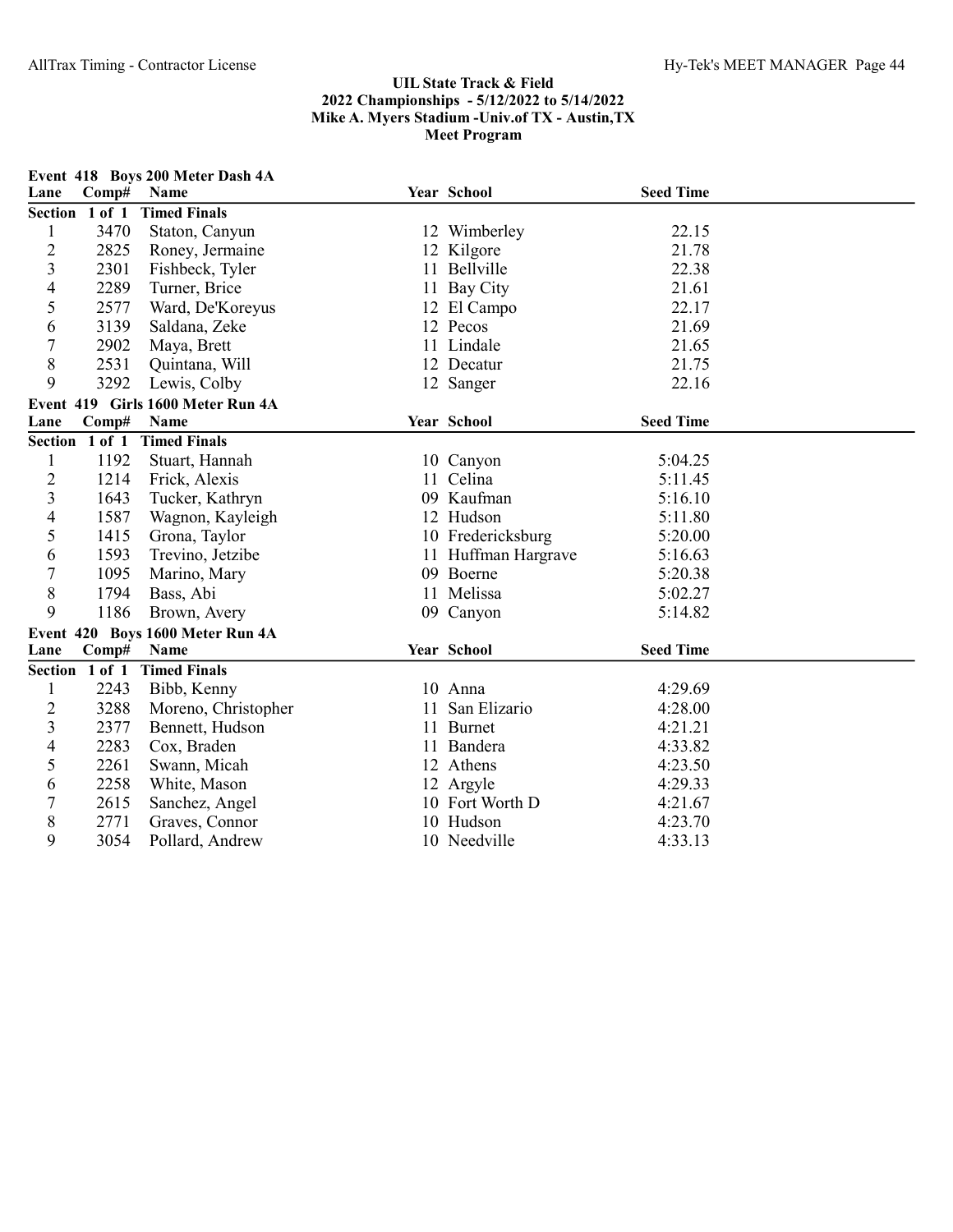Event 421 Girls 4x400 Meter Relay 4A

| Lane           | Comp# | <b>Team</b>                   |                                                            | <b>Relay</b>                                           | <b>Seed Time</b>                |
|----------------|-------|-------------------------------|------------------------------------------------------------|--------------------------------------------------------|---------------------------------|
| Section 1 of 1 |       | <b>Timed Finals</b>           |                                                            |                                                        |                                 |
|                |       | Comal Canyon Lake             |                                                            |                                                        | 4:08.21                         |
|                |       | 1) #1258 Lentz, Alencia 11    | $2)$ #1259 Lightfoot, Ayren 09                             | 3) #1262 Schroeder, Claire 11                          | 4) #1257 Hammer, Hannah 09      |
|                |       | 5) #1261 Pipkin, Maddie 11    | $(6)$ #1260 Patterson, Cadence 10                          |                                                        |                                 |
| $\overline{2}$ |       | Gilmer                        |                                                            |                                                        | 4:03.36                         |
|                |       | 1) #1474 Roach, Sophie 10     | $2)$ #1472 Jimmerson, Kyah 09                              | $3)$ #1470 Bradshaw, Abbey 12                          | 4) #1473 Newsome, Johnae $09$   |
|                |       | 5) #1471 Gilbreath, Faith 11  | 6) #1475 Ward, Callie 12                                   |                                                        |                                 |
| 3              |       | Dallas Carter                 |                                                            |                                                        | 4:02.89                         |
|                |       | 1) #1316 Silmon, Tanaiya 11   | 2) #1313 DeHorney, Kennedy 103) #1317 Smith, ZaKarya 09    |                                                        | 4) #1314 Gates, Zaria 10        |
|                |       | 5) #1311 Clayton, Alniecia 12 | 6) #1312 Crowder, Kayla 10                                 |                                                        |                                 |
| 4              |       | Huffman Hargrave              |                                                            |                                                        | 4:01.70                         |
|                |       | 1) #1595 Witt, Rika 10        | 2) #1591 Rousseau, Lexi 11                                 | 3) #1590 Noel, Hannah 12                               | 4) #1592 Sarbeck, Lilly $10$    |
|                |       | 5) #1594 Williams, Jade 10    | 6) #1589 Davis, Avery 11                                   |                                                        |                                 |
| 5              |       | Fredericksburg                |                                                            |                                                        | 4:06.93                         |
|                |       | 1) #1417 Stuewe, Ava 09       | $2)$ #1415 Grona, Taylor 10                                | 3) #1413 Cop, Ann Claire 10                            | 4) #1416 Motiejunaite, Liepa 10 |
|                |       | 5) #1414 Frantzen, Minot 10   | $6)$ #1412 Abel, Caroline 11                               |                                                        |                                 |
| 6              |       | Kennedale                     |                                                            |                                                        | 4:00.78                         |
|                |       | 1) #1651 White, Jada 09       | 2) #1647 Clayborn, Alaya 11                                | 3) #1648 Hervey, Jayla 12                              | 4) #1649 Reed, Gracyn 12        |
|                |       | 5) #1650 Sipho, Dekhota       | $6)$ #1646 Nelson, Jordyn                                  |                                                        |                                 |
| 7              |       | Canyon                        |                                                            |                                                        | 3:55.90                         |
|                |       | 1) #1191 Solis, Thalia 10     | 2) #1193 Willeford, Whitney 12 3) #1190 Ramirez, Samara 12 |                                                        | 4) #1194 Winfrey, Abree 11      |
|                |       | 5) #1189 Pullen, Megan 09     | $6$ ) #1188 Kinsey, Brooklyn 09                            |                                                        |                                 |
| 8              |       | La Grange                     |                                                            |                                                        | 4:05.59                         |
|                |       | 1) #1666 Gardiner, Sophia 12  | 2) #1667 Grant, Aysia 12                                   | 3) #1668 Hernandez, Landri 09 4) #1665 Bass, Hailey 12 |                                 |
|                |       | 5) #1670 Sodolak, Ellee 11    | 6) #1669 Liccoini, Alyssa 10                               |                                                        |                                 |
| 9              |       | Argyle                        |                                                            |                                                        | 4:02.24                         |
|                |       | 1) #1043 Harbach, Emily 09    | 2) #1050 Zamzow, Laiken 10                                 | 3) #1045 Jackson, Zoe 09                               | 4) #1047 Patterson, Ja'Liyah 11 |
|                |       | 5) #1041 Carter, Trinity 11   | $(6)$ #2167 Allen, Annalise 11                             |                                                        |                                 |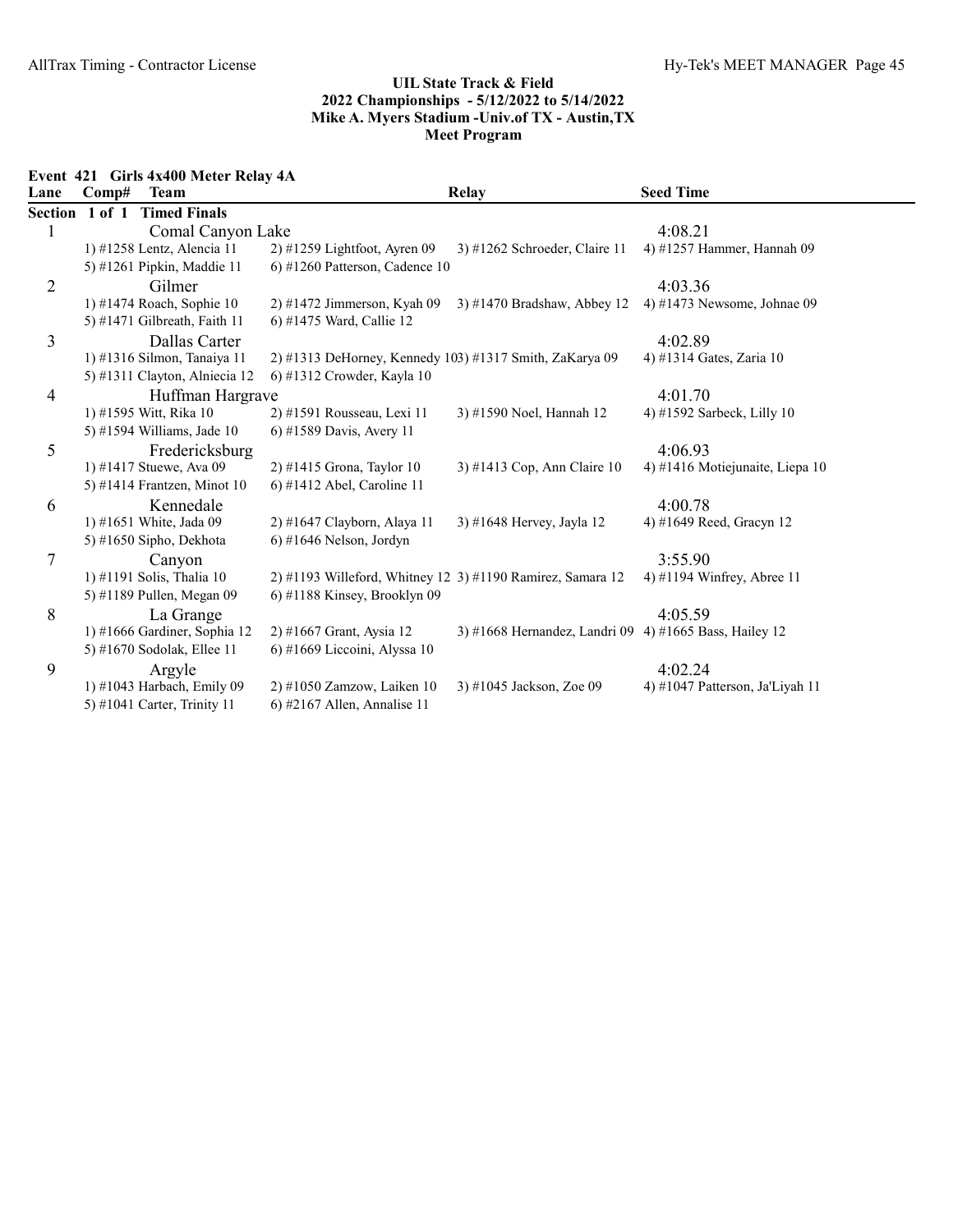Event 422 Boys 4x400 Meter Relay 4A

| 4) #3468 Olmedo-Barraco, Juan 1<br>3) #3425 Nickerson, Stephon 11 4) #3424 Majors-Sterling, Jesse 1 |
|-----------------------------------------------------------------------------------------------------|

9 1469 Weiser, Carlie 11 Giddings 155-08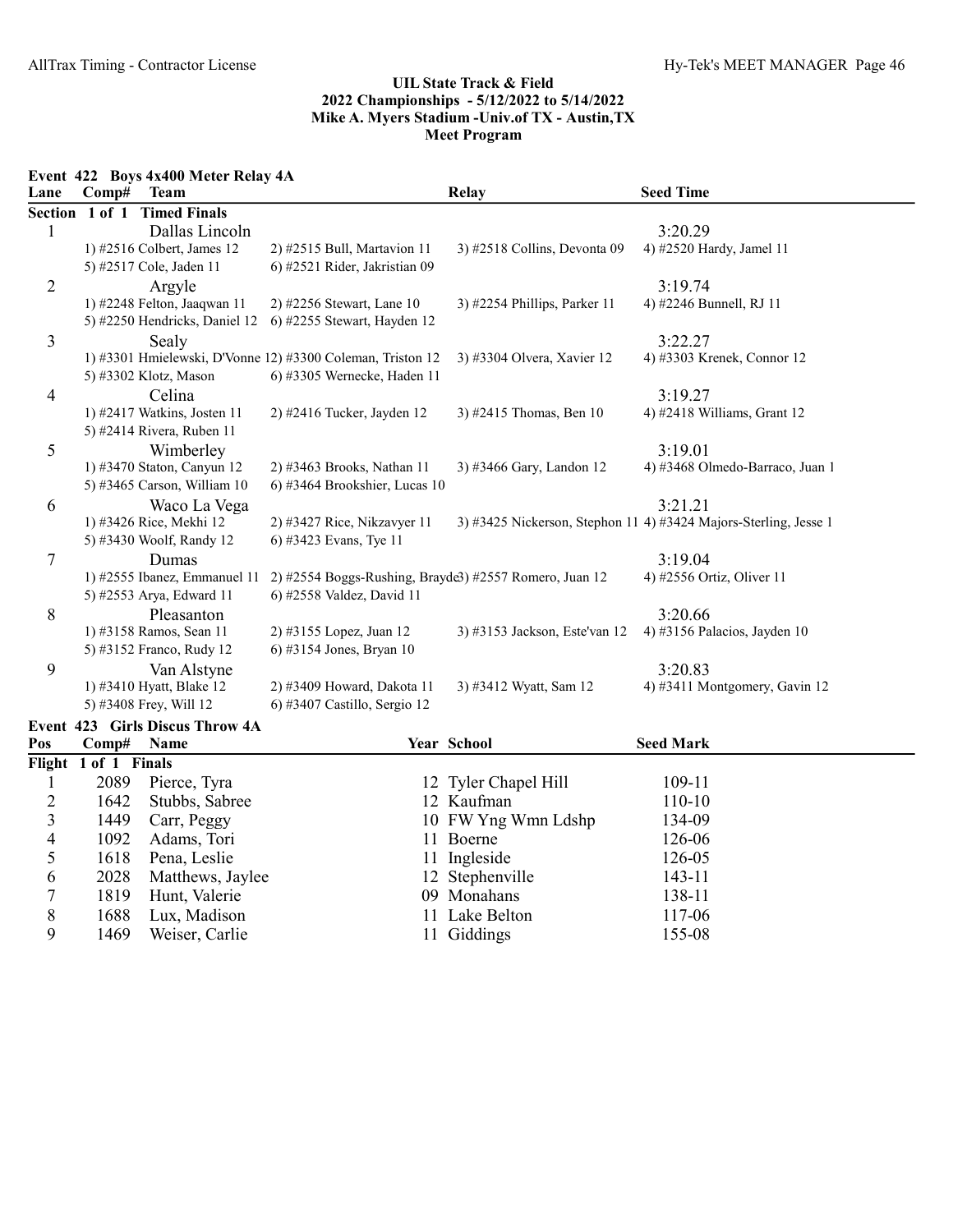| Pos                      | Comp#                | Event 424 Boys Discus Throw 4A<br>Name | Year School          | <b>Seed Mark</b> |  |
|--------------------------|----------------------|----------------------------------------|----------------------|------------------|--|
|                          | Flight 1 of 1 Finals |                                        |                      |                  |  |
| 1                        | 2855                 | Woods, Jaren                           | 11 La Grange         | 148-08           |  |
| $\overline{c}$           | 3036                 | Russell, Landon                        | 12 Mineral Wells     | 156-06           |  |
| 3                        | 2794                 | Edison, Eric                           | 11 Ingleside         | 150-00           |  |
| 4                        | 2242                 | Rodriguez, Sebastian                   | 12 Andrews           | 166-08           |  |
| 5                        | 2859                 | Hammond, Easton                        | 11 Lake Belton       | 139-11           |  |
| 6                        | 3340                 | Huff, Andrew                           | 11 Stafford          | 163-08           |  |
| $\boldsymbol{7}$         | 3293                 | Smart, Rylan                           | 12 Sanger            | 160-07           |  |
| 8                        | 2398                 | Yarber, Preston                        | 12 Canton            | $165 - 10$       |  |
| 9                        | 3032                 | Purser, Kyen                           | 09 Midland Greenwood | 156-01           |  |
|                          |                      | Event 425 Girls High Jump 4A           |                      |                  |  |
| Pos                      | Comp#                | Name                                   | Year School          | <b>Seed Mark</b> |  |
|                          | Flight 1 of 1 Finals |                                        |                      |                  |  |
| $\mathbf{1}$             | 1075                 | Wines, Niomi                           | 09 Big Spring        | 5-05.00          |  |
| $\overline{2}$           | 2008                 | Knight, JaLynn                         | 12 Splendora         | 5-05.00          |  |
| $\overline{3}$           | 1131                 | Garrett, Khyra                         | 10 Brownsboro        | 5-04.00          |  |
| 4                        | 1263                 | Peterson, Caroline                     | 09 Comal Pieper      | 5-06.00          |  |
| 5                        | 2023                 | Carlton, Keirstyn                      | 09 Stephenville      | 5-04.00          |  |
| 6                        | 2124                 | Pullins, Jasmine                       | 10 Waxa. Life        | 5-02.00          |  |
| $\boldsymbol{7}$         | 1110                 | Carpenter, Caryss                      | 12 Bridge City       | 5-06.00          |  |
| 8                        | 2106                 | Greer, Katrina                         | 10 Waco Connally     | 5-05.00          |  |
| 9                        | 1094                 | Lemm, Kendall                          | 10 Boerne            | 5-06.00          |  |
|                          |                      | Event 426 Boys High Jump 4A            |                      |                  |  |
| Pos                      | Comp#                | Name                                   | Year School          | <b>Seed Mark</b> |  |
|                          | Flight 1 of 1 Finals |                                        |                      |                  |  |
| 1                        | 2367                 | Nuckolls, Garrett                      | 11 Bullard           | 6-07.00          |  |
| $\overline{c}$           | 3133                 | Lee, Jaelyn                            | 12 Paris             | 6-08.00          |  |
| 3                        | 2298                 | Washington, Caleb                      | 12 Beeville Jones    | $6 - 04.00$      |  |
| 4                        | 3419                 | Plyler, Kameron                        | 10 Vernon            | $6 - 02.00$      |  |
| 5                        | 2241                 | Cargill, Jarod                         | 10 Andrews           | 6-04.00          |  |
| 6                        | 2725                 | Dorsey, Colin                          | 12 Hamshire-Fannett  | 6-08.00          |  |
| $\boldsymbol{7}$         | 2859                 | Hammond, Easton                        | 11 Lake Belton       | $6 - 09.00$      |  |
| 8                        | 3052                 | Norwood, Matthew                       | 10 Needville         | $6 - 00.00$      |  |
| 9                        | 3055                 | Norris, Jonathan                       | 12 Nevada Community  | 6-07.00          |  |
|                          |                      | Event 427 Girls Long Jump 4A           |                      |                  |  |
| Pos                      | Comp#                | Name                                   | Year School          | <b>Seed Mark</b> |  |
|                          | Flight 1 of 1 Finals |                                        |                      |                  |  |
| 1                        | 2147                 | Thames, Emily                          | 11 Wimberley         | 18-00.00         |  |
| $\overline{2}$           | 1594                 | Williams, Jade                         | 10 Huffman Hargrave  | 18-06.50         |  |
| $\overline{3}$           | 2126                 | Tonge, Chaniqua                        | 12 Waxa. Life        | 19-01.75         |  |
| $\overline{\mathcal{A}}$ | 1811                 | Anderson, Leah                         | 12 Midloth.Heritage  | 18-10.75         |  |
| 5                        | 1328                 | Van Haaren, Kiana                      | 12 Davenport         | 19-02.25         |  |
| 6                        | 2110                 | Johnson, Andrea                        | 11 Waco La Vega      | 18-07.50         |  |
| 7                        | 1441                 | Lawson, Kalani                         | 09 FW Dunbar         | 18-02.75         |  |
| $8\,$                    | 1968                 | Coleman, Taniah                        | 10 Sealy             | 18-03.75         |  |
| 9                        | 1193                 | Willeford, Whitney                     | 12 Canyon            | 18-06.00         |  |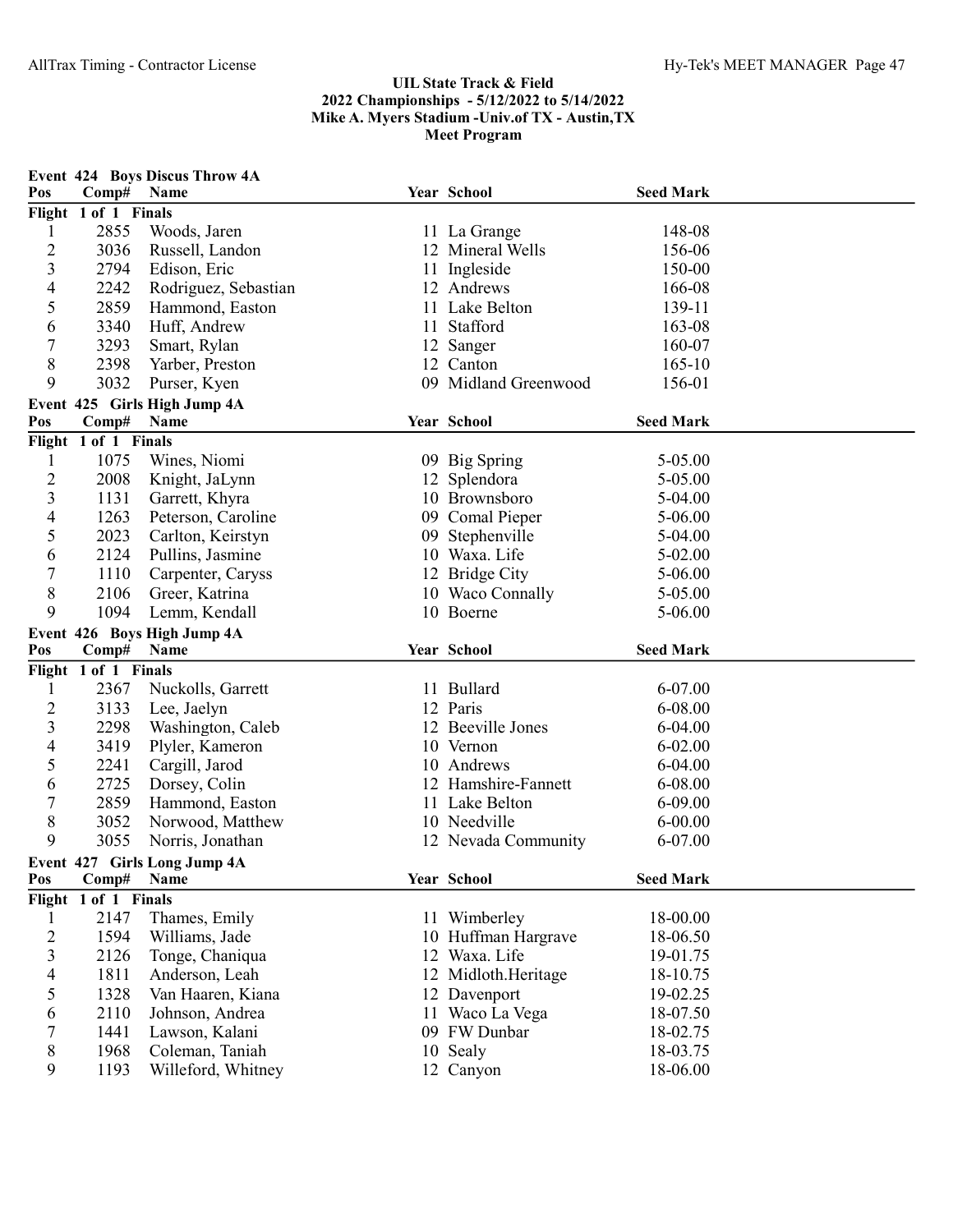|                   |                      | Event 428 Boys Long Jump 4A         |    |                         |                  |  |
|-------------------|----------------------|-------------------------------------|----|-------------------------|------------------|--|
| Pos               | Comp# Name           |                                     |    | Year School             | <b>Seed Mark</b> |  |
|                   | Flight 1 of 1 Finals |                                     |    |                         |                  |  |
| 1                 | 2798                 | Warren, DJ                          |    | 12 Jarrell              | 23-03.75         |  |
| $\overline{c}$    | 3133                 | Lee, Jaelyn                         |    | 12 Paris                | 24-04.75         |  |
| 3                 | 3121                 | Lacy, Jordan                        |    | 12 Pampa                | 22-06.00         |  |
| 4                 | 3327                 | Jones, Tajh                         |    | 12 Somerset             | 24-05.50         |  |
| 5                 | 2576                 | Owens, Rueben                       |    | 11 El Campo             | 23-03.00         |  |
| 6                 | 2513                 | Duncan, Bontay Lamar, Bontay        |    | 12 Dallas Hutchins      | 23-10.75         |  |
| 7                 | 2856                 | Johnson, Kai                        |    | 12 La Marque            | 23-03.25         |  |
| 8                 | 2510                 | Dawson, Davion                      |    | 12 Dallas Carter        | 23-07.00         |  |
| 9                 | 2583                 | Munoz, Angel                        |    | 11 El Paso Riverside    | 22-03.00         |  |
|                   |                      | Event 429 Girls Pole Vault 4A       |    |                         |                  |  |
| Pos               | Comp#                | Name                                |    | Year School             | <b>Seed Mark</b> |  |
|                   | Flight 1 of 1 Finals |                                     |    |                         |                  |  |
| 1                 | 1967                 | Brandes, Breanna                    |    | 12 Sealy                | 11-00.00         |  |
| $\overline{c}$    | 2004                 | Schimdt, Nikolette                  |    | 12 Smithville           | 11-06.00         |  |
| 3                 | 1679                 | Recknagel, Ashlynn                  |    | 12 La Vernia            | 12-00.00         |  |
| 4                 | 2052                 | Tindall, Emma                       |    | 11 Sunnyvale            | 12-06.00         |  |
| 5                 | 1475                 | Ward, Callie                        |    | 12 Gilmer               | 11-06.00         |  |
| 6                 | 2029                 | Mills, Keidra                       |    | 12 Stephenville         | 12-03.00         |  |
| 7                 | 1258                 | Lentz, Alencia                      |    | 11 Comal Canyon Lake    | 13-04.00         |  |
| 8                 | 2145                 | Brown, Elise                        |    | 12 Wimberley            | 11-09.00         |  |
| 9                 | 1187                 | Dickinson, Kashlee                  |    | 11 Canyon               | 13-06.00         |  |
|                   |                      | Event 430 Boys Pole Vault 4A        |    |                         |                  |  |
| Pos               | Comp# Name           |                                     |    | Year School             | <b>Seed Mark</b> |  |
|                   | Flight 1 of 1 Finals |                                     |    |                         |                  |  |
| 1                 | 2457                 | Mickey, Coby                        |    | 11 Comal Canyon Lake    | 13-00.00         |  |
|                   |                      |                                     |    |                         |                  |  |
| $\overline{c}$    | 3157                 | Pilgrim, Preston                    |    | 10 Pleasanton           | 14-06.00         |  |
| 3                 | 3132                 | Farr, Tomas                         |    | 10 Paris                | 13-06.00         |  |
| 4                 | 3258                 | Bragg, Jackson                      |    | 10 Salado               | 13-06.00         |  |
| 5                 | 2257                 | Thompson, Mitchell                  |    | 12 Argyle               | 15-03.00         |  |
| 6                 | 2245                 | Barnes, Eli                         |    | 11 Argyle               | 14-06.00         |  |
| 7                 | 2733                 | Rubio, Christian                    |    | 10 Hardin-Jefferson     | 13-06.00         |  |
| 8                 | 3345                 | Kirbo, Ben                          |    | 12 Stephenville         | 15-06.00         |  |
| 9                 | 2905                 | Pollard, Isaac                      |    | 12 Lindale              | 14-06.00         |  |
|                   |                      |                                     |    |                         |                  |  |
| Pos               | Comp#                | Event 431 Girls Shot Put 4A<br>Name |    | Year School             | <b>Seed Mark</b> |  |
| Flight            | 1 of 1 Finals        |                                     |    |                         |                  |  |
| 1                 | 2064                 | Richmond, Che'Merian                |    | 11 Terrell              | 35-09.00         |  |
|                   | 1093                 |                                     |    | 12 Boerne               | 41-06.00         |  |
| $\mathbf{2}$<br>3 | 1092                 | Clingman, Ashley<br>Adams, Tori     |    | 11 Boerne               | 44-04.00         |  |
| 4                 | 1618                 |                                     |    | Ingleside               | 40-02.00         |  |
| 5                 | 1315                 | Pena, Leslie                        |    | 09 Dallas Carter        | 37-02.00         |  |
| 6                 | 1469                 | Leason-Vorties, Kaidence            | 11 |                         | 47-03.00         |  |
| 7                 | 1819                 | Weiser, Carlie<br>Hunt, Valerie     |    | Giddings<br>09 Monahans | 37-04.25         |  |
| 8                 | 2054                 | Saddler, Toreyna                    |    | 10 Sweetwater           | 39-05.25         |  |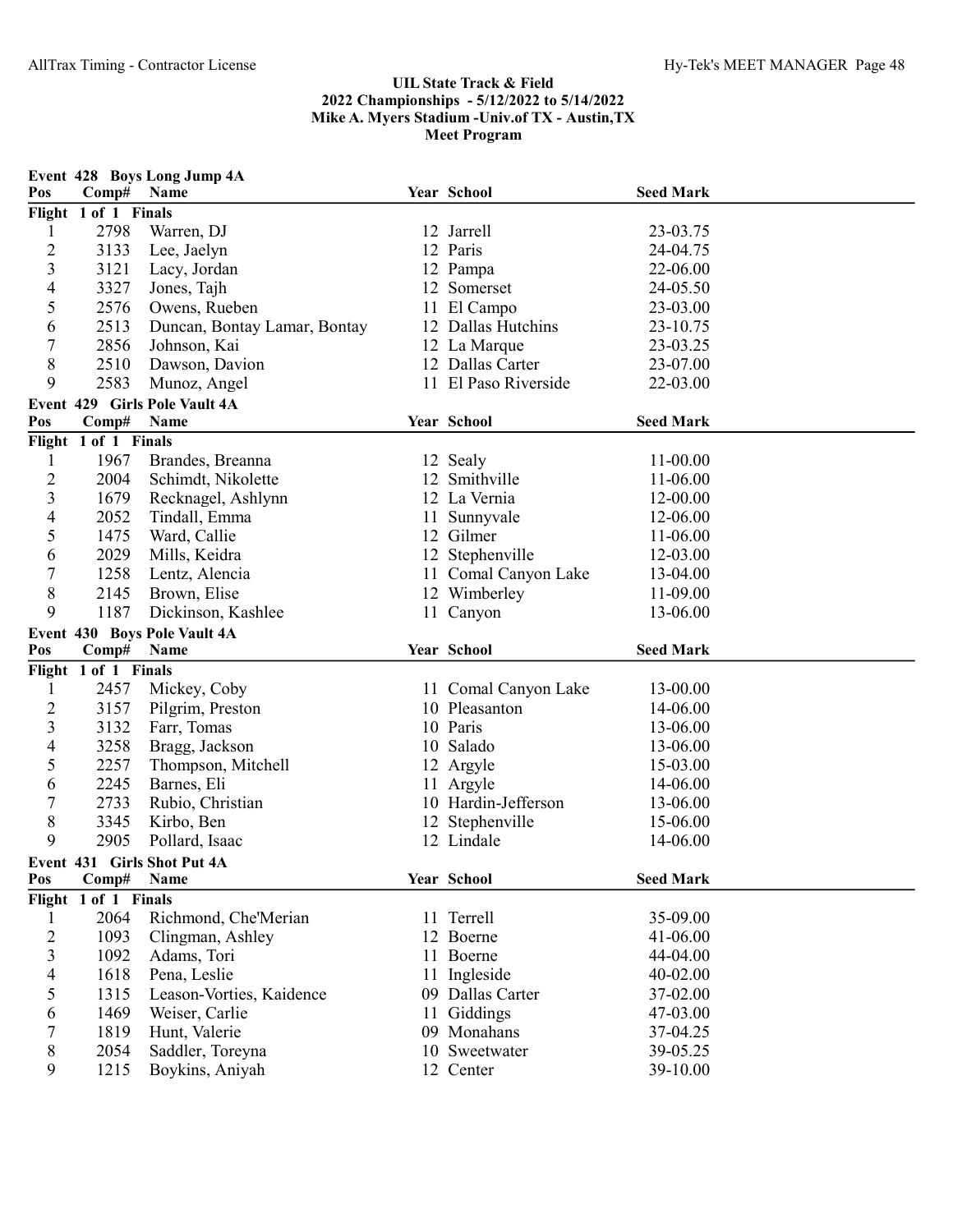| Pos            | Comp#                | Event 432 Boys Shot Put 4A<br>Name            | Year School                         | <b>Seed Mark</b>     |  |
|----------------|----------------------|-----------------------------------------------|-------------------------------------|----------------------|--|
|                | Flight 1 of 1 Finals |                                               |                                     |                      |  |
| 1              | 3293                 | Smart, Rylan                                  | 12 Sanger                           | 53-02.00             |  |
| $\overline{c}$ | 2904                 | Poe, Casey                                    | 10 Lindale                          | 54-08.00             |  |
| 3              | 2413                 | Reemts, Michael                               | 12 Celina                           | 52-05.00             |  |
| 4              | 3422                 | Turner, Kaiden                                | 11 Waco Connally                    | 52-05.00             |  |
| 5              | 3100                 | Ashworth, Hunter                              | 12 Orangefield                      | 50-05.00             |  |
| 6              | 3308                 | Connally, Rikter                              | 11 Seminole                         | 50-11.75             |  |
| 7              | 3344                 | Brister, Creece                               | 10 Stephenville                     | 52-02.75             |  |
| 8              | 3341                 | Patt, Quardale                                | 12 Stafford                         | 56-04.00             |  |
| 9              | 3472                 | Wray, Moses                                   | 12 Wimberley                        | 55-01.50             |  |
|                |                      | Event 433 Girls Triple Jump 4A                |                                     |                      |  |
| Pos            | Comp#                | Name                                          | Year School                         | <b>Seed Mark</b>     |  |
|                | Flight 1 of 1 Finals |                                               |                                     |                      |  |
| 1              | 1477                 | Frush, Kylie                                  | 12 Glen Rose                        | 38-00.75             |  |
| $\overline{c}$ | 1468                 | Blevins, Skylar                               | 12 Geronimo Navarro                 | 36-03.50             |  |
| 3              | 1383                 | Jefferson, Arieanna                           | 09 Ferris                           | 39-06.00             |  |
| 4              | 2133                 | Brown, Londyn                                 | 10 W.Col. Columbia                  | 36-08.75             |  |
| 5              | 1811                 | Anderson, Leah                                | 12 Midloth.Heritage                 | 40-08.00             |  |
| 6              | 1689                 | Watson, Layloni                               | 11 Lake Belton                      | 38-08.25             |  |
| 7              | 2110                 | Johnson, Andrea                               | 11 Waco La Vega                     | 38-05.00             |  |
| $\,$ $\,$      | 1318                 | Wallace, Mallory                              | 11 Dallas Carter                    | 38-03.75             |  |
| 9              | 2009                 | Flaugher, Mackenzie                           | 09 Springtown                       | 38-04.50             |  |
|                |                      | Event 434 Boys Triple Jump 4A                 |                                     |                      |  |
| Pos            | Comp#                | Name                                          | Year School                         | <b>Seed Mark</b>     |  |
|                | Flight 1 of 1 Finals |                                               |                                     |                      |  |
| 1              | 3034                 | Sarratt, Stetson                              | 10 Midloth.Heritage                 | 45-00.50             |  |
| $\overline{c}$ | 3471                 | Wray, Gabriel                                 | 11 Wimberley                        | 46-06.00             |  |
| 3              | 2725                 | Dorsey, Colin                                 | 12 Hamshire-Fannett                 | 45-04.00             |  |
| 4              | 2583                 | Munoz, Angel                                  | 11 El Paso Riverside                | 45-10.25             |  |
| 5              | 3421                 | McDonald, Jelani                              | 11 Waco Connally                    | 46-04.00             |  |
| 6              | 2817                 | Dickerson, Daylon                             |                                     |                      |  |
| 7              |                      |                                               | 12 Kaufman                          | 44-11.50             |  |
| 8              | 2856                 | Johnson, Kai                                  | 12 La Marque                        | 46-01.00             |  |
|                | 2574                 | Miles, Oliver                                 | 10 El Campo                         | 47-05.75             |  |
| 9              | 2860                 | Fulkerson, Mark                               | 12 Lake Worth                       | 45-03.00             |  |
|                |                      | Event 501 Girls 3200 Meter Run 5A             |                                     |                      |  |
| Lane           | Comp#                | <b>Name</b>                                   | Year School                         | <b>Seed Time</b>     |  |
|                | Section 1 of 1       | <b>Timed Finals</b>                           |                                     |                      |  |
| $\mathbf{1}$   | 1099                 | Gonzales, Anastacia                           | 12 Boerne Champion                  | 10:46.69             |  |
| $\overline{c}$ | 1671                 | Quintanilla, Destiny                          | 12 La Joya Palmview                 | 10:54.15             |  |
| 3              | 1748                 | Morefield, Sara                               | 10 Lucas Lovejoy                    | 10:55.20             |  |
| 4              | 1151                 | Magallan, Ella                                | 09 Burl.Centennial                  | 11:41.62             |  |
| 5              | 1196                 | Gomez, Ariyah                                 | 12 Canyon Randall                   | 11:37.02             |  |
| 6              | 1823                 | Little, Emma                                  | 12 Montgomery L                     | 11:22.02             |  |
| 7              | 1747                 | Morefield, Amy                                | 11 Lucas Lovejoy                    | 10:52.57             |  |
| 8<br>9         | 1252<br>1206         | Jones, Maddie<br>Conde De Frankenberg, Isabel | 11 College Station<br>10 Cedar Park | 11:17.01<br>10:31.22 |  |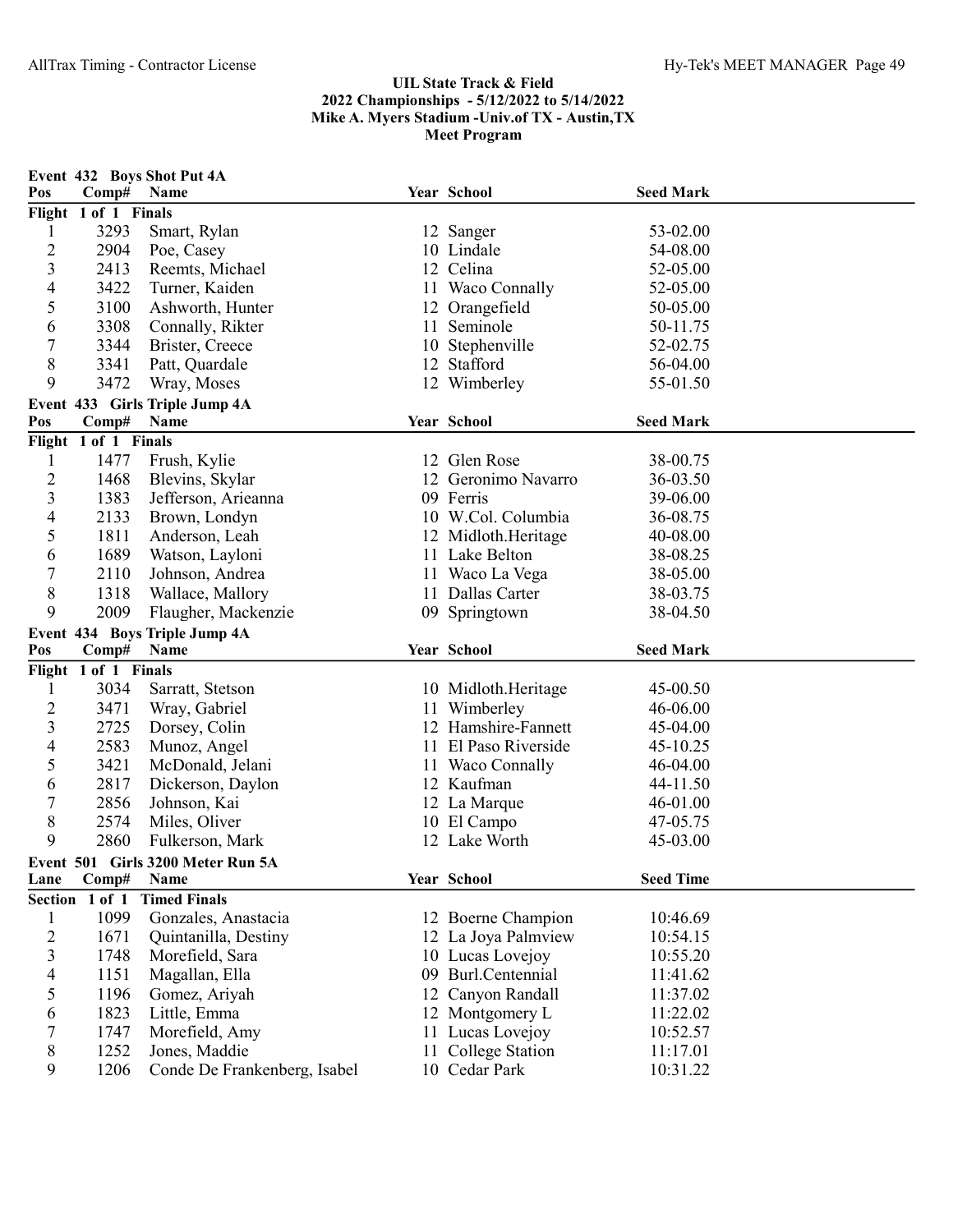|                         |                | Event 502 Boys 3200 Meter Run 5A                          |                                 |                                                                                  |                                        |
|-------------------------|----------------|-----------------------------------------------------------|---------------------------------|----------------------------------------------------------------------------------|----------------------------------------|
| Lane                    | Comp#          | Name                                                      |                                 | Year School                                                                      | <b>Seed Time</b>                       |
|                         | Section 1 of 1 | <b>Timed Finals</b>                                       |                                 |                                                                                  |                                        |
| $\mathbf{1}$            | 2885           | Poole, Jace                                               |                                 | 12 Leander                                                                       | 9:19.24                                |
| $\overline{c}$          | 2626           | Kayyali, Zade                                             |                                 | 10 Friendswood                                                                   | 9:34.77                                |
| $\overline{\mathbf{3}}$ | 2705           | St. John, Walker                                          |                                 | 12 Grapevine                                                                     | 9:16.50                                |
| $\overline{4}$          | 2238           | McGill, Isaac                                             |                                 | 12 Amarillo                                                                      | 9:15.81                                |
| 5                       | 2861           | Pacheco, Celso                                            |                                 | 12 Lamar Fulshear                                                                | 9:35.71                                |
| 6                       | 2991           | Granados, Ayden                                           |                                 | 11 McAllen Memorial                                                              | 9:12.47                                |
| $\boldsymbol{7}$        | 2551           | Hernandez, Kevin                                          |                                 | 12 Donna                                                                         | 9:17.53                                |
| 8                       | 2643           | Enright, Nati (Natnael)                                   |                                 | 12 Frisco Wakeland                                                               | 9:30.29                                |
| 9                       | 2642           | Spieler, Garrick                                          |                                 | 11 Frisco Reedy                                                                  | 9:31.79                                |
|                         |                | Event 503 Girls 4x100 Meter Relay 5A                      |                                 |                                                                                  |                                        |
| Lane                    | Comp#          | <b>Team</b>                                               |                                 | <b>Relay</b>                                                                     | <b>Seed Time</b>                       |
|                         | Section 1 of 1 | <b>Timed Finals</b>                                       |                                 |                                                                                  |                                        |
| $\mathbf{1}$            |                | McKinney North                                            |                                 |                                                                                  | 46.83                                  |
|                         |                | 1) #1790 Hickman, Whitney 11 2) #1788 Coffie, Caitlin 11  |                                 | 3) #1792 Pettis, Leah 12                                                         | 4) #1787 Balous, Ryhan 09              |
|                         |                | 5) #1793 Williams, Jaz 10                                 | 6) #1791 McPherson, Gabrielle 1 |                                                                                  |                                        |
| $\overline{2}$          |                | FW Wyatt                                                  |                                 |                                                                                  | 46.89                                  |
|                         |                | 1) #1447 Trammell, Avia 11                                | 2) #1444 Ford, Jayla 10         | 3) #1445 Lane, Javia 10                                                          | 4) #1448 Trammell, Nia 09              |
|                         |                | 5) #1446 McPherson, Akaisha 116) #1443 Bocage, Malajia 11 |                                 |                                                                                  |                                        |
| 3                       |                | Frisco Liberty                                            |                                 |                                                                                  | 46.96                                  |
|                         |                | 1) #1434 Williams, Jada 12                                | 2) #1433 Smoak, Sydney 11       | 3) #1431 Odonkor, Ivana 11                                                       | 4) #1429 Bishop, Sydney 12             |
|                         |                | 5) #1432 Ross, Cori 12                                    | 6) #1430 Davidson, Delaney 10   |                                                                                  |                                        |
| 4                       |                | Mansfield Timberview                                      |                                 |                                                                                  | 46.08                                  |
|                         |                | 1) #1761 Miller, Princess $12$                            |                                 | 2) #1763 Nwonumah, Adriane 123) #1764 Nwonumah, Norah 10 4) #1760 Mabon, Lola 12 |                                        |
|                         |                | 5) #1759 Loud, Braeden 10                                 | 6) #2168 Rowe, Madison          |                                                                                  |                                        |
| 5                       |                | Cedar Park                                                |                                 |                                                                                  | 47.58                                  |
|                         |                | 1) #1204 Alex, Kate 12                                    | $2)$ #1205 Allmer, Avery 10     | 3) #1208 Graham, Amani 11                                                        | 4) #1210 Laneau, Raniya 12             |
|                         |                | 5) #1207 D'Auria, Alexandra 09 6) #1209 King, Kenzi 10    |                                 |                                                                                  |                                        |
| 6                       |                | Fort Bend Marshall                                        |                                 |                                                                                  | 46.56                                  |
|                         |                | 1) #1404 Johnson, Tairah 12<br>5) #1408 Williams, Dior 09 | 2) #1407 Williams, Cesley 12    | 3) #1402 Green, Brittney 11                                                      | 4) #1409 Williams, Janai 12            |
|                         |                |                                                           |                                 |                                                                                  |                                        |
| 7                       |                | Lancaster<br>1) #1697 Williams, Leeaira 11                | 2) #1692 Daniyan, Kelaiah 11    | 3) #1696 Williams, Jalyn 12                                                      | 46.12<br>4) #1695 Strong, Trelondra 12 |
|                         |                | 5) #1694 Stricklin, Addison 10                            | 6) #1693 McDonald, Laniya 12    |                                                                                  |                                        |
| 8                       |                | Manvel                                                    |                                 |                                                                                  | 47.44                                  |
|                         |                | 1) #1770 Miller, Jasir 12                                 | 2) #1773 Smith, Kayla 12        | 3) #1768 Johnson, Jasmyn 10                                                      | 4) #1772 Shorter, Kennedy 12           |
|                         |                | 5) #1771 Pharms, Jasmine 12                               | 6) #1769 Malbrough, Cailyn 10   |                                                                                  |                                        |
| 9                       |                | Buda Johnson                                              |                                 |                                                                                  | 47.74                                  |
|                         |                | 1) #1143 Selmon, Jade 09                                  | 2) #1144 Silas, Sydney 11       | 3) #1141 Olivarez, Sophia 11                                                     | 4) #1142 Sanchez, Elektra 10           |
|                         |                | 5) #1139 Hoskins, Zaniah 09                               |                                 |                                                                                  |                                        |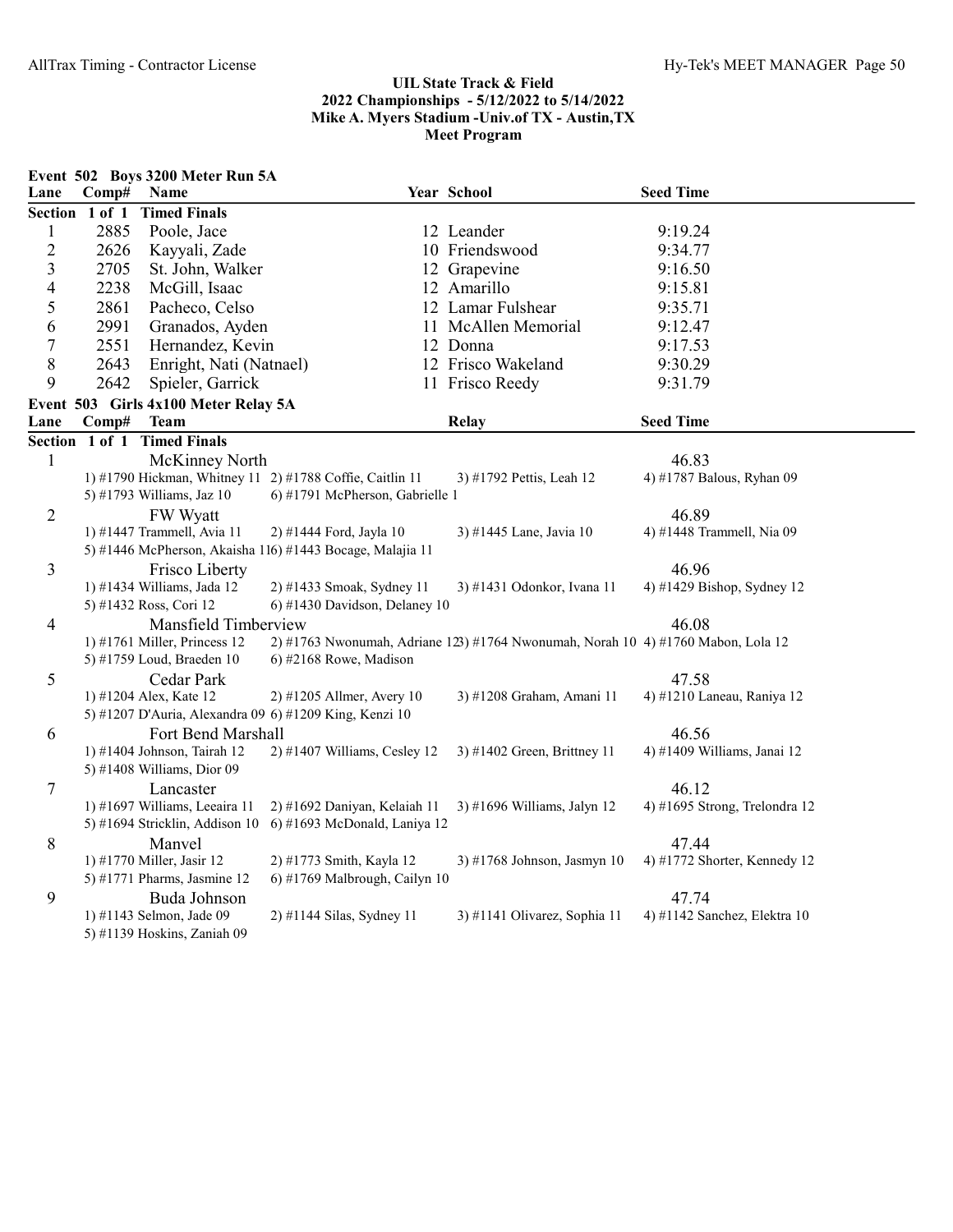Event 504 Boys 4x100 Meter Relay 5A

| Lane           | Comp#          | <b>Team</b>                      |                               | <b>Relay</b>                                               | <b>Seed Time</b>                 |
|----------------|----------------|----------------------------------|-------------------------------|------------------------------------------------------------|----------------------------------|
|                | Section 1 of 1 | <b>Timed Finals</b>              |                               |                                                            |                                  |
| 1              |                | Amarillo                         |                               |                                                            | 41.37                            |
|                |                | 1) #2237 Landry, Xavin 12        | 2) #2239 Molden, Tyreese 12   | 3) #2233 Ervin, Johnquarius 10 4) #2235 Garcia, Jameson 11 |                                  |
|                |                | 5) #2232 Clawson, Cooper 12      | 6) #2236 Harper, Hagen 12     |                                                            |                                  |
| 2              |                | New Caney                        |                               |                                                            | 41.58                            |
|                |                | 1) #3061 Wilson, Dravon 10       | 2) #3057 Cooper, Kayden 10    | 3) #3058 Franklin, Wardell 10                              | 4) #3056 Blocker, Christopher 11 |
|                |                | 5) #3060 Sanchez, Eric 10        | 6) #3059 Reescano, Kedrick 11 |                                                            |                                  |
| 3              |                | Denton Ryan                      |                               |                                                            | 41.46                            |
|                |                | 1) #2537 Hicks, Kalib 11         | 2) #2539 Lewis, Da'Marqis 11  | 3) #2535 Bailey, Jordyn 11                                 | 4) #2540 Taylor, Josiyah 11      |
|                |                | 5) #2538 Hill, Anthony 11        | 6) #2536 Gibson, Jeremiah 10  |                                                            |                                  |
| 4              |                | Georgetown                       |                               |                                                            | 42.07                            |
|                |                | 1) #2665 Alexander, Baylor 10    | 2) #2672 McDaniel, Jack 11    | 3) #2666 Callaway, Gavin 10                                | 4) #2669 Dickman, Drayden 11     |
|                |                | 5) #2671 Jarvis, Carson 11       | 6) #2668 Diaz, Leo            |                                                            |                                  |
| 5              |                | Manor                            |                               |                                                            | 41.21                            |
|                |                | 1) #2948 Crosby, Isaiah 12       | 2) #2951 Nwabuko, Che 12      | 3) #2950 La'Dontae, Carter 10                              | 4) #2949 Harris, Trevon 10       |
|                |                | 5) #2947 Collins, Ian 11         |                               |                                                            |                                  |
| 6              |                | Lancaster                        |                               |                                                            | 41.29                            |
|                |                | 1) #2869 Byrd, Nicholas 11       | 2) #2875 Smith, Kordarion 12  | 3) #2873 Jessie, Tomadric 11                               | 4) #2871 Gipson, Corian 10       |
|                |                | 5) #2868 Brown, Kyson 11         | 6) #2870 Bateman, Jayen       |                                                            |                                  |
| 7              |                | Mansfield Timberview             |                               |                                                            | 41.13                            |
|                |                | 1) #2967 Ware, John 10           | 2) #2965 Sanford, Jordan 11   | 3) #2962 Madison, Tyler 09                                 | 4) #2964 Moffett, Ethan 11       |
|                |                | 5) #2966 Scott, Harvey 09        | 6) #2963 McKinnon, Savion 11  |                                                            |                                  |
| 8              |                | Boerne Champion                  |                               |                                                            | 42.27                            |
|                |                | 1) #2322 Mitchell, Corbin 11     | 2) #2319 Adickes, Arlis 11    | 3) #2323 Rodriguez, Alexander 14) #2320 Bolli, Sawyer 10   |                                  |
|                |                | 5) #2325 Smith, Caleb 12         | 6) #2324 Rossi, Luke 10       |                                                            |                                  |
| 9              |                | Longview                         |                               |                                                            | 41.60                            |
|                |                | 1) #2908 Hale, Jalen 11          | 2) #2912 Tatum, Taylor 10     | 3) #2910 Moon, Zakyire 12                                  | 4) #2913 Taylor, DeKalon 12      |
|                |                | 5) #2911 Sublett, Khylon 11      | 6) #2907 Curry, Ja'Kevyon 11  |                                                            |                                  |
|                |                | Event 505 Girls 800 Meter Run 5A |                               |                                                            |                                  |
| Lane           | Comp#          | Name                             |                               | Year School                                                | <b>Seed Time</b>                 |
|                |                | Section 1 of 1 Timed Finals      |                               |                                                            |                                  |
| 1              | 1145           | Evans, Kathryn                   |                               | 09 Burleson                                                | 2:15.78                          |
| $\overline{c}$ | 1946           | Hawkins-Quinones, Amara          |                               | 12 SA Alamo Heights                                        | 2:13.73                          |
| 3              | 1634           | Ogbeide, Tiyan                   |                               | 11 Katy Jordan                                             | 2:16.22                          |
| 4              | 1197           | McConnell, Cameron               |                               | 12 Canyon Randall                                          | 2:09.18                          |
| 5              | 1206           | Conde De Frankenberg, Isabel     |                               | 10 Cedar Park                                              | 2:06.53                          |

5 1206 Conde De Frankenberg, Isabel 10 Cedar Park 6 1518 Perkins, Avery 11 Hallsville

1822 Johnson, Hailey

1518 Perkins, Avery 11 Hallsville 2:12.11

7 1099 Gonzales, Anastacia 12 Boerne Champion 2:09.33 8 1746 Littlefield, Kailey 10 Lucas Lovejoy 2:08.25<br>
9 1822 Johnson, Hailey 09 Montgomery L 2:16.76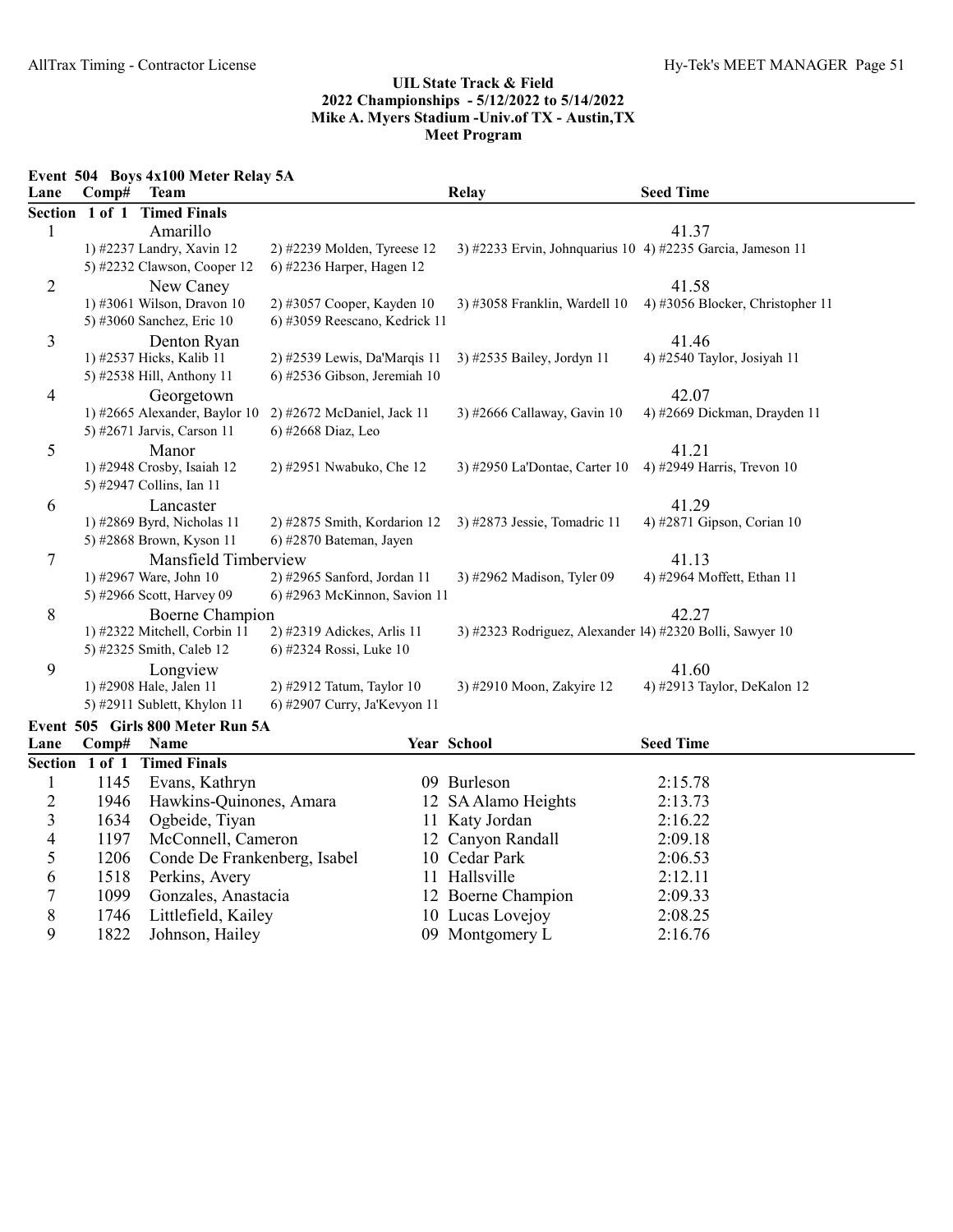| Lane                    | Comp#          | Event 506 Boys 800 Meter Run 5A<br>Name | Year School                            | <b>Seed Time</b> |  |
|-------------------------|----------------|-----------------------------------------|----------------------------------------|------------------|--|
|                         | Section 1 of 1 | <b>Timed Finals</b>                     |                                        |                  |  |
| $\mathbf{1}$            | 2641           | Raney, Keaton                           | 12 Frisco Reedy                        | 1:55.22          |  |
| $\overline{c}$          | 2552           | Melton, Brant                           | 12 Dripping Springs                    | 1:54.59          |  |
| 3                       | 2276           | Huntress, Kepler                        | 11 Austin LASA                         | 1:53.58          |  |
| 4                       | 3237           | Winston, Chasetin                       | 12 Royse City                          | 1:54.05          |  |
| 5                       | 2887           | Curico-McLennan, Zephaniah              | 12 Leander Glenn                       | 1:54.87          |  |
| 6                       | 2705           | St. John, Walker                        | 12 Grapevine                           | 1:53.68          |  |
| 7                       | 3084           | Lutkenhaus, Andrew                      | 11 Northwest                           | 1:54.62          |  |
| 8                       | 3161           | Jacobs Jr., Cyrus                       | 12 Port Neches-Groves                  | 1:54.75          |  |
| 9                       | 2779           | Burningham, Trenton                     | 11 Kingwood Park                       | 1:54.75          |  |
|                         |                | Event 507 Girls 100 Meter Hurdles 5A    |                                        |                  |  |
| Lane                    | Comp#          | Name                                    | Year School                            | <b>Seed Time</b> |  |
|                         | Section 1 of 1 | <b>Timed Finals</b>                     |                                        |                  |  |
| $\mathbf{1}$            | 1195           | Bettag, Alex                            | 12 Canyon Randall                      | 15.17            |  |
| $\overline{c}$          | 1406           | Roberts, Desirae                        | 12 Fort Bend Marshall                  | 14.25            |  |
| 3                       | 1436           |                                         | 10 Frisco Lone Star                    | 14.21            |  |
| 4                       | 1335           | Jules, Kelis<br>Head, Kailyn            |                                        | 14.82            |  |
| 5                       | 1789           |                                         | 09 Denton Ryan                         | 14.01            |  |
|                         |                | Harber, Alexandra                       | 11 McKinney North                      |                  |  |
| 6                       | 1404           | Johnson, Tairah                         | 12 Fort Bend Marshall                  | 13.73            |  |
| 7                       | 1208           | Graham, Amani                           | 11 Cedar Park                          | 14.87            |  |
| 8                       | 1467           | Spencer, Jacqui                         | 12 Georgetown                          | 15.00            |  |
| 9                       | 1911           | Edwards, Jourdin                        | 12 Prosper Rock Hill                   | 14.11            |  |
|                         |                | Event 508 Boys 110 Meter Hurdles 5A     |                                        |                  |  |
| Lane                    | Comp#          | Name                                    | Year School                            | <b>Seed Time</b> |  |
|                         | Section 1 of 1 | <b>Timed Finals</b>                     |                                        |                  |  |
| 1                       | 2403           | McGill, Clarence                        | 12 CC Moody                            | 14.94            |  |
| 2                       | 2603           | Brinkley, Chris                         | 12 Fort Bend Marshall                  | 13.96            |  |
| 3                       | 2874           | Jones, Kendrick                         | 12 Lancaster                           | 13.93            |  |
| 4                       | 2675           | Scheuber, Liam                          | 11 Georgetown E                        | 14.89            |  |
| 5                       | 2961           | Bates, Cameron                          | 10 Man. Timberview                     | 14.36            |  |
| 6                       | 3030           | Smallwood, Kendrick                     | 12 Mesquite Poteet                     | 13.49            |  |
| 7                       | 2604           | Davis, Arveyon                          | 11 Fort Bend Marshall                  | 13.84            |  |
| 8                       | 3007           | Blackwood, Kody                         | 12 McKinney North                      | 13.82            |  |
| 9                       | 3086           | Reil, Kenan                             | 11 Northwest                           | 14.58            |  |
|                         |                | Event 509 Girls 100 Meter Dash 5A       |                                        |                  |  |
| Lane                    | Comp#          | Name                                    | Year School                            | <b>Seed Time</b> |  |
|                         | Section 1 of 1 | <b>Timed Finals</b>                     |                                        |                  |  |
| $\mathbf{1}$            | 1448           | Trammell, Nia                           | 09 FW Wyatt                            | 11.95            |  |
| $\overline{c}$          | 1427           | Hackett, Laila                          | 11 Lebanon Trail                       | 11.66            |  |
| $\overline{\mathbf{3}}$ | 1763           | Nwonumah, Adriane                       | 12 Man. Timberview                     | 11.66            |  |
| 4                       | 1199           | Bigam, Aniyah                           | 11 Carrollton Smith                    | 11.60            |  |
| 5                       | 1251           | Green, Elnita                           | 11 College Station                     | 11.59            |  |
| 6                       | 1970           | Harris, Nayla                           | 12 Seguin                              | 12.18            |  |
| 7                       | 1756           | Mallard, Christine                      | 12 Mansfield Legacy                    | 11.52            |  |
| 8                       |                |                                         |                                        |                  |  |
| 9                       | 1892<br>1256   | Ogunleye, Suzan<br>Fowler, Zenai        | 12 Pflug.Hendricksn<br>12 Comal Canyon | 12.15<br>12.43   |  |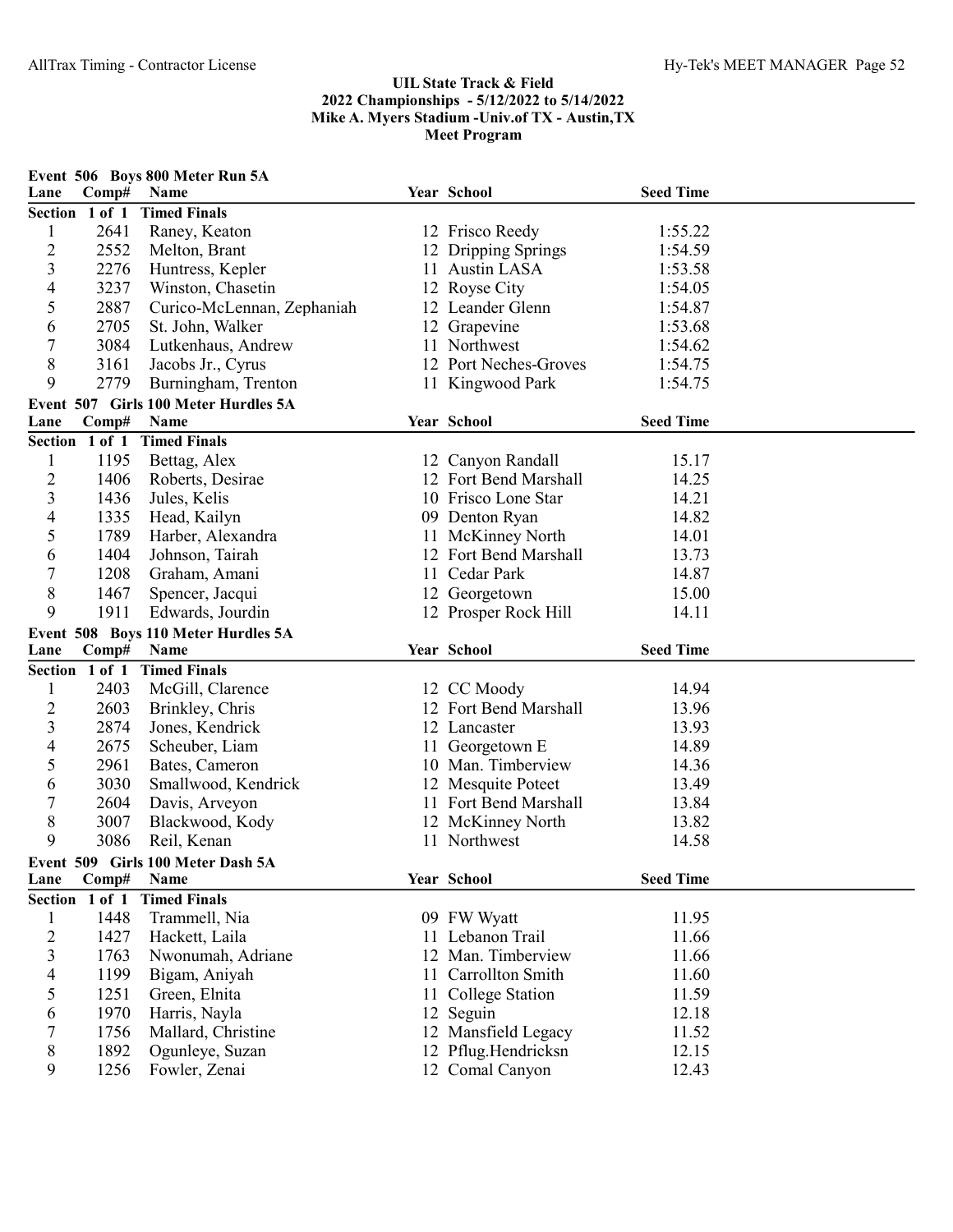|                         |                | Event 510 Boys 100 Meter Dash 5A                          |                                                         |                                                         |                                      |
|-------------------------|----------------|-----------------------------------------------------------|---------------------------------------------------------|---------------------------------------------------------|--------------------------------------|
| Lane                    | Comp#          | Name                                                      |                                                         | Year School                                             | <b>Seed Time</b>                     |
|                         | Section 1 of 1 | <b>Timed Finals</b>                                       |                                                         |                                                         |                                      |
| $\mathbf{1}$            | 2913           | Taylor, DeKalon                                           |                                                         | 12 Longview                                             | 10.60                                |
| $\overline{c}$          | 3056           | Blocker, Christopher                                      |                                                         | 11 New Caney                                            | 10.62                                |
| $\overline{\mathbf{3}}$ | 2811           | Oladipupo, Toheeb                                         |                                                         | 12 Katy Paetow                                          | 10.72                                |
| $\overline{4}$          | 2951           | Nwabuko, Che                                              |                                                         | 12 Manor                                                | 10.44                                |
| 5                       | 2674           | Burns, Corin                                              |                                                         | 12 Georgetown E                                         | 10.77                                |
| 6                       | 2965           | Sanford, Jordan                                           |                                                         | 11 Man. Timberview                                      | 10.64                                |
| $\boldsymbol{7}$        | 2875           | Smith, Kordarion                                          |                                                         | 12 Lancaster                                            | 10.57                                |
| 8                       | 2967           | Ware, John                                                |                                                         | 10 Man. Timberview                                      | 10.69                                |
| 9                       | 2404           | Nation, Darrel                                            |                                                         | 12 CC Moody                                             | 11.10                                |
|                         |                | Event 511 Girls 4x200 Meter Relay 5A                      |                                                         |                                                         |                                      |
| Lane                    | Comp#          | <b>Team</b>                                               |                                                         | Relay                                                   | <b>Seed Time</b>                     |
|                         |                | Section 1 of 1 Timed Finals                               |                                                         |                                                         |                                      |
| $\mathbf{1}$            |                | Frisco Liberty                                            |                                                         |                                                         | 1:39.03                              |
|                         |                | 1) #1429 Bishop, Sydney 12                                | 2) #1433 Smoak, Sydney 11                               | 3) #1431 Odonkor, Ivana 11                              | 4) #1434 Williams, Jada 12           |
|                         |                | 5) #1432 Ross, Cori 12                                    | 6) #1428 Ajayi, Grace 10                                |                                                         |                                      |
| 2                       |                | Seguin                                                    |                                                         |                                                         | 1:41.58                              |
|                         |                | 1) #1970 Harris, Nayla 12                                 | 2) #1972 Nunez, Kyra                                    | 3) #1969 Brown, Leah                                    | 4) #1973 Shular, Dashia              |
|                         |                | 5) #1971 Lingueno, Ashley 12                              |                                                         |                                                         |                                      |
| 3                       |                | Manvel                                                    |                                                         |                                                         | 1:40.94                              |
|                         |                | 1) #1770 Miller, Jasir 12                                 | 2) #1774 Woodard, Kymia 10                              | 3) #1771 Pharms, Jasmine 12                             | 4) #1772 Shorter, Kennedy 12         |
|                         |                | 5) #1767 Holloway, Saniya 11                              | 6) #1766 Guidry, Kennedi 12                             |                                                         |                                      |
| 4                       |                | Mansfield Timberview                                      |                                                         |                                                         | 1:40.10                              |
|                         |                | 1) #1761 Miller, Princess 12                              |                                                         | 2) #1764 Nwonumah, Norah 10 3) #1758 Fingers, Taylor 11 | 4) #1760 Mabon, Lola 12              |
|                         |                | 5) #1762 Milligan, Hanyla 11                              | 6) #1759 Loud, Braeden 10                               |                                                         |                                      |
| 5                       |                | Fort Bend Marshall                                        |                                                         |                                                         | 1:39.96                              |
|                         |                | 1) #1403 Griffin, Genesis 11                              | 2) #1404 Johnson, Tairah 12                             | 3) #1405 Moore, Tyeler 11                               | 4) #1409 Williams, Janai 12          |
|                         |                | 5) #1408 Williams, Dior 09                                | 6) #1401 Brinkley, Brianna 09                           |                                                         |                                      |
| 6                       |                | Lancaster                                                 |                                                         |                                                         | 1:37.13                              |
|                         |                | 1) #1697 Williams, Leeaira 11                             | 2) #1696 Williams, Jalyn 12                             | 3) #1695 Strong, Trelondra 12                           | 4) #1692 Daniyan, Kelaiah 11         |
|                         |                | 5) #1694 Stricklin, Addison 10                            | 6) #1691 Claiborne, Kialia 11                           |                                                         |                                      |
| 7                       |                | Buda Johnson                                              |                                                         |                                                         | 1:40.10                              |
|                         |                | 1) #1140 Kinnison, Sidney 11<br>5) #1143 Selmon, Jade 09  | 2) #1144 Silas, Sydney 11<br>6) #1138 Bartlett, Sage 12 | 3) #1141 Olivarez, Sophia 11                            | 4) #1142 Sanchez, Elektra 10         |
|                         |                |                                                           |                                                         |                                                         |                                      |
| 8                       |                | <b>Burleson Centennial</b><br>1) #1152 Mosley, Kennedy 11 | 2) #1154 Tucker, Kendahl 12                             | 3) #1150 Ferguson, Kyla 11                              | 1:40.21<br>4) #1153 Sneed, Lauren 12 |
|                         |                | 5) #1155 Tucker, London 10                                | 6) #1156 Walker, Amyria 12                              |                                                         |                                      |
| 9                       |                |                                                           |                                                         |                                                         | 1:40.70                              |
|                         |                | Denton Ryan                                               | 1) #1338 Nwachukwu, Chidinma2) #1336 Jones, Joy 09      | 3) #1334 Haley, Katelyn 10                              | 4) #1339 Okoye, Chinazaekpere 1      |
|                         |                | 5) #1333 Risler, Caelianna                                | 6) #1337 Marion, Briley 09                              |                                                         |                                      |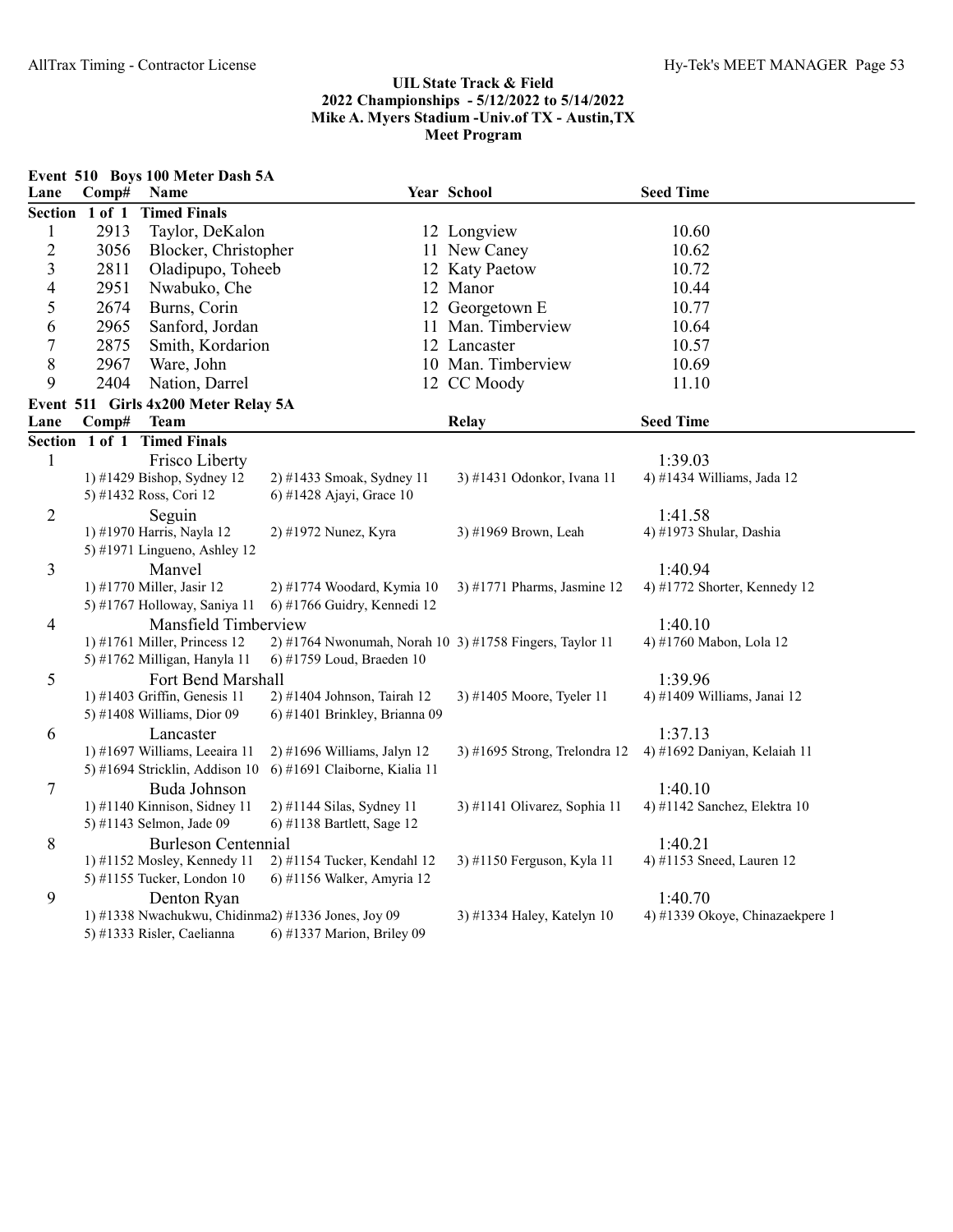Event 512 Boys 4x200 Meter Relay 5A

| Lane           | Comp#          | <b>Team</b>                       |                                                                        | <b>Relay</b>                                                | <b>Seed Time</b>               |
|----------------|----------------|-----------------------------------|------------------------------------------------------------------------|-------------------------------------------------------------|--------------------------------|
|                | Section 1 of 1 | <b>Timed Finals</b>               |                                                                        |                                                             |                                |
|                |                | McKinney North                    |                                                                        |                                                             | 1:27.03                        |
|                |                | $1)$ #3008 Briggs, Taylor 10      | 2) #3012 Smallwood, Christophe <sub>3</sub> ) #3009 Crosby, Emanuel 09 |                                                             | 4) #3010 Hendrix, Korbin 12    |
|                |                | 5) #3006 Blackmon, Tyler          | 6) #3498 Mukahanana, Tonderai                                          |                                                             |                                |
| $\overline{2}$ |                | Rosenberg Terry                   |                                                                        |                                                             | 1:26.70                        |
|                |                |                                   | 1) #3230 Mitchell, Trumaine 11 2) #3227 Brown, Alphonso 12             | $3)$ #3228 Lightfoot, Wilson 12                             | 4) #3231 Wilkerson, Devin $10$ |
|                |                | 5) #3226 Axel, Anthony 12         | 6) #3229 Masha, Hammed 11                                              |                                                             |                                |
| 3              |                | Boerne Champion                   |                                                                        |                                                             | 1:28.70                        |
|                |                | 1) #2320 Bolli, Sawyer 10         | 2) #2319 Adickes, Arlis 11                                             | 3) #2323 Rodriguez, Alexander 14) #2322 Mitchell, Corbin 11 |                                |
|                |                | 5) #2325 Smith, Caleb 12          | $(6)$ #2321 Lewis, Ranger                                              |                                                             |                                |
| $\overline{4}$ |                | Amarillo                          |                                                                        |                                                             | 1:26.15                        |
|                |                | 1) #2237 Landry, Xavin 12         | 2) #2239 Molden, Tyreese 12                                            | 3) #2233 Ervin, Johnquarius 10 4) #2235 Garcia, Jameson 11  |                                |
|                |                | 5) #2232 Clawson, Cooper 12       | 6) #2234 Fawell, Jaret 11                                              |                                                             |                                |
| 5              |                | Fort Bend Marshall                |                                                                        |                                                             | 1:24.93                        |
|                |                | 1) #2608 Patterson, Micheal 11    | $2)$ #2606 Holmes, Gerard 12                                           | $3)$ #2607 Howard, Jonathan 12                              | 4) #2610 Williams, Kameron 09  |
|                |                | 5) #2602 Briggs, Winston $12$     | 6) #2605 Dixon, Troy 12                                                |                                                             |                                |
| 6              |                | Lancaster                         |                                                                        |                                                             | 1:25.65                        |
|                |                | 1) #2869 Byrd, Nicholas 11        | $2)$ #2875 Smith, Kordarion 12                                         | 3) #2873 Jessie, Tomadric 11                                | 4) #2871 Gipson, Corian 10     |
|                |                | 5) #2868 Brown, Kyson 11          | 6) #3497 Stearnes, Donavan                                             |                                                             |                                |
| 7              |                | Leander Glenn                     |                                                                        |                                                             | 1:28.08                        |
|                |                | 1) #2886 Bradley, Dalton 11       | 2) #2890 Mcfarlin, Kenneth 11 3) #2891 Mendez, William 11              |                                                             | 4) #2889 Krause, Ethan 11      |
|                |                | 5) #2888 Endel, Devin 11          | 6) #2892 Sledge, Ethan 11                                              |                                                             |                                |
| 8              |                | Aledo                             |                                                                        |                                                             | 1:27.04                        |
|                |                | 1) #2217 Steffe, Samuel 12        | $2)$ #2214 Lawrence, Aven 10                                           | 3) #2213 Hejny, Hauss 10                                    | 4) #2215 Murador, Clay 11      |
|                |                | 5) #2216 Pope, Jalen 11           | 6) #2212 Allen, Jaden 10                                               |                                                             |                                |
| 9              |                | Longview                          |                                                                        |                                                             | 1:26.83                        |
|                |                | 1) #2908 Hale, Jalen 11           | 2) #2912 Tatum, Taylor 10                                              | 3) #2910 Moon, Zakyire 12                                   | 4) #2913 Taylor, DeKalon 12    |
|                |                |                                   | 5) #2909 McGee, Demarcus 11 6) #2907 Curry, Ja'Kevyon 11               |                                                             |                                |
|                |                | Event 513 Girls 400 Meter Dash 5A |                                                                        |                                                             |                                |

| Lane          | $\bf Comp#$ | <b>Name</b>                 | <b>Year School</b>    | <b>Seed Time</b> |  |
|---------------|-------------|-----------------------------|-----------------------|------------------|--|
|               |             | Section 1 of 1 Timed Finals |                       |                  |  |
|               | 1946        | Hawkins-Quinones, Amara     | 12 SA Alamo Heights   | 57.11            |  |
|               | 1407        | Williams, Cesley            | 12 Fort Bend Marshall | 55.14            |  |
|               | 1634        | Ogbeide, Tiyan              | 11 Katy Jordan        | 55.84            |  |
| 4             | 1199        | Bigam, Aniyah               | 11 Carrollton Smith   | 55.46            |  |
|               | 1903        | Butler, Sanaria             | 12 Port Neches-Groves | 54.09            |  |
| $\mathfrak b$ | 1203        | Woods, Toni                 | 11 CC Veterans Mem    | 56.78            |  |
|               | 1756        | Mallard, Christine          | 12 Mansfield Legacy   | 54.00            |  |
| 8             | 1295        | Harden, London              | 09 Crowley            | 56.12            |  |
| 9             | 1736        | Johnson, DaNaucia           | 09 Longview           | 55.94            |  |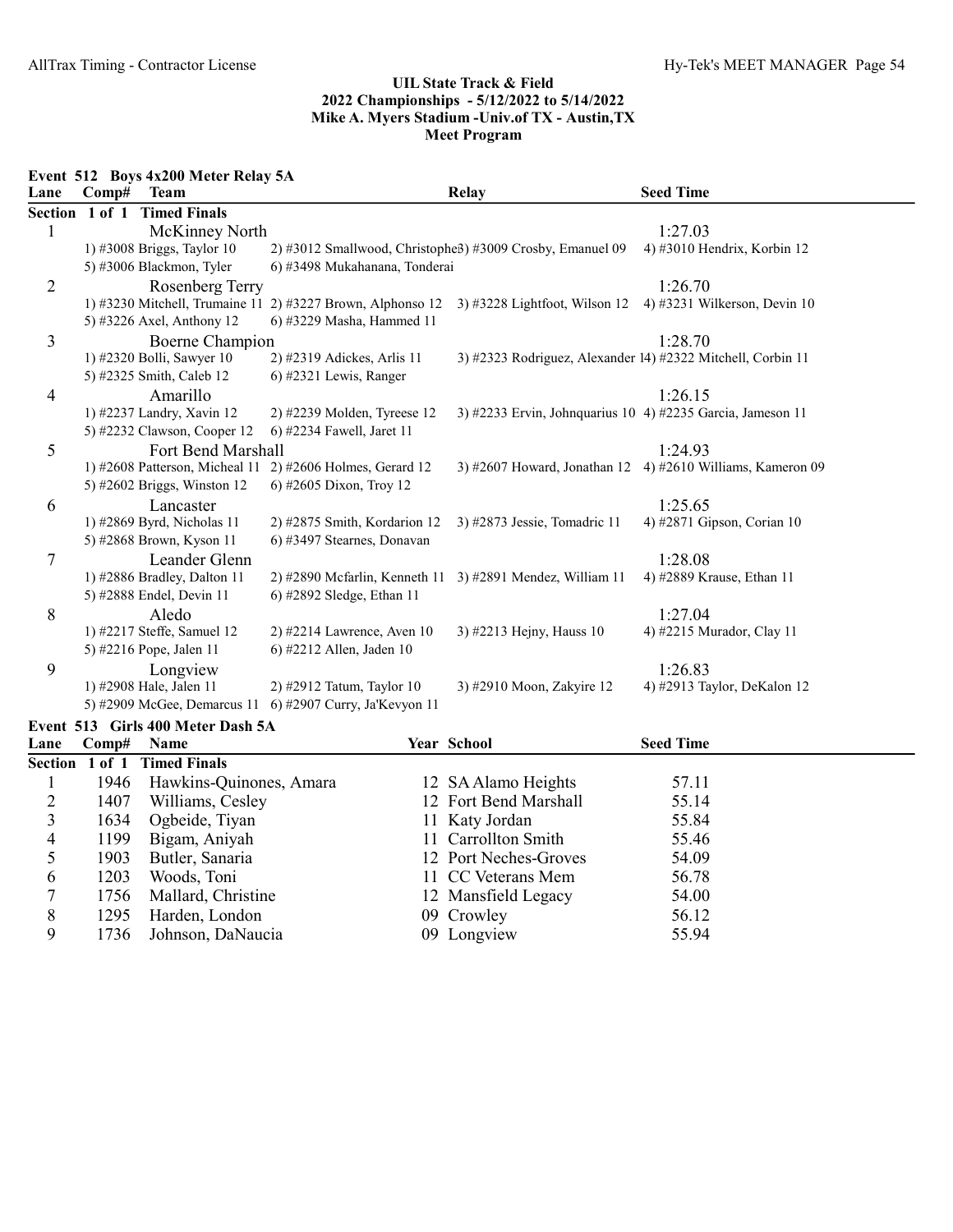|                         |                         | Event 514 Boys 400 Meter Dash 5A     | Year School           | <b>Seed Time</b> |  |
|-------------------------|-------------------------|--------------------------------------|-----------------------|------------------|--|
| Lane                    | Comp#<br>Section 1 of 1 | Name<br><b>Timed Finals</b>          |                       |                  |  |
| $\mathbf{l}$            | 3265                    | Megrath, Connor                      | 12 SA Alamo Heights   | 48.94            |  |
| $\overline{c}$          | 2927                    | Mcgowan, Riley                       | 12 Lucas Lovejoy      | 48.11            |  |
| 3                       | 2291                    | Chin, Cameron                        | 12 Baytown Sterling   | 47.86            |  |
| 4                       | 2345                    | Hemphill, Eric                       | 12 Brenham            | 47.50            |  |
| 5                       | 3236                    | Roberson, Jonah                      | 11 Royse City         | 47.70            |  |
| 6                       | 2672                    | McDaniel, Jack                       | 11 Georgetown         | 48.45            |  |
| 7                       | 2964                    | Moffett, Ethan                       | 11 Man. Timberview    | 48.00            |  |
| 8                       | 2639                    | Wooley, Cameron                      | 12 Frisco Liberty     | 48.13            |  |
| 9                       | 2959                    | Cook, Ty                             | 12 Mansfield Legacy   | 48.71            |  |
|                         |                         | Event 515 Girls 300 Meter Hurdles 5A |                       |                  |  |
| Lane                    | Comp#                   | Name                                 | Year School           | <b>Seed Time</b> |  |
|                         | Section 1 of 1          | <b>Timed Finals</b>                  |                       |                  |  |
| $\mathbf{1}$            | 1757                    | Robinson, Jaidyn                     | 11 Mansfield Legacy   | 44.45            |  |
| 2                       | 1467                    | Spencer, Jacqui                      | 12 Georgetown         | 43.20            |  |
| $\mathfrak{Z}$          | 1691                    | Claiborne, Kialia                    | 11 Lancaster          | 43.15            |  |
| 4                       | 1140                    | Kinnison, Sidney                     | 11 Buda Johnson       | 42.36            |  |
| 5                       | 1339                    | Okoye, Chinazaekpere                 | 12 Denton Ryan        | 43.82            |  |
| 6                       | 1425                    | Chacchia, Kirin                      | 11 Frisco Heritage    | 42.74            |  |
| 7                       | 1406                    | Roberts, Desirae                     | 12 Fort Bend Marshall | 43.15            |  |
| 8                       | 1911                    | Edwards, Jourdin                     | 12 Prosper Rock Hill  | 42.90            |  |
| 9                       | 1253                    | Kaase, Layni                         | 09 College Station    | 44.75            |  |
|                         |                         | Event 516 Boys 300 Meter Hurdles 5A  |                       |                  |  |
| Lane                    | Comp#                   | Name                                 | Year School           | <b>Seed Time</b> |  |
|                         | Section 1 of 1          | <b>Timed Finals</b>                  |                       |                  |  |
| 1                       | 2511                    | Herring, Luke                        | 11 Dal.Highlnd Park   | 37.55            |  |
| 2                       | 3086                    | Reil, Kenan                          | 11 Northwest          | 38.17            |  |
| 3                       | 2366                    | Blalock, Joshua                      | 12 Buda Johnson       | 39.16            |  |
| 4                       | 3007                    | Blackwood, Kody                      | 12 McKinney North     | 36.52            |  |
| 5                       | 2961                    | Bates, Cameron                       | 10 Man. Timberview    | 37.44            |  |
| 6                       | 2403                    | McGill, Clarence                     | 12 CC Moody           | 38.57            |  |
| 7                       | 2603                    | Brinkley, Chris                      | 12 Fort Bend Marshall | 36.25            |  |
| 8                       | 3030                    | Smallwood, Kendrick                  | 12 Mesquite Poteet    | 36.54            |  |
| 9                       | 2604                    | Davis, Arveyon                       | 11 Fort Bend Marshall | 37.98            |  |
|                         |                         | Event 517 Girls 200 Meter Dash 5A    |                       |                  |  |
| Lane                    | Comp#                   | Name                                 | Year School           | <b>Seed Time</b> |  |
|                         | Section 1 of 1          | <b>Timed Finals</b>                  |                       |                  |  |
| $\mathbf{1}$            | 1427                    | Hackett, Laila                       | 11 Lebanon Trail      | 23.87            |  |
| $\overline{c}$          | 1635                    | Ransom, Aloni                        | 11 Katy Jordan        | 24.78            |  |
| $\overline{\mathbf{3}}$ | 1763                    | Nwonumah, Adriane                    | 12 Man. Timberview    | 24.21            |  |
| 4                       | 1199                    | Bigam, Aniyah                        | 11 Carrollton Smith   | 23.68            |  |
| 5                       | 1251                    | Green, Elnita                        | 11 College Station    | 24.32            |  |
| 6                       | 1756                    | Mallard, Christine                   | 12 Mansfield Legacy   | 23.73            |  |
| 7                       | 1959                    | Morrison, Kallie                     | 12 SA Veterans Mem    | 24.73            |  |
| 8                       | 1319                    | Jackson, Amauri                      | 10 Dallas Kimball     | 24.40            |  |
| 9                       | 1699                    | Loredo, Emily                        | 11 Laredo Cigarroa    | 25.03            |  |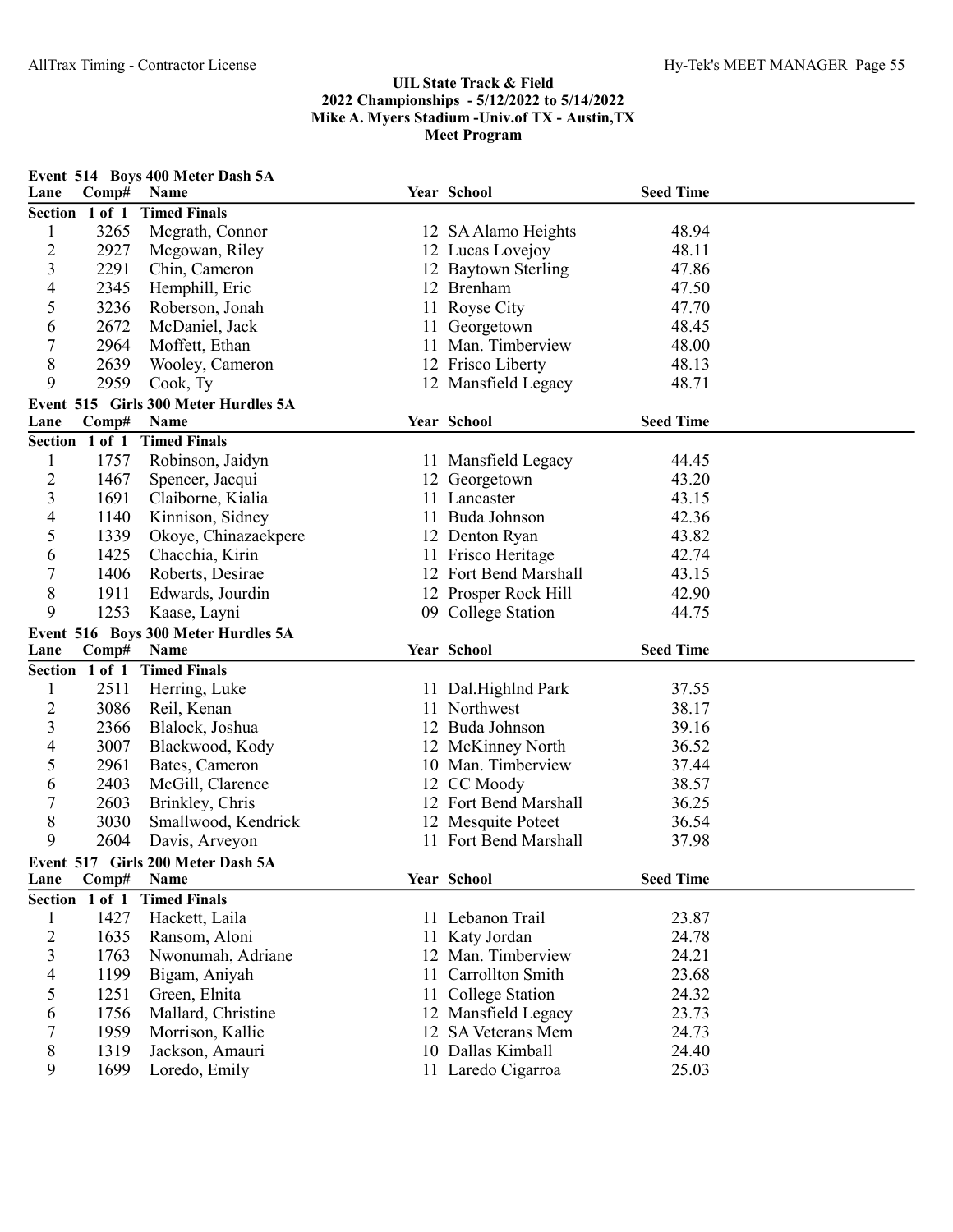|                | Event 518 Boys 200 Meter Dash 5A |                                   |  |                       |                  |  |  |  |
|----------------|----------------------------------|-----------------------------------|--|-----------------------|------------------|--|--|--|
| Lane           | Comp#                            | Name                              |  | Year School           | <b>Seed Time</b> |  |  |  |
|                | Section 1 of 1                   | <b>Timed Finals</b>               |  |                       |                  |  |  |  |
| $\mathbf{1}$   | 2637                             | Langrin, Zavion                   |  | 12 Frisco Heritage    | 21.29            |  |  |  |
| $\overline{c}$ | 2606                             | Holmes, Gerard                    |  | 12 Fort Bend Marshall | 21.09            |  |  |  |
| 3              | 2404                             | Nation, Darrel                    |  | 12 CC Moody           | 21.26            |  |  |  |
| 4              | 2239                             | Molden, Tyreese                   |  | 12 Amarillo           | 21.25            |  |  |  |
| 5              | 2674                             | Burns, Corin                      |  | 12 Georgetown E       | 21.20            |  |  |  |
| 6              | 2512                             | Rutledge, John                    |  | 12 Dal.Highlnd Park   | 20.83            |  |  |  |
| 7              | 2951                             | Nwabuko, Che                      |  | 12 Manor              | 21.07            |  |  |  |
| 8              | 2579                             | Bass, Charlie                     |  | 12 El Paso Andress    | 21.54            |  |  |  |
| 9              | 2607                             | Howard, Jonathan                  |  | 12 Fort Bend Marshall | 21.42            |  |  |  |
|                |                                  | Event 519 Girls 1600 Meter Run 5A |  |                       |                  |  |  |  |
| Lane           | Comp#                            | Name                              |  | Year School           | <b>Seed Time</b> |  |  |  |
|                |                                  | Section 1 of 1 Timed Finals       |  |                       |                  |  |  |  |
| $\mathbf{1}$   | 1197                             | McConnell, Cameron                |  | 12 Canyon Randall     | 4:58.47          |  |  |  |
| 2              | 1206                             | Conde De Frankenberg, Isabel      |  | 10 Cedar Park         | 4:49.31          |  |  |  |
| 3              | 1823                             | Little, Emma                      |  | 12 Montgomery L       | 5:09.73          |  |  |  |
| 4              | 1252                             | Jones, Maddie                     |  | 11 College Station    | 5:03.73          |  |  |  |
| 5              | 1746                             | Littlefield, Kailey               |  | 10 Lucas Lovejoy      | 4:57.54          |  |  |  |
| 6              | 1438                             | O'Brien, Erin                     |  | 12 Frisco Memorial    | 5:02.66          |  |  |  |
| 7              | 1671                             | Quintanilla, Destiny              |  | 12 La Joya Palmview   | 5:04.17          |  |  |  |
| 8              | 1099                             | Gonzales, Anastacia               |  | 12 Boerne Champion    | 4:57.73          |  |  |  |
| 9              | 1196                             | Gomez, Ariyah                     |  | 12 Canyon Randall     | 5:16.44          |  |  |  |
|                |                                  | Event 520 Boys 1600 Meter Run 5A  |  |                       |                  |  |  |  |
| Lane           | Comp#                            | <b>Name</b>                       |  | Year School           | <b>Seed Time</b> |  |  |  |
|                | Section 1 of 1                   | <b>Timed Finals</b>               |  |                       |                  |  |  |  |
| $\mathbf{1}$   | 2642                             | Spieler, Garrick                  |  | 11 Frisco Reedy       | 4:21.66          |  |  |  |
| $\overline{c}$ | 2238                             | McGill, Isaac                     |  | 12 Amarillo           | 4:17.58          |  |  |  |
| 3              | 2630                             | Curry IV, Kevin                   |  | 12 Frisco             | 4:25.65          |  |  |  |
| 4              | 2922                             | Mora, David                       |  | 11 Lubbock Monterey   | 4:15.98          |  |  |  |
| 5              | 2991                             | Granados, Ayden                   |  | 11 McAllen Memorial   | 4:11.69          |  |  |  |
| 6              | 2277                             | Riley, Christopher                |  | 12 Austin McCallum    | 4:19.75          |  |  |  |
| 7              | 2673                             | Wienen, Joseph                    |  | 10 Georgetown         | 4:14.99          |  |  |  |
| 8              | 2885                             | Poole, Jace                       |  | 12 Leander            | 4:15.98          |  |  |  |
| 9              | 2945                             | Maxwell, Owen                     |  | 12 Magnolia West      | 4:23.50          |  |  |  |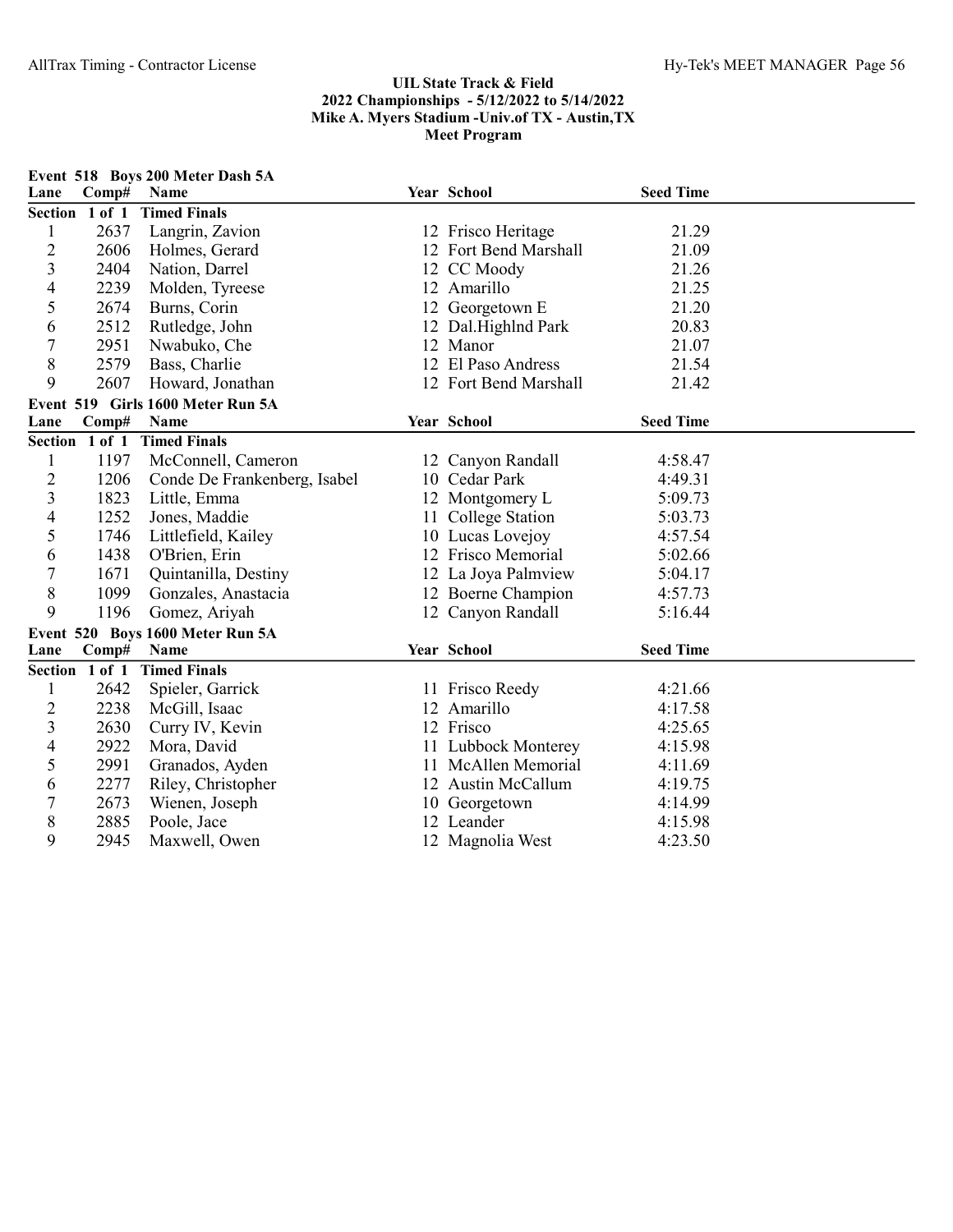Event 521 Girls 4x400 Meter Relay 5A

| Lane | Comp#          | <b>Team</b>                      |                                                       | <b>Relay</b>                    | <b>Seed Time</b>                |
|------|----------------|----------------------------------|-------------------------------------------------------|---------------------------------|---------------------------------|
|      | Section 1 of 1 | <b>Timed Finals</b>              |                                                       |                                 |                                 |
| 1    |                | Burleson                         |                                                       |                                 | 3:52.80                         |
|      |                | 1) #1147 Nunsant, Janiya 12      | 2) #1149 Tutu, Tyler 09                               | 3) #1148 Palmer, Chaise 11      | 4) #1145 Evans, Kathryn 09      |
|      |                | 5) #1146 Evans, Kerrah 09        |                                                       |                                 |                                 |
| 2    |                | Boerne Champion                  |                                                       |                                 | 3:56.24                         |
|      |                | 1) #1100 Hankins, Addison 11     | 2) #1098 Garcia, Reagan 11                            | 3) #1101 Huerta, Meghan 11      | 4) #1097 Burkey, Riley 12       |
|      |                | 5) #1102 Williams, Kate $12$     | $(6)$ #1096 Burkey, Reagan 10                         |                                 |                                 |
| 3    |                | Lucas Lovejoy                    |                                                       |                                 | 3:47.61                         |
|      |                | 1) #1749 Ngapout, Leila 11       | 2) #1750 Reaugh, Mia 09                               | 3) #1747 Morefield, Amy 11      | 4) #1746 Littlefield, Kailey 10 |
|      |                | 5) #1751 Schaeffer, Chloe 11     | 6) #1745 Dolberry, Lauren $10$                        |                                 |                                 |
| 4    |                | <b>Burleson Centennial</b>       |                                                       |                                 | 3:50.21                         |
|      |                | 1) #1153 Sneed, Lauren 12        | 2) #1152 Mosley, Kennedy 11                           | 3) #1150 Ferguson, Kyla 11      | 4) #1154 Tucker, Kendahl 12     |
|      |                | 5) #1157 Walker, Aryale 10       | 6) #1151 Magallan, Ella 09                            |                                 |                                 |
| 5    |                | Georgetown                       |                                                       |                                 | 3:55.12                         |
|      |                | 1) #1464 Decker, MaryMac 11      | 2) #1462 Anderson, Aurelia 09 3) #1466 Muzzy, Lily 09 |                                 | 4) #1467 Spencer, Jacqui 12     |
|      |                | 5) #1463 Decker, Dennie 10       | $6)$ #1465 Larson, Morgan                             |                                 |                                 |
| 6    |                | Manvel                           |                                                       |                                 | 3:49.28                         |
|      |                | 1) #1768 Johnson, Jasmyn 10      | 2) #1773 Smith, Kayla 12                              | 3) #1774 Woodard, Kymia 10      | 4) #1770 Miller, Jasir 12       |
|      |                | 5) #1767 Holloway, Saniya 11     | 6) #1769 Malbrough, Cailyn $10$                       |                                 |                                 |
| 7    |                | Lancaster                        |                                                       |                                 | 3:46.88                         |
|      |                | 1) #1696 Williams, Jalyn 12      | 2) #1691 Claiborne, Kialia 11                         | $3)$ #1695 Strong, Trelondra 12 | 4) #1692 Daniyan, Kelaiah 11    |
|      |                | 5) #1694 Stricklin, Addison $10$ | $6$ ) #1693 McDonald, Laniya 12                       |                                 |                                 |
| 8    |                | Prosper Rock Hill                |                                                       |                                 | 3:48.01                         |
|      |                | 1) #1915 Wrightsil, Amari 12     | 2) #1910 Brooks, Shiloh 10                            | 3) #1911 Edwards, Jourdin 12    | 4) #1912 Lewis, Kyla 11         |
|      |                | 5) #1914 Smith, Isabella 10      | $6$ ) #1913 Milner, Cailyn                            |                                 |                                 |
| 9    |                | Fort Bend Marshall               |                                                       |                                 | 3:51.13                         |
|      |                | 1) #1407 Williams, Cesley 12     | $2)$ #1406 Roberts, Desirae 12                        | 3) #1401 Brinkley, Brianna 09   | 4) #1402 Green, Brittney 11     |
|      |                | 5) #1405 Moore, Tyeler 11        | $6$ ) #1408 Williams, Dior 09                         |                                 |                                 |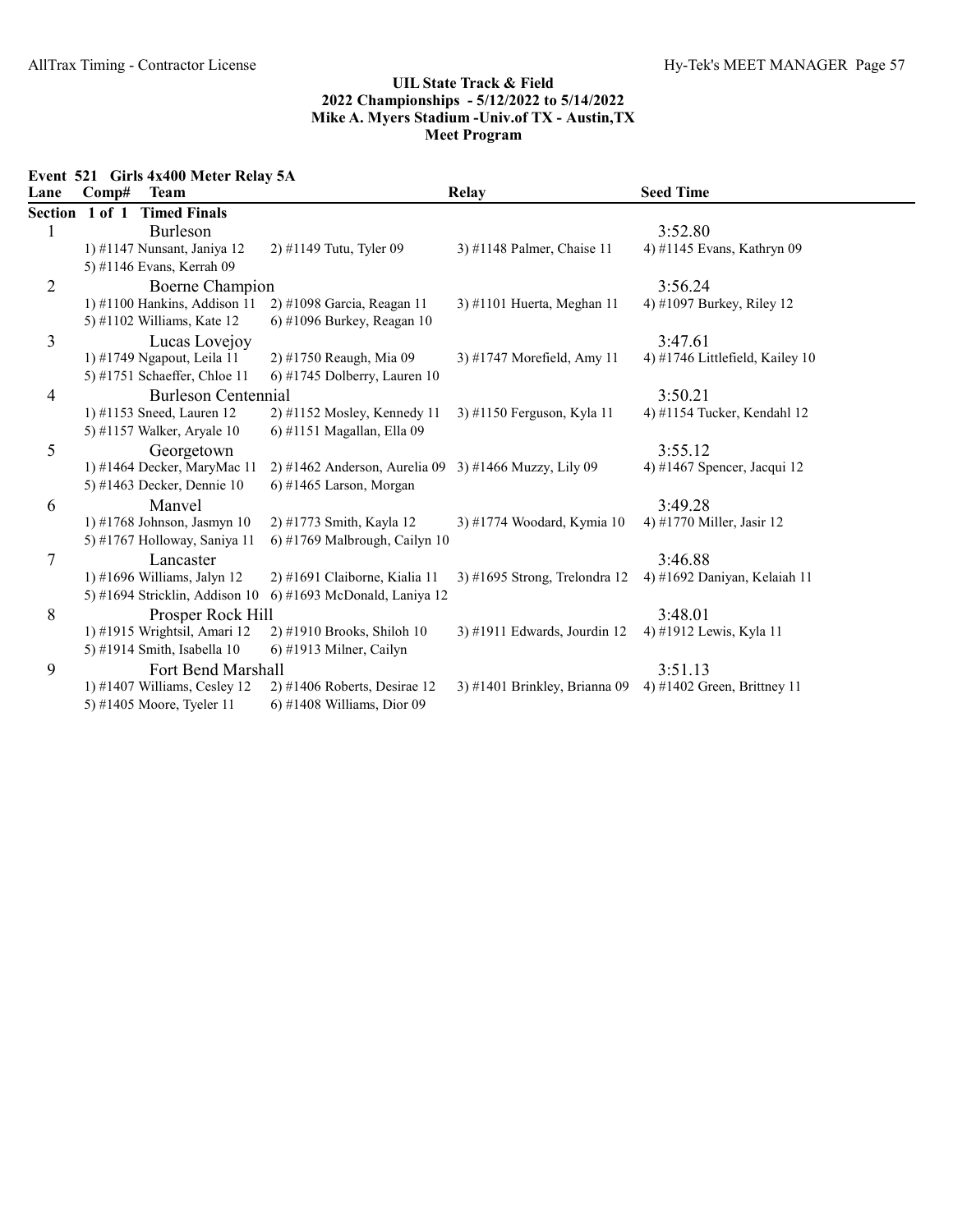Event 522 Boys 4x400 Meter Relay 5A

1700 Duron, Melanie

| Lane           | Comp#                | <b>Team</b>                     |                                                              | Relay                                                      | <b>Seed Time</b>            |
|----------------|----------------------|---------------------------------|--------------------------------------------------------------|------------------------------------------------------------|-----------------------------|
| <b>Section</b> |                      | 1 of 1 Timed Finals             |                                                              |                                                            |                             |
| $\mathbf{1}$   |                      | Brenham                         |                                                              |                                                            | 3:17.72                     |
|                |                      | 1) #2343 Bonner, La'Tre 11      | 2) #2348 Ragston, Savion 11                                  | 3) #2346 Johnson, Amir 12                                  | 4) #2345 Hemphill, Eric 12  |
|                |                      | 5) #2347 Mohammad, Saif 10      | 6) #2344 Dixon, Jamar 09                                     |                                                            |                             |
| $\overline{2}$ |                      | Lancaster                       |                                                              |                                                            | 3:16.72                     |
|                |                      | 1) #2869 Byrd, Nicholas 11      | 2) #2874 Jones, Kendrick 12                                  | 3) #2872 Hunter, Zackary 11                                | 4) #2871 Gipson, Corian 10  |
|                |                      | 5) #2876 Ward, Da'Kaylon 11     | 6) #2873 Jessie, Tomadric 11                                 |                                                            |                             |
| 3              |                      | Georgetown                      |                                                              |                                                            | 3:19.28                     |
|                |                      | 1) #2671 Jarvis, Carson 11      | 2) #2670 Doering, Haden 12                                   | 3) #2669 Dickman, Drayden 11 4) #2672 McDaniel, Jack 11    |                             |
|                |                      | 5) #2666 Callaway, Gavin 10     | $6$ ) #2667 Carroll, Mace                                    |                                                            |                             |
| 4              |                      | Lucas Lovejoy                   |                                                              |                                                            | 3:15.72                     |
|                |                      | 1) #2925 Lavender, Jaxson 11    |                                                              | 2) #2926 Livingstone, Parker 10 3) #2928 Murdock, Omari 12 | 4) #2927 Mcgowan, Riley 12  |
|                |                      | 5) #2929 Piccirillo, Jake 12    | 6) #2924 Adamson, Colston 10                                 |                                                            |                             |
| 5              |                      | Fort Bend Marshall              |                                                              |                                                            | 3:16.57                     |
|                |                      | 1) #2609 Roseboro, Mason 11     | 2) #2606 Holmes, Gerard 12                                   | 3) #2610 Williams, Kameron 09 4) #2603 Brinkley, Chris 12  |                             |
|                |                      | 5) #2604 Davis, Arveyon 11      | 6) #2607 Howard, Jonathan 12                                 |                                                            |                             |
| 6              |                      | San Antonio Alamo Heights       |                                                              |                                                            | 3:19.23                     |
|                |                      | 1) #3264 Joseph, White $10$     | 2) #3261 Brown, Amari 12                                     | 3) #3266 Terry, Michael 09                                 | 4) #3265 Mcgrath, Connor 12 |
|                |                      | 5) #3263 Harris, Manny          | 6) #3262 Feinstein, Ethan 12                                 |                                                            |                             |
| 7              |                      | Saginaw                         |                                                              |                                                            | 3:20.55                     |
|                |                      |                                 | 1) #3249 Kennard, Stephenson 12) #3246 Barasa, Paul 10       | 3) #3250 Mcallister, Timoteo 12 4) #3251 Rose, Tyler 12    |                             |
|                |                      |                                 | 5) #3247 Figueroa Otero, Kevin 6) #3248 Galindo, Justin 11   |                                                            |                             |
| 8              |                      | McKinney North                  |                                                              |                                                            | 3:16.20                     |
|                |                      | 1) #3008 Briggs, Taylor 10      | 2) #3014 Walker, David 11                                    | 3) #3015 Walker, Jayden 10                                 | 4) #3007 Blackwood, Kody 12 |
|                |                      |                                 | 5) #3011 Mathes, Alexander 12 6) #3013 Smith-Colbert, Tavion |                                                            |                             |
| 9              |                      | Northwest                       |                                                              |                                                            | 3:20.58                     |
|                |                      | 1) #3089 Wheatley, George 11    | 2) #3084 Lutkenhaus, Andrew 113) #3087 Smith, Sam 09         |                                                            | 4) #3086 Reil, Kenan 11     |
|                |                      | 5) #3085 Reil, Camden 11        | 6) #3088 Thurston, Adam 10                                   |                                                            |                             |
|                |                      | Event 523 Girls Discus Throw 5A |                                                              |                                                            |                             |
| Pos            | Comp#                | Name                            |                                                              | Year School                                                | <b>Seed Mark</b>            |
|                | Flight 1 of 1 Finals |                                 |                                                              |                                                            |                             |
| 1              | 1018                 | St Peters, Lauren               |                                                              | 10 Aledo                                                   | 138-07                      |
| $\overline{c}$ | 1765                 | Woolridge, Glennis              |                                                              | 12 Man. Timberview                                         | 138-00                      |
| 3              | 1928                 | Ramirez, Serina                 |                                                              | 11 Rio Grande City                                         | 155-04                      |
| 4              | 1776                 | Johnson, Tierrani               |                                                              | 12 Marshall                                                | 144-07                      |
| 5              | 1198                 | Davis, McKenzie                 |                                                              | 12 Creekview                                               | 154-05                      |
| 6              | 1810                 | Fey, Madeleine                  |                                                              | 10 Midlothian                                              | 170-02                      |
| 7              | 1250                 | De La Garza, Ana                |                                                              | 12 College Station                                         | 127-10                      |
| $\,$ $\,$      | 1891                 | Morris, Allison                 |                                                              | 12 Pflug.Hendricksn                                        | 125-04                      |
| 9              | 1700                 | Duron, Melanie                  |                                                              | 12 Laredo Martin                                           | 142-01                      |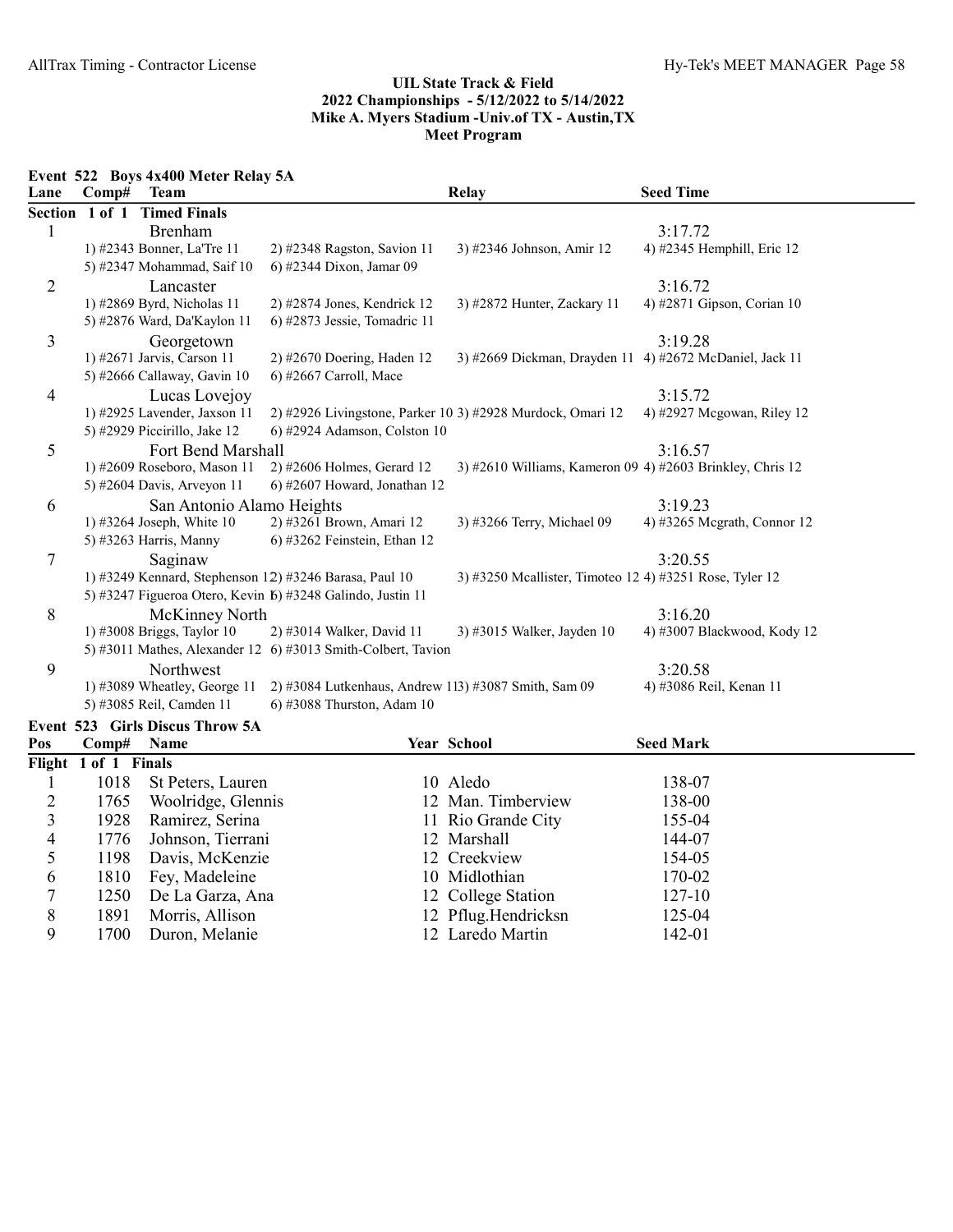|                |                      | Event 524 Boys Discus Throw 5A  |    |                                           |                      |  |
|----------------|----------------------|---------------------------------|----|-------------------------------------------|----------------------|--|
| Pos            | Comp#                | Name                            |    | Year School                               | <b>Seed Mark</b>     |  |
|                | Flight 1 of 1 Finals |                                 |    |                                           |                      |  |
| 1              | 2810                 | Chukwu, Charles                 |    | 12 Katy Paetow                            | 171-07               |  |
| $\overline{c}$ | 3033                 | Songer, Gabriel                 |    | 11 Midlothian                             | 170-02               |  |
| 3              | 2327                 | Warzecha, Connor                |    | 11 Boerne Champion                        | 170-04               |  |
| 4              | 2585                 | Vernor, Heath                   |    | 11 Ennis                                  | 176-02               |  |
| 5              | 2455                 | Williams, Lucas                 |    | 12 Colleyv Heritage                       | 168-03               |  |
| 6              | 2627                 | Orta, Alberto                   |    | 11 Friendswood                            | 177-02               |  |
| 7              | 2580                 | Duarte, Andrew                  |    | 12 El Paso Andress                        | 161-02               |  |
| 8              | 2406                 | Adams II, Kevin                 |    | 12 Cedar Park                             | 172-04               |  |
| 9              | 2968                 | Williams, Alex                  |    | 12 Manvel                                 | 173-07               |  |
|                |                      | Event 525 Girls High Jump 5A    |    |                                           |                      |  |
| Pos            | Comp#                | Name                            |    | Year School                               | <b>Seed Mark</b>     |  |
|                | Flight 1 of 1 Finals |                                 |    |                                           |                      |  |
| 1              | 1862                 | Potter, Anaya                   |    | 11 Northwest                              | 5-05.00              |  |
| $\overline{c}$ | 1327                 | Rhone, Taisha                   |    | 12 Dallas Wilson                          | 5-07.00              |  |
| 3              | 1254                 | Slater, Kelsey                  |    | 11 College Station                        | 5-04.00              |  |
| 4              | 1347                 | Williamson, Ava                 |    | Dripping Springs                          | 5-06.00              |  |
| 5              | 1439                 | Pfiffner, Hannah                | 11 | Frisco Wakeland                           | 5-09.00              |  |
| 6              | 1809                 | Ferrell, Jade                   |    | 12 Midlothian                             | 5-08.00              |  |
| 7              | 1821                 | Andrus, Kaci                    |    | 11 Mont Belvieu BH                        | 5-05.00              |  |
| 8              | 1139                 | Hoskins, Zaniah                 |    | 09 Buda Johnson                           | 5-06.00              |  |
| 9              | 1008                 | Maroney, Indiah                 |    | 10 Abilene Wylie                          | 5-05.00              |  |
|                |                      | Event 526 Boys High Jump 5A     |    |                                           |                      |  |
|                |                      |                                 |    |                                           |                      |  |
| Pos            | Comp#                | <b>Name</b>                     |    | Year School                               | <b>Seed Mark</b>     |  |
|                | Flight 1 of 1 Finals |                                 |    |                                           |                      |  |
| 1              | 2720                 | Florence, Zachar                |    | 12 Hallsville                             | $6 - 06.00$          |  |
| $\overline{c}$ | 2402                 | Jennings, Bradford              |    | 11 CC Flour Bluff                         | $6 - 05.00$          |  |
| 3              | 2636                 | Franklin, Kameron               |    | 10 Frisco Heritage                        | $6 - 06.00$          |  |
| 4              | 2364                 | Figgers, Nathanil               |    | 11 Bryan Rudder                           | $6 - 10.00$          |  |
| 5              | 3160                 | Jones, Keandre                  |    | 11 Port Arthur Mem                        | 6-08.00              |  |
| 6              | 2451                 | Leyva, Ricardo                  |    | 11 Clint Horizon                          | 6-06.00              |  |
| 7              | 2923                 | Runels, Steven                  |    | 12 Lubbock Monterey                       | $6 - 10.00$          |  |
| 8              | 2629                 | Stevens, Kade                   |    | 10 Friendswood                            | $6 - 06.00$          |  |
| 9              | 3215                 | Perez, Allen                    |    | 11 Roma                                   | $6 - 04.00$          |  |
|                |                      | Event 527 Girls Long Jump 5A    |    |                                           |                      |  |
| Pos            | Comp#                | Name                            |    | Year School                               | <b>Seed Mark</b>     |  |
| Flight         | 1 of 1 Finals        |                                 |    |                                           |                      |  |
| 1              | 1330                 | Shaw, Faith                     |    | 12 Denison                                | 18-02.75             |  |
| 2              | 1761                 | Miller, Princess                | 12 | Man. Timberview                           | 18-07.25             |  |
| 3              | 1404                 | Johnson, Tairah                 |    | 12 Fort Bend Marshall                     | 19-11.50             |  |
| 4              | 1758                 | Fingers, Taylor                 |    | Man. Timberview                           | 19-03.75             |  |
| 5              | 1437                 | Lott, Falyn                     |    | 10 Frisco Memorial                        | 18-07.00             |  |
| 6              | 1466                 | Muzzy, Lily                     |    | 09 Georgetown                             | 18-00.75             |  |
| 7              | 1903                 | Butler, Sanaria                 |    | 12 Port Neches-Groves                     | 19-03.75             |  |
| 8<br>9         | 1403<br>1701         | Griffin, Genesis<br>Lewis, Ella |    | 11 Fort Bend Marshall<br>11 Leander Rouse | 19-02.75<br>18-03.00 |  |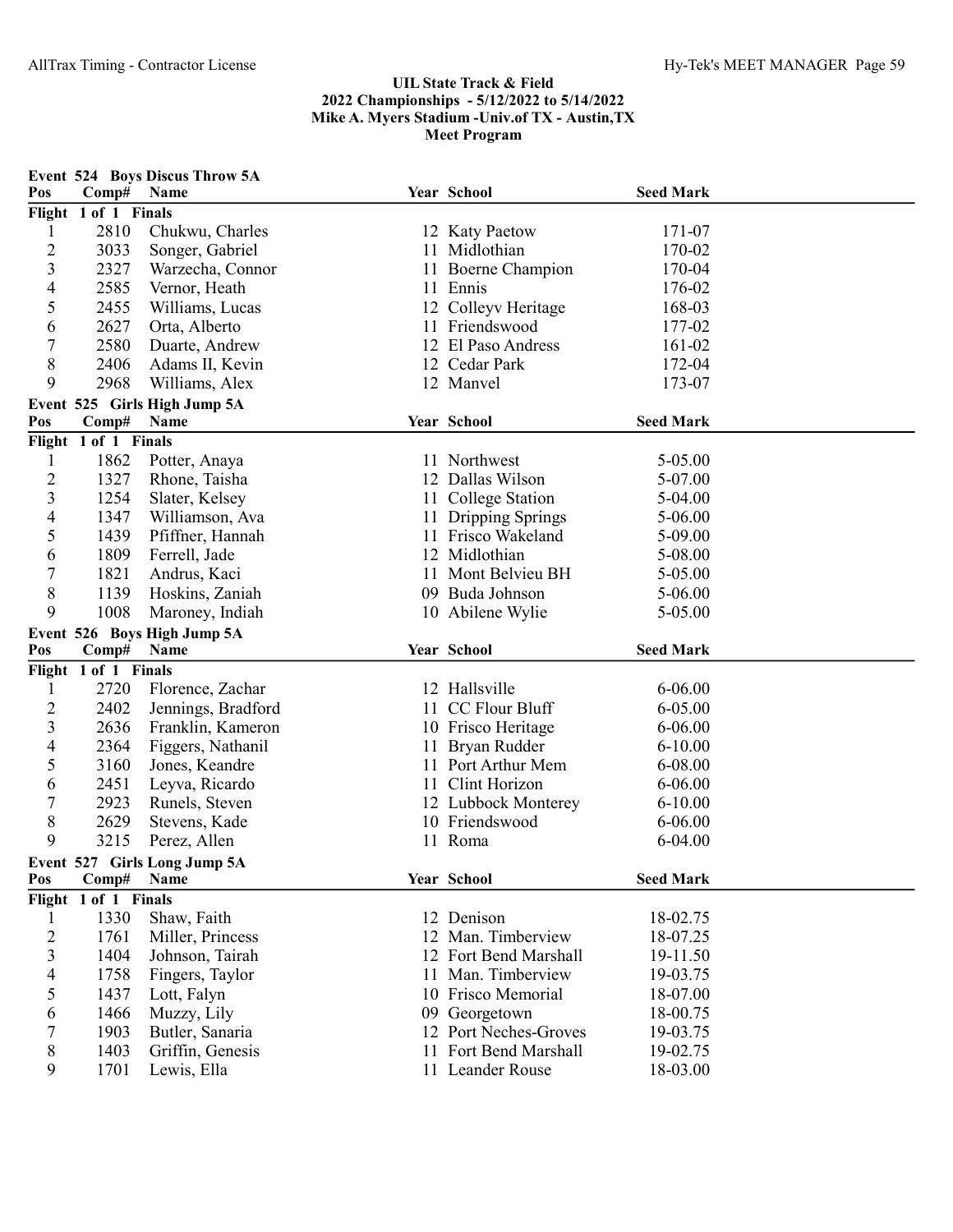|                  |                      | Event 528 Boys Long Jump 5A   |                       |                  |  |
|------------------|----------------------|-------------------------------|-----------------------|------------------|--|
| Pos              | Comp#                | Name                          | Year School           | <b>Seed Mark</b> |  |
|                  | Flight 1 of 1 Finals |                               |                       |                  |  |
| 1                | 2960                 | Bynum, Kai                    | 12 Mansfield Summit   | 22-10.00         |  |
| $\overline{2}$   | 2611                 | Wortham, JyAdrian             | 11 Fort Bend Marshall | 22-04.25         |  |
| 3                | 3086                 | Reil, Kenan                   | 11 Northwest          | 22-09.25         |  |
| $\overline{4}$   | 3165                 | Champ, Gavin                  | 12 Princeton          | 23-00.75         |  |
| 5                | 3306                 | Cannon, J'Dohn                | 12 Seguin             | 22-01.50         |  |
| 6                | 2946                 | Williams, William             | 12 Magnolia West      | 22-06.50         |  |
| $\boldsymbol{7}$ | 2640                 | De Madet, Ronald              | 12 Frisco Memorial    | 23-01.75         |  |
| $8\,$            | 2676                 | Sedwick, Michael              | 12 Georgetown E       | 22-06.75         |  |
| 9                | 2638                 | Johnson, Chris                | 12 Frisco Liberty     | 23-00.75         |  |
|                  |                      | Event 529 Girls Pole Vault 5A |                       |                  |  |
| Pos              | Comp#                | Name                          | Year School           | <b>Seed Mark</b> |  |
|                  | Flight 1 of 1 Finals |                               |                       |                  |  |
| 1                | 1821                 | Andrus, Kaci                  | 11 Mont Belvieu BH    | 12-00.00         |  |
| $\overline{2}$   | 1017                 | Kilburn, Maggie               | 09 Aledo              | 11-09.00         |  |
| 3                | 1944                 | Neighbors, Jacelyn            | 10 Royse City         | 12-00.00         |  |
| $\overline{4}$   | 1063                 | Stevens, Charlotte            | 12 Austin McCallum    | 10-06.00         |  |
| 5                | 1202                 | Mitchell, Olivia              | 12 CC Flour Bluff     | 11-06.00         |  |
| 6                | 2045                 | Bybee, Claire                 | 12 Sulphur Springs    | 12-06.00         |  |
| 7                | 1501                 | Snody, Madison                | 10 Gregory-Portland   | 11-09.00         |  |
| 8                | 1789                 | Harber, Alexandra             | 11 McKinney North     | 12-00.00         |  |
| 9                | 1016                 | Hindman, Taylor               | 10 Aledo              | 11-09.00         |  |
|                  |                      | Event 530 Boys Pole Vault 5A  |                       |                  |  |
| Pos              | Comp#                | Name                          | Year School           | <b>Seed Mark</b> |  |
|                  | Flight 1 of 1 Finals |                               |                       |                  |  |
| 1                | 2706                 | Harrison, Colton              | 10 Gregory-Portland   | 15-00.00         |  |
| $\overline{c}$   | 3294                 | Jacobs, Seth                  | 12 Santa Fe           | 15-00.00         |  |
| $\mathfrak{Z}$   | 3049                 | Loibl, Nick                   | 12 NR Hills Birdvil   | 15-00.00         |  |
| $\overline{4}$   | 2376                 | Williams, Reece               | 12 Burleson           | 15-03.00         |  |
| 5                | 3166                 | Hecke, Gavin                  | 12 Prosper Rock Hill  | 16-00.00         |  |
| 6                | 2707                 | Thomas, Jacob                 | 12 Gregory-Portland   | 15-03.00         |  |
| $\boldsymbol{7}$ | 2801                 | Bethell, Rylan                | 10 Joshua             | 14-06.00         |  |
| $8\,$            | 2969                 | Segovia, Django               | 11 Marble Falls       | 15-00.00         |  |
| 9                | 3295                 | Williams, Nathan              | 10 Santa Fe           | 14-09.00         |  |
|                  |                      | Event 531 Girls Shot Put 5A   |                       |                  |  |
| Pos              | Comp#                | Name                          | Year School           | <b>Seed Mark</b> |  |
| Flight           | 1 of 1 Finals        |                               |                       |                  |  |
| $\mathbf{I}$     | 1889                 | Jackson, Lauryn               | 09 Pflugerville       | 40-00.25         |  |
| $\overline{2}$   | 1426                 | Richardson, Alauna            | 12 Fris.Independenc   | 42-05.50         |  |
| $\overline{3}$   | 1890                 | Roberts, Ava                  | 10 Pflugerville       | 40-10.75         |  |
| 4                | 1198                 | Davis, McKenzie               | 12 Creekview          | 44-02.00         |  |
| 5                | 1810                 | Fey, Madeleine                | 10 Midlothian         | 45-08.00         |  |
| 6                | 1928                 | Ramirez, Serina               | 11 Rio Grande City    | 42-05.75         |  |
| 7                | 1018                 | St Peters, Lauren             | 10 Aledo              | 44-10.00         |  |
| 8                | 1700                 | Duron, Melanie                | 12 Laredo Martin      | 45-11.00         |  |
| 9                | 1765                 | Woolridge, Glennis            | 12 Man. Timberview    | 44-09.00         |  |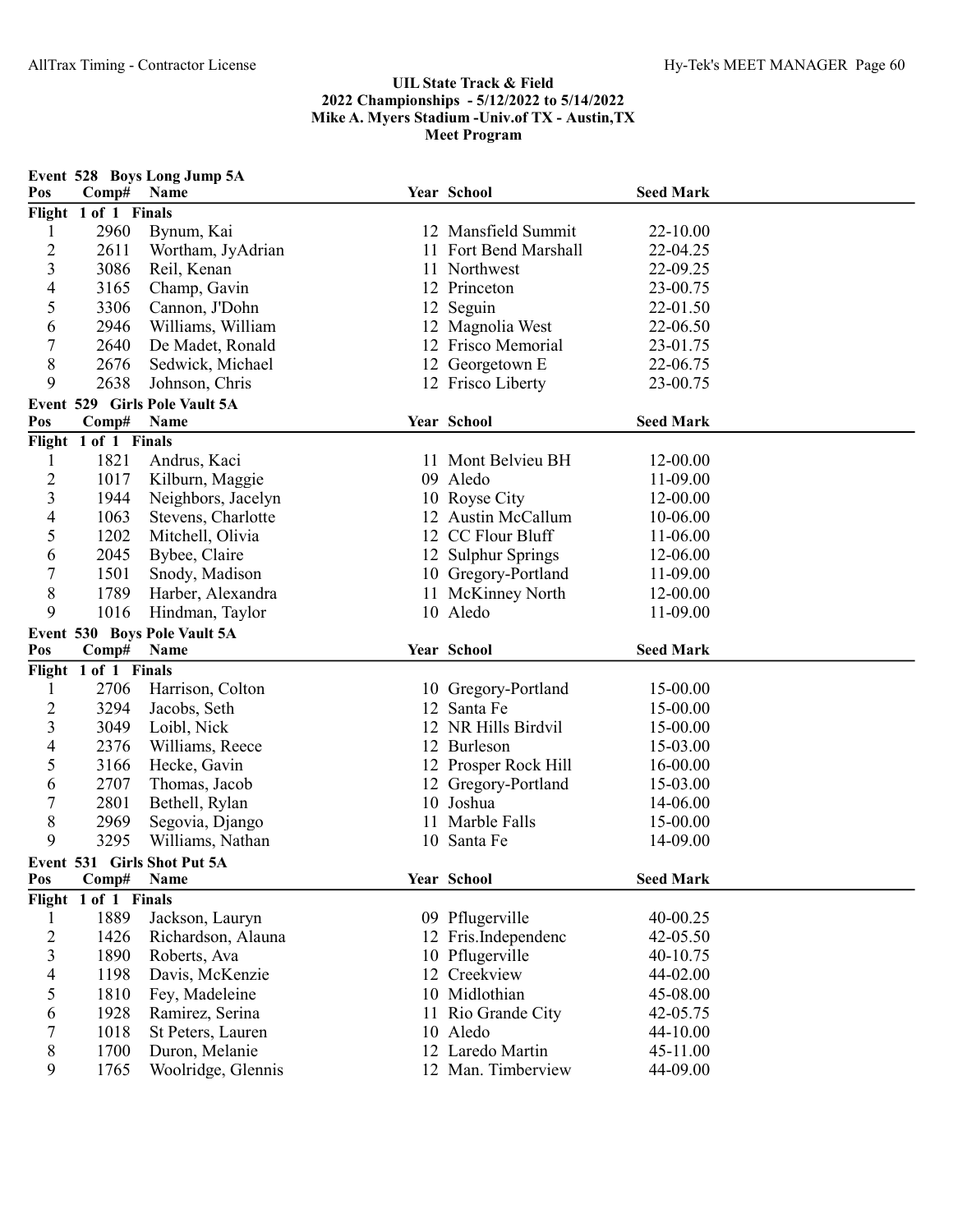| Pos            | Comp#                | Event 532 Boys Shot Put 5A<br>Name | Year School                              | <b>Seed Mark</b>    |  |
|----------------|----------------------|------------------------------------|------------------------------------------|---------------------|--|
|                | Flight 1 of 1 Finals |                                    |                                          |                     |  |
| 1              | 2628                 | Schirck, Brandon                   | 10 Friendswood                           | 55-02.50            |  |
| $\overline{c}$ | 2406                 | Adams II, Kevin                    | 12 Cedar Park                            | 54-11.75            |  |
| 3              | 2803                 | Peters, Sheldon                    | 11 Katy Jordan                           | 55-11.50            |  |
| $\overline{4}$ | 3454                 | Pimpton, Ka'Morreun                | 11 WS Brewer                             | 54-10.00            |  |
| 5              | 3037                 | Thompson, Evan                     | 11 M Sharyl Pioneer                      | 53-02.75            |  |
| 6              | 2797                 | Gay, Aiden                         | 12 Jacksonville                          | 52-11.75            |  |
| $\overline{7}$ | 3142                 | Evans, Dealyn                      | 10 Pine Tree                             | 53-08.75            |  |
| 8              | 2455                 | Williams, Lucas                    | 12 Colleyv Heritage                      | 58-00.50            |  |
| 9              | 2968                 | Williams, Alex                     | 12 Manvel                                | 56-10.75            |  |
|                |                      | Event 533 Girls Triple Jump 5A     |                                          |                     |  |
| Pos            | Comp#                | Name                               | Year School                              | <b>Seed Mark</b>    |  |
|                | Flight 1 of 1 Finals |                                    |                                          |                     |  |
| 1              | 1936                 | Washington, Alexia                 | 11 Rosenberg Terry                       | 39-09.00            |  |
| $\overline{c}$ | 1466                 | Muzzy, Lily                        | 09 Georgetown                            | 39-04.50            |  |
| 3              | 2135                 | Okougbodu, Precious                | 11 West Mesquite                         | 39-05.25            |  |
| 4              | 1903                 | Butler, Sanaria                    | 12 Port Neches-Groves                    | 40-04.00            |  |
| 5              | 1435                 | Forde, Hannah                      | 10 Frisco Lone Star                      | 41-00.25            |  |
| 6              | 1701                 | Lewis, Ella                        | 11 Leander Rouse                         | 37-06.25            |  |
| $\overline{7}$ | 1758                 | Fingers, Taylor                    | 11 Man. Timberview                       | 39-07.50            |  |
| 8              | 1892                 | Ogunleye, Suzan                    |                                          | 40-10.50            |  |
| 9              | 1744                 | De Groot, Sofia                    | 12 Pflug.Hendricksn<br>11 Lubbock Cooper | 38-05.75            |  |
|                |                      |                                    |                                          |                     |  |
|                |                      |                                    |                                          |                     |  |
|                |                      | Event 534 Boys Triple Jump 5A      |                                          |                     |  |
| Pos            | Comp#                | Name                               | Year School                              | <b>Seed Mark</b>    |  |
|                | Flight 1 of 1 Finals |                                    |                                          |                     |  |
| 1              | 2454                 | Sharif, Munzir                     | 12 College Station                       | 47-11.00            |  |
| $\overline{c}$ | 2921                 | Hunter, Hebrew                     | 11 Lubbock Monterey                      | 46-08.50            |  |
| 3              | 3039                 | Thrower, Jayden                    | 09 Mont Belvieu BH                       | 48-02.00            |  |
| $\overline{4}$ | 2676                 | Sedwick, Michael                   | 12 Georgetown E                          | 44-04.25            |  |
| 5              | 3059                 | Reescano, Kedrick                  | 11 New Caney                             | 48-02.00            |  |
| 6              | 3050                 | Nelson, CJ                         | 12 N Richland H                          | 46-05.00            |  |
| $\overline{7}$ | 2401                 | Elwood, Wyatt                      | 11 CC Flour Bluff                        | 45-00.00            |  |
| 8              | 3041                 | Hills, Xavier                      | 11 Mount Pleasant                        | 47-11.00            |  |
| 9              | 3165                 | Champ, Gavin                       | 12 Princeton                             | 48-11.00            |  |
|                |                      | Event 601 Girls 3200 Meter Run 6A  |                                          |                     |  |
| Lane           | Comp#                | <b>Name</b>                        | Year School                              | <b>Seed Time</b>    |  |
|                | Section 1 of 1       | <b>Timed Finals</b>                |                                          |                     |  |
| $\mathbf{1}$   | 1662                 | Hoots, Gabrielle                   | 12 Klein Oak                             | 10:42.55            |  |
| $\overline{c}$ | 1716                 | Humphries, Samantha                | 10 Lville Flowr Mnd                      | 10:28.39            |  |
| 3              | 1887                 | Peters, Madison                    | 10 Pearland                              | 11:12.35            |  |
| 4              | 1633                 | Mueller, Alison                    | 12 Katy Cinco Ranch                      | 11:18.30            |  |
| 5              | 1357                 | Leal, San Juanita                  | 10 Edinburg North                        | 10:57.63            |  |
| 6              | 1713                 | Fox, Alexandra                     | 09 Lville Flowr Mnd                      | 10:30.58            |  |
| 7              | 1111                 | Ellis, Emily                       | 11 Bridgeland                            | 10:38.04            |  |
| 8<br>9         | 1213<br>1710         | Wade, Emma<br>Cook, Natalie        | 09 CP Vista Ridge<br>12 Lville Flowr Mnd | 11:00.13<br>9:54.66 |  |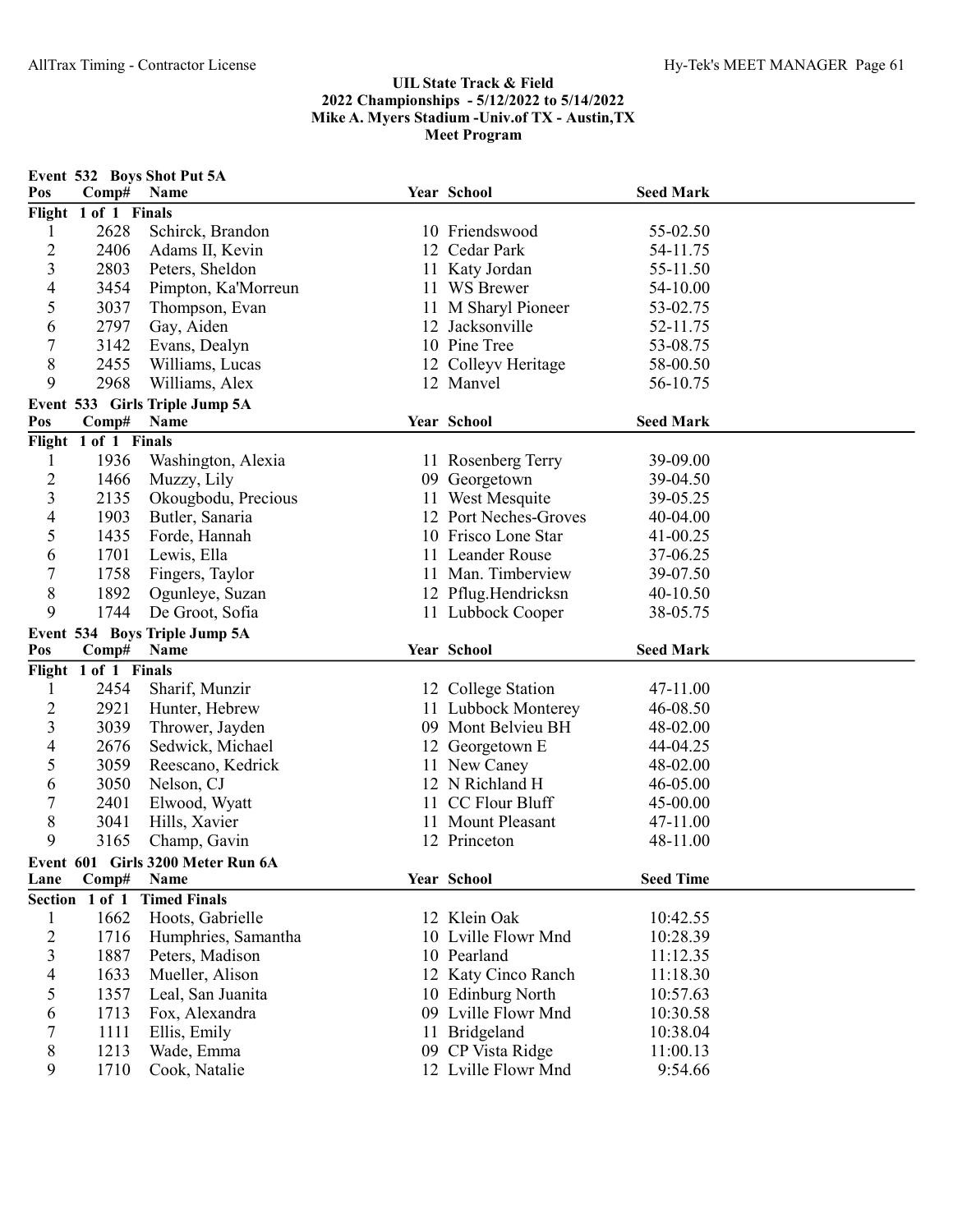|                         |                | Event 602 Boys 3200 Meter Run 6A           |                                                          |                                                            |                                                               |
|-------------------------|----------------|--------------------------------------------|----------------------------------------------------------|------------------------------------------------------------|---------------------------------------------------------------|
| Lane                    | Comp#          | Name                                       |                                                          | Year School                                                | <b>Seed Time</b>                                              |
|                         | Section 1 of 1 | <b>Timed Finals</b>                        |                                                          |                                                            |                                                               |
| $\mathbf{1}$            | 3480           | Berhane, Nathanael                         |                                                          | 12 Wylie                                                   | 9:07.35                                                       |
| $\overline{c}$          | 2839           | Kubala, Thomas                             |                                                          | 11 Klein                                                   | 9:11.91                                                       |
| $\overline{\mathbf{3}}$ | 3136           | Haileab, Noah                              |                                                          | 12 Pearland Dawson                                         | 9:08.05                                                       |
| 4                       | 3150           | Heikkinen, Hudson                          |                                                          | 12 Plano West                                              | 9:15.32                                                       |
| 5                       | 2766           | Vannerson, Reese                           |                                                          | 11 Strake Jesuit                                           | 9:09.33                                                       |
| 6                       | 3167           | Solis, Hector                              |                                                          | 12 PSJA North                                              | 9:09.06                                                       |
| $\boldsymbol{7}$        | 2279           | Sanchez, Kevin                             |                                                          | 11 Austin Vandegrift                                       | 8:59.14                                                       |
| 8                       | 2581           | Pastor, Luis                               |                                                          | 11 El Paso Coronado                                        | 9:16.49                                                       |
| 9                       | 2812           | Rojas, Ruben                               |                                                          | 12 Katy Seven Lakes                                        | 9:13.65                                                       |
|                         |                | Event 603 Girls 4x100 Meter Relay 6A       |                                                          |                                                            |                                                               |
| Lane                    | Comp#          | Team                                       |                                                          | Relay                                                      | <b>Seed Time</b>                                              |
|                         |                | Section 1 of 1 Timed Finals                |                                                          |                                                            |                                                               |
| $\mathbf{1}$            |                | <b>Arlington Bowie</b>                     |                                                          |                                                            | 46.65                                                         |
|                         |                | 1) #1053 Brown, Tyler 12                   |                                                          | 2) #1056 Nkwoparah, Janet 12 3) #1058 Vasher, Camryn 11    | 4) #1054 Johnson, Bailey 09                                   |
|                         |                |                                            | 5) #1052 Arceneaux, Makenzi 126) #1055 Mayberry, Jerica  |                                                            |                                                               |
| $\overline{2}$          |                | Humble Summer Creek                        |                                                          |                                                            | 46.35                                                         |
|                         |                | 1) #1613 Moore, Cinaya 09                  | 2) #1611 Johnson, Jade 12                                | 3) #1608 Brent, Autumn 11                                  | 4) #1610 Holland, Bailey 12                                   |
|                         |                | 5) #1612 Marzetta, Teague 09               | 6) #1609 Frederick, Kelly 09                             |                                                            |                                                               |
| 3                       |                | Duncanville                                |                                                          |                                                            | 46.47                                                         |
|                         |                | 1) #1352 Lister, Ashley 09                 | 2) #1349 Gipson, Aaliyah 10                              |                                                            | 3) #1350 Goodgames, Gabrielle (4) #1353 Simpson, De'Kayla 09  |
|                         |                | 5) #1348 Brown, Kennedy 11                 | 6) #1351 Hill, Kayli 11                                  |                                                            |                                                               |
| 4                       |                | San Antonio Reagan                         |                                                          |                                                            | 46.22                                                         |
|                         |                | 1) #1947 Beach, Kayla 11                   | 2) #1955 Wise, Taylen 12                                 | 3) #1952 Douglas, Kiana 10                                 | 4) #1954 Simmons, Hunter 12                                   |
|                         |                | 5) #1953 Opara, Nnenna 09                  | 6) #1949 Burnett, Katie                                  |                                                            |                                                               |
| 5                       |                | Fort Bend Bush                             |                                                          |                                                            | 45.49                                                         |
|                         |                | 1) #1392 Russell, Raylen 12                | 2) #1389 Joseph, Rachel 12                               |                                                            | 3) #1391 Pleasant, Christina 12 4) #1388 Hardeman, Amariya 09 |
|                         |                | 5) #1386 Cole, Sera 09                     | 6) #1390 Moore, Lauren 12                                |                                                            |                                                               |
| 6                       |                | Klein Forest                               |                                                          |                                                            | 45.85                                                         |
|                         |                | 1) #1661 Meyers, Kayla 12                  | 2) #1656 Childress, C'Nai 11                             | 3) #1659 Heggar, Chelsea 12                                | 4) #1657 Davis, Kyaliah 09                                    |
|                         |                | 5) #1658 Evans, Madison                    | $6$ ) #1660 Smith, Latavia                               |                                                            |                                                               |
| 7                       |                | Plano East                                 |                                                          |                                                            | 46.23                                                         |
|                         |                | 1) #1898 Moody, Kaylee 12                  | 2) #1900 Richardson, Janiya 11 3) #1899 Qualls, Kaley 12 |                                                            | 4) #1897 Kelley, Tiriah 12                                    |
|                         |                | 5) #1896 Jenkins, Karis 09                 | 6) #1895 Hayes, Athena 09                                |                                                            |                                                               |
| 8                       |                | Round Rock Cedar Ridge                     |                                                          |                                                            | 46.68                                                         |
|                         |                | 1) #1937 Gordon, Finley 09                 | 2) #1939 Rankin, MyRajah 12                              | 3) #1940 Ufodiama, Elizabeth 124) #1941 Ufodiama, Kelly 10 |                                                               |
|                         |                | 5) #1938 Horne, Sanai<br>Houston Stratford |                                                          |                                                            | 46.08                                                         |
| 9                       |                |                                            |                                                          |                                                            |                                                               |
|                         |                |                                            | 1) #1582 Osborne, Mikayla 12 2) #1578 Akpan, Sophia 12   | 3) #1583 Strange, Paris 09                                 | 4) #1577 Akpan, Sarah 12                                      |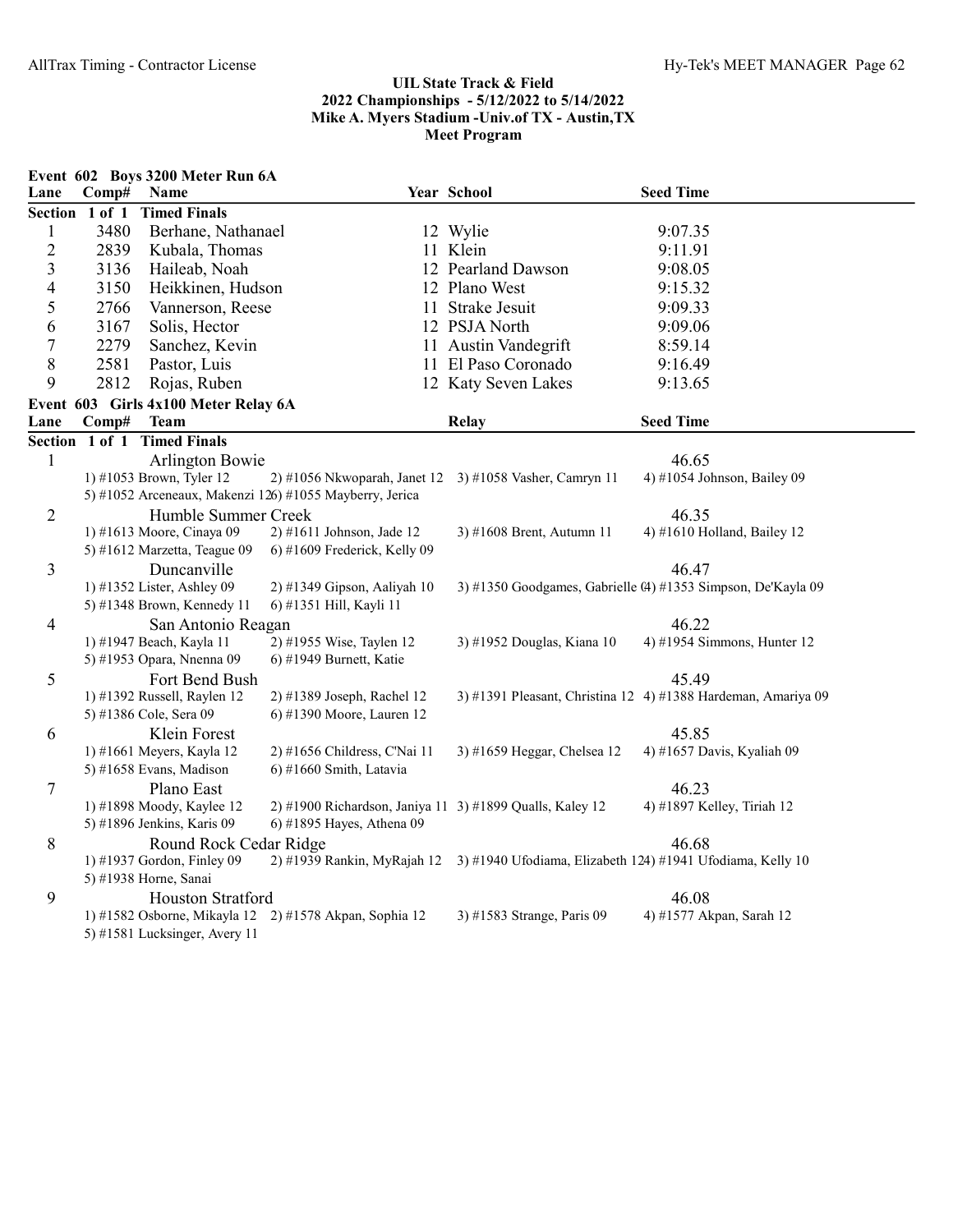Event 604 Boys 4x100 Meter Relay 6A

| <b>Timed Finals</b><br>1 of 1<br><b>Section</b><br>FW Chisholm Trail<br>41.76<br>$\mathbf{1}$<br>1) #2651 Neuse, Connor 11<br>2) #2649 Jones, Justice 11<br>3) #2648 Holmes, Jaxon 10<br>4) #2645 Barrientes, Eddie 12<br>5) #2654 Washington, Cameron 16) #2650 Mpala, Moise 12<br>2<br>Klein Forest<br>40.47 |  |
|----------------------------------------------------------------------------------------------------------------------------------------------------------------------------------------------------------------------------------------------------------------------------------------------------------------|--|
|                                                                                                                                                                                                                                                                                                                |  |
|                                                                                                                                                                                                                                                                                                                |  |
|                                                                                                                                                                                                                                                                                                                |  |
|                                                                                                                                                                                                                                                                                                                |  |
|                                                                                                                                                                                                                                                                                                                |  |
| 4) #2852 Watkins, Jelani 10<br>1) #2848 Galloway, Jaden 11<br>2) #2847 Compton, Jacob 12<br>3) #2849 Jenkins, Parker 11                                                                                                                                                                                        |  |
| 5) #2850 Robinson, Ahmir 10<br>6) #2846 Brown, RaiShon 12                                                                                                                                                                                                                                                      |  |
| 3<br>Alvin Shadow Creek<br>40.86                                                                                                                                                                                                                                                                               |  |
| 1) #2226 Anderson, Jay'Vion 11 2) #2228 Brunn, Tyriq 12<br>4) #2229 Henderson, Isaac 12<br>3) #2231 Strange, Michael 12                                                                                                                                                                                        |  |
| 5) #2227 Armstrong, Lawrence 16) #2230 Roberts, Chase 12                                                                                                                                                                                                                                                       |  |
| 41.62<br>4<br>San Antonio Reagan                                                                                                                                                                                                                                                                               |  |
| 2) #3281 Williams, Grant 11<br>3) #3279 Sessi, Giuseppe 11<br>4) #3275 Hunter, Grant 12<br>1) #3277 Opara, Ikenna 11                                                                                                                                                                                           |  |
| 5) #3273 Cappucio, Caleb 09<br>6) #3278 Pryor, Cole 09                                                                                                                                                                                                                                                         |  |
| 5<br>Duncanville<br>40.08                                                                                                                                                                                                                                                                                      |  |
| 1) #2560 Durham, Caden 10<br>2) #2561 Goree, Pierre 12<br>3) #2562 Hamilton, Donte 12<br>4) #2570 Washington, Jaylen 11                                                                                                                                                                                        |  |
| 5) #2563 Hicks, Chris 12<br>$6)$ #2564 Jeffries, Jason 10                                                                                                                                                                                                                                                      |  |
| Humble Summer Creek<br>40.63<br>6                                                                                                                                                                                                                                                                              |  |
| 2) #2784 Jacobs, Dylan 12<br>1) #2780 Bradley, Donovan 11<br>4) #2788 Thomas, Myles 12<br>3) #2783 Gibson, Blake 12                                                                                                                                                                                            |  |
| 6) #2789 Washington, Malcolm 1<br>5) #2786 Pope, DaTavus                                                                                                                                                                                                                                                       |  |
| 7<br>Allen<br>41.65                                                                                                                                                                                                                                                                                            |  |
| 1) #2220 Mosley, Korey 11<br>2) #2218 Fazarro, Tsegaya 12<br>3) #2222 Shuva, Sign 12<br>4) #2223 Simms, Jonathan 09                                                                                                                                                                                            |  |
| 5) #2219 Miller, Cameron 10<br>6) #2221 Senegal, Will 12                                                                                                                                                                                                                                                       |  |
| 8<br>40.93<br>Katy Mayde Creek                                                                                                                                                                                                                                                                                 |  |
| 2) #2807 Nelson, Eric 09<br>3) #2804 Bateast, Jaylen 12<br>4) #2809 Wilson, Tay'Shawn 11<br>1) #2808 Turner, Braden 11                                                                                                                                                                                         |  |
| 5) #2806 Ferguson, Elijah 09<br>6) #2805 Eraikhuemen, Akhnatio                                                                                                                                                                                                                                                 |  |
| 9<br>41.67<br>Northside Brandeis                                                                                                                                                                                                                                                                               |  |
| 1) #3078 Inesta-Rodriguez, Aide2) #3081 Thomas, Michael 12 3) #3082 Yzaguirre, Julian 12<br>4) #3080 Sumpter, Deon 12                                                                                                                                                                                          |  |
| Event 605 Girls 800 Meter Run 6A                                                                                                                                                                                                                                                                               |  |
| <b>Seed Time</b><br>Year School<br>Lane<br>Name<br>Comp#                                                                                                                                                                                                                                                       |  |
| Section 1 of 1 Timed Finals                                                                                                                                                                                                                                                                                    |  |
| 1942<br>Gangadharan, Priya<br>11 RR Westwood<br>2:15.51<br>1                                                                                                                                                                                                                                                   |  |
| $\overline{c}$<br>1859<br>Lyons, Caila<br>09 Northside Brennan<br>2:14.29                                                                                                                                                                                                                                      |  |
| 3<br>1908<br>O'Connell, Aubrey<br>12 Prosper<br>2:08.68                                                                                                                                                                                                                                                        |  |
| 4<br>09 DeSoto<br>1340<br>Bailey, Taryn<br>2:14.53                                                                                                                                                                                                                                                             |  |
| 5<br>Humphries, Samantha<br>10 Lville Flowr Mnd<br>1716<br>2:09.56                                                                                                                                                                                                                                             |  |
| 6<br>1300<br>Goeke, Emma<br>09 Cypress Ranch<br>2:15.26                                                                                                                                                                                                                                                        |  |
| $\overline{7}$<br>1632<br>09 Katy<br>2:16.68<br>Pantophlet, Sarah                                                                                                                                                                                                                                              |  |
| 8<br>1644<br>Crawford, Sasha<br>Keller<br>2:10.76                                                                                                                                                                                                                                                              |  |
| 9<br>1579<br>Collins, Niamh<br>10 Houston Stratford<br>2:16.23                                                                                                                                                                                                                                                 |  |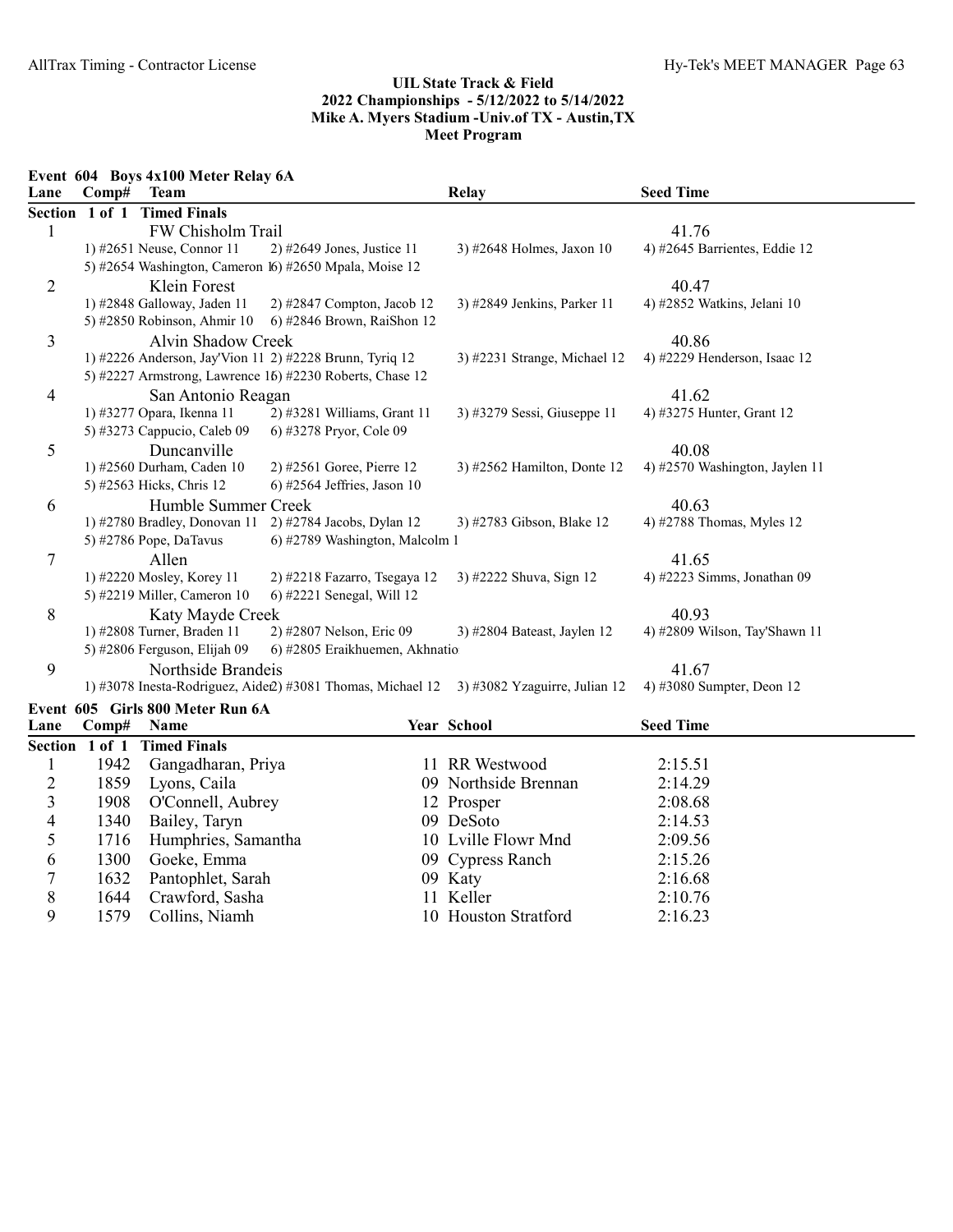| Lane                    | Comp#          | Event 606 Boys 800 Meter Run 6A<br>Name |    | Year School                        | <b>Seed Time</b> |  |
|-------------------------|----------------|-----------------------------------------|----|------------------------------------|------------------|--|
|                         | Section 1 of 1 | <b>Timed Finals</b>                     |    |                                    |                  |  |
| 1                       | 2775           | Killian, Aidan                          |    | 12 Humble Atascocita               | 1:54.06          |  |
| $\overline{c}$          | 3234           | Grimm, King                             |    | 12 Round Rock McNeil               | 1:52.72          |  |
| 3                       | 2578           | Laverty, Jared                          |    | 12 El Paso Americas                | 1:54.39          |  |
| 4                       | 2469           | Flores, Santos                          |    | 12 Converse Judson                 | 1:52.61          |  |
| 5                       | 2462           | Easton, Kyle                            |    | 12 Conr. The Woodlnd               | 1:54.44          |  |
| 6                       | 3091           | Tello, Carlos                           |    | 12 Northwest Nelson                | 1:54.57          |  |
| 7                       | 3138           | Ibrahim, Omer                           |    | 11 Pebble Hills                    | 1:54.42          |  |
| 8                       | 2827           | Crittendon, Aaron                       |    | 11 Killeen Ellison                 | 1:54.63          |  |
| 9                       | 2787           | Rainey, Darius                          |    | 12 Humb.Summer Crk                 | 1:51.57          |  |
|                         |                | Event 607 Girls 100 Meter Hurdles 6A    |    |                                    |                  |  |
| Lane                    | Comp#          | Name                                    |    | Year School                        | <b>Seed Time</b> |  |
|                         |                | Section 1 of 1 Timed Finals             |    |                                    |                  |  |
| $\mathbf{1}$            | 1661           | Meyers, Kayla                           |    | 12 Klein Forest                    | 13.76            |  |
| $\overline{c}$          | 1950           | Dagrosa, Isabella                       |    | 10 San Antonio Reagan              | 14.83            |  |
| 3                       | 1302           | Hampton, Rylee                          |    | 10 Cypress Ridge                   | 13.69            |  |
| 4                       | 1296           | Moore, Zaire                            |    | 12 Cypress Falls                   | 13.75            |  |
| 5                       | 1636           | Ballard, Simone                         |    | 12 Katy Mayde Creek                | 13.62            |  |
| 6                       | 1861           | Hinds, Brianna                          |    | 12 Northside Marshall              | 14.43            |  |
| 7                       | 1056           | Nkwoparah, Janet                        |    | 12 Arlington Bowie                 | 13.77            |  |
| 8                       | 1631           | McCoy, Kaycee                           |    | 12 Katy                            | 13.69            |  |
| 9                       | 1059           | McKissic, Daisa                         |    | 12 Arlington Martin                | 14.12            |  |
|                         |                | Event 608 Boys 110 Meter Hurdles 6A     |    |                                    |                  |  |
| Lane                    | Comp#          | <b>Name</b>                             |    | Year School                        | <b>Seed Time</b> |  |
|                         | Section 1 of 1 | <b>Timed Finals</b>                     |    |                                    |                  |  |
| 1                       | 3208           | Gardner, Shane                          |    | 12 Rich.GeorgeRanch                | 13.78            |  |
| $\overline{c}$          | 2782           | Davis, Aaron                            |    | 12 Humb.Summer Crk                 | 14.08            |  |
| 3                       | 2899           | Davis, Cooper                           |    | 11 Lville Flowr Mnd                | 14.35            |  |
| 4                       | 2533           | Kiser, Austin                           |    | 11 Denton Braswell                 | 14.06            |  |
| 5                       | 3235           | James, Braylon                          |    | 11 RR Stony Point                  | 14.14            |  |
| 6                       | 2780           | Bradley, Donovan                        |    | 11 Humb.Summer Crk                 | 13.67            |  |
| 7                       | 3214           | Alves, Samuel                           |    | 12 Rockwall                        | 13.86            |  |
| 8                       | 3339           | Jackson, Cameron                        | 11 | Spring                             | 13.96            |  |
| 9                       | 3271           | Fairley, Canaan                         |    | 12 SA Johnson                      | 14.59            |  |
|                         |                | Event 609 Girls 100 Meter Dash 6A       |    |                                    |                  |  |
| Lane                    | Comp#          | Name                                    |    | Year School                        | <b>Seed Time</b> |  |
|                         | Section 1 of 1 | <b>Timed Finals</b>                     |    |                                    |                  |  |
| $\mathbf{1}$            | 1639           | Tate, Alyssa                            |    | 11 Katy Seven Lakes                | 11.62            |  |
| $\overline{c}$          | 1060           | Falquay, Mak'hi                         |    | 12 Austin Akins                    | 11.92            |  |
| $\overline{\mathbf{3}}$ |                |                                         |    |                                    | 11.60            |  |
|                         | 1344           | Lee, Jada                               |    | 11 Dickinson                       |                  |  |
| 4                       | 1606           | Koom-Dadzie, Nita                       |    | 10 Humble Kingwood                 | 11.56            |  |
| 5                       | 1341           | Mcdaniel, Chrystal                      |    | 12 DeSoto                          | 11.72            |  |
| 6                       | 1897           | Kelley, Tiriah                          |    | 12 Plano East                      | 11.44            |  |
| 7                       | 1963           | Friendly, Saniya                        |    | 12 Schertz Clemens                 | 11.68            |  |
| 8<br>9                  | 1705<br>1459   | Harlin, Te'Anna<br>Swann, Kennedy       |    | 11 Lewisville<br>12 Garland Sachse | 11.74<br>11.79   |  |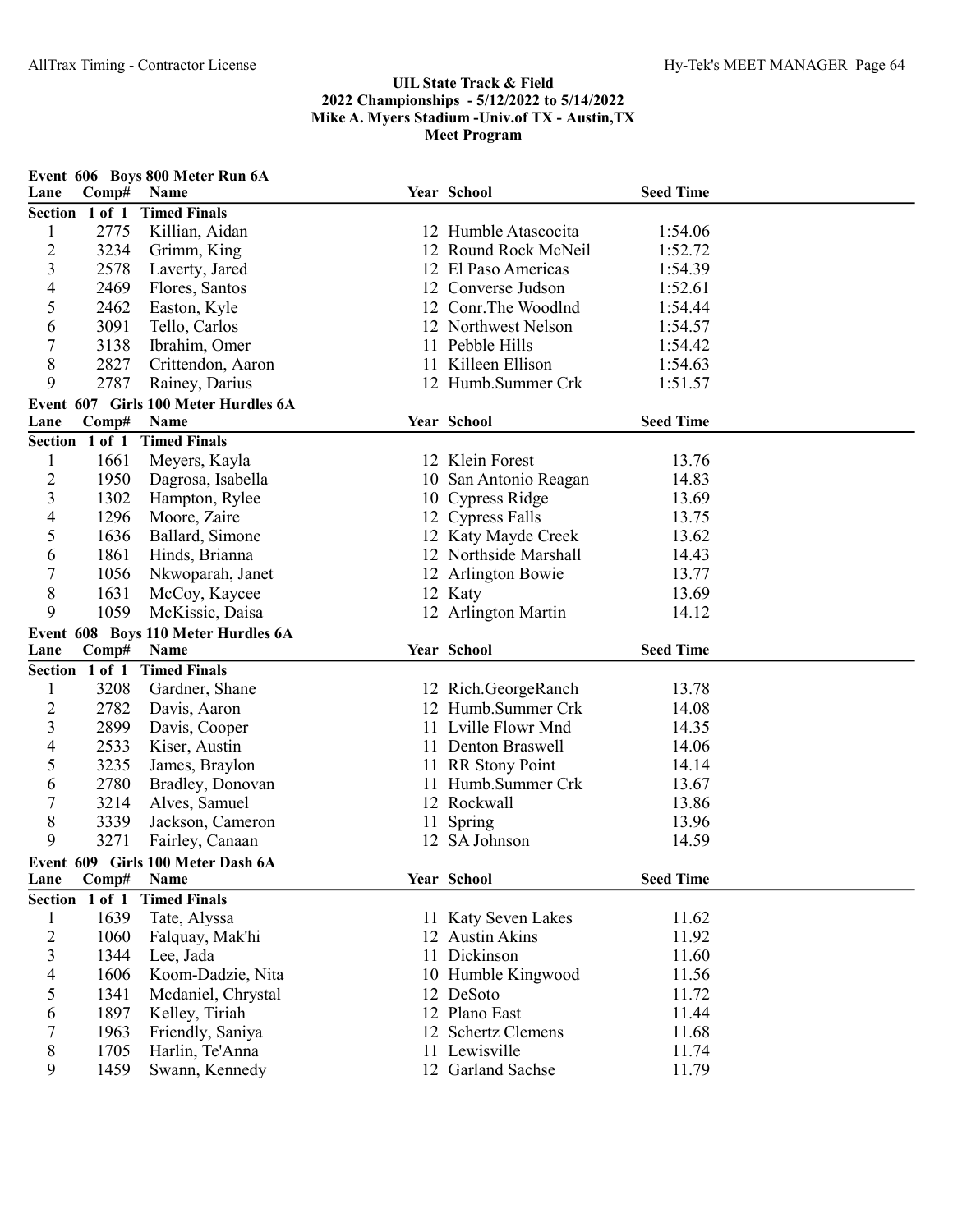|                |                | Event 610 Boys 100 Meter Dash 6A     |                                                            |                                                                                         |                                                                                             |
|----------------|----------------|--------------------------------------|------------------------------------------------------------|-----------------------------------------------------------------------------------------|---------------------------------------------------------------------------------------------|
| Lane           | Comp#          | Name                                 |                                                            | Year School                                                                             | <b>Seed Time</b>                                                                            |
|                | Section 1 of 1 | <b>Timed Finals</b>                  |                                                            |                                                                                         |                                                                                             |
| $\mathbf{1}$   | 2405           | Scales, King Micah                   |                                                            | 11 Cedar Hill                                                                           | 10.50                                                                                       |
| $\overline{2}$ | 2896           | Lewis, Xavier                        |                                                            | 11 Lewisville                                                                           | 10.67                                                                                       |
| 3              | 2229           | Henderson, Isaac                     |                                                            | 12 Alvin Shadow Creek                                                                   | 10.36                                                                                       |
| 4              | 2788           | Thomas, Myles                        |                                                            | 12 Humb.Summer Crk                                                                      | 10.49                                                                                       |
| 5              | 2514           | Krepp, Hunter                        |                                                            | 12 Dallas Jesuit                                                                        | 10.66                                                                                       |
| 6              | 2458           | Williams, Tevijon                    |                                                            | 12 Smithson Valley                                                                      | 10.91                                                                                       |
| $\tau$         | 2561           | Goree, Pierre                        |                                                            | 12 Duncanville                                                                          | 10.23                                                                                       |
| $8\,$          | 3275           | Hunter, Grant                        |                                                            | 12 San Antonio Reagan                                                                   | 10.99                                                                                       |
| 9              | 3357           | Taylor, Tr'Darius                    |                                                            | 12 Temple                                                                               | 10.42                                                                                       |
|                |                | Event 611 Girls 4x200 Meter Relay 6A |                                                            |                                                                                         |                                                                                             |
| Lane           | Comp#          | <b>Team</b>                          |                                                            | <b>Relay</b>                                                                            | <b>Seed Time</b>                                                                            |
|                |                | Section 1 of 1 Timed Finals          |                                                            |                                                                                         |                                                                                             |
| $\mathbf{1}$   |                | <b>Cypress Ranch</b>                 |                                                            |                                                                                         | 1:38.72                                                                                     |
|                |                |                                      | 1) #1301 Robinson, Celeste 09 2) #1297 Ayers, Hailey       | 3) #1299 Ezeoka, Favor                                                                  | 4) #1298 Clark, Camryn 11                                                                   |
| $\overline{2}$ |                | Converse Judson                      |                                                            |                                                                                         | 1:38.77                                                                                     |
|                |                | 1) #1278 Williams, Asia 12           | 2) #1277 Taylor, Darinasia 09                              | 3) #1275 Jessie, Alexis 11                                                              | 4) #1276 Pettit, Rayjanae 12                                                                |
|                |                |                                      | 5) #1273 Henderson, Aaliyah 11 6) #1274 Jackson, Kinsey 09 |                                                                                         |                                                                                             |
| 3              |                | Fort Bend Bush                       |                                                            |                                                                                         | 1:37.66                                                                                     |
|                |                | 1) #1392 Russell, Raylen 12          |                                                            |                                                                                         | 2) #1391 Pleasant, Christina 12 3) #1387 Duplechain, Demeri 124) #1388 Hardeman, Amariya 09 |
|                |                | 5) #1389 Joseph, Rachel 12           | 6) #1393 Williams, Makaila 12                              |                                                                                         |                                                                                             |
| $\overline{4}$ |                | San Antonio Reagan                   |                                                            |                                                                                         | 1:38.27                                                                                     |
|                |                | 1) #1948 Brown, Lauren 12            |                                                            | 2) #1954 Simmons, Hunter 12 3) #1953 Opara, Nnenna 09                                   | 4) #1951 Dagrosa, Mackenzie 10                                                              |
|                |                | 5) #1947 Beach, Kayla 11             | 6) #1952 Douglas, Kiana 10                                 |                                                                                         |                                                                                             |
| 5              |                | Alvin Shadow Creek                   |                                                            | 1) #1029 Kennison-Jenkins, Ama2) #1027 Collins, Mackenzie 09 3) #1026 Bryant, Sydney 11 | 1:37.14                                                                                     |
|                |                | 5) #1032 Peters, Aleia 11            | 6) #1028 Debose, Kamryn 12                                 |                                                                                         | 4) #1031 Parks, Nia 11                                                                      |
| 6              |                | Dallas Skyline                       |                                                            |                                                                                         | 1:38.28                                                                                     |
|                |                | 1) #1325 Johnson, Kennedi 11         |                                                            | 2) #1321 Anderson, Ke'Liyah 103) #1323 Brown, Royaltee 10                               | 4) #1326 Jones, Makayla 11                                                                  |
|                |                | 5) #1324 Hall, Ashanti 09            | 6) #1322 Beaver, Willexis 12                               |                                                                                         |                                                                                             |
| $\tau$         |                | Lewisville                           |                                                            |                                                                                         | 1:37.53                                                                                     |
|                |                | 1) #1703 Allen, Ryan 10              | 2) #1704 Harlin, Bre'Anna 11                               | 3) #1708 Wilson, Sydnee 10                                                              | 4) #1705 Harlin, Te'Anna 11                                                                 |
|                |                | 5) #1707 Mims, Jaz'Lyn 12            | 6) #1706 McClendon, Keelayna 0                             |                                                                                         |                                                                                             |
| $8\,$          |                | <b>Arlington Bowie</b>               |                                                            |                                                                                         | 1:37.71                                                                                     |
|                |                | 1) #1056 Nkwoparah, Janet 12         | 2) #1058 Vasher, Camryn 11                                 | 3) #1053 Brown, Tyler 12                                                                | 4) #1054 Johnson, Bailey 09                                                                 |
|                |                | 5) #1057 Presley, Samyiah 09         | 6) #1052 Arceneaux, Makenzi 12                             |                                                                                         |                                                                                             |
| 9              |                | Humble Atascocita                    |                                                            |                                                                                         | 1:38.21                                                                                     |
|                |                | 1) #1600 Johnson, Danielle 11        |                                                            | 2) #1597 Barclay, Lashavia 11 3) #1604 Richardson, Jonae 12 4) #1601 Jones, Alaila 11   |                                                                                             |
|                |                | 5) #1598 Broussard, Amira 11         | 6) #1603 Moore, Kira 10                                    |                                                                                         |                                                                                             |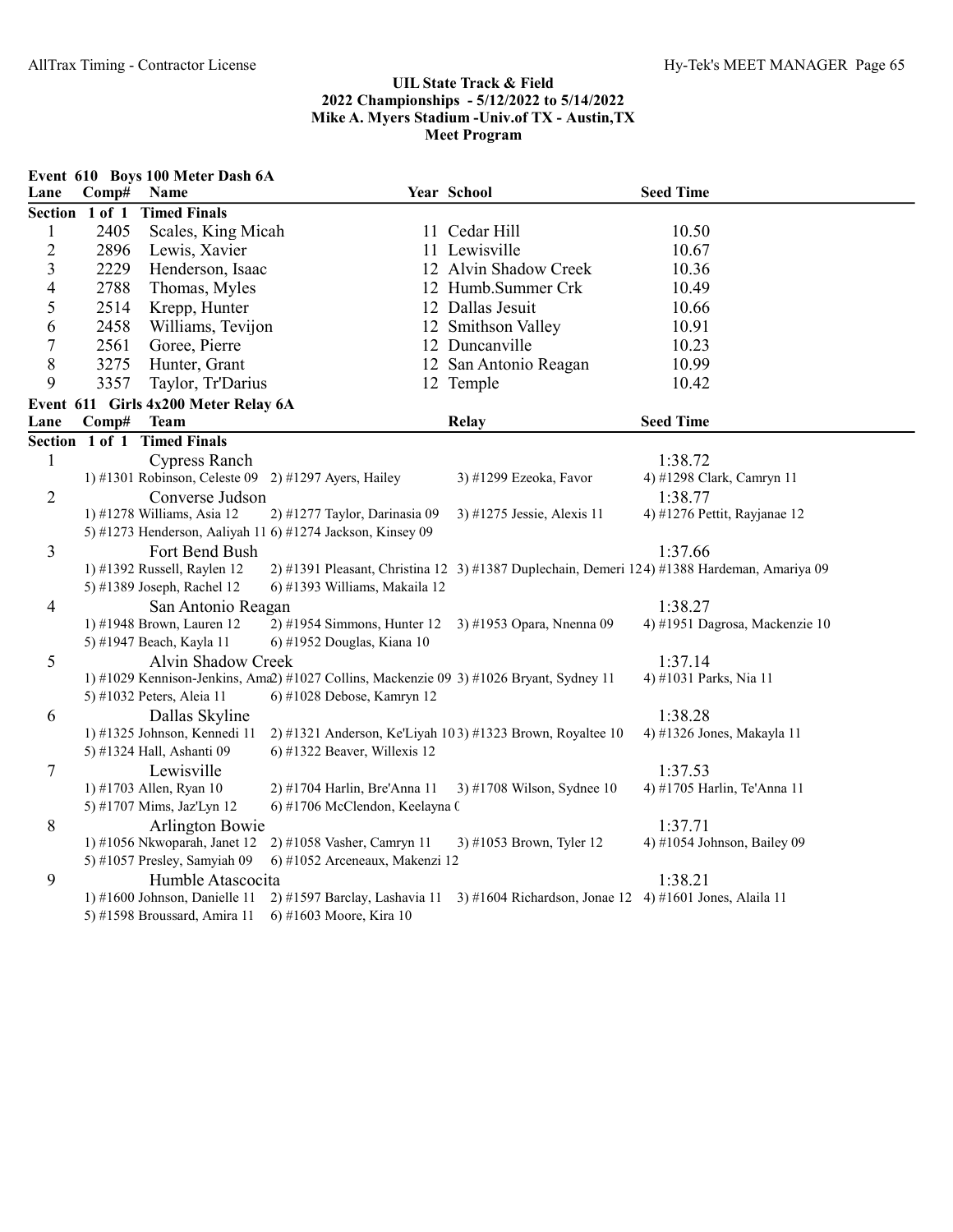Event 612 Boys 4x200 Meter Relay 6A

| Lane           | Comp#  | <b>Team</b>                       |                               | <b>Relay</b>                                               | <b>Seed Time</b>               |
|----------------|--------|-----------------------------------|-------------------------------|------------------------------------------------------------|--------------------------------|
| Section        | 1 of 1 | <b>Timed Finals</b>               |                               |                                                            |                                |
| 1              |        | Humble Atascocita                 |                               |                                                            | 1:27.07                        |
|                |        | 1) #2776 Parker, Jordan 10        | 2) #2778 Wright, Wazel 10     | 3) #2777 Peters, De'Marcus 12                              | 4) #2773 Fontenot, Landon $10$ |
|                |        | 5) #2774 Gill, Darrell 11         | 6) #3499 Blaylock, Tory       |                                                            |                                |
| $\overline{2}$ |        | Killeen Shoemaker                 |                               |                                                            | 1:25.56                        |
|                |        | 1) #2833 Trice, Ethan 11          | 2) #2828 Caldwell, Jaylin 11  | 3) #2829 Hicks, Jerrod 10                                  | 4) #2830 Starr, Maurice 09     |
|                |        | 5) #2831 Stinson, Troy 12         | 6) #2832 Terrell, Khamari 12  |                                                            |                                |
| 3              |        | San Antonio Reagan                |                               |                                                            | 1:26.96                        |
|                |        | 1) #3277 Opara, Ikenna 11         | 2) #3280 Torres, Joshua 11    | 3) #3281 Williams, Grant 11                                | 4) #3279 Sessi, Giuseppe 11    |
|                |        | 5) #3276 John, Chima 11           | 6) #3274 Clement, Ian 12      |                                                            |                                |
| 4              |        | Converse Judson                   |                               |                                                            | 1:26.12                        |
|                |        | 1) #2466 Davis, Myles 10          | 2) #2468 Evans, Anthony 11    | 3) #2471 Jones, Jeremiah $10$                              | 4) #2467 Escobar, DeMarco 12   |
|                |        | 5) #2465 Castillo, Jaden 11       | 6) #2464 Avery, Michael       |                                                            |                                |
| 5              |        | Klein Forest                      |                               |                                                            | 1:23.92                        |
|                |        | 1) #2848 Galloway, Jaden 11       | $2)$ #2847 Compton, Jacob 12  | 3) #2850 Robinson, Ahmir 10                                | 4) #2852 Watkins, Jelani 10    |
|                |        | 5) #2849 Jenkins, Parker 11       | 6) #2851 Stringer, Kyan 11    |                                                            |                                |
| 6              |        | Richardson Berkner                |                               |                                                            | 1:26.50                        |
|                |        | 1) #3200 Williams, Jamary $10$    | $2)$ #3196 Burns, Omoriyon    | 3) #3199 Hollman, Nicholas 12 4) #3201 Williams, Nathan 12 |                                |
|                |        | 5) #3197 Foreman, Kobi 09         | 6) #3198 Glasper, Lordnasir   |                                                            |                                |
| 7              |        | Houston Clear Lake                |                               |                                                            | 1:26.83                        |
|                |        | 1) #2759 Medina, Josh 12          | 2) #2760 Minter, Tyler 11     | 3) #2761 Moddon, Hunter 10                                 | 4) #2757 Humphrey, Julian 12   |
|                |        | 5) #2763 Searles, Rodney 11       | 6) #2755 Harris, Elijah 10    |                                                            |                                |
| 8              |        | Lewisville                        |                               |                                                            | 1:27.25                        |
|                |        | 1) #2896 Lewis, Xavier 11         | $2)$ #2898 Williams, Leon 11  | 3) #2893 Jenkins, Caden 11                                 | 4) #2894 Jenkins, Cameren 11   |
|                |        | 5) #2897 Walker, Elijah 12        | 6) #2895 Johnson, Jordan 10   |                                                            |                                |
| 9              |        | Duncanville                       |                               |                                                            | 1:24.53                        |
|                |        | 1) #2562 Hamilton, Donte 12       | $2)$ #2561 Goree, Pierre 12   | 3) #2560 Durham, Caden 10                                  | 4) #2570 Washington, Jaylen 11 |
|                |        | 5) #2563 Hicks, Chris 12          | $(6)$ #2569 Smith, Sherrod 12 |                                                            |                                |
|                |        | Event 613 Girls 400 Meter Dash 6A |                               |                                                            |                                |
| Lane           | Comp#  | Name                              |                               | Year School                                                | <b>Seed Time</b>               |
|                |        | Section 1 of 1 Timed Finals       |                               |                                                            |                                |

|   |      | Section 1 of 1 Timed Finals |                     |       |
|---|------|-----------------------------|---------------------|-------|
|   | 1394 | Andrew, Mfoniso             | 12 Fort Bend Elkins | 53.76 |
|   | 1331 | Alvord, Emma                | 11 Denton Guyer     | 56.13 |
|   | 1389 | Joseph, Rachel              | 12 Fort Bend Bush   | 54.20 |
| 4 | 1640 | Tate, Haley                 | 12 Katy Seven Lakes | 53.15 |
|   | 1964 | Sutton, Ariana              | 11 Schertz Clemens  | 54.53 |
| 6 | 1907 | Lewis, Lauren               | 11 Prosper          | 53.92 |
|   | 1657 | Davis, Kyaliah              | 09 Klein Forest     | 55.73 |
| 8 | 1268 | Singh, Jazmyn               | 10 Smithson Valley  | 54.68 |
|   |      | Weller, Sian                | 12 Klein            | 56.23 |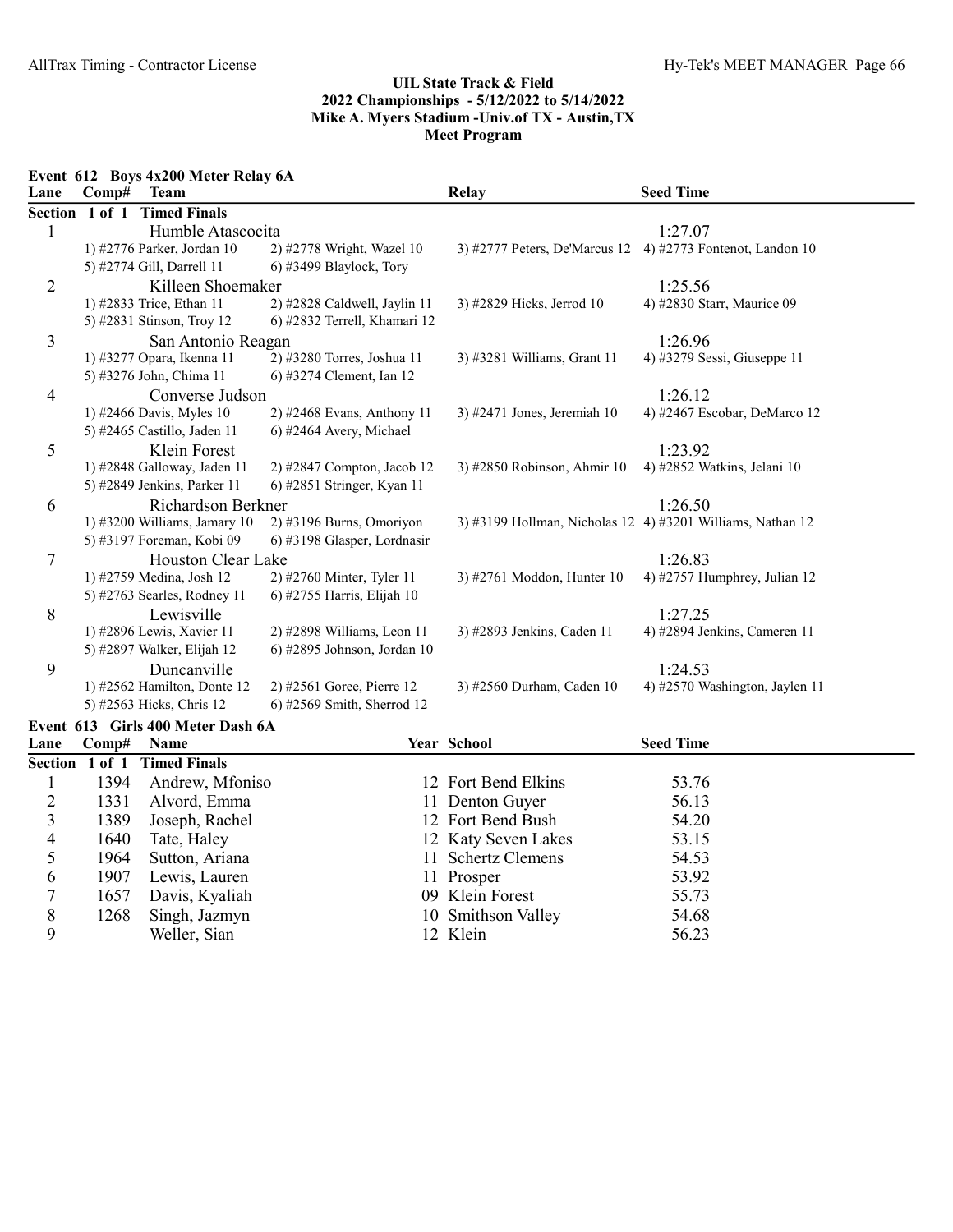| Lane                     | Comp#          | Event 614 Boys 400 Meter Dash 6A<br>Name  |    | Year School            | <b>Seed Time</b> |  |
|--------------------------|----------------|-------------------------------------------|----|------------------------|------------------|--|
|                          | Section 1 of 1 | <b>Timed Finals</b>                       |    |                        |                  |  |
| $\mathbf{1}$             | 3081           | Thomas, Michael                           |    | 12 Northside Brandeis  | 47.68            |  |
| $\overline{c}$           | 2956           | Byles, Dominic                            |    | 11 Man.Lake Ridge      | 47.28            |  |
| 3                        | 2789           | Washington, Malcolm                       |    | 12 Humb.Summer Crk     | 47.79            |  |
| 4                        | 3481           | Popelka, Logan                            |    | 12 Wylie               | 46.99            |  |
| 5                        | 2796           | Evans, Dea'john                           |    | 12 Irving MacArthur    | 48.12            |  |
| 6                        | 2787           | Rainey, Darius                            |    | 12 Humb.Summer Crk     | 47.07            |  |
| 7                        | 2467           | Escobar, DeMarco                          |    | 12 Converse Judson     | 47.50            |  |
| 8                        | 2543           | Harts, Jamari                             |    | 12 DeSoto              | 47.47            |  |
| 9                        | 2223           | Simms, Jonathan                           |    | 09 Allen               | 48.23            |  |
|                          |                | Event 615 Girls 300 Meter Hurdles 6A      |    |                        |                  |  |
| Lane                     | Comp#          | Name                                      |    | Year School            | <b>Seed Time</b> |  |
|                          | Section 1 of 1 | <b>Timed Finals</b>                       |    |                        |                  |  |
| $\mathbf{1}$             | 1718           | Vreeland, Eva                             |    | 12 Lville Flowr Mnd    | 42.85            |  |
| 2                        | 1302           | Hampton, Rylee                            |    | 10 Cypress Ridge       | 41.67            |  |
| 3                        | 1296           | Moore, Zaire                              |    | 12 Cypress Falls       | 42.19            |  |
| 4                        | 1022           | Green, Sidney                             |    | 11 Allen               | 42.01            |  |
| 5                        | 1636           | Ballard, Simone                           |    | 12 Katy Mayde Creek    | 40.98            |  |
| 6                        | 1955           | Wise, Taylen                              |    | 12 San Antonio Reagan  | 42.22            |  |
| 7                        | 1661           | Meyers, Kayla                             |    | 12 Klein Forest        | 41.95            |  |
| 8                        | 1596           | Harris, Magi                              |    | 12 Humble              | 41.92            |  |
| 9                        | 1861           | Hinds, Brianna                            |    | 12 Northside Marshall  | 43.40            |  |
|                          |                | Event 616 Boys 300 Meter Hurdles 6A       |    |                        |                  |  |
| Lane                     | Comp#          | Name                                      |    | Year School            | <b>Seed Time</b> |  |
|                          | Section 1 of 1 | <b>Timed Finals</b>                       |    |                        |                  |  |
| 1                        | 3271           | Fairley, Canaan                           |    | 12 SA Johnson          | 38.15            |  |
| 2                        | 2503           | Liger, Eugene                             |    | 12 Cypress Woods       | 37.20            |  |
| 3                        | 3029           | Boger, Cameron                            |    | 12 Mesquite            | 37.09            |  |
| 4                        | 3432           | Crippen, Bryson                           |    | 12 Weatherford         | 37.85            |  |
| 5                        | 2878           | Ornelas, Alex                             |    | 11 Langham Creek       | 36.20            |  |
| 6                        | 2780           | Bradley, Donovan                          |    | 11 Humb.Summer Crk     | 37.48            |  |
| 7                        | 2280           | Edgar, Christian                          |    | 12 Austin Westlake     | 37.53            |  |
| 8                        | 2764           | Cavanaugh, Jacob                          | 11 | <b>Strake Jesuit</b>   | 37.90            |  |
| 9                        |                |                                           |    |                        |                  |  |
|                          | 2533           | Kiser, Austin                             |    | 11 Denton Braswell     | 37.87            |  |
|                          |                |                                           |    |                        |                  |  |
| Lane                     | Comp#          | Event 617 Girls 200 Meter Dash 6A<br>Name |    | Year School            | <b>Seed Time</b> |  |
|                          | Section 1 of 1 | <b>Timed Finals</b>                       |    |                        |                  |  |
| $\mathbf{1}$             | 1349           | Gipson, Aaliyah                           |    | 10 Duncanville         | 23.80            |  |
| $\overline{c}$           | 1907           | Lewis, Lauren                             |    | 11 Prosper             | 23.73            |  |
| $\overline{\mathbf{3}}$  | 1606           | Koom-Dadzie, Nita                         |    | 10 Humble Kingwood     | 23.83            |  |
| $\overline{\mathcal{A}}$ | 1323           | Brown, Royaltee                           |    | 10 Dallas Skyline      | 23.72            |  |
| 5                        | 1897           | Kelley, Tiriah                            |    | 12 Plano East          | 23.15            |  |
| 6                        | 1963           | Friendly, Saniya                          | 12 | <b>Schertz Clemens</b> | 23.63            |  |
| 7                        | 1424           | Dickson, Camryn                           |    | 12 Clear Brook         | 23.39            |  |
| 8                        | 1060           | Falquay, Mak'hi                           |    | 12 Austin Akins        | 23.95            |  |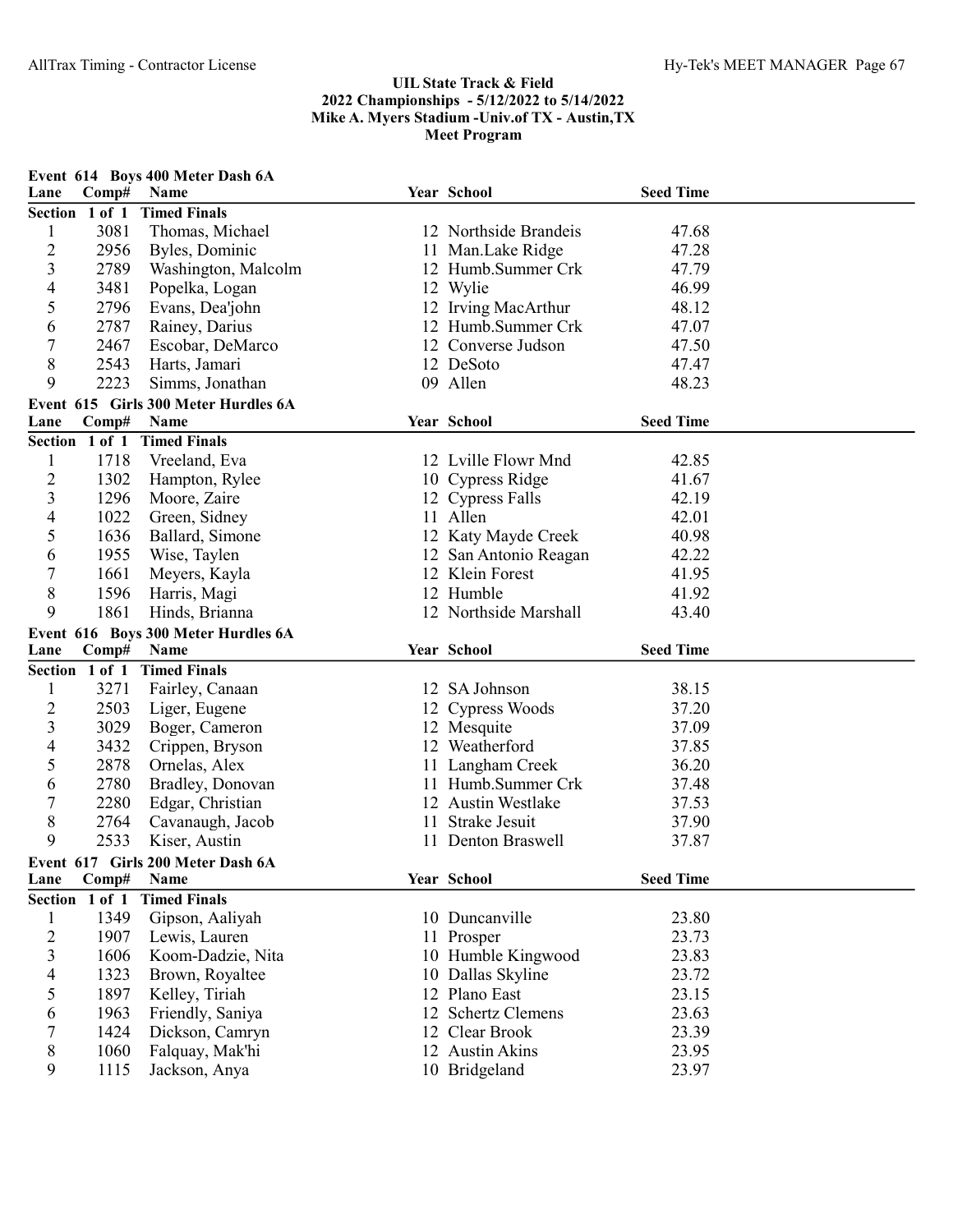| Lane           | Comp# | Event 618 Boys 200 Meter Dash 6A<br>Name |    | Year School           | <b>Seed Time</b> |  |
|----------------|-------|------------------------------------------|----|-----------------------|------------------|--|
| Section 1 of 1 |       | <b>Timed Finals</b>                      |    |                       |                  |  |
| 1              | 2458  | Williams, Tevijon                        |    | 12 Smithson Valley    | 21.60            |  |
| $\overline{c}$ | 3135  | Ferguson, Omarion                        |    | 11 Pearland Dawson    | 21.19            |  |
| 3              | 2852  | Watkins, Jelani                          |    | 10 Klein Forest       | 20.89            |  |
| 4              | 2832  | Terrell, Khamari                         |    | 12 Killeen Shoemaker  | 20.50            |  |
| 5              | 2757  | Humphrey, Julian                         |    | 12 Houston Clear Lake | 20.85            |  |
| 6              | 2468  | Evans, Anthony                           |    | 11 Converse Judson    | 21.43            |  |
| 7              | 2218  | Fazarro, Tsegaya                         |    | 12 Allen              | 21.39            |  |
| 8              | 3201  | Williams, Nathan                         |    | 12 Richardson Berkner | 21.53            |  |
| 9              | 2228  | Brunn, Tyriq                             |    | 12 Alvin Shadow Creek | 21.17            |  |
|                |       | Event 619 Girls 1600 Meter Run 6A        |    |                       |                  |  |
| Lane           | Comp# | Name                                     |    | Year School           | <b>Seed Time</b> |  |
| Section 1 of 1 |       | <b>Timed Finals</b>                      |    |                       |                  |  |
| 1              | 1211  | Rodriguez-Wade, Emma                     |    | 09 CP Vista Ridge     | 4:55.65          |  |
| $\overline{c}$ | 1715  | Humphries, Nicole                        |    | 10 Lville Flowr Mnd   | 4:54.33          |  |
| 3              | 1887  | Peters, Madison                          |    | 10 Pearland           | 5:08.13          |  |
| 4              | 1716  | Humphries, Samantha                      |    | 10 Lville Flowr Mnd   | 4:57.91          |  |
| 5              | 1357  | Leal, San Juanita                        |    | 10 Edinburg North     | 4:57.00          |  |
| 6              | 1655  | Koonts, Kathryn                          |    | 10 Klein              | 5:00.60          |  |
| 7              | 1710  | Cook, Natalie                            |    | 12 Lville Flowr Mnd   | 4:36.96          |  |
| 8              | 1607  | Parker, Carson                           |    | 12 Humble Kingwood    | 5:05.95          |  |
| 9              | 1272  | Beijen, Natasja                          |    | 12 Conr.The Woodlnd   | 5:01.00          |  |
|                |       | Event 620 Boys 1600 Meter Run 6A         |    |                       |                  |  |
| Lane           | Comp# | Name                                     |    | Year School           | <b>Seed Time</b> |  |
| Section 1 of 1 |       | <b>Timed Finals</b>                      |    |                       |                  |  |
| 1              | 2840  | Mendez, Jerry                            |    | Klein                 | 4:13.50          |  |
| $\overline{c}$ | 3150  | Heikkinen, Hudson                        |    | 12 Plano West         | 4:13.27          |  |
| 3              | 3480  | Berhane, Nathanael                       |    | 12 Wylie              | 4:12.03          |  |
| 4              | 3272  | Underwood, Tate                          | 11 | SA Johnson            | 4:13.00          |  |
| 5              | 2767  | Galdino, Emanuel                         |    | 12 Houston Stratford  | 4:13.80          |  |
| 6              | 2581  | Pastor, Luis                             |    | 11 El Paso Coronado   | 4:16.25          |  |
| 7              | 2812  | Rojas, Ruben                             |    | 12 Katy Seven Lakes   | 4:13.74          |  |
| 8              | 2279  | Sanchez, Kevin                           |    | 11 Austin Vandegrift  | 4:11.55          |  |
| 9              | 3167  | Solis, Hector                            |    | 12 PSJA North         | 4:12.88          |  |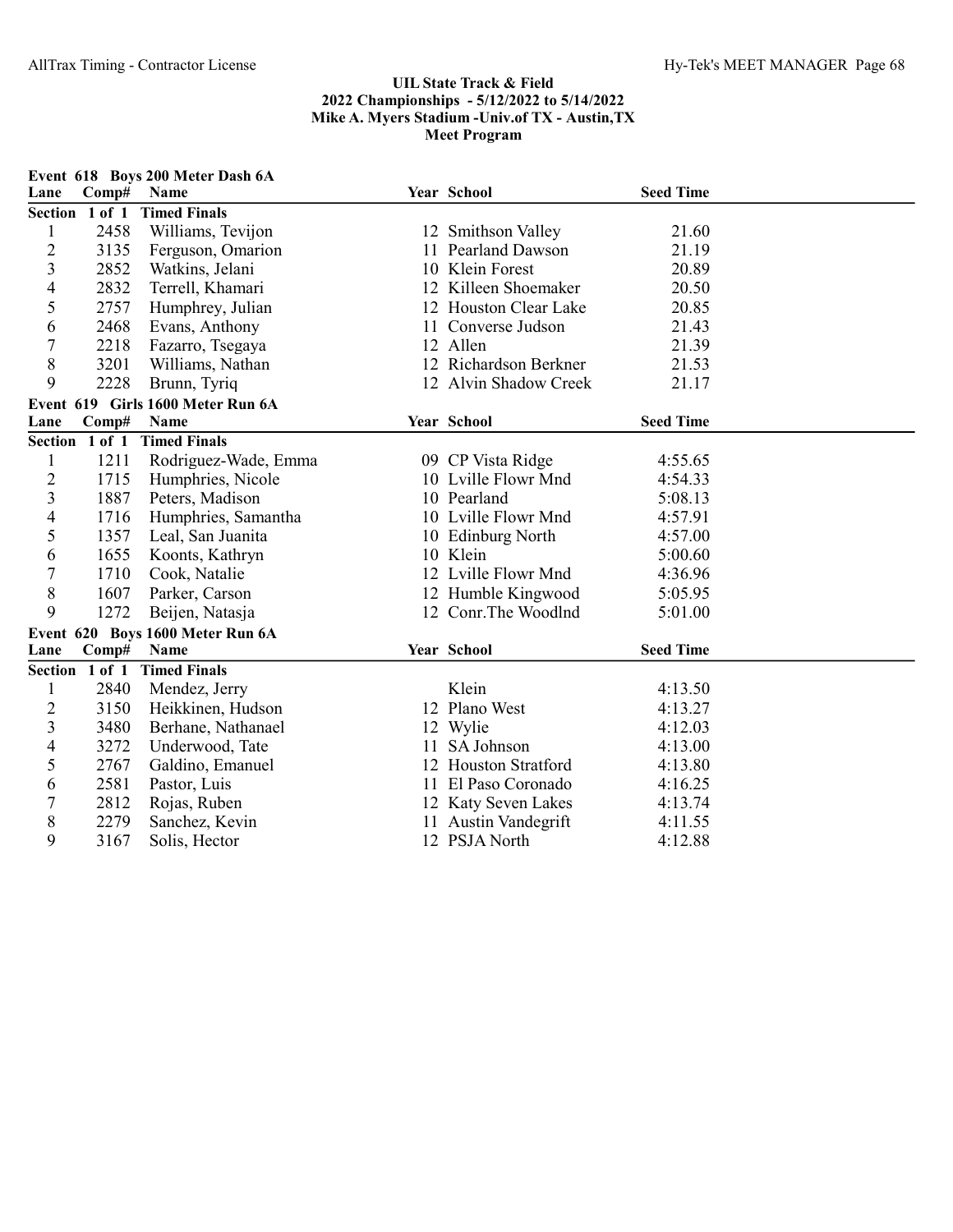Event 621 Girls 4x400 Meter Relay 6A

| Lane           | Comp#             | <b>Team</b>                     |                                                         | <b>Relay</b>                                                                                                        | <b>Seed Time</b>               |
|----------------|-------------------|---------------------------------|---------------------------------------------------------|---------------------------------------------------------------------------------------------------------------------|--------------------------------|
|                | Section 1 of 1    | <b>Timed Finals</b>             |                                                         |                                                                                                                     |                                |
| 1              |                   | Lewisville Flower Mound         |                                                         |                                                                                                                     | 3:50.07                        |
|                |                   | 1) #1712 Felicien, Dayana 12    | 2) #1714 Gray, London 12                                | 3) #1717 Schultz, Mckenzie 12 4) #1709 Black, Abigail 12                                                            |                                |
|                |                   |                                 | 5) #1715 Humphries, Nicole 10 6) #1718 Vreeland, Eva 12 |                                                                                                                     |                                |
| $\overline{2}$ |                   | San Antonio Reagan              |                                                         |                                                                                                                     | 3:47.40                        |
|                |                   | 1) #1950 Dagrosa, Isabella 10   | $2)$ #1956 Zink, Josephine 11                           | 3) #1953 Opara, Nnenna 09                                                                                           | 4) #1951 Dagrosa, Mackenzie 10 |
|                |                   | 5) #1948 Brown, Lauren 12       | 6) #1957 Zink, Vivian                                   |                                                                                                                     |                                |
| 3              |                   | Bridgeland                      |                                                         |                                                                                                                     | 3:49.48                        |
|                |                   |                                 | 1) #1113 Huggins, Cameilla 12 2) #1114 Huggins, Rosa 11 | 3) #1117 Wilson, Madeleine 12 4) #1115 Jackson, Anya 10                                                             |                                |
|                |                   | 5) #1112 Graham, Cassidy 12     | 6) #1116 Onumah, Aba 11                                 |                                                                                                                     |                                |
| 4              |                   | Alvin Shadow Creek              |                                                         |                                                                                                                     | 3:43.64                        |
|                |                   |                                 |                                                         | 1) #1027 Collins, Mackenzie 09 2) #1029 Kennison-Jenkins, Ama3) #1034 Thurmond, Madyson 1 $(4)$ #1031 Parks, Nia 11 |                                |
|                |                   | 5) #1030 Love, Jayda 11         | $6$ ) #1026 Bryant, Sydney 11                           |                                                                                                                     |                                |
| 5              |                   | Allen                           |                                                         |                                                                                                                     | 3:46.43                        |
|                |                   | 1) #1021 Conley, Aaniyah 09     | $2)$ #1024 Taylor, Lauren 12                            | 3) #1023 Tasker, Sahara 10                                                                                          | 4) #1022 Green, Sidney 11      |
|                |                   | 5) #1020 Anderson, Jillian $10$ | $(6)$ #1025 Wheelan, Abigail 12                         |                                                                                                                     |                                |
| 6              |                   | Duncanville                     |                                                         |                                                                                                                     | 3:47.81                        |
|                |                   | 1) #1352 Lister, Ashley 09      | $2)$ #1349 Gipson, Aaliyah 10                           | 3) #1351 Hill, Kayli 11                                                                                             | 4) #1354 Walton, Indyia 11     |
|                |                   | 5) #1348 Brown, Kennedy 11      | $6$ ) #1350 Goodgames, Gabrielle 0                      |                                                                                                                     |                                |
| 7              |                   | <b>Comal Smithson Valley</b>    |                                                         |                                                                                                                     | 3:47.17                        |
|                |                   | 1) #1265 Jones, Alyssa 09       | 2) #1269 Uduji, Favour 11                               | 3) #1267 Perez, Mia 09                                                                                              | 4) #1268 Singh, Jazmyn 10      |
|                |                   | 5) #1264 Goodwin, Sophie 11     | 6) #1266 Miller, Avianna 09                             |                                                                                                                     |                                |
| 8              | Humble Atascocita |                                 |                                                         |                                                                                                                     | 3:47.22                        |
|                |                   | 1) #1604 Richardson, Jonae 12   | $2)$ #1597 Barclay, Lashavia 11                         | $3)$ #1599 Jacquet, Kennedy 11                                                                                      | 4) #1601 Jones, Alaila 11      |
|                |                   | 5) #1603 Moore, Kira 10         | 6) #1605 Roberts, Aishitya 11                           |                                                                                                                     |                                |
| 9              |                   | Fort Bend Elkins                |                                                         |                                                                                                                     | 3:46.49                        |
|                |                   | 1) #1398 Holman, Faith 11       | 2) #1399 Jackson, Taylor 10                             | 3) #1397 Gill, Emillia 11                                                                                           | 4) #1394 Andrew, Mfoniso 12    |
|                |                   | 5) #1395 Djibatche, Sara 10     | $6$ ) #1400 Santos, Angel 12                            |                                                                                                                     |                                |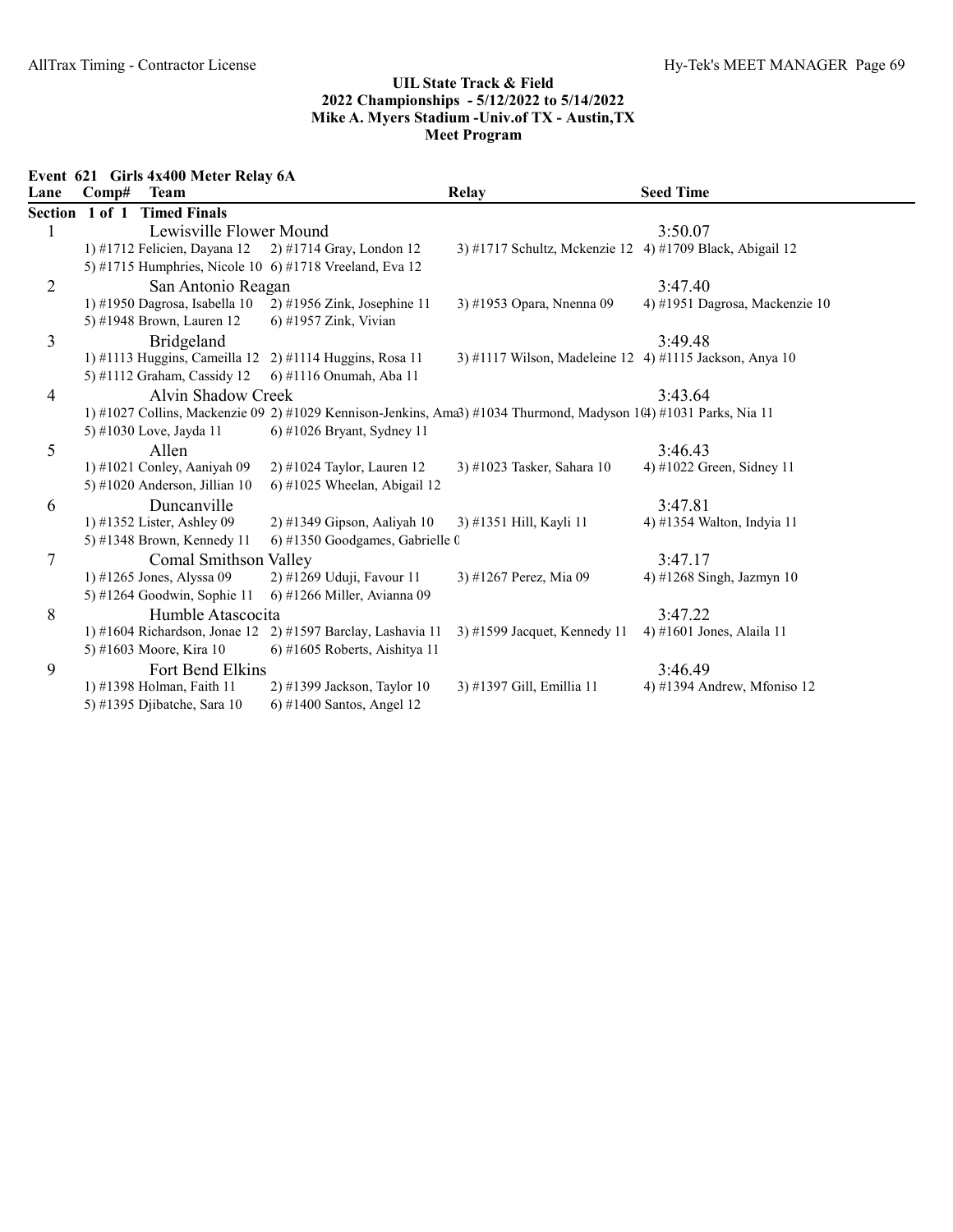Event 622 Boys 4x400 Meter Relay 6A

| Lane                     | Comp#                                                 | <b>Team</b>                     |                                                          | Relay                                                 | <b>Seed Time</b>               |
|--------------------------|-------------------------------------------------------|---------------------------------|----------------------------------------------------------|-------------------------------------------------------|--------------------------------|
|                          | Section 1 of 1                                        | <b>Timed Finals</b>             |                                                          |                                                       |                                |
| $\mathbf{1}$             | Houston Clear Lake                                    |                                 |                                                          |                                                       | 3:15.25                        |
|                          |                                                       | 1) #2762 Musgrave, Jack 10      | 2) #2759 Medina, Josh 12                                 | 3) #2761 Moddon, Hunter 10                            | 4) #2757 Humphrey, Julian 12   |
|                          |                                                       | 5) #2758 Langer, Sebastian 12   | 6) #2756 Harrison, Dylan 12                              |                                                       |                                |
| $\overline{2}$           |                                                       | Duncanville                     |                                                          |                                                       | 3:14.62                        |
|                          |                                                       | 1) #2559 Brooks, Garik 12       | 2) #2564 Jeffries, Jason 10                              | 3) #2569 Smith, Sherrod 12                            | 4) #2567 Simmons, Christian 12 |
|                          |                                                       | 5) #2568 Simmons, Evan 12       | 6) #2566 Beal, Elijah 10                                 |                                                       |                                |
| 3                        |                                                       | Mansfield Lake Ridge            |                                                          |                                                       | 3:14.11                        |
|                          |                                                       | 1) #2955 Blakey, Jayden 12      | 2) #2956 Byles, Dominic 11                               | 3) #2958 Williams, Jayden 11                          | 4) #2954 Alexander, Jacob 11   |
|                          |                                                       | 5) #2953 Akins, Chris 12        | 6) #2957 Trice, Josh 10                                  |                                                       |                                |
| $\overline{4}$           |                                                       | Humble Summer Creek             |                                                          |                                                       | 3:12.52                        |
|                          |                                                       |                                 | 1) #2789 Washington, Malcolm 12) #2784 Jacobs, Dylan 12  | 3) #2783 Gibson, Blake 12                             | 4) #2787 Rainey, Darius 12     |
|                          |                                                       |                                 | 5) #2790 White, Alexander 12    6) #2785 Kanu, Victor 11 |                                                       |                                |
| 5                        |                                                       | Converse Judson                 |                                                          |                                                       | 3:16.38                        |
|                          |                                                       | 1) #2468 Evans, Anthony 11      | 2) #2469 Flores, Santos 12                               | 3) #2471 Jones, Jeremiah 10                           | 4) #2467 Escobar, DeMarco 12   |
|                          |                                                       | 5) #2470 Harris, Josiah 10      | 6) #2465 Castillo, Jaden 11                              |                                                       |                                |
| 6                        | FW Chisholm Trail                                     |                                 |                                                          |                                                       | 3:17.60                        |
|                          |                                                       | 1) #2645 Barrientes, Eddie 12   | 2) #2653 Sexton, Devon 12                                | 3) #2648 Holmes, Jaxon 10                             | 4) #2654 Washington, Cameron 1 |
|                          |                                                       | 5) #2650 Mpala, Moise 12        | 6) #2646 Calhoun, Dadrian 11                             |                                                       |                                |
| 7                        |                                                       | Klein                           |                                                          |                                                       | 3:13.72                        |
|                          |                                                       | 1) #2838 Johnson, Sam 12        | 2) #2834 Brown, A'Isayah 11                              | 3) #2837 Jacobs, Lawson 10                            | 4) #2836 Harden, Luke 12       |
|                          |                                                       | 5) #2835 East, Caleb 09         | 6) #2842 Sims, Wesley 12                                 |                                                       |                                |
| 8                        |                                                       | Northside Brandeis              |                                                          |                                                       | 3:18.35                        |
|                          |                                                       | 1) #3079 Salgado, August 11     | 2) #3080 Sumpter, Deon 12                                | 3) #3077 Davis, Rueben 12                             | 4) #3081 Thomas, Michael $12$  |
|                          |                                                       | 5) #3076 Davis, Richard 12      | 6) #3082 Yzaguirre, Julian 12                            |                                                       |                                |
| 9                        |                                                       | McKinney Boyd                   |                                                          |                                                       | 3:17.68                        |
|                          |                                                       | 1) #3001 Eaton, Jack 12         | 2) #3002 Noble, Miles 12                                 | 3) #3005 Thompson, Julius 12 4) #3004 Shaw, Peyton 12 |                                |
|                          | 5) #3003 Shackleton, Ryan<br>$6)$ #3000 Bolden, Tyson |                                 |                                                          |                                                       |                                |
|                          |                                                       | Event 623 Girls Discus Throw 6A |                                                          |                                                       |                                |
| Pos                      | Comp#                                                 | Name                            |                                                          | Year School                                           | <b>Seed Mark</b>               |
| Flight                   | 1 of 1 Finals                                         |                                 |                                                          |                                                       |                                |
| 1                        | 1396                                                  | Freeman, Sydney                 |                                                          | 10 Fort Bend Elkins                                   | 140-06                         |
| $\overline{c}$           | 1637                                                  | Campbell, Janey                 |                                                          | 09 Katy Seven Lakes                                   | 135-09                         |
| 3                        | 1721                                                  | Bohlman, Skylar                 |                                                          | 12 Lewisville Hebron                                  | 155-09                         |
| $\overline{\mathcal{A}}$ | 1698                                                  | Marshall, Makenna               |                                                          | 12 Langham Creek                                      | 147-10                         |
| 5                        | 1615                                                  | Wooden, Amirah                  |                                                          | 12 Hurst Bell                                         | 149-11                         |
| 6                        | 1653                                                  | Otis, Keyona                    |                                                          | 11 Kil. Harker Hght                                   | 136-06                         |
| $\boldsymbol{7}$         | 1724                                                  | Sralla, Emma                    |                                                          | 11 Lewisville Marcus                                  | 177-06                         |
| $\,$ $\,$                | 1538                                                  | Thompson, Jazmine               |                                                          | 10 Harlingen                                          | 133-08                         |
| 9                        | 1212                                                  | Scott, Chesni                   |                                                          | 11 CP Vista Ridge                                     | 148-04                         |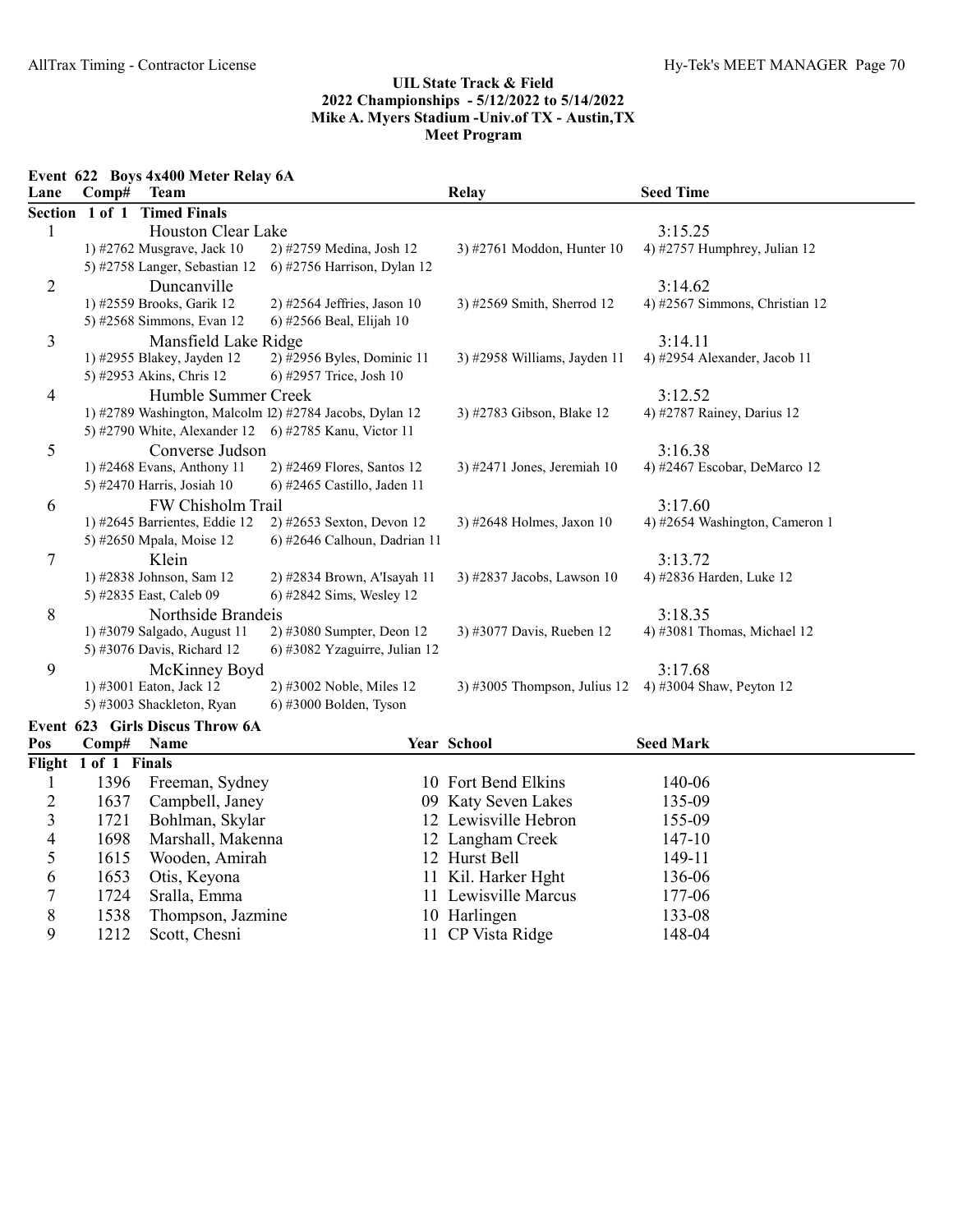|                             | Event 624 Boys Discus Throw 6A |                              |    |                       |                  |  |  |  |
|-----------------------------|--------------------------------|------------------------------|----|-----------------------|------------------|--|--|--|
| Pos                         | Comp#                          | Name                         |    | Year School           | <b>Seed Mark</b> |  |  |  |
| Flight 1 of 1 Finals        |                                |                              |    |                       |                  |  |  |  |
| 1                           | 2879                           | Tijerina, Julian             |    | 11 Laredo Alexander   | 175-00           |  |  |  |
| $\overline{c}$              | 2582                           | Villalva, Logan              |    | 12 El Paso Eastlake   | 161-11           |  |  |  |
| 3                           | 2461                           | Blakeslee, Mitchell          |    | 11 Conr. The Woodlnd  | 173-04           |  |  |  |
| 4                           | 3075                           | Clendenin, Rafe              |    | 11 Northside Brandeis | 180-07           |  |  |  |
| 5                           | 3090                           | Erb, Hunter                  |    | 12 Northwest Eaton    | 157-11           |  |  |  |
| 6                           | 3137                           | Herpin, Chris                |    | 11 Pearland Dawson    | 174-04           |  |  |  |
| 7                           | 2278                           | Davis, Cristion              |    | 12 Austin Vandegrift  | 185-04           |  |  |  |
| 8                           | 2814                           | Flynt, Ian                   |    | 10 Katy Taylor        | 173-11           |  |  |  |
| 9                           | 2843                           | Rawls, Lukia                 |    | 12 Klein Cain         | 164-09           |  |  |  |
|                             |                                | Event 625 Girls High Jump 6A |    |                       |                  |  |  |  |
| Pos                         | Comp#                          | Name                         |    | Year School           | <b>Seed Mark</b> |  |  |  |
| Flight                      | 1 of 1 Finals                  |                              |    |                       |                  |  |  |  |
| 1                           | 1614                           | Rivers, Brianna              |    | 09 Humb.Summer Crk    | 5-08.00          |  |  |  |
| $\overline{c}$              | 1719                           | Ward, Riley                  |    | 11 Lville Flowr Mnd   | 5-08.00          |  |  |  |
| 3                           | 1574                           | Bryant, Cali                 |    | 09 Houston Memorial   | 5-09.00          |  |  |  |
| 4                           | 1271                           | Auguste, Jaela               |    | 10 Conroe Grand Oaks  | 5-09.00          |  |  |  |
| 5                           | 1280                           | Schuller, Skyler             |    | 11 Coppell            | 5-07.00          |  |  |  |
| 6                           | 1838                           | Morrow, Abigail              |    | 12 New Braunfels      | 5-08.00          |  |  |  |
| 7                           | 1580                           | Lavielle, Evelyn             |    | 12 Houston Stratford  | 5-08.00          |  |  |  |
| 8                           | 1951                           | Dagrosa, Mackenzie           |    | 10 San Antonio Reagan | 5-08.00          |  |  |  |
| 9                           | 1935                           | Lowrey, Claire               |    | 11 Rockwall           | $5-10.00$        |  |  |  |
| Event 626 Boys High Jump 6A |                                |                              |    |                       |                  |  |  |  |
|                             |                                |                              |    |                       |                  |  |  |  |
| Pos                         | Comp# Name                     |                              |    | Year School           | <b>Seed Mark</b> |  |  |  |
|                             | Flight 1 of 1 Finals           |                              |    |                       |                  |  |  |  |
| 1                           | 3083                           | Acevedo, Armando             |    | 11 Northside Brennan  | 6-07.00          |  |  |  |
| $\overline{c}$              | 3298                           | Fisher, Christian            |    | 12 Schertz Clemens    | 6-06.00          |  |  |  |
| 3                           | 2655                           | Harris, Jaden                |    | 12 Galena Park NS     | 6-08.00          |  |  |  |
| 4                           | 3149                           | Hayes, Aiden                 |    | 12 Plano East         | $6 - 06.00$      |  |  |  |
| 5                           | 3384                           | O'Bryant, Cory               |    | 11 Tomball Memorial   | $6 - 09.00$      |  |  |  |
| 6                           | 2818                           | Thornton, Levar              |    | 11 Kellr.Timber Crk   | 6-07.00          |  |  |  |
| 7                           | 2363                           | Turner, Tyson                |    | 10 Bryan              | 6-08.00          |  |  |  |
| 8                           | 2765                           | Posey, Jace                  |    | 11 Strake Jesuit      | 6-08.00          |  |  |  |
| 9                           | 2565                           | Jones, Calen                 |    | 12 Duncanville        | 6-09.00          |  |  |  |
|                             |                                | Event 627 Girls Long Jump 6A |    |                       |                  |  |  |  |
| Pos                         | Comp#                          | Name                         |    | Year School           | <b>Seed Mark</b> |  |  |  |
| Flight                      | $1$ of $1$ Finals              |                              |    |                       |                  |  |  |  |
| 1                           | 1921                           | Granger, Reed                |    | 12 Richardson         | 19-02.75         |  |  |  |
| $\mathbf{2}$                | 1909                           | Watson, Kayla                |    | 11 Prosper            | 20-04.25         |  |  |  |
| 3                           | 1659                           | Heggar, Chelsea              |    | 12 Klein Forest       | 19-02.00         |  |  |  |
| 4                           | 1071                           | Jones, Ayanna                |    | 12 Belton             | 20-10.00         |  |  |  |
| 5                           | 1343                           | Artmore, Ra'Ianna            |    | 11 Dickinson          | 18-07.00         |  |  |  |
| 6                           | 1265                           | Jones, Alyssa                | 09 | Smithson Valley       | 18-08.00         |  |  |  |
| 7                           | 1654                           | Alix, India                  |    | 11 Klein              | 21-00.25         |  |  |  |
| 8                           | 1611                           | Johnson, Jade                |    | 12 Humb.Summer Crk    | 18-06.00         |  |  |  |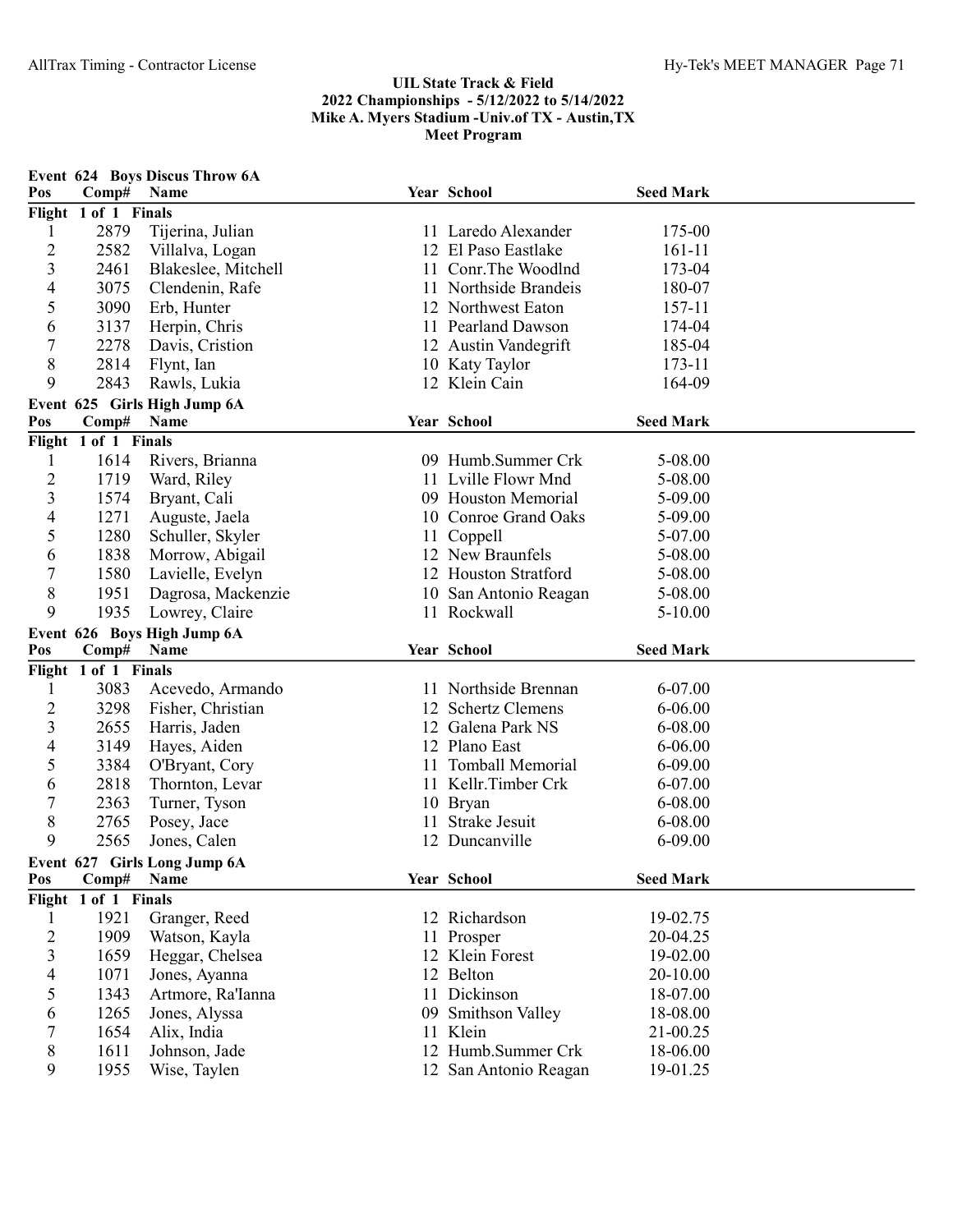| Pos                     | Comp#                | Event 628 Boys Long Jump 6A<br>Name   | Year School                | <b>Seed Mark</b>     |  |
|-------------------------|----------------------|---------------------------------------|----------------------------|----------------------|--|
|                         | Flight 1 of 1 Finals |                                       |                            |                      |  |
| 1                       | 3297                 | Dubose, Frederick                     | 10 Schertz Clemens         | 22-06.25             |  |
| $\overline{c}$          | 2546                 | Johnson, Marquis                      | 11 Dickinson               | 23-11.00             |  |
| 3                       | 2587                 | Dean, Damarion                        | 11 Euless Trinity          | 23-05.75             |  |
| 4                       | 2782                 | Davis, Aaron                          | 12 Humb.Summer Crk         | 24-05.25             |  |
| 5                       | 3338                 | Friend, Dorian                        | 12 Spring                  | 23-02.75             |  |
| 6                       | 2649                 | Jones, Justice                        | 11 FW Chisholm Trail       | 22-11.25             |  |
| 7                       | 3384                 | O'Bryant, Cory                        | 11 Tomball Memorial        | 23-01.50             |  |
| 8                       | 2815                 | Keys, Jayden                          | 10 Katy Tompkins           | 25-01.50             |  |
| 9                       | 2281                 | Torns, Ashton                         | 11 Austin Westlake         | 24-00.75             |  |
|                         |                      |                                       |                            |                      |  |
| Pos                     |                      | Event 629 Girls Pole Vault 6A<br>Name | Year School                | <b>Seed Mark</b>     |  |
|                         | Comp#                |                                       |                            |                      |  |
|                         | Flight 1 of 1 Finals |                                       |                            |                      |  |
| $\mathbf{1}$            | 1645                 | Rose, Jacqueline                      | 10 Keller                  | 12-06.00             |  |
| 2                       | 1062                 | Nguyen, Y'Lan                         | 11 Austin Lake Travis      | 12-06.00             |  |
| $\mathfrak{Z}$          | 1839                 | Vajdos, Caressa                       | 11 New Braunfels           | 12-06.00             |  |
| 4                       | 1638                 | Schmitt, Lauren                       | 12 Katy Seven Lakes        | 12-00.00             |  |
| 5                       | 1303                 | Calhoun, Quinn                        | 12 Cypress Woods           | 12-06.00             |  |
| 6                       | 1280                 | Schuller, Skyler                      | 11 Coppell                 | 13-06.00             |  |
| 7                       | 1641                 | Tupper, Aubrey                        | 12 Katy Seven Lakes        | 12-00.00             |  |
| 8                       | 1061                 | Fitzsimmons, Emily                    | 12 Austin Lake Travis      | 12-09.00             |  |
| 9                       | 2080                 | Haywood, Molly                        | 11 Tomball Memorial        | 14-04.00             |  |
|                         |                      | Event 630 Boys Pole Vault 6A          |                            |                      |  |
| Pos                     | Comp#                | Name                                  | Year School                | <b>Seed Mark</b>     |  |
|                         | Flight 1 of 1 Finals |                                       |                            |                      |  |
| 1                       | 2900                 | Jones, Brayden                        | 11 Lewisville Hebron       | 15-00.00             |  |
| 2                       | 2460                 | Zimmerman, Silas                      | 11 Conroe Grand Oaks       | 15-06.00             |  |
| 3                       | 2275                 | Rivas, Sergio                         | 12 Austin Lake Travis      | 15-06.00             |  |
| 4                       | 2534                 | Dorrell, Jacob                        | 11 Denton Guyer            | 15-03.00             |  |
| 5                       | 2816                 | Kumar, Matthew                        | 12 Katy Tompkins           | 16-04.75             |  |
| 6                       | 2274                 | Mann, Jack                            | 12 Austin Lake Travis      | 16-06.00             |  |
| 7                       | 2768                 | Samuelson, Parker                     | 12 Houston Stratford       | 14-06.00             |  |
| 8                       | 2844                 | Rhodes, Colton                        | 12 Klein Cain              | 17-06.00             |  |
| 9                       | 2463                 | Marlow, Joey                          | 11 Conr. The Woodlnd       | 15-06.00             |  |
|                         |                      | Event 631 Girls Shot Put 6A           |                            |                      |  |
| Pos                     | Comp#                | Name                                  | Year School                | <b>Seed Mark</b>     |  |
|                         | Flight 1 of 1 Finals |                                       |                            |                      |  |
| 1                       | 1538                 | Thompson, Jazmine                     | 10 Harlingen               | 40-03.00             |  |
| $\overline{c}$          | 1637                 | Campbell, Janey                       | 09 Katy Seven Lakes        | 42-05.00             |  |
| $\overline{\mathbf{3}}$ | 1329                 | Houff, Zaeda                          | 12 Del Valle               | 39-10.75             |  |
| 4                       | 1653                 | Otis, Keyona                          | 11 Kil. Harker Hght        | 41-11.25             |  |
| 5                       |                      |                                       |                            |                      |  |
|                         | 1458                 |                                       | 10 Garland Sachse          |                      |  |
|                         |                      | Anyanwu, Favor                        | 11 Humble Atascocita       | 43-00.50             |  |
| 6                       | 1602                 | Kimble, Paris                         |                            | 42-03.50             |  |
| 7<br>8                  | 1019<br>1808         | Akaolisa, Desiree<br>Acosta, Leah     | 12 Allen<br>11 Midland Lee | 42-06.25<br>42-09.75 |  |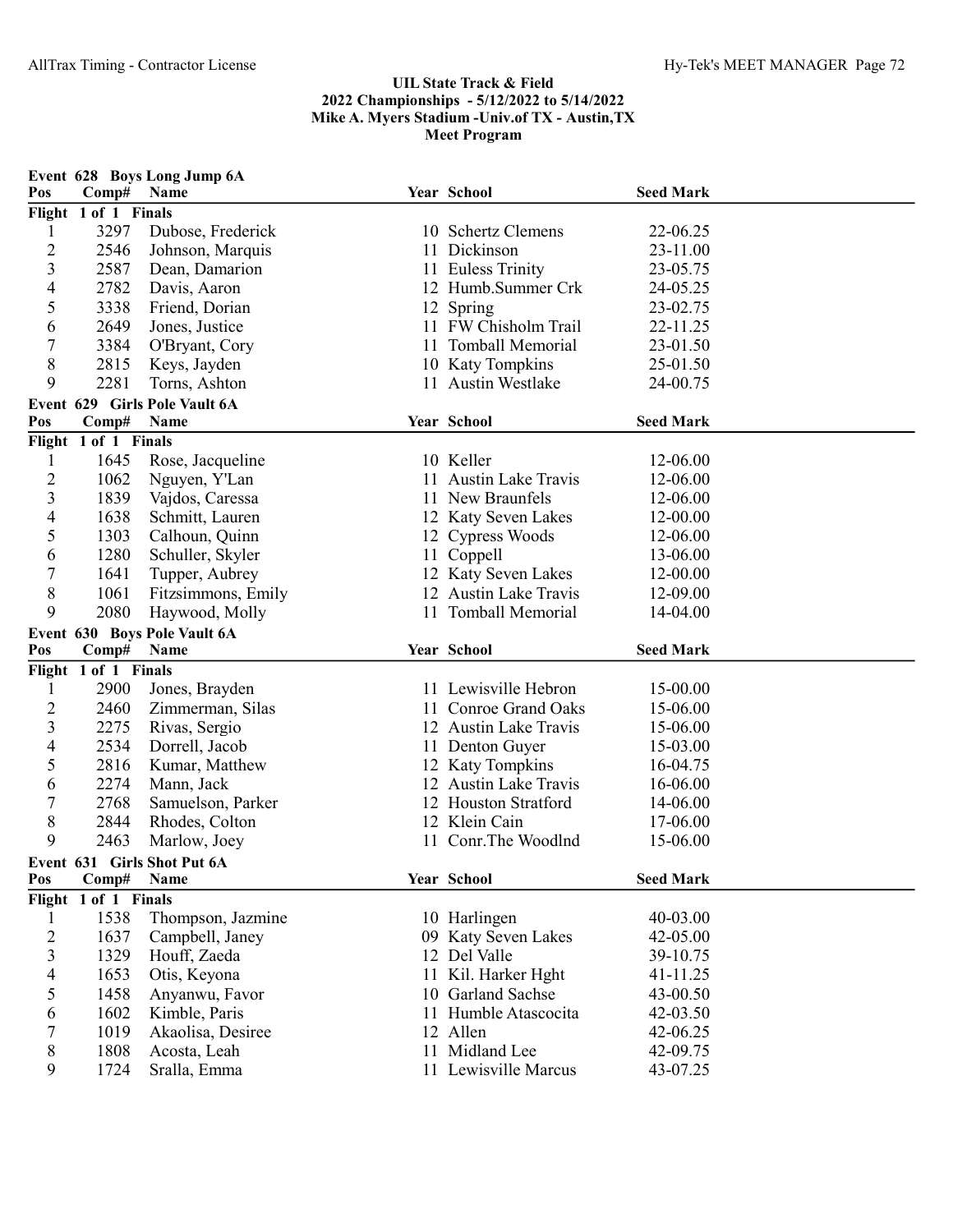## UIL State Track & Field 2022 Championships - 5/12/2022 to 5/14/2022 Mike A. Myers Stadium -Univ.of TX - Austin,TX Meet Program

| Pos            | Comp#                         | Event 632 Boys Shot Put 6A<br>Name        |    | Year School           | <b>Seed Mark</b> |  |  |  |
|----------------|-------------------------------|-------------------------------------------|----|-----------------------|------------------|--|--|--|
|                | Flight 1 of 1 Finals          |                                           |    |                       |                  |  |  |  |
| 1              | 3267                          | Allen, James                              |    | 12 Churchill          | 62-01.75         |  |  |  |
| $\overline{c}$ | 2781                          | Craft, Justin                             | 12 | Humb.Summer Crk       | 57-07.00         |  |  |  |
| 3              | 2879                          | Tijerina, Julian                          |    | 11 Laredo Alexander   | 59-06.50         |  |  |  |
| 4              | 2813                          | Rueff, Matthew                            |    | 12 Katy Seven Lakes   | 63-11.00         |  |  |  |
| 5              | 2652                          | Norwich, Hayden                           |    | 11 FW Chisholm Trail  | 57-10.75         |  |  |  |
| 6              | 3270                          | Pinones, Michael                          |    | 11 SA East Central    | 65-09.25         |  |  |  |
| 7              | 2845                          | Burgess, Kenneth                          |    | 12 Klein Collins      | 55-04.00         |  |  |  |
| 8              | 2664                          | Deal, Markis                              |    | 11 Garland Naam       | 54-09.00         |  |  |  |
| 9              | 2791                          | Wilson, Trey                              |    | 11 Hurst Bell         | 61-09.00         |  |  |  |
|                |                               | Event 633 Girls Triple Jump 6A            |    |                       |                  |  |  |  |
| Pos            | Comp#                         | Name                                      |    | Year School           | <b>Seed Mark</b> |  |  |  |
|                | Flight 1 of 1 Finals          |                                           |    |                       |                  |  |  |  |
| 1              | 1575                          | Dotson, Indya                             |    | 10 Houston Memorial   | 38-10.00         |  |  |  |
| $\overline{2}$ | 1064                          | Segura, Avery                             |    | 12 Austin Vandegrift  | 41-06.75         |  |  |  |
| 3              | 1332                          | Day, Sophia                               |    | 11 Denton Guyer       | 39-05.75         |  |  |  |
| 4              | 1860                          | Webb, Iyanna                              |    | 10 Northside Harlan   | 41-08.75         |  |  |  |
| 5              | 1611                          | Johnson, Jade                             |    | 12 Humb.Summer Crk    | 40-06.00         |  |  |  |
| 6              | 1071                          | Jones, Ayanna                             |    | 12 Belton             | 39-01.00         |  |  |  |
| 7              | 1720                          | Armstrong, Kelis                          |    | 12 Lewisville Hebron  | 38-05.00         |  |  |  |
| 8              | 1955                          | Wise, Taylen                              |    | 12 San Antonio Reagan | 41-01.50         |  |  |  |
| 9              | 1654                          | Alix, India                               |    | 11 Klein              | 40-04.25         |  |  |  |
|                | Event 634 Boys Triple Jump 6A |                                           |    |                       |                  |  |  |  |
|                |                               |                                           |    |                       |                  |  |  |  |
| Pos            | Comp#                         | Name                                      |    | Year School           | <b>Seed Mark</b> |  |  |  |
|                | Flight 1 of 1 Finals          |                                           |    |                       |                  |  |  |  |
| 1              | 3151                          | Louis-Charles, Jayden                     |    | 12 Plano West         | 48-06.00         |  |  |  |
| $\overline{c}$ | 2655                          | Harris, Jaden                             | 12 | Galena Park NS        | 49-09.50         |  |  |  |
| 3              | 3335                          | Stallworth, Michael                       |    | 12 So.Grand Prairie   | 48-03.75         |  |  |  |
| 4              | 2841                          | Richard, Aksel                            |    | 12 Klein              | 47-03.25         |  |  |  |
| 5              | 3431                          | Harris, Josh                              |    | 12 Waxahachie         | 47-10.00         |  |  |  |
| 6              | 3233                          | Drumgoole, Xavier                         |    | 10 Round Rock         | 46-11.50         |  |  |  |
| 7              | 2612                          | Gordon, Karson                            |    | 10 FB Ridge Point     | 49-11.50         |  |  |  |
| 8              | 2613                          | Olukosi, Damilare                         |    | 12 Fort Bend Travis   | 50-09.00         |  |  |  |
| 9              | 3297                          | Dubose, Frederick                         |    | 10 Schertz Clemens    | 47-02.75         |  |  |  |
|                |                               |                                           |    |                       |                  |  |  |  |
| Lane           | Comp# Name                    | Event 701 Girls 100 Meter Dash Wheelchair |    | Year School           | <b>Seed Time</b> |  |  |  |
|                | Section 1 of 1                | <b>Timed Finals</b>                       |    |                       |                  |  |  |  |
| 1              | 1894                          | Mooney, Grace                             |    | 09 Plano              | 29.38            |  |  |  |
| $\overline{c}$ | 1722                          | Broadbent, Katy                           |    | 10 Lewisville Hebron  | 19.85            |  |  |  |
| 3              | 1927                          | Herrera, Skylar                           |    | 11 Rich.GeorgeRanch   | 26.26            |  |  |  |
| 4              | 1820                          | Santiago, Hope                            |    | 12 Monahans           | 18.70            |  |  |  |
| 5              | 2039                          | Meairs, Elicia                            |    | 11 Stevens            | 21.77            |  |  |  |
| 6              | 1711                          | Counts, Abigail                           |    | 11 Lville Flowr Mnd   | 19.06            |  |  |  |
| 7              | 1723                          |                                           |    | 10 Lewisville Hebron  | 21.38            |  |  |  |
| 8              | 1255                          | Kondakrindi, Ritvika<br>Ireland, Maria    |    | 11 CS A&M Cons        | 21.95            |  |  |  |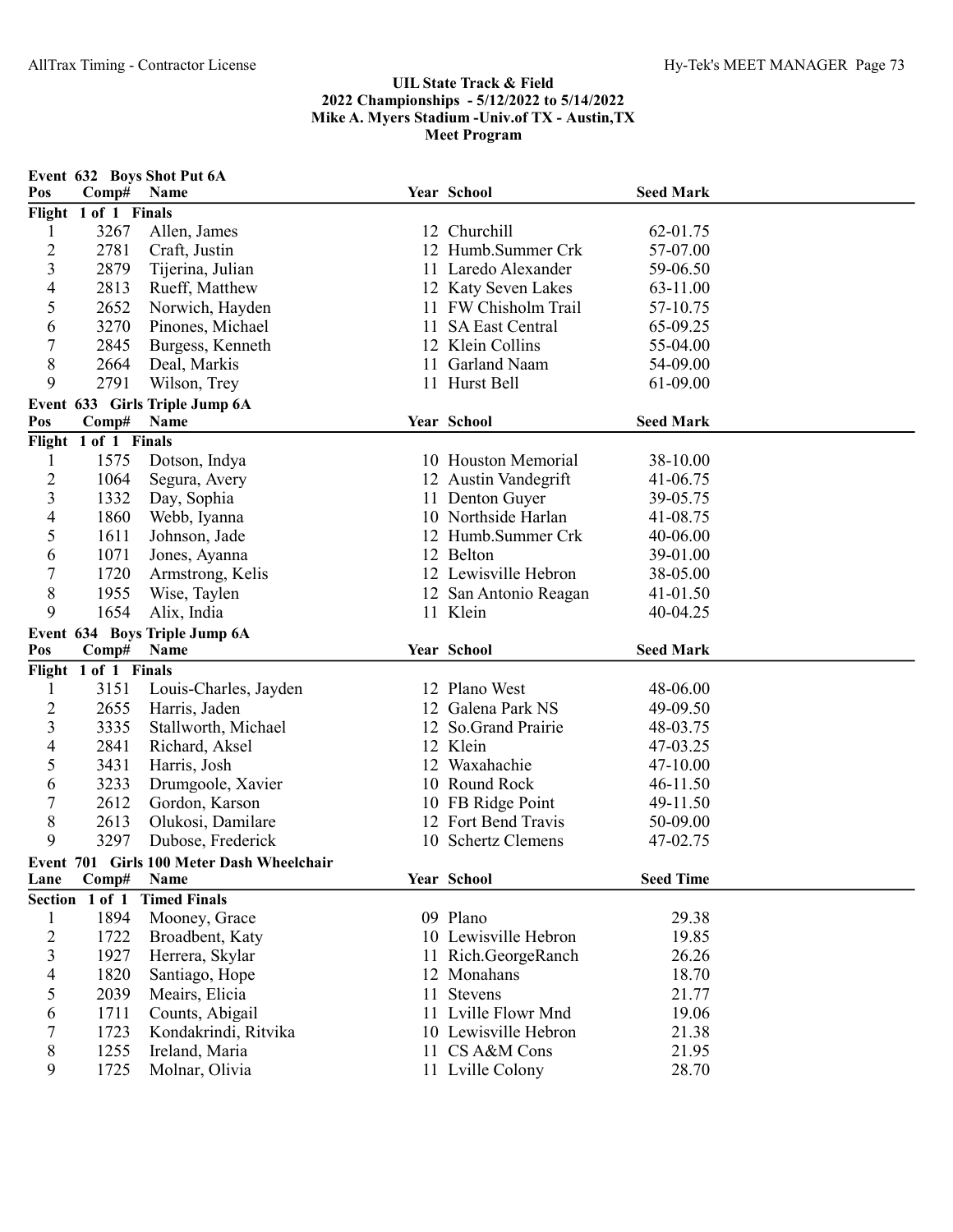## UIL State Track & Field 2022 Championships - 5/12/2022 to 5/14/2022 Mike A. Myers Stadium -Univ.of TX - Austin,TX Meet Program

| Event 702 Boys 100 Meter Dash Wheelchair |                                           |                                          |     |                      |                  |  |  |  |
|------------------------------------------|-------------------------------------------|------------------------------------------|-----|----------------------|------------------|--|--|--|
| Lane                                     | Comp#                                     | Name                                     |     | Year School          | <b>Seed Time</b> |  |  |  |
|                                          | Section 1 of 1                            | <b>Timed Finals</b>                      |     |                      |                  |  |  |  |
| 2                                        | 3038                                      | Carter, Zachary                          |     | 11 Monahans          | 19.08            |  |  |  |
| 3                                        | 2326                                      | Tonn-Bourg, Ephraim                      |     | 10 Boerne Champion   | 17.30            |  |  |  |
| 4                                        | 2365                                      | Uglow, Carlo                             |     | 09 Buda Hays         | 18.13            |  |  |  |
| 5                                        | 2452                                      | Ott, Vance                               |     | 12 Coahoma           | 16.62            |  |  |  |
| 6                                        | 3395                                      | Beard, Austin                            |     | 11 Tuscola Jim Ned   | 20.23            |  |  |  |
| 7                                        | 2952                                      | Bresee, Nathan                           | 11. | Mansfield            | 18.24            |  |  |  |
| 8                                        | 2399                                      | Torres, Josh                             |     | 12 Canutillo         | 26.89            |  |  |  |
|                                          | Event 703 Girls 400 Meter Dash Wheelchair |                                          |     |                      |                  |  |  |  |
| Lane                                     | Comp#                                     | Name                                     |     | Year School          | <b>Seed Time</b> |  |  |  |
|                                          | Section 1 of 1                            | <b>Timed Finals</b>                      |     |                      |                  |  |  |  |
| 1                                        | 1927                                      | Herrera, Skylar                          |     | 11 Rich.GeorgeRanch  | 1:55.60          |  |  |  |
| $\overline{c}$                           | 1711                                      | Counts, Abigail                          |     | 11 Lville Flowr Mnd  | 1:07.90          |  |  |  |
| 3                                        | 2039                                      | Meairs, Elicia                           | 11  | <b>Stevens</b>       | 1:19.88          |  |  |  |
| $\overline{4}$                           | 1820                                      | Santiago, Hope                           |     | 12 Monahans          | 1:15.69          |  |  |  |
| 5                                        | 1255                                      | Ireland, Maria                           |     | 11 CS A&M Cons       | 1:26.59          |  |  |  |
| 6                                        | 1722                                      | Broadbent, Katy                          |     | 10 Lewisville Hebron | 1:16.80          |  |  |  |
| 7                                        | 1725                                      | Molnar, Olivia                           |     | 11 Lville Colony     | 1:50.56          |  |  |  |
| $8\,$                                    | 1894                                      | Mooney, Grace                            |     | 09 Plano             | 1:55.69          |  |  |  |
| 9                                        | 1723                                      | Kondakrindi, Ritvika                     |     | 10 Lewisville Hebron | 1:38.18          |  |  |  |
|                                          |                                           | Event 704 Boys 400 Meter Dash Wheelchair |     |                      |                  |  |  |  |
| Lane                                     | Comp#                                     | Name                                     |     | Year School          | <b>Seed Time</b> |  |  |  |
|                                          |                                           | Section 1 of 1 Timed Finals              |     |                      |                  |  |  |  |
| 3                                        | 3395                                      | Beard, Austin                            |     | 11 Tuscola Jim Ned   | 1:17.53          |  |  |  |
| 4                                        | 2452                                      | Ott, Vance                               |     | 12 Coahoma           | 57.15            |  |  |  |
| 5                                        | 2326                                      | Tonn-Bourg, Ephraim                      |     | 10 Boerne Champion   | 1:03.03          |  |  |  |
| 6                                        | 2365                                      | Uglow, Carlo                             |     | 09 Buda Hays         | 1:01.64          |  |  |  |
| 7                                        | 2952                                      | Bresee, Nathan                           |     | 11 Mansfield         | 1:03.95          |  |  |  |
| 8                                        | 3038                                      | Carter, Zachary                          |     | 11 Monahans          | 1:14.49          |  |  |  |
|                                          | Event 705 Girls Shot Put Wheelchair       |                                          |     |                      |                  |  |  |  |
| Pos                                      | Comp#                                     | Name                                     |     | Year School          | <b>Seed Mark</b> |  |  |  |
|                                          | Flight 1 of 1 Finals                      |                                          |     |                      |                  |  |  |  |
| 1                                        | 1722                                      | Broadbent, Katy                          |     | 10 Lewisville Hebron | 9-06.50          |  |  |  |
| $\overline{2}$                           | 1927                                      | Herrera, Skylar                          |     | 11 Rich.GeorgeRanch  | 9-04.00          |  |  |  |
| 3                                        | 1711                                      | Counts, Abigail                          |     | 11 Lville Flowr Mnd  | 16-06.25         |  |  |  |
| 4                                        | 1725                                      | Molnar, Olivia                           |     | 11 Lville Colony     | 15-01.00         |  |  |  |
| 5                                        | 2039                                      | Meairs, Elicia                           |     | 11 Stevens           | 18-07.00         |  |  |  |
| 6                                        | 1894                                      | Mooney, Grace                            |     | 09 Plano             | 10-11.75         |  |  |  |
| 7                                        | 1255                                      | Ireland, Maria                           |     | 11 CS A&M Cons       | 17-06.00         |  |  |  |
| 8                                        | 1723                                      | Kondakrindi, Ritvika                     |     | 10 Lewisville Hebron | 12-04.25         |  |  |  |
| 9                                        | 2007                                      | Tarango, Estefany                        |     | 11 Spearman          | 12-02.00         |  |  |  |